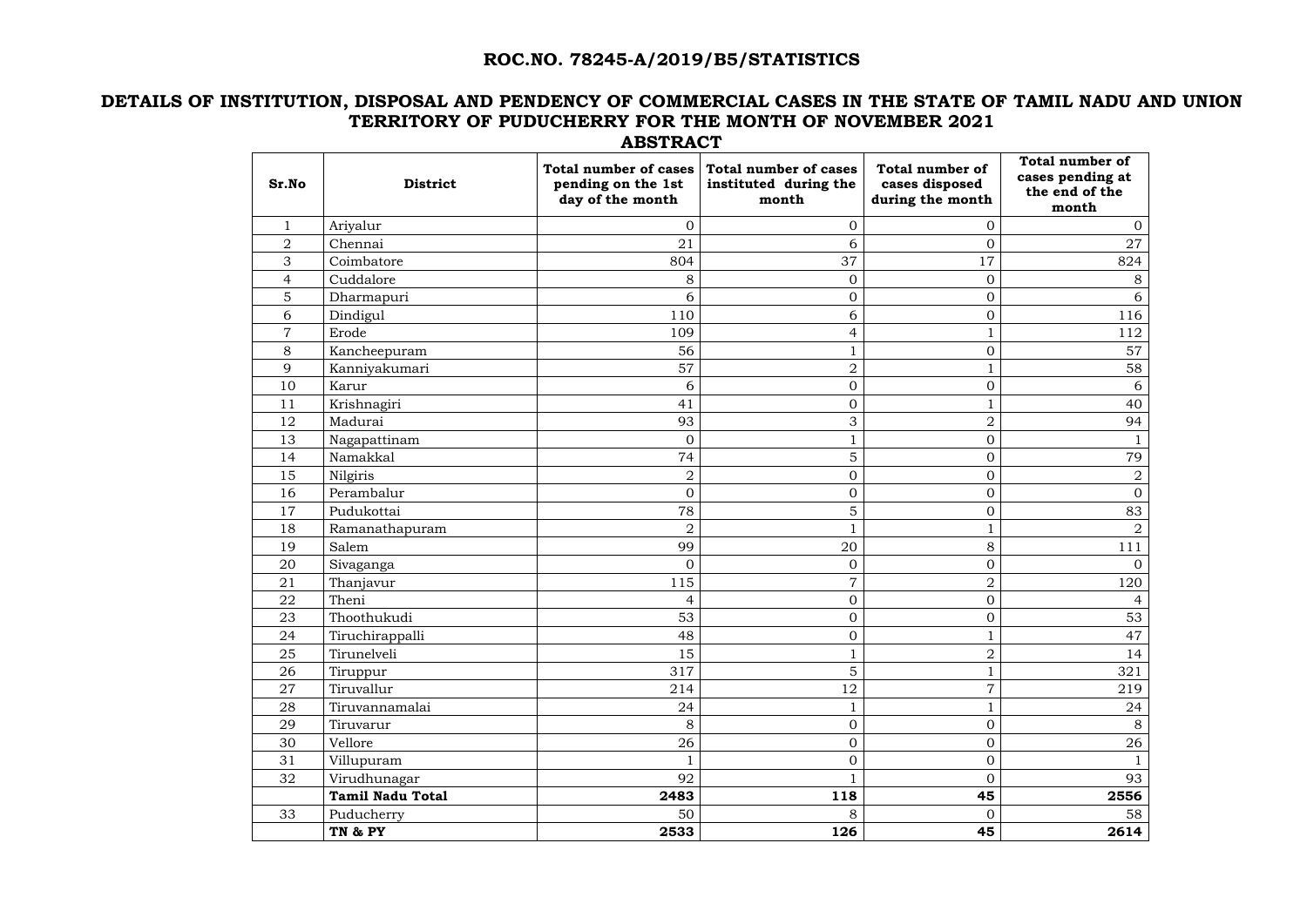|                |                             |                 |              | Form 1                                                                                                                                                                                                                                                                                                                                                                                                                                          |                                  |                                            |                                |                         |                      |
|----------------|-----------------------------|-----------------|--------------|-------------------------------------------------------------------------------------------------------------------------------------------------------------------------------------------------------------------------------------------------------------------------------------------------------------------------------------------------------------------------------------------------------------------------------------------------|----------------------------------|--------------------------------------------|--------------------------------|-------------------------|----------------------|
|                |                             |                 |              | List of cases e-filed during the month of NOVEMBER 2021                                                                                                                                                                                                                                                                                                                                                                                         |                                  |                                            |                                |                         |                      |
| Sr.No          | Court                       | <b>District</b> | Case No.     | <b>Petitioner Name Vs. Respondent</b><br><b>Name</b>                                                                                                                                                                                                                                                                                                                                                                                            | <b>Advocate</b>                  | <b>Advocate</b><br>Mobile<br><b>Number</b> | <b>Advocate</b><br>E-mail $Id$ | Date of<br>Registration | Date of e-<br>filing |
|                | Principal District<br>Court | Ariyalur        | <b>NIL</b>   | NIL                                                                                                                                                                                                                                                                                                                                                                                                                                             | <b>NIL</b>                       | NIL                                        | NIL                            | <b>NIL</b>              | NIL                  |
| $\overline{2}$ | Principal Judge's<br>Court  | Chennai         | COS 23/21    | M/s. Sai Lakshitha Enterprises, Rep.<br>by its Proprietrix, Mrs.S.Saranya, W/o<br>Saranraj, No.7, Flat No.Sl, II Main<br>Road, Ramachandra Nagar,<br>Gerugambakkam, Chennai- 128. - Vs-<br>Mrs.G.Saralasekar, No.72, Pillayar<br>Kovil street, Potheri, Kattankulathur<br>(P), Kancheepuram - 203 and one<br>another                                                                                                                            | M/s<br>R.Ramasubramaniam<br>Raja | 70107<br>29905                             |                                | 01.11.2021              | 05.10.2021           |
|                | Principal Judge's<br>Court  | Chennai         | COS 24/21    | M/s Leaap International Pvt Ltd., Rep.<br>by its Chief Manager Finance<br>Mr.G.Narayanan, having registered<br>office at The Dream, No.6/11, Mayor<br>Satyamoorthy Road, Srinivasa Nagar,<br>Chetpet, Chennai -31. -Vs- M/s<br>Supriya Spinning Mills Pvt Ltd., Rep.<br>by its Director, Talluri Lakshmi<br>Narayana, Having registered office at<br>Room No.1 13, 1st floor, A.P.Cotton<br>Association, Lakshmipuram, Guntur,<br>Andra Pradesh | P.V.Balasubramaniam              | 98410<br>41888                             |                                | 02.11.2021              | 27.10.2021           |
|                | Principal Judge's<br>Court  | Chennai         | COS 25/21    | M/s Sova Pvt Ltd., Represented by its<br>Managing Director Mr.N.Suryakumar,<br>No.720, V.L.B.House, Avinashi Road,<br>Coimbatore - 641 018. - Vs- M/s My<br>Ventures, Partnership Firm rep.by its<br>Managing Partner Mr.A.Mohamed<br>Yusufally, No.29, H.M.Centre, Is' floor,<br>Nungambakkam High Road, Chennai -<br>600034 and one another                                                                                                   | <b>Mohammed Farook</b>           | 98402<br>44627                             |                                | 12.11.2021              | 28.10.2021           |
|                | Principal Judge's<br>Court  | Chennai         | $\cos 26/21$ | 3M India Ltd, Concorde Block, UB City,<br>24, Vittal Mallya Road, Bangalore - 560<br>001 - Vs - M/s Incorrpro Projects India<br>Ltd., No.60, 2nd floor, H Block, 4th<br>Street, Anna Nagar, Chennai-102                                                                                                                                                                                                                                         | M/s Menon                        |                                            |                                | 17.11.2021              | 16.11.2021           |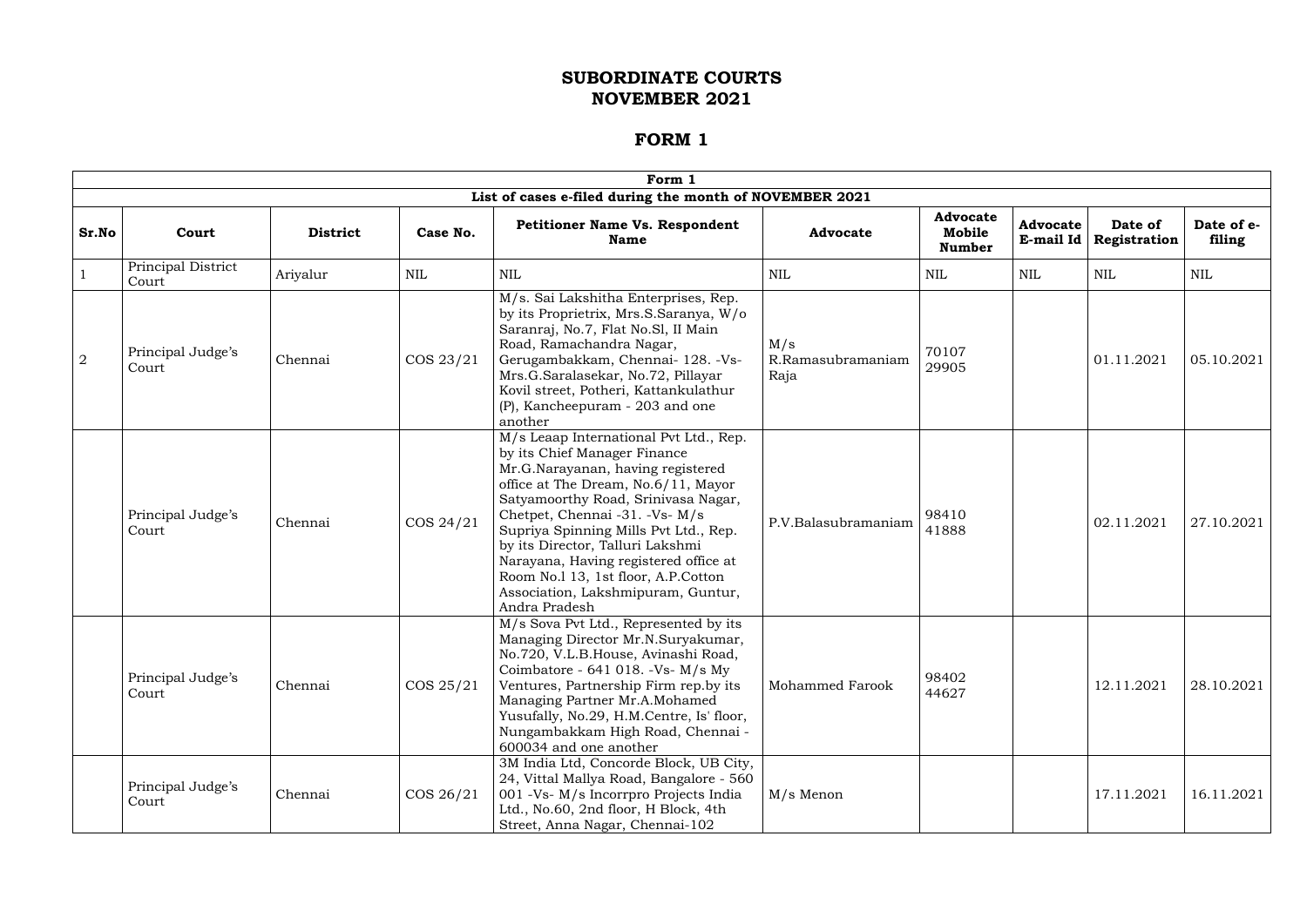|                | Form 1                                                 |                 |              |                                                                                                                                                                                                                                                                                                                                                                    |                  |                                            |                                |                         |                      |  |  |  |  |
|----------------|--------------------------------------------------------|-----------------|--------------|--------------------------------------------------------------------------------------------------------------------------------------------------------------------------------------------------------------------------------------------------------------------------------------------------------------------------------------------------------------------|------------------|--------------------------------------------|--------------------------------|-------------------------|----------------------|--|--|--|--|
|                |                                                        |                 |              | List of cases e-filed during the month of NOVEMBER 2021                                                                                                                                                                                                                                                                                                            |                  |                                            |                                |                         |                      |  |  |  |  |
| Sr.No          | Court                                                  | <b>District</b> | Case No.     | <b>Petitioner Name Vs. Respondent</b><br><b>Name</b>                                                                                                                                                                                                                                                                                                               | <b>Advocate</b>  | <b>Advocate</b><br>Mobile<br><b>Number</b> | <b>Advocate</b><br>E-mail $Id$ | Date of<br>Registration | Date of e-<br>filing |  |  |  |  |
|                | Principal Judge's<br>Court                             | Chennai         | COS 27/21    | M/s Icorrpro Projects India Ltd., Rep by<br>its Managing Director, Mr. Johnson RK<br>Durai, No. 14, Periyar Street, 2nd cross<br>street, Sri Ganesh Nagar, Kolathur,<br>Chennai - 600 099. - Vs - 3M India Ltd,<br>Concorde Block, UB City, 24, Vittal<br>Mallya Road, Bangalore - 560 001 and<br>2 others.                                                        | K.R.Ramesh Kumar | 9841047244                                 |                                | 17.11.2021              | 16.11.2021           |  |  |  |  |
|                | Principal Judge's<br>Court                             | Chennai         | COS 28/21    | M/s Quality Diagnostics, Rep. by its<br>Proprietor Mr.K.Ramesh Babu, No.3,<br>Teachers Colony, West Canal Bank<br>Road, Kottur, Chennai - 600 085. - Vs-<br>M/s.Teachmed Health Centre and<br>Diagnostic Pvt Ltd., Rep by its<br>Managing Director, No.1, Siva Building,<br>Krishna street, Off North Usman Road,<br>T.Nagar, Chennai- 600 017 and one<br>another. | M/s K.Balaji     | 94440<br>40797                             |                                | 26.11.2021              | 15.11.2021           |  |  |  |  |
| $\mathfrak{Z}$ | Prl. District Court,<br>CBE.                           | Coimbatore      | <b>NIL</b>   | <b>NIL</b>                                                                                                                                                                                                                                                                                                                                                         | NIL              | NIL                                        | NIL                            | NIL                     | NIL                  |  |  |  |  |
|                | I Addl.District Court,<br>CBE                          | Coimbatore      | <b>NIL</b>   | <b>NIL</b>                                                                                                                                                                                                                                                                                                                                                         | <b>NIL</b>       | NIL                                        | <b>NIL</b>                     | NIL                     | NIL                  |  |  |  |  |
|                | III Addl. Dist. Court,<br>CBE                          | Coimbatore      | <b>NIL</b>   | <b>NIL</b>                                                                                                                                                                                                                                                                                                                                                         | <b>NIL</b>       | <b>NIL</b>                                 | NIL                            | <b>NIL</b>              | <b>NIL</b>           |  |  |  |  |
|                | IV Addl. Dist. Court,<br>CBE                           | Coimbatore      | <b>NIL</b>   | $\text{NIL}$                                                                                                                                                                                                                                                                                                                                                       | <b>NIL</b>       | NIL                                        | NIL                            | <b>NIL</b>              | <b>NIL</b>           |  |  |  |  |
|                | V Addl. Dist. Court,<br>CBE                            | Coimbatore      | <b>NIL</b>   | $\text{NIL}$                                                                                                                                                                                                                                                                                                                                                       | <b>NIL</b>       | <b>NIL</b>                                 | NIL                            | $\text{NIL}$            | $\mbox{NIL}$         |  |  |  |  |
|                | PSJ Court, CBE                                         | Coimbatore      | $\mbox{NIL}$ | $\text{NIL}$                                                                                                                                                                                                                                                                                                                                                       | <b>NIL</b>       | $\mbox{NIL}$                               | NIL                            | $\text{NIL}$            | <b>NIL</b>           |  |  |  |  |
|                | I ASJ Court, CBE                                       | Coimbatore      | NIL          | $\mbox{NIL}$                                                                                                                                                                                                                                                                                                                                                       | <b>NIL</b>       | $\mbox{NIL}$                               | NIL                            | <b>NIL</b>              | $\mbox{NIL}$         |  |  |  |  |
|                | II ASJ Court, CBE                                      | Coimbatore      | $\mbox{NIL}$ | $\mbox{NIL}$                                                                                                                                                                                                                                                                                                                                                       | <b>NIL</b>       | <b>NIL</b>                                 | $\mbox{NIL}$                   | <b>NIL</b>              | $\mbox{NIL}$         |  |  |  |  |
|                | III ASJ Court, CBE                                     | Coimbatore      | <b>NIL</b>   | $\text{NIL}$                                                                                                                                                                                                                                                                                                                                                       | <b>NIL</b>       | <b>NIL</b>                                 | NIL                            | <b>NIL</b>              | <b>NIL</b>           |  |  |  |  |
|                | Sub Court, Pollachi                                    | Coimbatore      | <b>NIL</b>   | <b>NIL</b>                                                                                                                                                                                                                                                                                                                                                         | <b>NIL</b>       | NIL                                        | NIL                            | $\mbox{NIL}$            | NIL                  |  |  |  |  |
| $\overline{4}$ | Principal District<br>and Sessions Court,<br>Cuddalore | Cuddalore       | $\mbox{NIL}$ | $\mbox{NIL}$                                                                                                                                                                                                                                                                                                                                                       | <b>NIL</b>       | <b>NIL</b>                                 | NIL                            | $\mbox{NIL}$            | NIL                  |  |  |  |  |
|                | All other Courts                                       | Cuddalore       | NIL          | $\text{NIL}$                                                                                                                                                                                                                                                                                                                                                       | <b>NIL</b>       | NIL                                        | NIL                            | $\mbox{NIL}$            | <b>NIL</b>           |  |  |  |  |
| $\overline{5}$ | Principal District<br>Court, Dharmapuri.               | Dharmapuri      | NIL          | $\mbox{NIL}$                                                                                                                                                                                                                                                                                                                                                       | $\mbox{NIL}$     | NIL                                        | NIL                            | <b>NIL</b>              | $\mbox{NIL}$         |  |  |  |  |
| 6              | Principal District<br>Court, Dindigul.                 | Dindigul.       | $\mbox{NIL}$ | $\mbox{NIL}$                                                                                                                                                                                                                                                                                                                                                       | $\mbox{NIL}$     | NIL                                        | NIL                            | $\mbox{NIL}$            | $\mbox{NIL}$         |  |  |  |  |
| $\overline{7}$ | Principal District<br>Court, Erode                     | Erode           | NIL          | <b>NIL</b>                                                                                                                                                                                                                                                                                                                                                         | <b>NIL</b>       | NIL                                        | NIL                            | NIL                     | <b>NIL</b>           |  |  |  |  |
| $8\,$          | Principal District<br>Court, Chengalpattu              | Kancheepuram    | $\mbox{NIL}$ | <b>NIL</b>                                                                                                                                                                                                                                                                                                                                                         | <b>NIL</b>       | NIL                                        | NIL                            | <b>NIL</b>              | <b>NIL</b>           |  |  |  |  |
| 9              | Principal District<br>Court, Nagercoil                 | Kanniyakumari   | NIL          | $\mbox{NIL}$                                                                                                                                                                                                                                                                                                                                                       | $\mbox{NIL}$     | $\rm NIL$                                  | NIL                            | <b>NIL</b>              | NIL                  |  |  |  |  |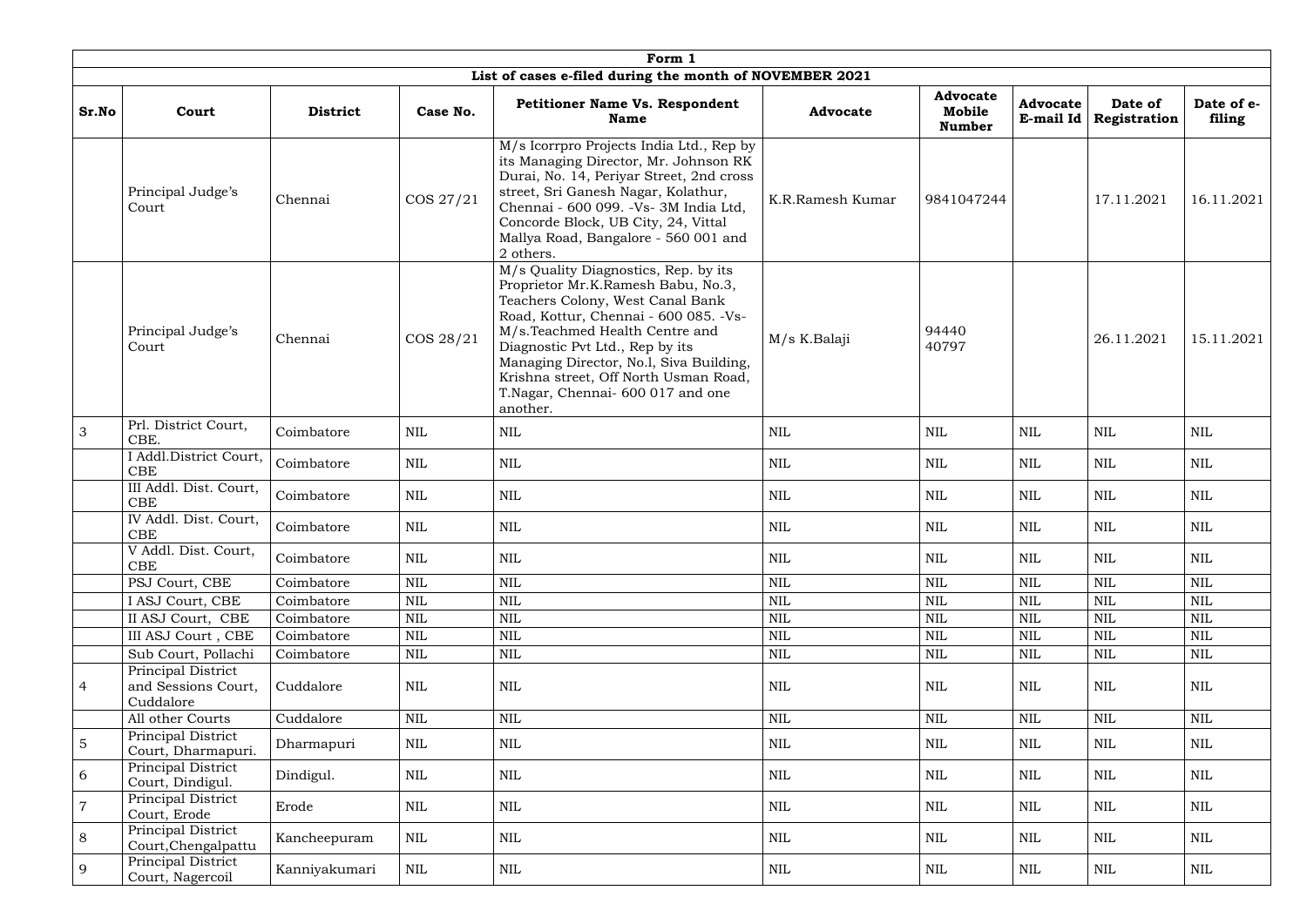|       | Form 1                                                  |                      |              |                                                                                                                                           |                            |                                            |                              |                         |                      |  |  |  |  |
|-------|---------------------------------------------------------|----------------------|--------------|-------------------------------------------------------------------------------------------------------------------------------------------|----------------------------|--------------------------------------------|------------------------------|-------------------------|----------------------|--|--|--|--|
|       |                                                         |                      |              | List of cases e-filed during the month of NOVEMBER 2021                                                                                   |                            |                                            |                              |                         |                      |  |  |  |  |
| Sr.No | Court                                                   | <b>District</b>      | Case No.     | <b>Petitioner Name Vs. Respondent</b><br><b>Name</b>                                                                                      | <b>Advocate</b>            | <b>Advocate</b><br>Mobile<br><b>Number</b> | <b>Advocate</b><br>E-mail Id | Date of<br>Registration | Date of e-<br>filing |  |  |  |  |
| 10    | Principal District<br>Court, Karur                      | Karur                | <b>NIL</b>   | <b>NIL</b>                                                                                                                                | <b>NIL</b>                 | NIL                                        | NIL                          | <b>NIL</b>              | <b>NIL</b>           |  |  |  |  |
| 11    | Principal District<br>Court, Krishnagiri                | Krishnagiri          | $\mbox{NIL}$ | $\mbox{NIL}$                                                                                                                              | <b>NIL</b>                 | <b>NIL</b>                                 | $\mbox{NIL}$                 | <b>NIL</b>              | $\mbox{NIL}$         |  |  |  |  |
|       | <b>Additional District</b><br>Court, Krishnagiri        | Krishnagiri          | <b>NIL</b>   | $\text{NIL}$                                                                                                                              | <b>NIL</b>                 | <b>NIL</b>                                 | NIL                          | $\mbox{NIL}$            | $\mbox{NIL}$         |  |  |  |  |
|       | <b>Additional District</b><br>Court, Hosur.             | Krishnagiri          | $\mbox{NIL}$ | <b>NIL</b>                                                                                                                                | <b>NIL</b>                 | <b>NIL</b>                                 | $\mbox{NIL}$                 | $\mbox{NIL}$            | <b>NIL</b>           |  |  |  |  |
| 12    | Prl. Dist. & Sessions<br>Court                          | Madurai              | <b>NIL</b>   | <b>NIL</b>                                                                                                                                | <b>NIL</b>                 | NIL                                        | NIL                          | <b>NIL</b>              | <b>NIL</b>           |  |  |  |  |
|       | I Addl. Dist. &<br><b>Sessions Court</b>                | Madurai              | <b>NIL</b>   | <b>NIL</b>                                                                                                                                | <b>NIL</b>                 | NIL                                        | NIL                          | $\mbox{NIL}$            | <b>NIL</b>           |  |  |  |  |
|       | I Addl. Sub Court                                       | Madurai              | $\mbox{NIL}$ | <b>NIL</b>                                                                                                                                | <b>NIL</b>                 | <b>NIL</b>                                 | $\mbox{NIL}$                 | <b>NIL</b>              | <b>NIL</b>           |  |  |  |  |
|       | II Addl. Sub Court                                      | Madurai              | $\text{NIL}$ | <b>NIL</b>                                                                                                                                | <b>NIL</b>                 | <b>NIL</b>                                 | <b>NIL</b>                   | <b>NIL</b>              | $\mbox{NIL}$         |  |  |  |  |
| 13    | District Court,<br>Nagapattinam                         | Nagapattinam         | COS.1/2021   | M/s.Bharath Marine rep by Managing<br>Director S.Kumar Vs.1. M/s<br>Kumaresan construction rep by it<br>Proprietor S.Kumarasan and others | Mr.<br>G., Balasubramanian | $8122000156$ --                            |                              | 11.11.2021              | 11.11.2021           |  |  |  |  |
|       | Fast Track Mahila<br>Court,<br>Nagapattinam.            | Nagapattinam         | <b>NIL</b>   | <b>NIL</b>                                                                                                                                | NIL                        | NIL                                        | <b>NIL</b>                   | $\mbox{NIL}$            | $\mbox{NIL}$         |  |  |  |  |
|       | <b>Additional District</b><br>Court,<br>Mayiladuthurai. | Nagapattinam         | NIL          | $\mbox{NIL}$                                                                                                                              | <b>NIL</b>                 | <b>NIL</b>                                 | $\mbox{NIL}$                 | $\mbox{NIL}$            | $\mbox{NIL}$         |  |  |  |  |
|       | Sub<br>Court, Nagapattinam.                             | Nagapattinam         | $\mbox{NIL}$ | $\mbox{NIL}$                                                                                                                              | $\mbox{NIL}$               | $\mbox{NIL}$                               | $\mbox{NIL}$                 | $\mbox{NIL}$            | $\mbox{NIL}$         |  |  |  |  |
|       | Principal Sub Court,<br>Mayiladuthurai.                 | Nagapattinam         | <b>NIL</b>   | <b>NIL</b>                                                                                                                                | <b>NIL</b>                 | NIL                                        | <b>NIL</b>                   | <b>NIL</b>              | NIL                  |  |  |  |  |
|       | <b>Additional Sub</b><br>Court,<br>Mayiladuthurai.      | Nagapattinam         | NIL          | <b>NIL</b>                                                                                                                                | <b>NIL</b>                 | <b>NIL</b>                                 | <b>NIL</b>                   | <b>NIL</b>              | <b>NIL</b>           |  |  |  |  |
|       | The Principal<br>District Judge                         | Nagapattinam         | <b>NIL</b>   | $\mbox{NIL}$                                                                                                                              | $\mbox{NIL}$               | NIL                                        | $\mbox{NIL}$                 | NIL                     | NIL                  |  |  |  |  |
| 14    | The Principal<br>District Judge                         | Namakkal             | $\mbox{NIL}$ | <b>NIL</b>                                                                                                                                | $\mbox{NIL}$               | NIL                                        | $\mbox{NIL}$                 | NIL                     | NIL                  |  |  |  |  |
| 15    | District Court<br>Udhagamandalam,<br>Nilgiris           | Nilgiris             | NIL          | <b>NIL</b>                                                                                                                                | <b>NIL</b>                 | NIL                                        | $\mbox{NIL}$                 | NIL                     | NIL                  |  |  |  |  |
| 16    | Principal District<br>Court                             | Perambalur           | NIL          | <b>NIL</b>                                                                                                                                | $\mbox{NIL}$               | NIL                                        | $\mbox{NIL}$                 | NIL                     | NIL                  |  |  |  |  |
|       | Mahila Court                                            | Perambalur           | <b>NIL</b>   | $\mbox{NIL}$                                                                                                                              | <b>NIL</b>                 | <b>NIL</b>                                 | $\mbox{NIL}$                 | $\mbox{NIL}$            | $\mbox{NIL}$         |  |  |  |  |
|       | Sub Court                                               | Perambalur           | <b>NIL</b>   | $\mbox{NIL}$                                                                                                                              | $\mbox{NIL}$               | NIL                                        | NIL                          | $\mbox{NIL}$            | NIL                  |  |  |  |  |
| 17    | The Principal<br>District Court                         | Pudukkottai          | NIL          | $\mbox{NIL}$                                                                                                                              | $\mbox{NIL}$               | NIL                                        | <b>NIL</b>                   | NIL                     | NIL                  |  |  |  |  |
| 18    | Principal District<br>Court                             | Ramanathapuram   NIL |              | <b>NIL</b>                                                                                                                                | $\mbox{NIL}$               | $\rm NIL$                                  | NIL                          | NIL                     | NIL                  |  |  |  |  |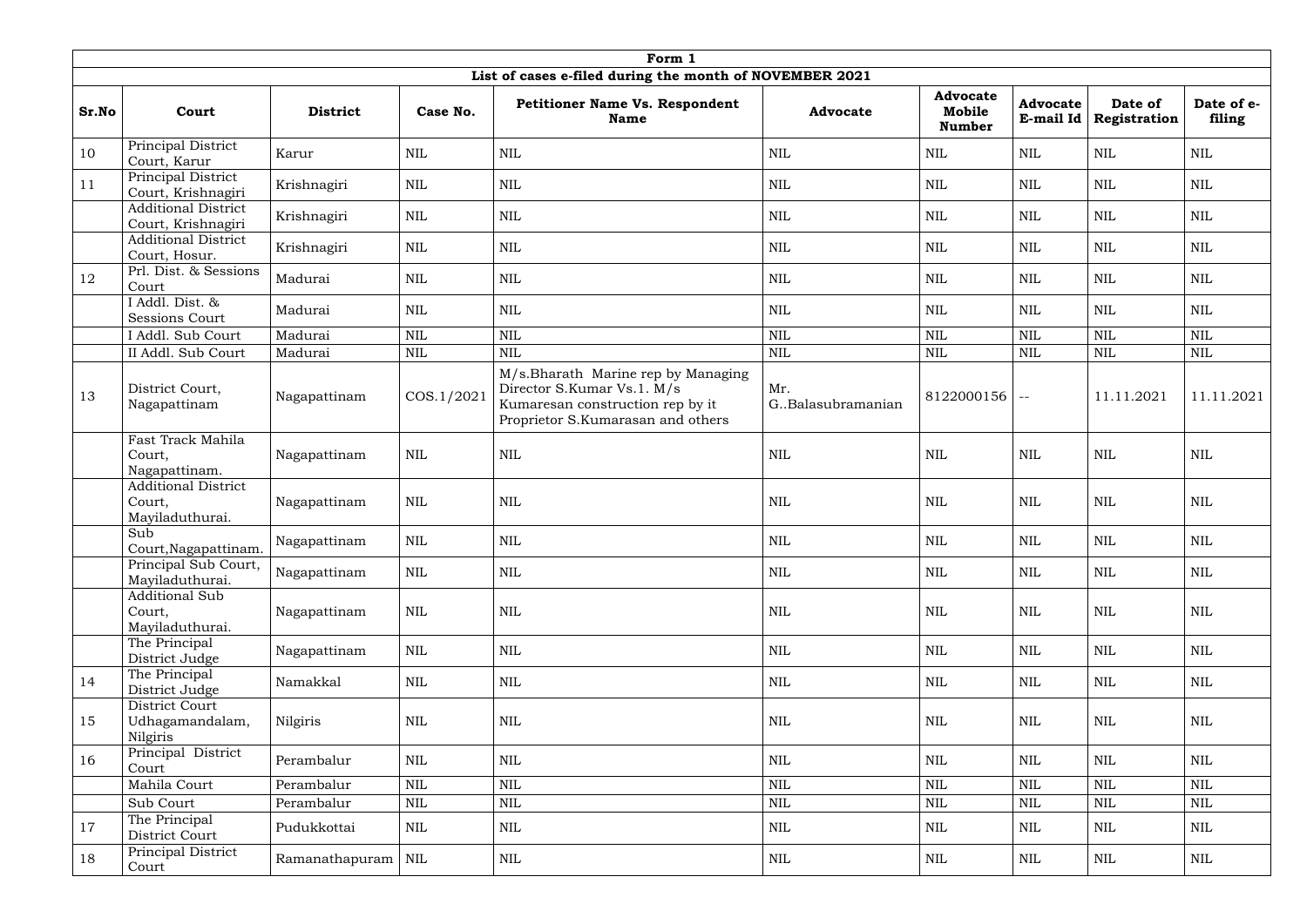|       | Form 1                                                             |                 |                       |                                                                                     |                  |                                            |                              |                         |                      |  |  |  |
|-------|--------------------------------------------------------------------|-----------------|-----------------------|-------------------------------------------------------------------------------------|------------------|--------------------------------------------|------------------------------|-------------------------|----------------------|--|--|--|
|       |                                                                    |                 |                       | List of cases e-filed during the month of NOVEMBER 2021                             |                  |                                            |                              |                         |                      |  |  |  |
| Sr.No | Court                                                              | <b>District</b> | Case No.              | <b>Petitioner Name Vs. Respondent</b><br><b>Name</b>                                | <b>Advocate</b>  | <b>Advocate</b><br>Mobile<br><b>Number</b> | <b>Advocate</b><br>E-mail Id | Date of<br>Registration | Date of e-<br>filing |  |  |  |
| 19    | Principal District<br>Court, Salem                                 | Salem           | NIL                   | <b>NIL</b>                                                                          | NIL              | NIL                                        | <b>NIL</b>                   | <b>NIL</b>              | <b>NIL</b>           |  |  |  |
| 20    | Principal District<br>and Sessions Court                           | Sivaganga       | <b>NIL</b>            | $\text{NIL}$                                                                        | <b>NIL</b>       | <b>NIL</b>                                 | <b>NIL</b>                   | <b>NIL</b>              | <b>NIL</b>           |  |  |  |
| 21    | Prl. District<br>Court, Thanjavur                                  | Thanjavur       | OS.211/21             | Canara Bank Vs A.David                                                              | V.Balamurali     | 9443136014                                 | $\sim$                       | 08.10.21                | 2.11.21              |  |  |  |
|       | Prl. District<br>Court, Thanjavur                                  | Thanjavur       | OS.217/21             | Bank of India Vs C.Rengasamy                                                        | S.Saranya        | 7667656664                                 | $\sim$                       | 23.10.21                | 02.11.21             |  |  |  |
|       | Prl. District<br>Court, Thanjavur                                  | Thanjavur       | OS.227/21             | Canara Bank Vs P.Veerasamy                                                          | K.Rajendran      | 9443138330                                 | $\sim$                       | 17.10.21                | 18.11.21             |  |  |  |
|       | Prl. District<br>Court, Thanjavur                                  | Thanjavur       | OS.239/21             | Indian Overseas Bank Vs A.Bakirathi                                                 | R.Ganesan        |                                            | $\sim$                       | 23.10.21                | 25.11.21             |  |  |  |
|       | Prl. District<br>Court, Thanjavur                                  | Thanjavur       | OS.236/21             | Indian Overseas Bank Vs<br>K.Manimegalai                                            | R.Ganesan        | $\overline{\phantom{a}}$                   | $\sim$                       | 25.11.21                | 29.11.21             |  |  |  |
|       | Prl. District<br>Court, Thanjavur                                  | Thanjavur       | OS.238/21             | Indian Overseas Bank Vs<br>K.Manimegalai                                            | R.Ganesan        | $\overline{\phantom{0}}$                   | $\sim$                       | 25.11.21                | 29.11.21             |  |  |  |
|       | Prl. District<br>Court, Thanjavur                                  | Thanjavur       | OS.239/21             | Indian Overseas Bank Vs<br>V.Saminathan                                             | R.Ganesan        | $\overline{\phantom{0}}$                   | $\sim$                       | 25.11.21                | 29.11.21             |  |  |  |
|       | <b>III Additional District</b><br>Judge, Pattukkottai.             | Thanjavur       | <b>NIL</b>            | <b>NIL</b>                                                                          | NIL              | NIL                                        | <b>NIL</b>                   | <b>NIL</b>              | <b>NIL</b>           |  |  |  |
| 22    | Principal District<br>Court, Theni                                 | Theni           | $\mbox{NIL}$          | $\text{NIL}$                                                                        | <b>NIL</b>       | <b>NIL</b>                                 | <b>NIL</b>                   | $\mbox{NIL}$            | <b>NIL</b>           |  |  |  |
| 23    | Principal District<br>Court, Thoothukudi                           | Thoothukudi     | NIL                   | <b>NIL</b>                                                                          | NIL              | NIL                                        | <b>NIL</b>                   | <b>NIL</b>              | <b>NIL</b>           |  |  |  |
| 24    | Principal District<br>Court                                        | Tiruchirappalli | $\mbox{NIL}$          | <b>NIL</b>                                                                          | <b>NIL</b>       | NIL                                        | $\mbox{NIL}$                 | <b>NIL</b>              | <b>NIL</b>           |  |  |  |
| 25    | Principal District<br>Court                                        | Tirunelveli     | NIL                   | <b>NIL</b>                                                                          | NIL              | NIL                                        | NIL                          | NIL                     | NIL                  |  |  |  |
| 26    | Principal District<br>Court, Tiruppur                              | Tiruppur        | <b>COS</b><br>38/2021 | Samraj Knits, 14 A Sidco Industrial<br>Estate, Karvy Road, Tiruppur.                | K. Kanagasabai   | 6380439191                                 |                              | 11.11.2021              | 11.11.2021           |  |  |  |
|       | Principal District<br>Court, Tiruppur                              | Tiruppur        | <b>COS</b><br>39/2021 | Waltex Garments, 81, Venkateswara<br>Nagar, 1st Street, Kangayem Road,<br>Tiruppur. | N.V.Giri         | 9566499830                                 |                              | 09.11.2021              | 12.11.2021           |  |  |  |
|       | Principal District<br>Court, Tiruppur                              | Tiruppur        | <b>COS</b><br>40/2021 | Orient Links                                                                        | S. Ramamoorthy   | 9894633318                                 |                              | 22.10.2021              | 20.11.2021           |  |  |  |
|       | Principal District<br>Court, Tiruppur                              | Tiruppur        | <b>COS</b><br>41/2021 | Sri Vasudeva Textiles Pvt Ltd., 55,<br>Ganesapuram, Cbe                             | R.Arunachalam    | 9842235133   -                             |                              | 06.10.2021              | 09.11.2021           |  |  |  |
|       | Principal District<br>Court, Tiruppur                              | Tiruppur        | <b>COS</b><br>42/2021 | Karnataka Bank Ltd., Nel-Muthu<br>Complex, Kangayam Tk, Tiruppur.                   | C. Iswaramoorthy | 9842363244                                 |                              | 09.09.2021              | 22.11.2021           |  |  |  |
| 27    | Principal District<br>Court, Tiruvallur                            | Tiruvallur      | <b>NIL</b>            | $\mbox{NIL}$                                                                        | <b>NIL</b>       | NIL                                        | $\mbox{NIL}$                 | NIL                     | NIL                  |  |  |  |
|       | The I Additional<br>District and<br>Sessions Court,<br>Tiruvallur. | Tiruvallur      | $\mbox{NIL}$          | $\mbox{NIL}$                                                                        | NIL              | NIL                                        | NIL                          | <b>NIL</b>              | $\mbox{NIL}$         |  |  |  |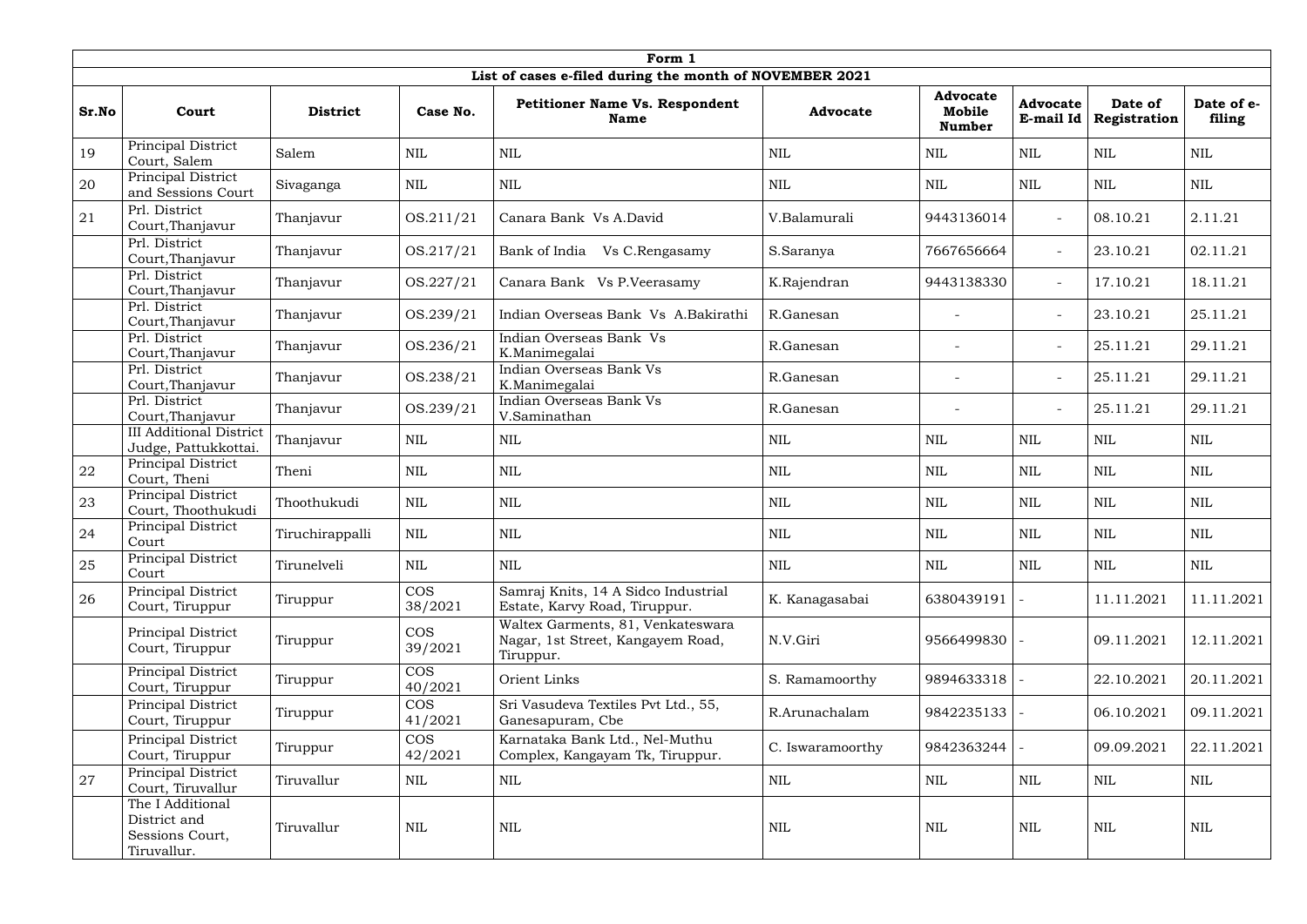|       | Form 1                                                                |                 |              |                                                         |                 |                                            |                                |                         |                      |  |  |  |
|-------|-----------------------------------------------------------------------|-----------------|--------------|---------------------------------------------------------|-----------------|--------------------------------------------|--------------------------------|-------------------------|----------------------|--|--|--|
|       |                                                                       |                 |              | List of cases e-filed during the month of NOVEMBER 2021 |                 |                                            |                                |                         |                      |  |  |  |
| Sr.No | Court                                                                 | <b>District</b> | Case No.     | <b>Petitioner Name Vs. Respondent</b><br><b>Name</b>    | <b>Advocate</b> | <b>Advocate</b><br>Mobile<br><b>Number</b> | <b>Advocate</b><br>E-mail $Id$ | Date of<br>Registration | Date of e-<br>filing |  |  |  |
|       | The II Additional<br>District and<br>Sessions Court,<br>Poonamallee.  | Tiruvallur      | <b>NIL</b>   | <b>NIL</b>                                              | <b>NIL</b>      | <b>NIL</b>                                 | $\text{NIL}$                   | $\mbox{NIL}$            | $\text{NIL}$         |  |  |  |
|       | The III Additional<br>District and<br>Sessions Court,<br>Poonamallee. | Tiruvallur      | $\mbox{NIL}$ | NIL                                                     | NIL             | NIL                                        | NIL                            | <b>NIL</b>              | <b>NIL</b>           |  |  |  |
|       | The IV Additional<br>District and<br>Sessions Court,<br>Ponneri.      | Tiruvallur      | <b>NIL</b>   | <b>NIL</b>                                              | <b>NIL</b>      | $\mbox{NIL}$                               | $\text{NIL}$                   | $\mbox{NIL}$            | $\text{NIL}$         |  |  |  |
|       | The Sub Court,<br>Tiruvallur.                                         | Tiruvallur      | <b>NIL</b>   | <b>NIL</b>                                              | $\mbox{NIL}$    | $\mbox{NIL}$                               | $\mbox{NIL}$                   | <b>NIL</b>              | $\mbox{NIL}$         |  |  |  |
|       | The Sub Court,<br>Poonamallee.                                        | Tiruvallur      | NIL          | <b>NIL</b>                                              | $\mbox{NIL}$    | NIL                                        | <b>NIL</b>                     | <b>NIL</b>              | NIL                  |  |  |  |
|       | The Sub Court,<br>Tiruttani.                                          | Tiruvallur      | NIL          | <b>NIL</b>                                              | $\mbox{NIL}$    | NIL                                        | <b>NIL</b>                     | <b>NIL</b>              | <b>NIL</b>           |  |  |  |
| 28    | Principal District<br>Court,<br>Tiruvannamalai                        | Tiruvannamalai  | <b>NIL</b>   | <b>NIL</b>                                              | $\mbox{NIL}$    | <b>NIL</b>                                 | $\mbox{NIL}$                   | $\mbox{NIL}$            | $\mbox{NIL}$         |  |  |  |
| 29    | Principal District<br>Court                                           | Tiruvarur       | <b>NIL</b>   | <b>NIL</b>                                              | <b>NIL</b>      | NIL                                        | $\mbox{NIL}$                   | <b>NIL</b>              | <b>NIL</b>           |  |  |  |
| 30    | Principal District<br>Court, Vellore                                  | Vellore         | <b>NIL</b>   | <b>NIL</b>                                              | <b>NIL</b>      | NIL                                        | $\mbox{NIL}$                   | <b>NIL</b>              | $\mbox{NIL}$         |  |  |  |
|       | <b>II</b> Additional District<br>Court, Ranipet                       | Vellore         | $\mbox{NIL}$ | $\mbox{NIL}$                                            | $\mbox{NIL}$    | NIL                                        | $\mbox{NIL}$                   | $\mbox{NIL}$            | $\mbox{NIL}$         |  |  |  |
| 31    | Principal District<br>Court, Villupuram                               | Villupuram      | NIL          | <b>NIL</b>                                              | <b>NIL</b>      | NIL                                        | <b>NIL</b>                     | NIL                     | NIL                  |  |  |  |
| 32    | Principal District<br>Court, Srivillliputtur                          | Virudhunagar    | NIL          | <b>NIL</b>                                              | <b>NIL</b>      | NIL                                        | NIL                            | NIL                     | NIL                  |  |  |  |
|       | Sub Court, Sivakasi                                                   | Virudhunagar    | $\mbox{NIL}$ | $\mbox{NIL}$                                            | $\mbox{NIL}$    | NIL                                        | $\mbox{NIL}$                   | $\mbox{NIL}$            | $\mbox{NIL}$         |  |  |  |
| 33    | PRINCIPAL<br>DISTRICT JUDGE,<br>PUDUCHERRY                            | Puducherry      | <b>NIL</b>   | <b>NIL</b>                                              | <b>NIL</b>      | NIL                                        | NIL                            | NIL                     | NIL                  |  |  |  |
|       | DISTRICT JUDGE,<br>KARAIKAL                                           | Puducherry      | NIL          | <b>NIL</b>                                              | $\mbox{NIL}$    | $\rm NIL$                                  | NIL                            | NIL                     | NIL                  |  |  |  |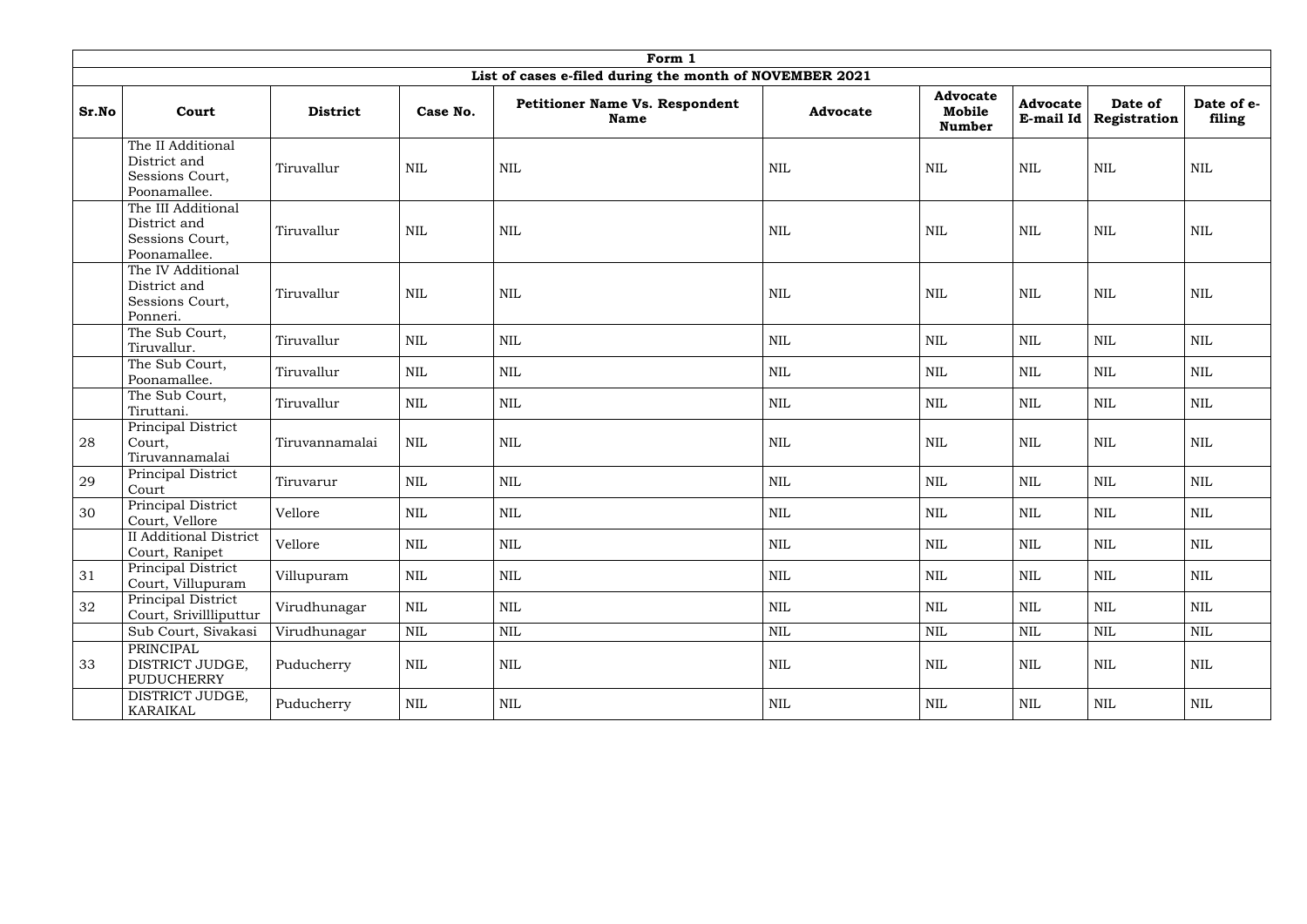|                 |                                                  |                 | Form 2       |                                                                                           |                 |                         |                                                  |
|-----------------|--------------------------------------------------|-----------------|--------------|-------------------------------------------------------------------------------------------|-----------------|-------------------------|--------------------------------------------------|
|                 |                                                  |                 |              | List of cases in which e-payment of Court fees was made during the month of NOVEMBER 2021 |                 |                         |                                                  |
| Sr.No           | Court                                            | <b>District</b> | Case No.     | <b>Petitioner Name Vs.</b><br><b>Respondent Name</b>                                      | <b>Advocate</b> | Date of<br>Registration | Date of e-<br>payment<br>of Court<br><b>Fees</b> |
|                 | Principal District Court                         | Ariyalur        | <b>NIL</b>   | <b>NIL</b>                                                                                | <b>NIL</b>      | <b>NIL</b>              | <b>NIL</b>                                       |
|                 | Principal Judge's Court                          | Chennai         | <b>NIL</b>   | NIL                                                                                       | $\textsc{nil}$  | <b>NIL</b>              | <b>NIL</b>                                       |
| 3 <sup>1</sup>  | Prl. District Court, CBE.                        | Coimbatore      | <b>NIL</b>   | <b>NIL</b>                                                                                | <b>NIL</b>      | <b>NIL</b>              | <b>NIL</b>                                       |
|                 | I Addl.District Court, CBE                       | Coimbatore      | <b>NIL</b>   | NIL                                                                                       | <b>NIL</b>      | $\mbox{NIL}$            | <b>NIL</b>                                       |
|                 | III Addl. Dist. Court, CBE                       | Coimbatore      | <b>NIL</b>   | $\text{NIL}$                                                                              | <b>NIL</b>      | <b>NIL</b>              | NIL                                              |
|                 | IV Addl. Dist. Court, CBE                        | Coimbatore      | <b>NIL</b>   | $\text{NIL}$                                                                              | <b>NIL</b>      | <b>NIL</b>              | NIL                                              |
|                 | V Addl. Dist. Court, CBE                         | Coimbatore      | <b>NIL</b>   | NIL                                                                                       | <b>NIL</b>      | <b>NIL</b>              | <b>NIL</b>                                       |
|                 | PSJ Court, CBE                                   | Coimbatore      | <b>NIL</b>   | NIL                                                                                       | <b>NIL</b>      | $\mbox{NIL}$            | <b>NIL</b>                                       |
|                 | I ASJ Court, CBE                                 | Coimbatore      | <b>NIL</b>   | NIL                                                                                       | <b>NIL</b>      | <b>NIL</b>              | <b>NIL</b>                                       |
|                 | II ASJ Court, CBE                                | Coimbatore      | <b>NIL</b>   | NIL                                                                                       | <b>NIL</b>      | <b>NIL</b>              | NIL                                              |
|                 | III ASJ Court, CBE                               | Coimbatore      | <b>NIL</b>   | $\text{NIL}$                                                                              | <b>NIL</b>      | <b>NIL</b>              | <b>NIL</b>                                       |
|                 | Sub Court, Pollachi                              | Coimbatore      | <b>NIL</b>   | $\mbox{NIL}$                                                                              | <b>NIL</b>      | $\mbox{NIL}$            | NIL                                              |
| 4               | Principal District and Sessions Court, Cuddalore | Cuddalore       | <b>NIL</b>   | <b>NIL</b>                                                                                | <b>NIL</b>      | <b>NIL</b>              | <b>NIL</b>                                       |
|                 | All other Courts                                 | Cuddalore       | <b>NIL</b>   | $\text{NIL}$                                                                              | <b>NIL</b>      | $\mbox{NIL}$            | NIL                                              |
| 5               | Principal District Court, Dharmapuri.            | Dharmapuri      | <b>NIL</b>   | NIL                                                                                       | $\textsc{nil}$  | <b>NIL</b>              | <b>NIL</b>                                       |
| 6               | Principal District Court, Dindigul.              | Dindigul.       | <b>NIL</b>   | NIL                                                                                       | <b>NIL</b>      | $\mbox{NIL}$            | <b>NIL</b>                                       |
|                 | Principal District Court, Erode                  | Erode           | <b>NIL</b>   | <b>NIL</b>                                                                                | <b>NIL</b>      | <b>NIL</b>              | NIL                                              |
| 8               | Principal District Court, Chengalpattu           | Kancheepuram    | <b>NIL</b>   | $\text{NIL}$                                                                              | <b>NIL</b>      | <b>NIL</b>              | <b>NIL</b>                                       |
| 9               | Principal District Court, Nagercoil              | Kanniyakumari   | <b>NIL</b>   | NIL                                                                                       | <b>NIL</b>      | <b>NIL</b>              | <b>NIL</b>                                       |
| 10 <sub>1</sub> | Principal District Court, Karur                  | Karur           | <b>NIL</b>   | NIL                                                                                       | <b>NIL</b>      | $\mbox{NIL}$            | <b>NIL</b>                                       |
|                 | Principal District Court, Krishnagiri            | Krishnagiri     | <b>NIL</b>   | $\mbox{NIL}$                                                                              | $\mbox{NIL}$    | $\mbox{NIL}$            | $\mbox{NIL}$                                     |
|                 | Additional District Court, Krishnagiri           | Krishnagiri     | <b>NIL</b>   | NIL                                                                                       | <b>NIL</b>      | <b>NIL</b>              | <b>NIL</b>                                       |
|                 | Additional District Court, Hosur.                | Krishnagiri     | <b>NIL</b>   | NIL                                                                                       | $\mbox{NIL}$    | $\mbox{NIL}$            | $\mbox{NIL}$                                     |
|                 | 12 Prl. Dist. & Sessions Court                   | Madurai         | <b>NIL</b>   | $\text{NIL}$                                                                              | <b>NIL</b>      | $\mbox{NIL}$            | $\mbox{NIL}$                                     |
|                 | I Addl. Dist. & Sessions Court                   | Madurai         | <b>NIL</b>   | $\mbox{NIL}$                                                                              | <b>NIL</b>      | $\mbox{NIL}$            | $\mbox{NIL}$                                     |
|                 | I Addl. Sub Court                                | Madurai         | <b>NIL</b>   | $\mbox{NIL}$                                                                              | <b>NIL</b>      | $\mbox{NIL}$            | $\mbox{NIL}$                                     |
|                 | II Addl. Sub Court                               | Madurai         | <b>NIL</b>   | $\mbox{NIL}$                                                                              | $\mbox{NIL}$    | $\mbox{NIL}$            | $\mbox{NIL}$                                     |
|                 | 13   District Court, Nagapattinam                | Nagapattinam    | <b>NIL</b>   | NIL                                                                                       | <b>NIL</b>      | <b>NIL</b>              | $\mbox{NIL}$                                     |
|                 | Fast Track Mahila Court, Nagapattinam.           | Nagapattinam    | <b>NIL</b>   | NIL                                                                                       | <b>NIL</b>      | <b>NIL</b>              | <b>NIL</b>                                       |
|                 | Additional District Court, Mayiladuthurai.       | Nagapattinam    | <b>NIL</b>   | NIL                                                                                       | <b>NIL</b>      | <b>NIL</b>              | NIL                                              |
|                 | Sub Court, Nagapattinam.                         | Nagapattinam    | $\mbox{NIL}$ | $\mbox{NIL}$                                                                              | $\mbox{NIL}$    | $\mbox{NIL}$            | $\mbox{NIL}$                                     |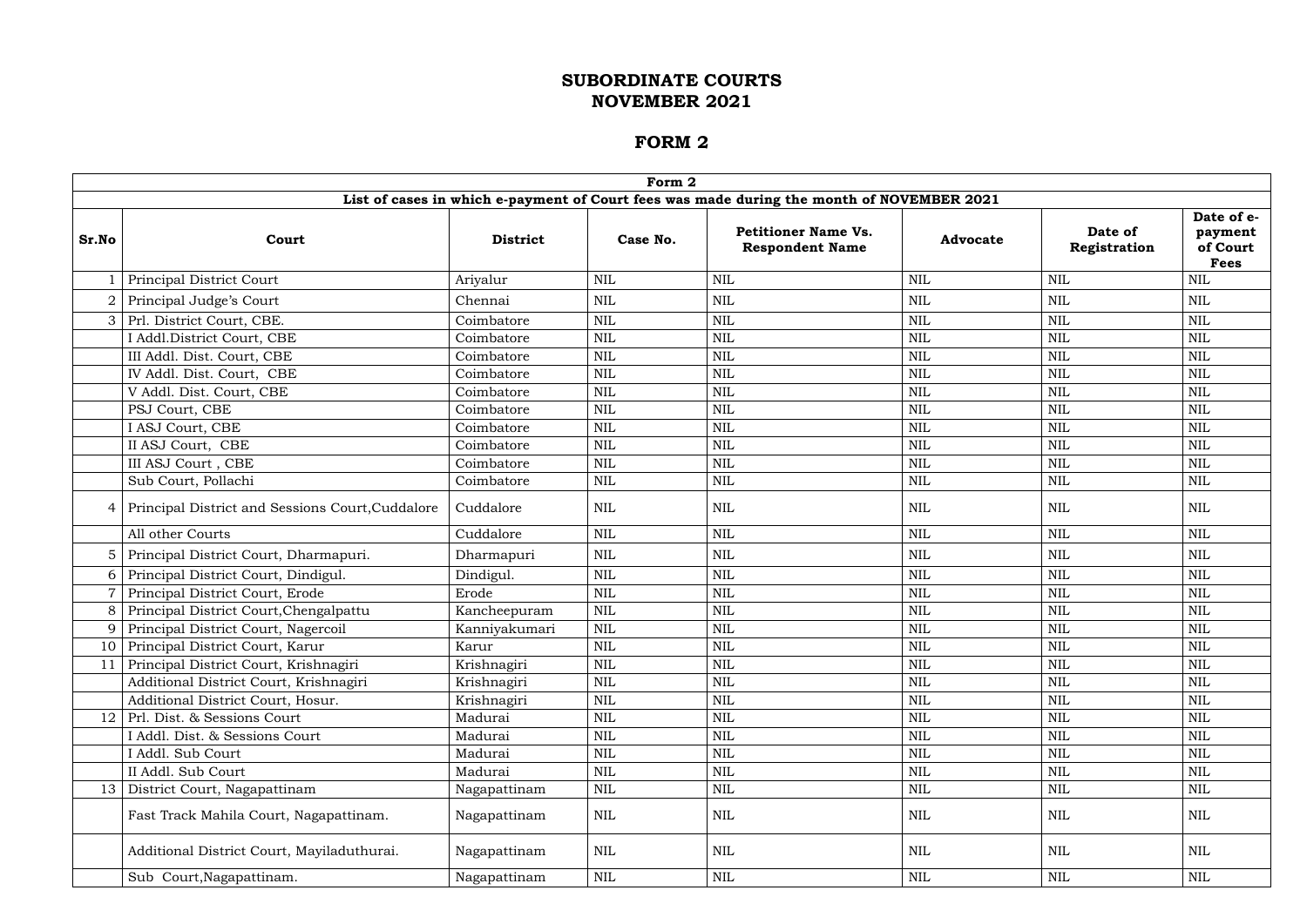|                 |                                                                 |                 | Form 2       |                                                                                           |                 |                         |                                                  |
|-----------------|-----------------------------------------------------------------|-----------------|--------------|-------------------------------------------------------------------------------------------|-----------------|-------------------------|--------------------------------------------------|
|                 |                                                                 |                 |              | List of cases in which e-payment of Court fees was made during the month of NOVEMBER 2021 |                 |                         |                                                  |
| Sr.No           | Court                                                           | <b>District</b> | Case No.     | <b>Petitioner Name Vs.</b><br><b>Respondent Name</b>                                      | <b>Advocate</b> | Date of<br>Registration | Date of e-<br>payment<br>of Court<br><b>Fees</b> |
|                 | Principal Sub Court, Mayiladuthurai.                            | Nagapattinam    | <b>NIL</b>   | <b>NIL</b>                                                                                | <b>NIL</b>      | <b>NIL</b>              | <b>NIL</b>                                       |
|                 | Additional Sub Court, Mayiladuthurai.                           | Nagapattinam    | $\text{NIL}$ | NIL                                                                                       | <b>NIL</b>      | $\mbox{NIL}$            | <b>NIL</b>                                       |
|                 | The Principal District Judge                                    | Nagapattinam    | <b>NIL</b>   | <b>NIL</b>                                                                                | <b>NIL</b>      | <b>NIL</b>              | $\mbox{NIL}$                                     |
| 14              | The Principal District Judge                                    | Namakkal        | $\text{NIL}$ | <b>NIL</b>                                                                                | NIL             | <b>NIL</b>              | NIL                                              |
| 15              | District Court Udhagamandalam, Nilgiris                         | Nilgiris        | $\mbox{NIL}$ | NIL                                                                                       | NIL             | <b>NIL</b>              | NIL                                              |
| 16              | Principal District Court                                        | Perambalur      | $\text{NIL}$ | <b>NIL</b>                                                                                | <b>NIL</b>      | <b>NIL</b>              | <b>NIL</b>                                       |
|                 | Mahila Court                                                    | Perambalur      | <b>NIL</b>   | <b>NIL</b>                                                                                | <b>NIL</b>      | <b>NIL</b>              | <b>NIL</b>                                       |
|                 | Sub Court                                                       | Perambalur      | <b>NIL</b>   | <b>NIL</b>                                                                                | <b>NIL</b>      | $\text{NIL}$            | <b>NIL</b>                                       |
| 17              | The Principal District Court                                    | Pudukkottai     | $\text{NIL}$ | NIL                                                                                       | <b>NIL</b>      | $\mbox{NIL}$            | <b>NIL</b>                                       |
| 18              | <b>Principal District Court</b>                                 | Ramanathapuram  | <b>NIL</b>   | <b>NIL</b>                                                                                | <b>NIL</b>      | <b>NIL</b>              | <b>NIL</b>                                       |
| 19              | Principal District Court, Salem                                 | Salem           | <b>NIL</b>   | NIL                                                                                       | <b>NIL</b>      | $\mbox{NIL}$            | <b>NIL</b>                                       |
| 20              | Principal District and Sessions Court                           | Sivaganga       | $\text{NIL}$ | <b>NIL</b>                                                                                | <b>NIL</b>      | $\text{NIL}$            | $\mbox{NIL}$                                     |
|                 | Prl. District Court, Thanjavur                                  | Thanjavur       | $\mbox{NIL}$ | <b>NIL</b>                                                                                | <b>NIL</b>      | $\mbox{NIL}$            | <b>NIL</b>                                       |
|                 | III Additional District Judge, Pattukkottai.                    | Thanjavur       | $\text{NIL}$ | <b>NIL</b>                                                                                | <b>NIL</b>      | $\mbox{NIL}$            | $\mbox{NIL}$                                     |
| 22              | Principal District Court, Theni                                 | Theni           | <b>NIL</b>   | <b>NIL</b>                                                                                | <b>NIL</b>      | <b>NIL</b>              | <b>NIL</b>                                       |
| 23              | Principal District Court, Thoothukudi                           | Thoothukudi     | $\mbox{NIL}$ | NIL                                                                                       | <b>NIL</b>      | $\mbox{NIL}$            | <b>NIL</b>                                       |
| 24              | Principal District Court                                        | Tiruchirappalli | <b>NIL</b>   | <b>NIL</b>                                                                                | NIL             | <b>NIL</b>              | <b>NIL</b>                                       |
| 25              | Principal District Court                                        | Tirunelveli     | <b>NIL</b>   | NIL                                                                                       | <b>NIL</b>      | $\mbox{NIL}$            | <b>NIL</b>                                       |
| 26              | Principal District Court, Tiruppur                              | Tiruppur        | $\mbox{NIL}$ | NIL                                                                                       | <b>NIL</b>      | $\mbox{NIL}$            | <b>NIL</b>                                       |
|                 | Additional District Court, Tiruppur                             | Tiruppur        | <b>NIL</b>   | NIL                                                                                       | NIL             | <b>NIL</b>              | <b>NIL</b>                                       |
|                 | II Additional District Court, Tiruppur                          | Tiruppur        | $\mbox{NIL}$ | <b>NIL</b>                                                                                | <b>NIL</b>      | <b>NIL</b>              | <b>NIL</b>                                       |
|                 | Principal Sub Court, Tiruppur                                   | Tiruppur        | $\text{NIL}$ | <b>NIL</b>                                                                                | <b>NIL</b>      | $\mbox{NIL}$            | <b>NIL</b>                                       |
|                 | Additional Sub Court, Tiruppur                                  | Tiruppur        | $\text{NIL}$ | <b>NIL</b>                                                                                | <b>NIL</b>      | <b>NIL</b>              | <b>NIL</b>                                       |
|                 | Sub Court, Udumalpet                                            | Tiruppur        | $\text{NIL}$ | NIL                                                                                       | <b>NIL</b>      | $\text{NIL}$            | <b>NIL</b>                                       |
|                 | Sub Court, Avinashi                                             | Tiruppur        | $\text{NIL}$ | NIL                                                                                       | <b>NIL</b>      | $\text{NIL}$            | <b>NIL</b>                                       |
|                 | Principal District Court, Tiruvallur                            | Tiruvallur      | $\mbox{NIL}$ | <b>NIL</b>                                                                                | NIL             | $\mbox{NIL}$            | <b>NIL</b>                                       |
|                 | The I Additional District and Sessions Court,<br>Tiruvallur.    | Tiruvallur      | <b>NIL</b>   | <b>NIL</b>                                                                                | <b>NIL</b>      | <b>NIL</b>              | <b>NIL</b>                                       |
|                 | The II Additional District and Sessions Court,<br>Poonamallee.  | Tiruvallur      | <b>NIL</b>   | NIL                                                                                       | NIL             | <b>NIL</b>              | <b>NIL</b>                                       |
|                 | The III Additional District and Sessions Court,<br>Poonamallee. | Tiruvallur      | $\mbox{NIL}$ | <b>NIL</b>                                                                                | <b>NIL</b>      | <b>NIL</b>              | <b>NIL</b>                                       |
|                 | The IV Additional District and Sessions Court,<br>Ponneri.      | Tiruvallur      | <b>NIL</b>   | <b>NIL</b>                                                                                | <b>NIL</b>      | <b>NIL</b>              | <b>NIL</b>                                       |
|                 | The Sub Court, Tiruvallur.                                      | Tiruvallur      | $\mbox{NIL}$ | <b>NIL</b>                                                                                | <b>NIL</b>      | $\mbox{NIL}$            | $\mbox{NIL}$                                     |
|                 | The Sub Court, Poonamallee.                                     | Tiruvallur      | $\text{NIL}$ | NIL                                                                                       | <b>NIL</b>      | $\mbox{NIL}$            | <b>NIL</b>                                       |
|                 | The Sub Court, Tiruttani.                                       | Tiruvallur      | $\mbox{NIL}$ | NIL                                                                                       | <b>NIL</b>      | $\mbox{NIL}$            | $\mbox{NIL}$                                     |
| 28              | Principal District Court, Tiruvannamalai                        | Tiruvannamalai  | <b>NIL</b>   | <b>NIL</b>                                                                                | NIL             | <b>NIL</b>              | <b>NIL</b>                                       |
| 29 <sup>1</sup> | <b>Principal District Court</b>                                 | Tiruvarur       | NIL          | <b>NIL</b>                                                                                | $\mbox{NIL}$    | $\mbox{NIL}$            | NIL                                              |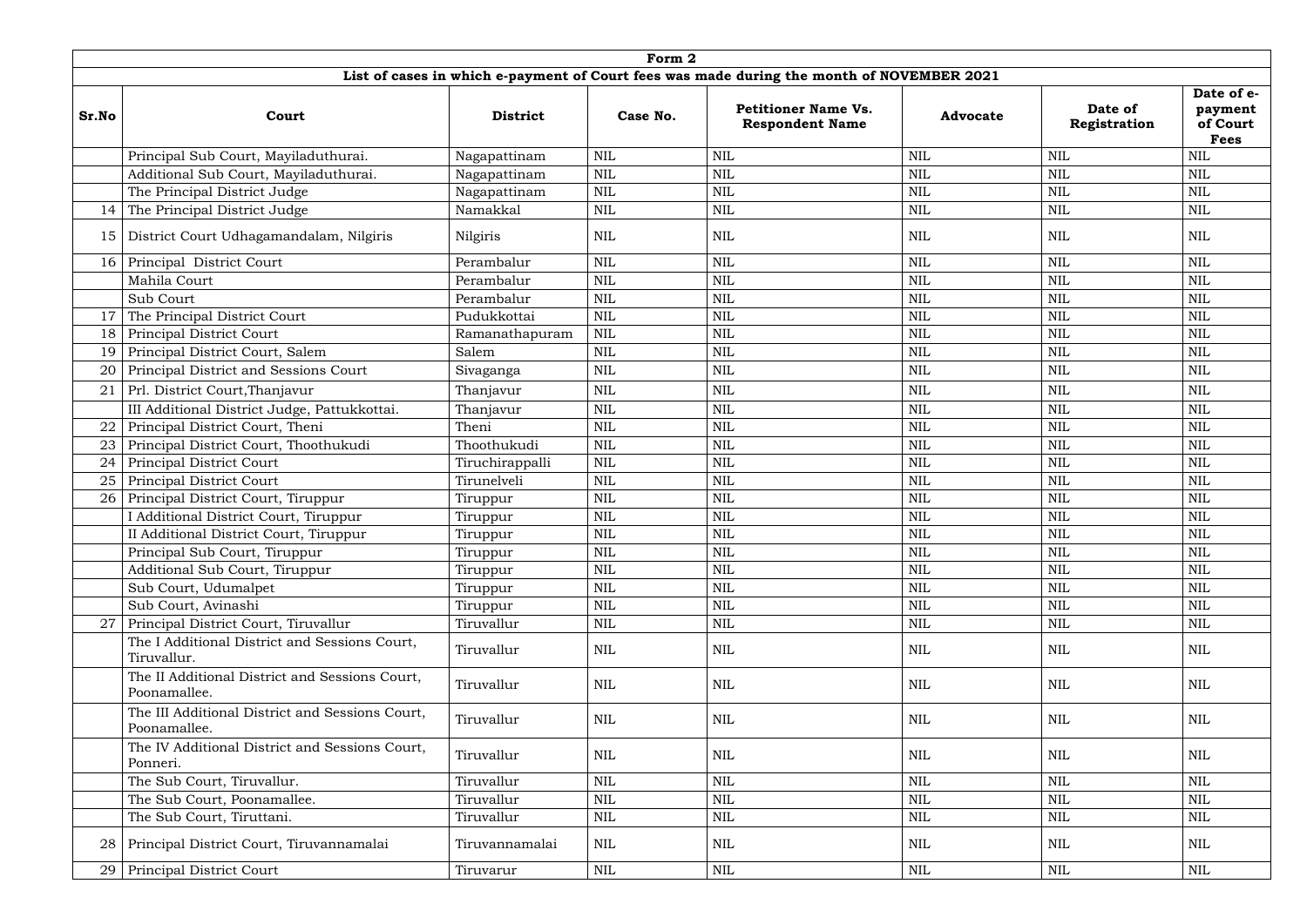|                 |                                           |                             | Form 2     |                                                                                           |                 |                         |                                                  |
|-----------------|-------------------------------------------|-----------------------------|------------|-------------------------------------------------------------------------------------------|-----------------|-------------------------|--------------------------------------------------|
|                 |                                           |                             |            | List of cases in which e-payment of Court fees was made during the month of NOVEMBER 2021 |                 |                         |                                                  |
| Sr.No           | Court                                     | <b>District</b><br>Case No. |            | <b>Petitioner Name Vs.</b><br><b>Respondent Name</b>                                      | <b>Advocate</b> | Date of<br>Registration | Date of e-<br>payment<br>of Court<br><b>Fees</b> |
| 30 <sup>1</sup> | Principal District Court, Vellore         | Vellore                     | <b>NIL</b> | NIL                                                                                       | NIL             | <b>NIL</b>              | NIL                                              |
|                 | II Additional District Court, Ranipet     | Vellore                     | <b>NIL</b> | NIL                                                                                       | NIL             | <b>NIL</b>              | NIL                                              |
| 31              | Principal District Court, Villupuram      | Villupuram                  | <b>NIL</b> | <b>NIL</b>                                                                                | NIL             | <b>NIL</b>              | <b>NIL</b>                                       |
| 32 I            | Principal District Court, Srivillliputtur | Virudhunagar                | <b>NIL</b> | <b>NIL</b>                                                                                | NIL             | <b>NIL</b>              | <b>NIL</b>                                       |
|                 | Sub Court, Sivakasi                       | Virudhunagar                | <b>NIL</b> | <b>NIL</b>                                                                                | NIL             | <b>NIL</b>              | <b>NIL</b>                                       |
| 33 <sup>1</sup> | PRINCIPAL DISTRICT JUDGE, PUDUCHERRY      | Puducherry                  | <b>NIL</b> | NIL                                                                                       | NIL             | <b>NIL</b>              | NIL                                              |
|                 | DISTRICT JUDGE, KARAIKAL                  | Puducherry                  | <b>NIL</b> | NIL                                                                                       | NIL             | <b>NIL</b>              | NIL                                              |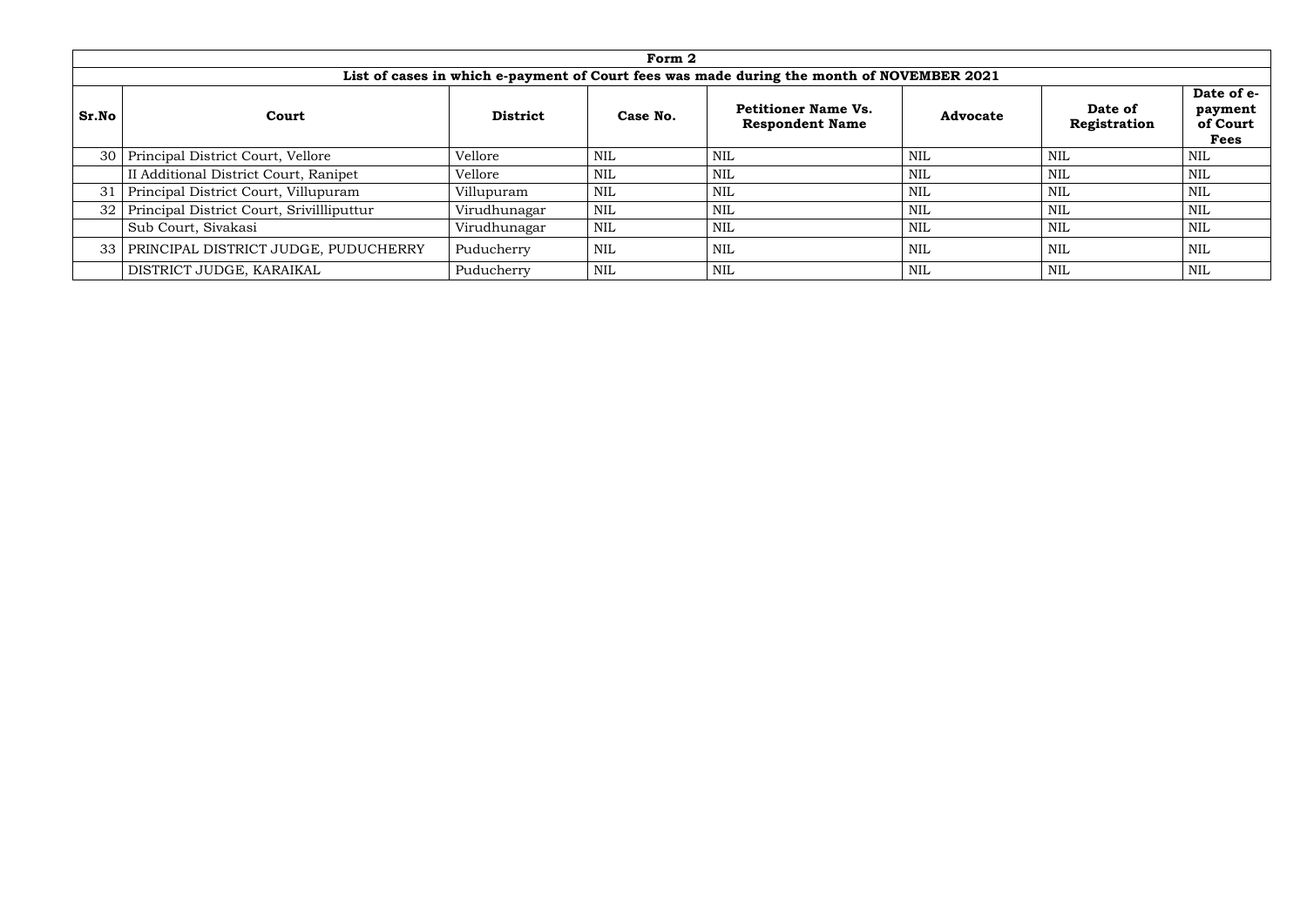|                |                            |                 |                     | Form 3                                                                                                                                                                                                                                                                                                                                                                    |                                                                     |                             |                                                              |  |  |  |  |  |  |  |  |  |  |
|----------------|----------------------------|-----------------|---------------------|---------------------------------------------------------------------------------------------------------------------------------------------------------------------------------------------------------------------------------------------------------------------------------------------------------------------------------------------------------------------------|---------------------------------------------------------------------|-----------------------------|--------------------------------------------------------------|--|--|--|--|--|--|--|--|--|--|
|                |                            |                 |                     | List of cases in which Electronic Service of Process has taken place during the month of NOVEMBER 2021                                                                                                                                                                                                                                                                    |                                                                     |                             |                                                              |  |  |  |  |  |  |  |  |  |  |
| Sr.No          | Court                      | <b>District</b> | Case<br>No.         | <b>Petitioner Name Vs. Respondent Name</b>                                                                                                                                                                                                                                                                                                                                | <b>Advocate</b>                                                     | Date of<br>Registratio<br>n | Date of<br>Electronic<br><b>Service of</b><br><b>Process</b> |  |  |  |  |  |  |  |  |  |  |
| $\overline{1}$ | Principal District Court   | Ariyalur        | <b>NIL</b>          | <b>NIL</b>                                                                                                                                                                                                                                                                                                                                                                | <b>NIL</b>                                                          | <b>NIL</b>                  | <b>NIL</b>                                                   |  |  |  |  |  |  |  |  |  |  |
| $\overline{2}$ | Principal Judge's Court    | Chennai         | <b>COS</b><br>5/21  | TVS Dynamic Global Freight Services Limited, Rep. by its<br>Authorised Signatory Mr. D. K. Kumar  Plaintiff -vs- Sri<br>Sivasakthi Auto Ancillaries Madras Private Limited Represented<br>by its Directors, Chennai and 3 others  Defendants                                                                                                                              | V.<br>Sankaranarayanan                                              | 30.03.2021                  | 08.11.2021                                                   |  |  |  |  |  |  |  |  |  |  |
|                | Principal Judge's Court    | Chennai         | <b>COS</b><br>12/21 | M/s. CRM Refratech Private Limited, N Block - 153/22, Second<br>floor, Lotus colony, Anna Nagar East, Chennai - 600102. Rep. by<br>its Director Mr.T.Rajendran.  Plaintiff -vs- M/s.Bharat Heavy<br>Electricals Limited, Central Foundry Forge Plant Haridwar,<br>Uttarakhand-249403. Rep. by its Director.  Defendant                                                    | M/s S.Vasudevan,<br>K.Krishnaswamy,<br>R.Vetrivel,<br>M.Deepthadevi | 25.08.2021                  | 10.11.2021                                                   |  |  |  |  |  |  |  |  |  |  |
|                | Principal Judge's Court    | Chennai         | <b>COS</b><br>17/21 | M/s Thangam Traders, Represented by its Prop. Kannan, No.l,<br>Sudharsan Nagar, Thirumullaivoyal, Chennai - 600052.<br>Plaintiff -vs- Mrs.S.Dhivya, Proprietor, M/s S.D.Homes, Old<br>No.60, New No. 16, Senthil Andavar street, Dhanalakshmi<br>Colony, Saligramam, Chennai-600093  Defendant                                                                            | K.Venkatesan,<br>P.Vijay                                            | 22.09.2021                  | 15.11.2021                                                   |  |  |  |  |  |  |  |  |  |  |
|                | Principal Judge's Court    | Chennai         | <b>COS</b><br>28/21 | Quality Diagnostics, Rep. by its Proprietor Mr.K.Ramesh Babu,<br>No.3, Teachers Colony, West Canal Bank Road, Kottur, Chennai -<br>600 085.  Plaintiff -Vs- M/s. Teachmed Health Centre and<br>Diagnostic Pvt Ltd., Rep by its Managing Director, No.1, Siva<br>Building, Krishna street, Off North Usman Road, T.Nagar,<br>Chennai- 600 017 and one another.  Defendants | M/s K.Balaji                                                        | 26.11.2021                  | 26.11.2021                                                   |  |  |  |  |  |  |  |  |  |  |
| $\mathbf{3}$   | Prl. District Court, CBE.  | Coimbatore      | NIL                 | <b>NIL</b>                                                                                                                                                                                                                                                                                                                                                                | $\mbox{NIL}$                                                        | NIL                         | <b>NIL</b>                                                   |  |  |  |  |  |  |  |  |  |  |
|                | I Addl.District Court, CBE | Coimbatore      | NIL                 | <b>NIL</b>                                                                                                                                                                                                                                                                                                                                                                | <b>NIL</b>                                                          | NIL                         | <b>NIL</b>                                                   |  |  |  |  |  |  |  |  |  |  |
|                | III Addl. Dist. Court, CBE | Coimbatore      | <b>NIL</b>          | $\mbox{NIL}$                                                                                                                                                                                                                                                                                                                                                              | $\mbox{NIL}$                                                        | NIL                         | <b>NIL</b>                                                   |  |  |  |  |  |  |  |  |  |  |
|                | IV Addl. Dist. Court, CBE  | Coimbatore      | NIL                 | <b>NIL</b>                                                                                                                                                                                                                                                                                                                                                                | $\mbox{NIL}$                                                        | <b>NIL</b>                  | <b>NIL</b>                                                   |  |  |  |  |  |  |  |  |  |  |
|                | V Addl. Dist. Court, CBE   | Coimbatore      | <b>NIL</b>          | <b>NIL</b>                                                                                                                                                                                                                                                                                                                                                                | $\mbox{NIL}$                                                        | NIL                         | <b>NIL</b>                                                   |  |  |  |  |  |  |  |  |  |  |
|                | PSJ Court, CBE             | Coimbatore      | NIL                 | <b>NIL</b>                                                                                                                                                                                                                                                                                                                                                                | NIL                                                                 | NIL                         | NIL                                                          |  |  |  |  |  |  |  |  |  |  |
|                | I ASJ Court, CBE           | Coimbatore      | NIL                 | <b>NIL</b>                                                                                                                                                                                                                                                                                                                                                                | $\mbox{NIL}$                                                        | NIL                         | NIL                                                          |  |  |  |  |  |  |  |  |  |  |
|                | II ASJ Court, CBE          | Coimbatore      | $\mbox{NIL}$        | $\mbox{NIL}$                                                                                                                                                                                                                                                                                                                                                              | <b>NIL</b>                                                          | NIL                         | $\mbox{NIL}$                                                 |  |  |  |  |  |  |  |  |  |  |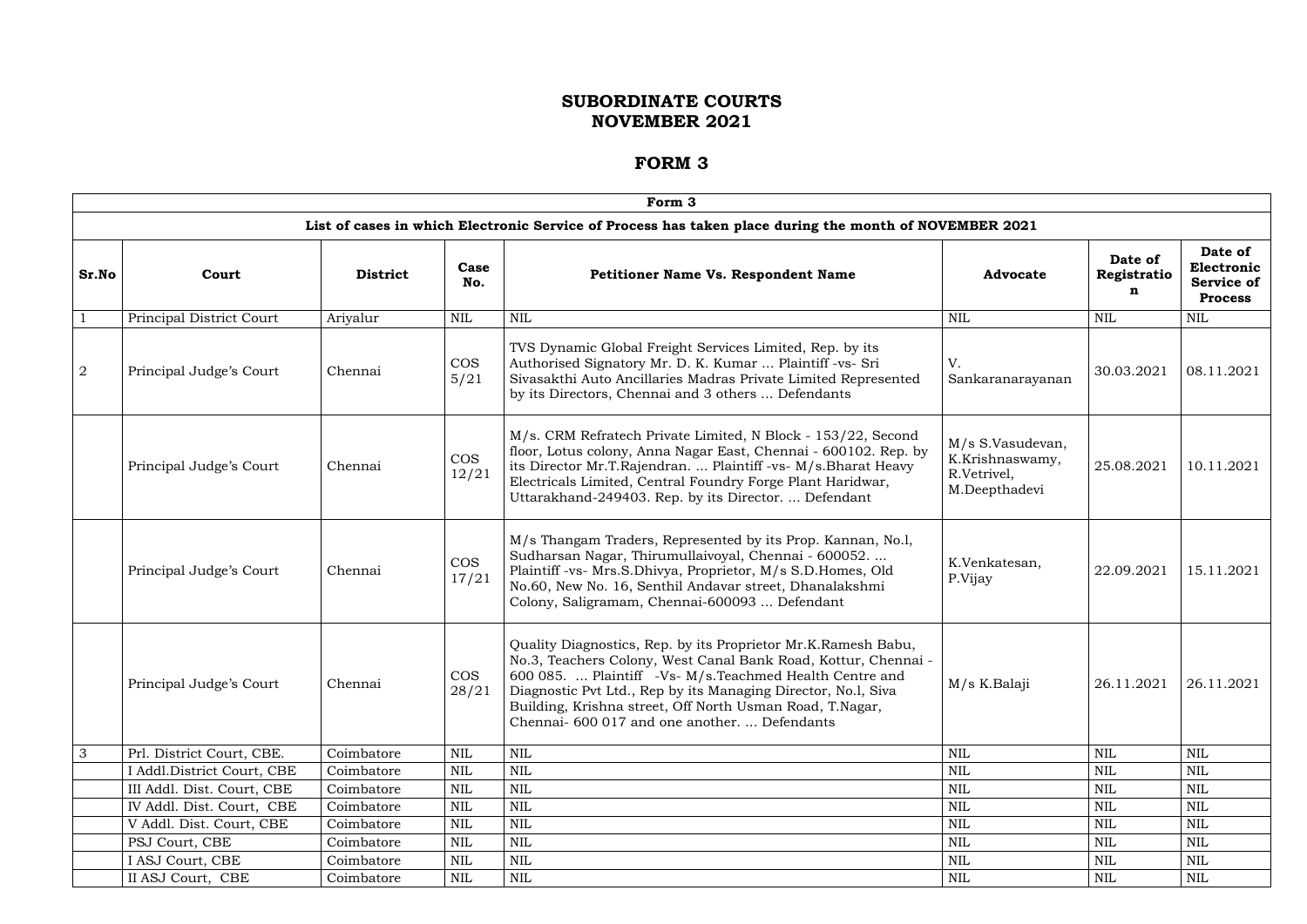|                |                                                        |                 |                | Form 3                                                                                                                                 |                            |                             |                                                              |
|----------------|--------------------------------------------------------|-----------------|----------------|----------------------------------------------------------------------------------------------------------------------------------------|----------------------------|-----------------------------|--------------------------------------------------------------|
|                |                                                        |                 |                | List of cases in which Electronic Service of Process has taken place during the month of NOVEMBER 2021                                 |                            |                             |                                                              |
| Sr.No          | Court                                                  | <b>District</b> | Case<br>No.    | Petitioner Name Vs. Respondent Name                                                                                                    | <b>Advocate</b>            | Date of<br>Registratio<br>n | Date of<br>Electronic<br><b>Service of</b><br><b>Process</b> |
|                | III ASJ Court, CBE                                     | Coimbatore      | $\mbox{NIL}$   | <b>NIL</b>                                                                                                                             | <b>NIL</b>                 | $\mbox{NIL}$                | <b>NIL</b>                                                   |
|                | Sub Court, Pollachi                                    | Coimbatore      | <b>NIL</b>     | <b>NIL</b>                                                                                                                             | <b>NIL</b>                 | $\mbox{NIL}$                | <b>NIL</b>                                                   |
| $\overline{4}$ | Principal District and<br>Sessions Court,<br>Cuddalore | Cuddalore       | <b>NIL</b>     | <b>NIL</b>                                                                                                                             | <b>NIL</b>                 | $\mbox{NIL}$                | <b>NIL</b>                                                   |
|                | All other Courts                                       | Cuddalore       | NIL            | <b>NIL</b>                                                                                                                             | <b>NIL</b>                 | $\mbox{NIL}$                | <b>NIL</b>                                                   |
| $\overline{5}$ | Principal District Court,<br>Dharmapuri.               | Dharmapuri      | <b>NIL</b>     | <b>NIL</b>                                                                                                                             | <b>NIL</b>                 | $\mbox{NIL}$                | <b>NIL</b>                                                   |
| 6              | Principal District Court,<br>Dindigul.                 | Dindigul.       | NIL            | <b>NIL</b>                                                                                                                             | NIL                        | <b>NIL</b>                  | NIL                                                          |
| $\overline{7}$ | Principal District Court,<br>Erode                     | Erode           | <b>NIL</b>     | <b>NIL</b>                                                                                                                             | <b>NIL</b>                 | $\mbox{NIL}$                | <b>NIL</b>                                                   |
| 8              | Principal District<br>Court, Chengalpattu              | Kancheepuram    | <b>NIL</b>     | <b>NIL</b>                                                                                                                             | <b>NIL</b>                 | <b>NIL</b>                  | <b>NIL</b>                                                   |
| 9              | Principal District Court,<br>Nagercoil                 | Kanniyakumari   | $\mbox{NIL}$   | <b>NIL</b>                                                                                                                             | $\text{NIL}$               | $\mbox{NIL}$                | <b>NIL</b>                                                   |
| 10             | Principal District Court,<br>Karur                     | Karur           | <b>NIL</b>     | <b>NIL</b>                                                                                                                             | <b>NIL</b>                 | <b>NIL</b>                  | <b>NIL</b>                                                   |
| 11             | Principal District Court,<br>Krishnagiri               | Krishnagiri     | NIL            | <b>NIL</b>                                                                                                                             | <b>NIL</b>                 | <b>NIL</b>                  | <b>NIL</b>                                                   |
|                | Additional District Court,<br>Hosur.                   | Krishnagiri     | NIL            | <b>NIL</b>                                                                                                                             | <b>NIL</b>                 | $\mbox{NIL}$                | <b>NIL</b>                                                   |
| 12             | Prl. Dist. & Sessions Court                            | Madurai         | $\mbox{NIL}$   | <b>NIL</b>                                                                                                                             | <b>NIL</b>                 | <b>NIL</b>                  | <b>NIL</b>                                                   |
|                | I Addl. Dist. & Sessions<br>Court                      | Madurai         | $\mbox{NIL}$   | <b>NIL</b>                                                                                                                             | $\text{NIL}$               | $\mbox{NIL}$                | $\mbox{NIL}$                                                 |
|                | I Addl. Sub Court                                      | Madurai         | $\mbox{NIL}$   | <b>NIL</b>                                                                                                                             | <b>NIL</b>                 | $\mbox{NIL}$                | <b>NIL</b>                                                   |
|                | II Addl. Sub Court                                     | Madurai         | $\mbox{NIL}$   | <b>NIL</b>                                                                                                                             | $\mbox{NIL}$               | <b>NIL</b>                  | $\mbox{NIL}$                                                 |
| 13             | District Court,<br>Nagapattinam                        | Nagapattinam    | COS.1<br>/2021 | M/s.Bharath Marine rep by Managing Director S.Kumar Vs.1.<br>M/s Kumaresan construction rep by it Proprietor S.Kumarasan<br>and others | Mr.<br>G., Balasubramanian | 11.11.2021                  | 12.11.2021                                                   |
|                | Fast Track Mahila Court,<br>Nagapattinam.              | Nagapattinam    | NIL            | NIL                                                                                                                                    | $\text{NIL}$               | $\mbox{NIL}$                | $\mbox{NIL}$                                                 |
|                | Additional District Court,<br>Mayiladuthurai.          | Nagapattinam    | NIL            | $\mbox{NIL}$                                                                                                                           | <b>NIL</b>                 | NIL                         | <b>NIL</b>                                                   |
|                | Sub Court, Nagapattinam.                               | Nagapattinam    | NIL            | <b>NIL</b>                                                                                                                             | NIL                        | $\mbox{NIL}$                | <b>NIL</b>                                                   |
|                | Principal Sub Court,<br>Mayiladuthurai.                | Nagapattinam    | NIL            | <b>NIL</b>                                                                                                                             | <b>NIL</b>                 | NIL                         | <b>NIL</b>                                                   |
|                | Additional Sub Court,<br>Mayiladuthurai.               | Nagapattinam    | NIL            | $\text{NIL}$                                                                                                                           | <b>NIL</b>                 | NIL                         | <b>NIL</b>                                                   |
|                | The Principal District Judge                           | Nagapattinam    | $\mbox{NIL}$   | <b>NIL</b>                                                                                                                             | $\text{NIL}$               | $\mbox{NIL}$                | <b>NIL</b>                                                   |
| 14             | The Principal District Judge                           | Namakkal        | $\mbox{NIL}$   | <b>NIL</b>                                                                                                                             | NIL                        | NIL                         | <b>NIL</b>                                                   |
| 15             | District Court<br>Udhagamandalam, Nilgiris             | Nilgiris        | NIL            | <b>NIL</b>                                                                                                                             | NIL                        | NIL                         | <b>NIL</b>                                                   |
| 16             | Principal District Court                               | Perambalur      | $\mbox{NIL}$   | $\mbox{NIL}$                                                                                                                           | $\mbox{NIL}$               | $\mbox{NIL}$                | $\mbox{NIL}$                                                 |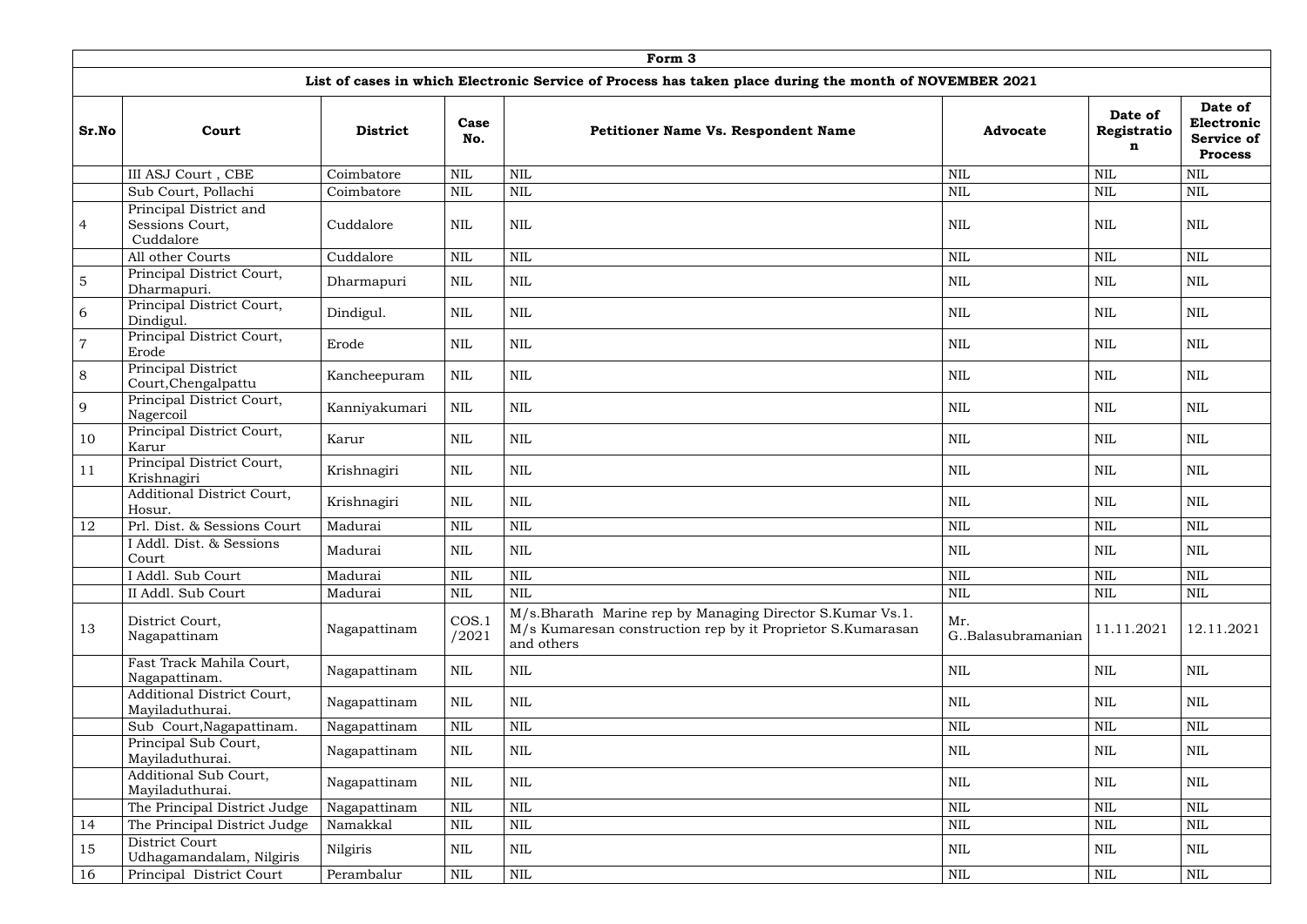|       | Form 3                                                             |                    |              |              |                                                                                                        |                 |                             |                                                              |  |  |  |  |
|-------|--------------------------------------------------------------------|--------------------|--------------|--------------|--------------------------------------------------------------------------------------------------------|-----------------|-----------------------------|--------------------------------------------------------------|--|--|--|--|
|       |                                                                    |                    |              |              | List of cases in which Electronic Service of Process has taken place during the month of NOVEMBER 2021 |                 |                             |                                                              |  |  |  |  |
| Sr.No | Court                                                              | <b>District</b>    | Case<br>No.  |              | Petitioner Name Vs. Respondent Name                                                                    | <b>Advocate</b> | Date of<br>Registratio<br>n | Date of<br>Electronic<br><b>Service of</b><br><b>Process</b> |  |  |  |  |
|       | Mahila Court                                                       | Perambalur         | <b>NIL</b>   | $\mbox{NIL}$ |                                                                                                        | <b>NIL</b>      | <b>NIL</b>                  | <b>NIL</b>                                                   |  |  |  |  |
|       | Sub Court                                                          | Perambalur         | <b>NIL</b>   | <b>NIL</b>   |                                                                                                        | <b>NIL</b>      | $\text{NIL}$                | <b>NIL</b>                                                   |  |  |  |  |
| 17    | The Principal District Court                                       | Pudukkottai        | $\mbox{NIL}$ | $\mbox{NIL}$ |                                                                                                        | $\text{NIL}$    | $\text{NIL}$                | $\mbox{NIL}$                                                 |  |  |  |  |
| 18    | Principal District Court                                           | Ramanathapura<br>m | <b>NIL</b>   | <b>NIL</b>   |                                                                                                        | NIL             | NIL                         | NIL                                                          |  |  |  |  |
| 19    | Principal District Court,<br>Salem                                 | Salem              | $\mbox{NIL}$ | $\mbox{NIL}$ |                                                                                                        | <b>NIL</b>      | NIL                         | $\mbox{NIL}$                                                 |  |  |  |  |
| 20    | Principal District and<br><b>Sessions Court</b>                    | Sivaganga          | NIL          | <b>NIL</b>   |                                                                                                        | <b>NIL</b>      | <b>NIL</b>                  | <b>NIL</b>                                                   |  |  |  |  |
| 21    | Prl. District Court, Thanjavur                                     | Thanjavur          | $\mbox{NIL}$ | $\mbox{NIL}$ |                                                                                                        | $\text{NIL}$    | $\mbox{NIL}$                | $\mbox{NIL}$                                                 |  |  |  |  |
|       | III Additional District Judge,<br>Pattukkottai.                    | Thanjavur          | <b>NIL</b>   | <b>NIL</b>   |                                                                                                        | NIL             | NIL                         | <b>NIL</b>                                                   |  |  |  |  |
| 22    | Principal District Court,<br>Theni                                 | Theni              | <b>NIL</b>   | $\mbox{NIL}$ |                                                                                                        | <b>NIL</b>      | <b>NIL</b>                  | <b>NIL</b>                                                   |  |  |  |  |
| 23    | Principal District Court,<br>Thoothukudi                           | Thoothukudi        | <b>NIL</b>   | $\mbox{NIL}$ |                                                                                                        | $\text{NIL}$    | <b>NIL</b>                  | <b>NIL</b>                                                   |  |  |  |  |
| 24    | Principal District Court                                           | Tiruchirappalli    | $\mbox{NIL}$ | <b>NIL</b>   |                                                                                                        | <b>NIL</b>      | $\mbox{NIL}$                | <b>NIL</b>                                                   |  |  |  |  |
| 25    | Principal District Court                                           | Tirunelveli        | <b>NIL</b>   | $\mbox{NIL}$ |                                                                                                        | <b>NIL</b>      | $\text{NIL}$                | <b>NIL</b>                                                   |  |  |  |  |
| 26    | Principal District Court,<br>Tiruppur                              | Tiruppur           | $\mbox{NIL}$ | $\mbox{NIL}$ |                                                                                                        | $\text{NIL}$    | <b>NIL</b>                  | $\mbox{NIL}$                                                 |  |  |  |  |
|       | I Additional District Court,<br>Tiruppur                           | Tiruppur           | <b>NIL</b>   | <b>NIL</b>   |                                                                                                        | <b>NIL</b>      | $\text{NIL}$                | <b>NIL</b>                                                   |  |  |  |  |
|       | II Additional District Court,<br>Tiruppur                          | Tiruppur           | <b>NIL</b>   | $\mbox{NIL}$ |                                                                                                        | $\mbox{NIL}$    | $\mbox{NIL}$                | $\mbox{NIL}$                                                 |  |  |  |  |
|       | Principal Sub Court,<br>Tiruppur                                   | Tiruppur           | NIL          | <b>NIL</b>   |                                                                                                        | <b>NIL</b>      | NIL                         | NIL                                                          |  |  |  |  |
|       | Additional Sub Court,<br>Tiruppur                                  | Tiruppur           | <b>NIL</b>   | <b>NIL</b>   |                                                                                                        | <b>NIL</b>      | NIL                         | <b>NIL</b>                                                   |  |  |  |  |
|       | Sub Court, Udumalpet                                               | Tiruppur           | <b>NIL</b>   | $\mbox{NIL}$ |                                                                                                        | $\text{NIL}$    | $\mbox{NIL}$                | <b>NIL</b>                                                   |  |  |  |  |
|       | Sub Court, Avinashi                                                | Tiruppur           | $\mbox{NIL}$ | $\mbox{NIL}$ |                                                                                                        | $\text{NIL}$    | <b>NIL</b>                  | $\mbox{NIL}$                                                 |  |  |  |  |
| 27    | Principal District Court,<br>Tiruvallur                            | Tiruvallur         | <b>NIL</b>   | NIL          |                                                                                                        | <b>NIL</b>      | NIL                         | <b>NIL</b>                                                   |  |  |  |  |
|       | The I Additional District and<br>Sessions Court, Tiruvallur.       | Tiruvallur         | NIL          | NIL          |                                                                                                        | NIL             | NIL                         | NIL                                                          |  |  |  |  |
|       | The II Additional District<br>and Sessions Court,<br>Poonamallee.  | Tiruvallur         | NIL          | $\mbox{NIL}$ |                                                                                                        | $\mbox{NIL}$    | <b>NIL</b>                  | NIL                                                          |  |  |  |  |
|       | The III Additional District<br>and Sessions Court,<br>Poonamallee. | Tiruvallur         | NIL          | <b>NIL</b>   |                                                                                                        | NIL             | NIL                         | NIL                                                          |  |  |  |  |
|       | The IV Additional District<br>and Sessions Court,<br>Ponneri.      | Tiruvallur         | NIL          | <b>NIL</b>   |                                                                                                        | <b>NIL</b>      | NIL                         | NIL                                                          |  |  |  |  |
|       | The Sub Court, Tiruvallur.                                         | Tiruvallur         | $\mbox{NIL}$ | $\mbox{NIL}$ |                                                                                                        | $\mbox{NIL}$    | NIL                         | $\mbox{NIL}$                                                 |  |  |  |  |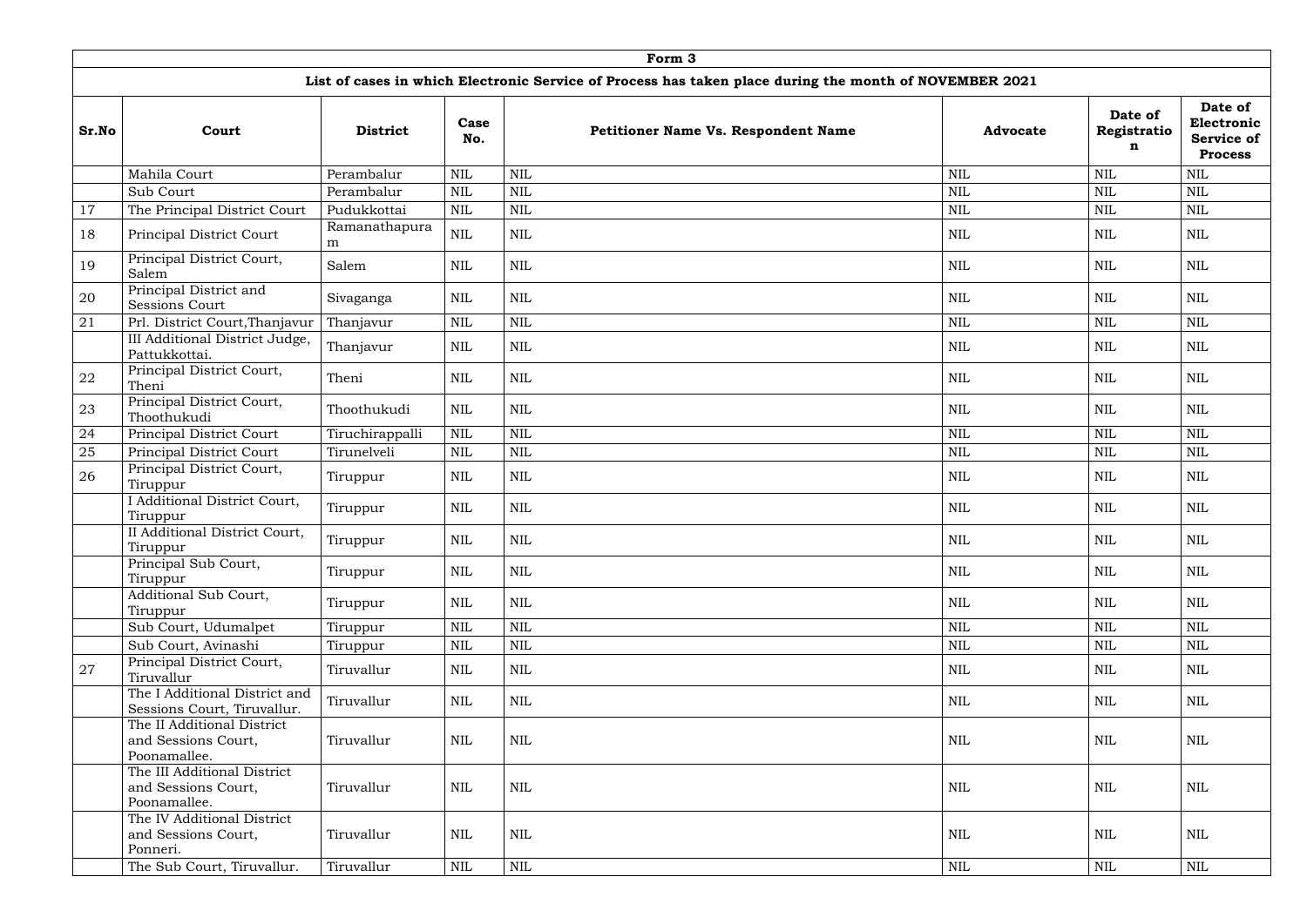|       |                                                 |                 |              | Form 3                                                                                                 |                 |                             |                                                              |
|-------|-------------------------------------------------|-----------------|--------------|--------------------------------------------------------------------------------------------------------|-----------------|-----------------------------|--------------------------------------------------------------|
|       |                                                 |                 |              | List of cases in which Electronic Service of Process has taken place during the month of NOVEMBER 2021 |                 |                             |                                                              |
| Sr.No | Court                                           | <b>District</b> | Case<br>No.  | <b>Petitioner Name Vs. Respondent Name</b>                                                             | <b>Advocate</b> | Date of<br>Registratio<br>n | Date of<br>Electronic<br><b>Service of</b><br><b>Process</b> |
|       | The Sub Court,<br>Poonamallee.                  | Tiruvallur      | <b>NIL</b>   | <b>NIL</b>                                                                                             | <b>NIL</b>      | <b>NIL</b>                  | <b>NIL</b>                                                   |
|       | The Sub Court, Tiruttani.                       | Tiruvallur      | <b>NIL</b>   | <b>NIL</b>                                                                                             | <b>NIL</b>      | <b>NIL</b>                  | <b>NIL</b>                                                   |
| 28    | Principal District Court,<br>Tiruvannamalai     | Tiruvannamalai  | $\mbox{NIL}$ | <b>NIL</b>                                                                                             | $\text{NIL}$    | $\mbox{NIL}$                | $\mbox{NIL}$                                                 |
| 29    | Principal District Court                        | Tiruvarur       | NIL          | <b>NIL</b>                                                                                             | <b>NIL</b>      | <b>NIL</b>                  | <b>NIL</b>                                                   |
| 30    | Principal District Court,<br>Vellore            | Vellore         | NIL          | <b>NIL</b>                                                                                             | <b>NIL</b>      | <b>NIL</b>                  | <b>NIL</b>                                                   |
|       | <b>II Additional District Court,</b><br>Ranipet | Vellore         | <b>NIL</b>   | <b>NIL</b>                                                                                             | <b>NIL</b>      | $\mbox{NIL}$                | $\mbox{NIL}$                                                 |
| 31    | Principal District Court,<br>Villupuram         | Villupuram      | <b>NIL</b>   | <b>NIL</b>                                                                                             | <b>NIL</b>      | <b>NIL</b>                  | <b>NIL</b>                                                   |
| 32    | Principal District Court,<br>Srivillliputtur    | Virudhunagar    | $\mbox{NIL}$ | <b>NIL</b>                                                                                             | <b>NIL</b>      | $\mbox{NIL}$                | <b>NIL</b>                                                   |
|       | Sub Court, Sivakasi                             | Virudhunagar    | <b>NIL</b>   | <b>NIL</b>                                                                                             | <b>NIL</b>      | <b>NIL</b>                  | <b>NIL</b>                                                   |
| 33    | PRINCIPAL DISTRICT<br>JUDGE, PUDUCHERRY         | Puducherry      | <b>NIL</b>   | <b>NIL</b>                                                                                             | <b>NIL</b>      | <b>NIL</b>                  | <b>NIL</b>                                                   |
|       | DISTRICT JUDGE,<br><b>KARAIKAL</b>              | Puducherry      | NIL          | <b>NIL</b>                                                                                             | <b>NIL</b>      | <b>NIL</b>                  | <b>NIL</b>                                                   |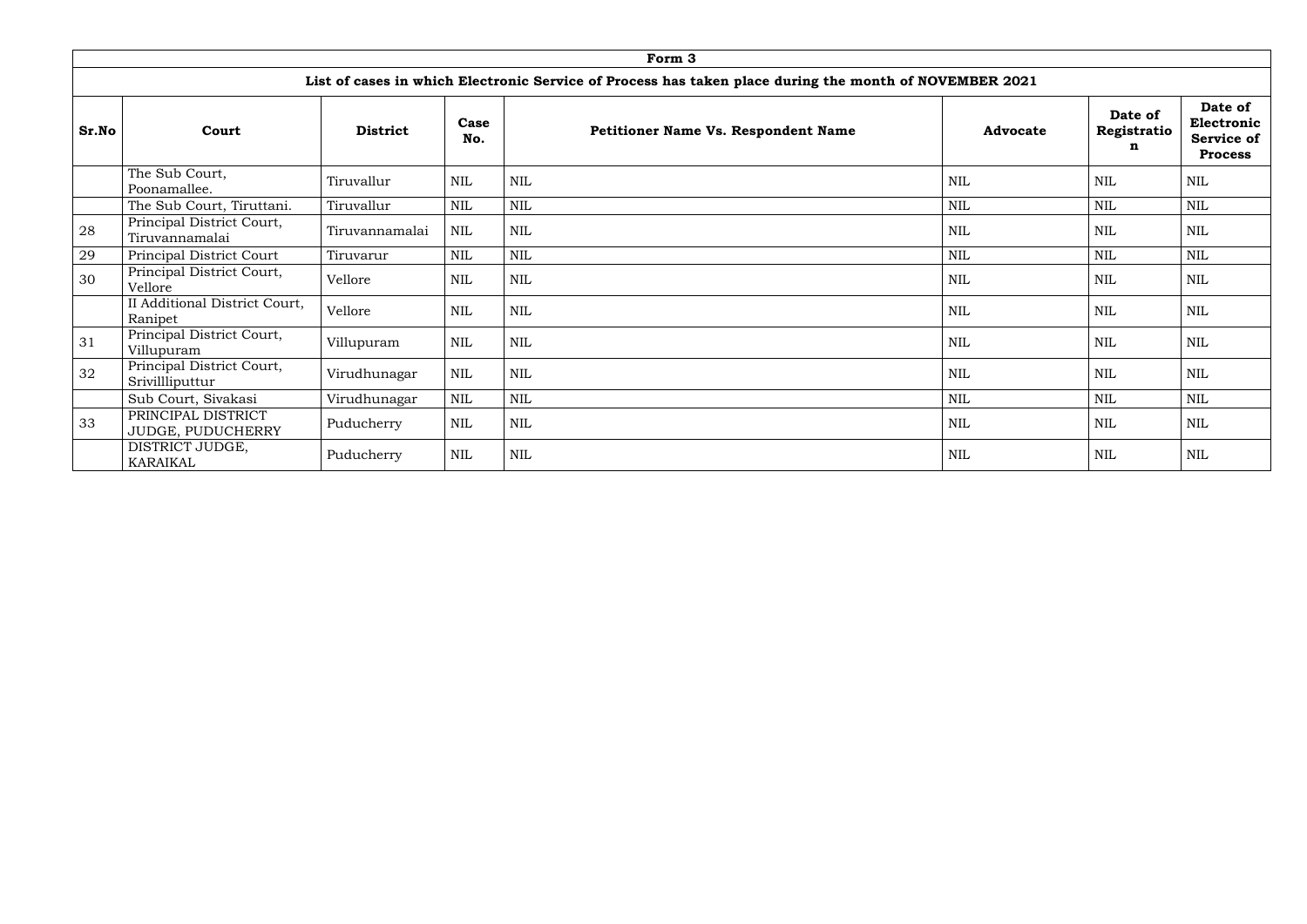|                |                                                  |                 | Form 4                                                                          |            |                  |                                                              |
|----------------|--------------------------------------------------|-----------------|---------------------------------------------------------------------------------|------------|------------------|--------------------------------------------------------------|
|                |                                                  |                 | List of total no. of cases randomly allocated during the month of NOVEMBER 2021 |            |                  |                                                              |
| Sr.<br>No      | Court                                            | <b>District</b> | <b>Court Name</b>                                                               | Court No.  | <b>Case Type</b> | <b>Case Count (No.</b><br>of cases<br>randomly<br>allocated) |
|                | Principal District Court                         | Ariyalur        | <b>NIL</b>                                                                      | <b>NIL</b> | <b>NIL</b>       | <b>NIL</b>                                                   |
| $\overline{2}$ | Principal Judge's Court                          | Chennai         | <b>NIL</b>                                                                      | NIL        | <b>NIL</b>       | <b>NIL</b>                                                   |
| $\mathcal{S}$  | Prl. District Court, CBE.                        | Coimbatore      | Principal District & Sessions Court, Coimbatore                                 | NIL        | Original Suit    | 18                                                           |
|                | I Addl.District Court, CBE                       | Coimbatore      | <b>NIL</b>                                                                      | NIL        | <b>NIL</b>       | <b>NIL</b>                                                   |
|                | III Addl. Dist. Court, CBE                       | Coimbatore      | <b>NIL</b>                                                                      | <b>NIL</b> | <b>NIL</b>       | <b>NIL</b>                                                   |
|                | IV Addl. Dist. Court, CBE                        | Coimbatore      | <b>NIL</b>                                                                      | NIL        | <b>NIL</b>       | <b>NIL</b>                                                   |
|                | V Addl. Dist. Court, CBE                         | Coimbatore      | <b>NIL</b>                                                                      | <b>NIL</b> | <b>NIL</b>       | <b>NIL</b>                                                   |
|                | PSJ Court, CBE                                   | Coimbatore      | Principal Subordinate Court, Coimbatore                                         | <b>NIL</b> | Original Suit    | 11                                                           |
|                | I ASJ Court, CBE                                 | Coimbatore      | <b>NIL</b>                                                                      | NIL        | NIL              | <b>NIL</b>                                                   |
|                | II ASJ Court, CBE                                | Coimbatore      | <b>NIL</b>                                                                      | NIL        | <b>NIL</b>       | <b>NIL</b>                                                   |
|                | III ASJ Court, CBE                               | Coimbatore      | <b>NIL</b>                                                                      | <b>NIL</b> | <b>NIL</b>       | <b>NIL</b>                                                   |
|                | <b>IV ASJ Court, CBE</b>                         | Coimbatore      | IV Additional Subordinate Court, Coimbatore                                     | <b>NIL</b> | Original Suit    | 6                                                            |
|                | Sub Court, Pollachi                              | Coimbatore      | Sub Court, Pollachi                                                             | <b>NIL</b> | Original Suit    | $\overline{2}$                                               |
| $\overline{4}$ | Principal District and Sessions Court, Cuddalore | Cuddalore       | Principal District and Sessions Court, Cuddalore                                | <b>NIL</b> | <b>COS</b>       |                                                              |
|                | All other Courts                                 | Cuddalore       | <b>NIL</b>                                                                      | <b>NIL</b> | <b>NIL</b>       | <b>NIL</b>                                                   |
| $\overline{5}$ | Principal District Court, Dharmapuri.            | Dharmapuri      | <b>NIL</b>                                                                      | <b>NIL</b> | <b>NIL</b>       | <b>NIL</b>                                                   |
| 6              | Principal District Court, Dindigul.              | Dindigul.       | Principal District Court, Dindigul.                                             | NIL        | NIL              | 50                                                           |
| $\overline{7}$ | Principal District Court, Erode                  | Erode           | NIL                                                                             | <b>NIL</b> | <b>NIL</b>       | <b>NIL</b>                                                   |
| 8              | Principal District Court, Chengalpattu           | Kancheepuram    | <b>NIL</b>                                                                      | NIL        | NIL              | <b>NIL</b>                                                   |
| 9              | Principal District Court, Nagercoil              | Kanniyakumari   | Principal District Court, Nagercoil                                             |            | <b>OS</b>        | 42                                                           |
| 10             | Principal District Court, Karur                  | Karur           | <b>NIL</b>                                                                      | NIL        | <b>NIL</b>       | <b>NIL</b>                                                   |
|                | Principal District Court, Krishnagiri            | Krishnagiri     | <b>NIL</b>                                                                      | <b>NIL</b> | NIL              | $\Omega$                                                     |
|                | Additional District Court, Krishnagiri           | Krishnagiri     | $\mbox{NIL}$                                                                    | <b>NIL</b> | <b>NIL</b>       | NIL                                                          |
|                | Additional District Court, Hosur.                | Krishnagiri     | <b>NIL</b>                                                                      | NIL        | <b>NIL</b>       | <b>NIL</b>                                                   |
| 12             | Prl. Dist. & Sessions Court                      | Madurai         | <b>NIL</b>                                                                      | <b>NIL</b> | <b>NIL</b>       | <b>NIL</b>                                                   |
|                | I Addl. Dist. & Sessions Court                   | Madurai         | <b>NIL</b>                                                                      | NIL        | NIL              | <b>NIL</b>                                                   |
|                | I Addl. Sub Court                                | Madurai         | <b>NIL</b>                                                                      | NIL        | <b>NIL</b>       | <b>NIL</b>                                                   |
|                | II Addl. Sub Court                               | Madurai         | <b>NIL</b>                                                                      | <b>NIL</b> | <b>NIL</b>       | <b>NIL</b>                                                   |
| 13             | District Court, Nagapattinam                     | Nagapattinam    | $\mbox{NIL}$                                                                    | NIL        | NIL              | <b>NIL</b>                                                   |
|                | Fast Track Mahila Court, Nagapattinam.           | Nagapattinam    | $\mbox{NIL}$                                                                    | NIL        | <b>NIL</b>       | <b>NIL</b>                                                   |
|                | Additional District Court, Mayiladuthurai.       | Nagapattinam    | $\mbox{NIL}$                                                                    | NIL        | NIL              | <b>NIL</b>                                                   |
|                | Sub Court, Nagapattinam.                         | Nagapattinam    | $\mbox{NIL}$                                                                    | NIL        | <b>NIL</b>       | <b>NIL</b>                                                   |
|                | Principal Sub Court, Mayiladuthurai.             | Nagapattinam    | $\mbox{NIL}$                                                                    | NIL        | NIL              | $\mbox{NIL}$                                                 |
|                | Additional Sub Court, Mayiladuthurai.            | Nagapattinam    | $\mbox{NIL}$                                                                    | NIL        | <b>NIL</b>       | <b>NIL</b>                                                   |
|                | The Principal District Judge                     | Nagapattinam    | $\mbox{NIL}$                                                                    | NIL        | <b>NIL</b>       | $\mbox{NIL}$                                                 |
| 14             | The Principal District Judge                     | Namakkal        | NIL                                                                             | NIL        | NIL              | <b>NIL</b>                                                   |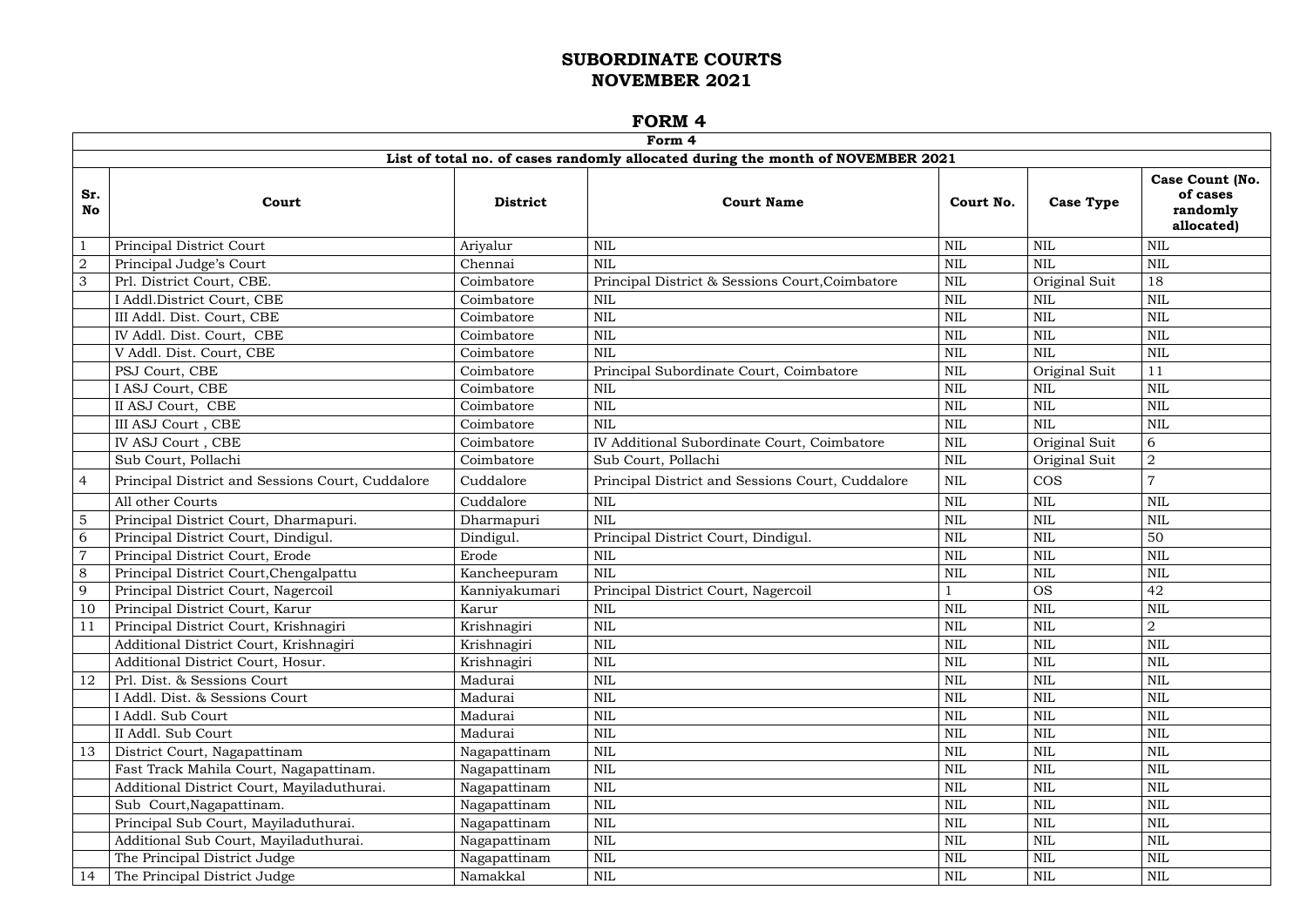|                  | Form 4                                                          |                 |                                                                                 |            |                  |                                                       |  |  |  |  |  |  |
|------------------|-----------------------------------------------------------------|-----------------|---------------------------------------------------------------------------------|------------|------------------|-------------------------------------------------------|--|--|--|--|--|--|
|                  |                                                                 |                 | List of total no. of cases randomly allocated during the month of NOVEMBER 2021 |            |                  |                                                       |  |  |  |  |  |  |
| Sr.<br><b>No</b> | Court                                                           | <b>District</b> | <b>Court Name</b>                                                               | Court No.  | <b>Case Type</b> | Case Count (No.<br>of cases<br>randomly<br>allocated) |  |  |  |  |  |  |
| 15               | District Court Udhagamandalam, Nilgiris                         | Nilgiris        | <b>NIL</b>                                                                      | <b>NIL</b> | <b>NIL</b>       | <b>NIL</b>                                            |  |  |  |  |  |  |
| 16               | Principal District Court                                        | Perambalur      | <b>NIL</b>                                                                      | <b>NIL</b> | NIL              | <b>NIL</b>                                            |  |  |  |  |  |  |
|                  | Mahila Court                                                    | Perambalur      | <b>NIL</b>                                                                      | NIL        | NIL              | NIL                                                   |  |  |  |  |  |  |
|                  | Sub Court                                                       | Perambalur      | <b>NIL</b>                                                                      | <b>NIL</b> | NIL              | <b>NIL</b>                                            |  |  |  |  |  |  |
| 17               | The Principal District Court                                    | Pudukkottai     | $\text{NIL}$                                                                    | NIL        | NIL              | <b>NIL</b>                                            |  |  |  |  |  |  |
| 18               | Principal District Court                                        | Ramanathapuram  | <b>NIL</b>                                                                      | <b>NIL</b> | NIL              | <b>NIL</b>                                            |  |  |  |  |  |  |
| 19               | Principal District Court, Salem                                 | Salem           | Principal District Court, Salem                                                 | <b>NIL</b> | <b>COS</b>       | 20                                                    |  |  |  |  |  |  |
| 20               | Principal District and Sessions Court                           | Sivaganga       | <b>NIL</b>                                                                      | <b>NIL</b> | NIL              | <b>NIL</b>                                            |  |  |  |  |  |  |
| 21               | Prl. District Court, Thanjavur                                  | Thanjavur       | <b>NIL</b>                                                                      | NIL        | NIL              | <b>NIL</b>                                            |  |  |  |  |  |  |
|                  | III Additional District Judge, Pattukkottai.                    | Thanjavur       | <b>NIL</b>                                                                      | <b>NIL</b> | <b>NIL</b>       | <b>NIL</b>                                            |  |  |  |  |  |  |
| 22               | Principal District Court, Theni                                 | Theni           | <b>NIL</b>                                                                      | <b>NIL</b> | <b>NIL</b>       | <b>NIL</b>                                            |  |  |  |  |  |  |
| 23               | Principal District Court, Thoothukudi                           | Thoothukudi     | <b>NIL</b>                                                                      | NIL        | NIL              | <b>NIL</b>                                            |  |  |  |  |  |  |
| 24               | Principal District Court                                        | Tiruchirappalli | <b>NIL</b>                                                                      | NIL        | NIL              | NIL                                                   |  |  |  |  |  |  |
| 25               | Principal District Court                                        | Tirunelveli     | <b>NIL</b>                                                                      | <b>NIL</b> | <b>OS</b>        | 14                                                    |  |  |  |  |  |  |
| 26               | Principal District Court, Tiruppur                              | Tiruppur        | <b>NIL</b>                                                                      | NIL        | NIL              | <b>NIL</b>                                            |  |  |  |  |  |  |
|                  | I Additional District Court, Tiruppur                           | Tiruppur        | <b>NIL</b>                                                                      | <b>NIL</b> | NIL              | <b>NIL</b>                                            |  |  |  |  |  |  |
|                  | II Additional District Court, Tiruppur                          | Tiruppur        | <b>NIL</b>                                                                      | <b>NIL</b> | <b>NIL</b>       | <b>NIL</b>                                            |  |  |  |  |  |  |
|                  | Principal Sub Court, Tiruppur                                   | Tiruppur        | <b>NIL</b>                                                                      | NIL        | NIL              | NIL                                                   |  |  |  |  |  |  |
|                  | Additional Sub Court, Tiruppur                                  | Tiruppur        | <b>NIL</b>                                                                      | <b>NIL</b> | <b>NIL</b>       | <b>NIL</b>                                            |  |  |  |  |  |  |
|                  | Sub Court, Udumalpet                                            | Tiruppur        | <b>NIL</b>                                                                      | NIL        | NIL              | NIL                                                   |  |  |  |  |  |  |
|                  | Sub Court, Avinashi                                             | Tiruppur        | <b>NIL</b>                                                                      | <b>NIL</b> | <b>NIL</b>       | <b>NIL</b>                                            |  |  |  |  |  |  |
| 27               | Principal District Court, Tiruvallur                            | Tiruvallur      | <b>NIL</b>                                                                      | <b>NIL</b> | <b>NIL</b>       | NIL                                                   |  |  |  |  |  |  |
|                  | The I Additional District and Sessions Court,<br>Tiruvallur.    | Tiruvallur      | <b>NIL</b>                                                                      | NIL        | NIL              | NIL                                                   |  |  |  |  |  |  |
|                  | The II Additional District and Sessions Court,<br>Poonamallee.  | Tiruvallur      | NIL                                                                             | NIL        | <b>NIL</b>       | NIL                                                   |  |  |  |  |  |  |
|                  | The III Additional District and Sessions Court,<br>Poonamallee. | Tiruvallur      | <b>NIL</b>                                                                      | NIL        | NIL              | NIL                                                   |  |  |  |  |  |  |
|                  | The IV Additional District and Sessions Court,<br>Ponneri.      | Tiruvallur      | <b>NIL</b>                                                                      | NIL        | NIL              | NIL                                                   |  |  |  |  |  |  |
|                  | The Sub Court, Tiruvallur.                                      | Tiruvallur      | <b>NIL</b>                                                                      | NIL        | NIL              | NIL                                                   |  |  |  |  |  |  |
|                  | The Sub Court, Poonamallee.                                     | Tiruvallur      | <b>NIL</b>                                                                      | NIL        | NIL              | NIL                                                   |  |  |  |  |  |  |
|                  | The Sub Court, Tiruttani.                                       | Tiruvallur      | $\text{NIL}$                                                                    | NIL        | NIL              | <b>NIL</b>                                            |  |  |  |  |  |  |
| 28               | Principal District Court, Tiruvannamalai                        | Tiruvannamalai  | <b>NIL</b>                                                                      | NIL        | <b>NIL</b>       | NIL                                                   |  |  |  |  |  |  |
| 29               | Principal District Court                                        | Tiruvarur       | <b>NIL</b>                                                                      | NIL        | NIL              | NIL                                                   |  |  |  |  |  |  |
| 30               | Principal District Court, Vellore                               | Vellore         | <b>NIL</b>                                                                      | NIL        | <b>NIL</b>       | <b>NIL</b>                                            |  |  |  |  |  |  |
|                  | II Additional District Court, Ranipet                           | Vellore         | $\mbox{NIL}$                                                                    | NIL        | NIL              | NIL                                                   |  |  |  |  |  |  |
| 31               | Principal District Court, Villupuram                            | Villupuram      | $\mbox{NIL}$                                                                    | NIL        | NIL              | NIL                                                   |  |  |  |  |  |  |
| 32               | Principal District Court, Srivillliputtur                       | Virudhunagar    | <b>NIL</b>                                                                      | NIL        | NIL              | NIL                                                   |  |  |  |  |  |  |
|                  | Sub Court, Sivakasi                                             | Virudhunagar    | <b>NIL</b>                                                                      | NIL        | NIL              | <b>NIL</b>                                            |  |  |  |  |  |  |
| 33               | PRINCIPAL DISTRICT JUDGE, PUDUCHERRY                            | Puducherry      | $\mbox{NIL}$                                                                    | NIL        | NIL              | NIL                                                   |  |  |  |  |  |  |
|                  | DISTRICT JUDGE, KARAIKAL                                        | Puducherry      | $\mbox{NIL}$                                                                    | NIL        | NIL              | NIL                                                   |  |  |  |  |  |  |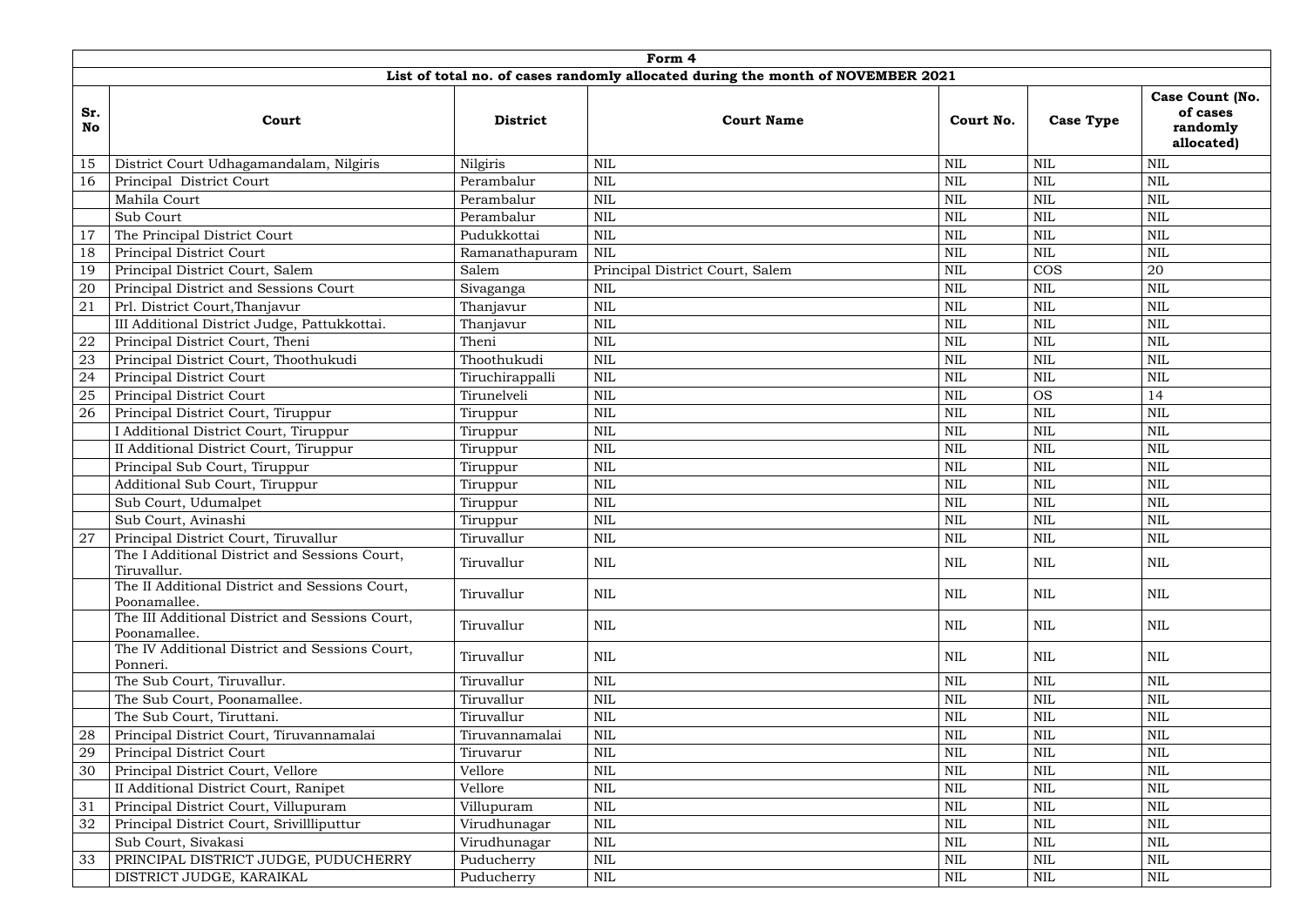|                  |                          |                 |             | Form 5                                                                                                                                                                                                                                                                                                                                                                      |                                                                                                  |                         |                                                     |
|------------------|--------------------------|-----------------|-------------|-----------------------------------------------------------------------------------------------------------------------------------------------------------------------------------------------------------------------------------------------------------------------------------------------------------------------------------------------------------------------------|--------------------------------------------------------------------------------------------------|-------------------------|-----------------------------------------------------|
|                  |                          |                 |             | List of cases in which Case Management Hearing was held during the month of NOVEMBER 2021                                                                                                                                                                                                                                                                                   |                                                                                                  |                         |                                                     |
| Sr.<br><b>No</b> | Court                    | <b>District</b> | Case No.    | <b>Petitioner Name Vs. Respondent Name</b>                                                                                                                                                                                                                                                                                                                                  | Advocate                                                                                         | Date of<br>Registration | <b>Date of Case</b><br><b>Management</b><br>Hearing |
|                  | Principal District Court | Ariyalur        | <b>NIL</b>  | <b>NIL</b>                                                                                                                                                                                                                                                                                                                                                                  | <b>NIL</b>                                                                                       | <b>NIL</b>              | <b>NIL</b>                                          |
| $\overline{2}$   | Principal Judge's Court  | Chennai         | $\cos 4/20$ | M/s. CLN Cinemas, Rep. by its Proprietor, Mr. Praveen Prasad,<br>No.15/8, Dhanappa Mudalai Street, Madurai - 625 001. -<br>Plaintiff -VS- 1. M/s. JSK Film Corporation, Rep. by<br>Authorized signatory, JSK. Satish Kumar 2. Qube Cinema<br>Technologies, 42, Dr. Ranga Road, Bhaskarapuram, Mylapore,<br>Chennai - 600 004. - Defendant                                   | M/s. V.P. Raman<br>M.S. Seshadri                                                                 | 26.08.2020              | 03.12.2021                                          |
|                  | Principal Judge's Court  | Chennai         | COS 8/20    | M/s. Agrocrops Exim Limited, Rep. by its Sales Manager, Mr. A.<br>Prabakaran, No.45, Armenian Street, SM Plaza, Room No.1, Is'<br>Floor, Chennai - 600 001. - Plaintiff -VS- M/s. Royal<br>Sundaram General Insurance Co. Limited, Sundaram Towers,<br>No.46, Whites Road, Royapettah, Chennai - 600 014. -<br>Defendant                                                    | S. Vasudevan<br>(Plaintiff)                                                                      | 05.12.2020              | 01.12.2021                                          |
|                  | Principal Judge's Court  | Chennai         | COS 1/21    | M/s. Para Enterprised Pvt Limited, No.71h Floor, Tamarai Tech<br>Park, No.16-20A (SP) Developed Plots, Jawaharlal Nehru Road,<br>Guindy Industrial Estate, Guindy, Chennai, represented herein<br>by its Authorized Signtory Mr. Pradeepsankar -Plaintiff -vs-<br>A.R. Dairy Food Private Limited, No.10/5C, Madurai Road,<br>Begampur Post, Dindigul - 624 002 — Defendant | M/s. M.S.<br>Associates R.<br>Sathish Kumar                                                      | 25.03.2021              | 01.12.2021                                          |
|                  | Principal Judge's Court  | Chennai         | $\cos 3/21$ | The CSB Bank Ltd, No.32, First Main Road, Olympic Colony,<br>Padi, Chennai -600 050 Rep by its Authorised Officer -- Plaintiff<br>vs 1. M. Nedunchezhian and 2 others. - Defendant                                                                                                                                                                                          | K. Rajasekaran                                                                                   | 12.02.2021              | 05.01.2021                                          |
|                  | Principal Judge's Court  | Chennai         | $\cos 4/21$ | M/s. Times Chartering Pvt Ltd. Haryana, Represented by its<br>Line Manager, Mr. Yogesh Ramesh Abhichandani  Plaintiff -vs-<br>M/s. Pink Rose Cargo Pvt Ltd, Chennai Represented by its<br>Chairman & Managing Director & 6 Others  Defendants                                                                                                                               | Mr. K.M. Anand<br>Mr. Bijai Sundar<br>$(D1 \text{ and } D2)$ Mr.<br>Mukund Rao (D3<br>and $D4$ ) | 08.03.2021              | 14.12.2021                                          |
|                  | Principal Judge's Court  | Chennai         | $\cos 5/21$ | TVS Dynamic Global Freight Services Limited, Rep. by its<br>Authorised Signatory Mr. D. K. Kumar  Plaintiff -vs- Sri<br>Sivasakthi Auto Ancillaries Madras Private Limited Represented<br>by its Directors, Chennai and 3 others  Defendants                                                                                                                                | V.<br>Sankaranarayan<br>an                                                                       | 30.03.2021              | 08.12.2021                                          |
|                  | Principal Judge's Court  | Chennai         | COS 6/21    | Tractors and Farm Equipment Ltd.,  Plaintiff Karuna Auto<br>Sale and Service, Karuna Devi, Sanjay Gupta  Defendants                                                                                                                                                                                                                                                         | S.Ramasubrama<br>niam and<br>Associate                                                           | 08.04.2021              | 08.12.2021                                          |
|                  | Principal Judge's Court  | Chennai         | $\cos 7/21$ | Simpson and Co.Ltd.,  Plaintiff S.S.Prabhu  Defendant                                                                                                                                                                                                                                                                                                                       | S.Ramasubrama<br>niam and<br>Associate                                                           | 08.04.2021              | 06.12.2021                                          |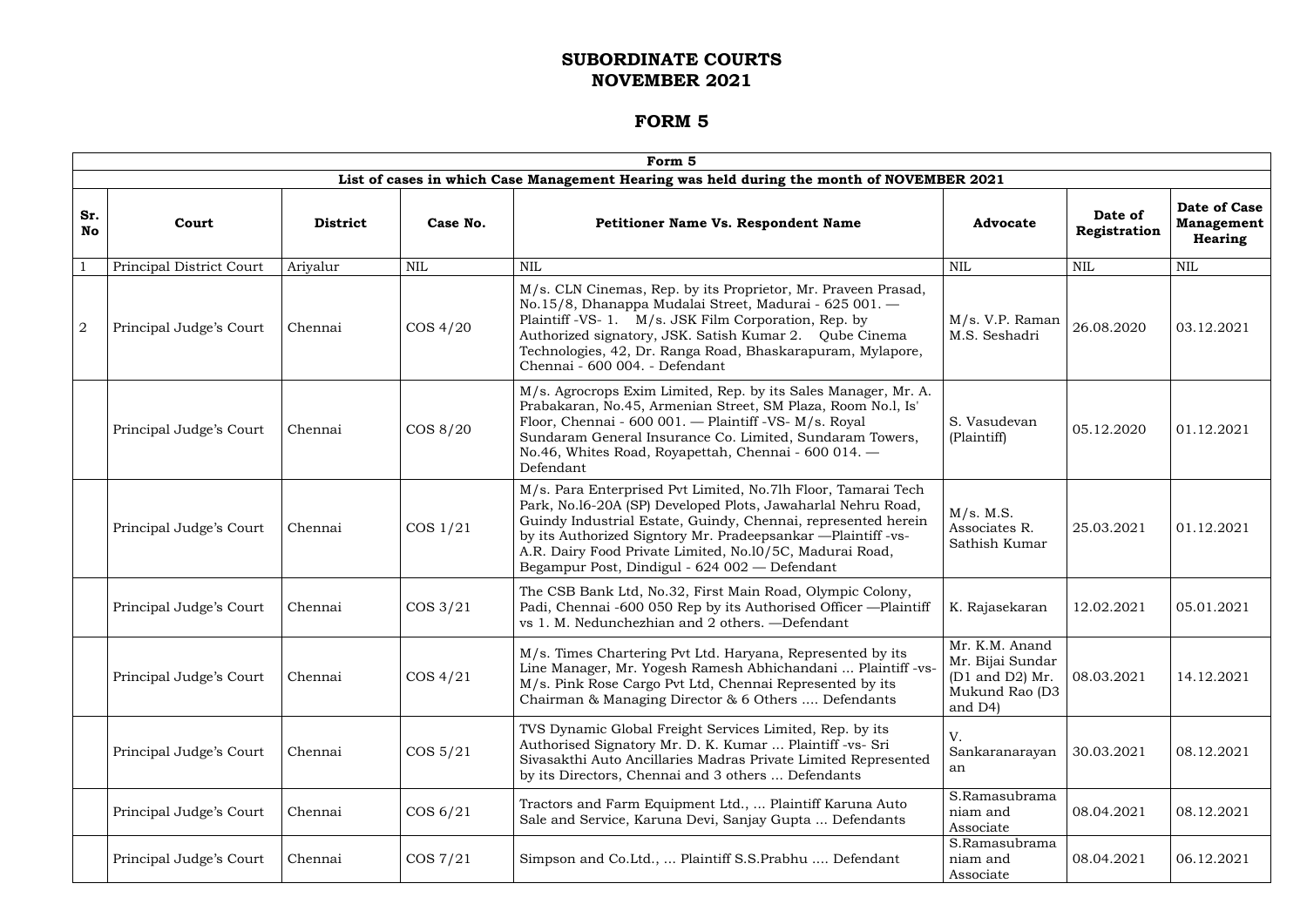|                  | Form 5                  |                 |             |                                                                                                                                                                                                                                                                                                                                                                                                                                                                                                                          |                                                                          |                         |                                              |  |  |
|------------------|-------------------------|-----------------|-------------|--------------------------------------------------------------------------------------------------------------------------------------------------------------------------------------------------------------------------------------------------------------------------------------------------------------------------------------------------------------------------------------------------------------------------------------------------------------------------------------------------------------------------|--------------------------------------------------------------------------|-------------------------|----------------------------------------------|--|--|
|                  |                         |                 |             | List of cases in which Case Management Hearing was held during the month of NOVEMBER 2021                                                                                                                                                                                                                                                                                                                                                                                                                                |                                                                          |                         |                                              |  |  |
| Sr.<br><b>No</b> | Court                   | <b>District</b> | Case No.    | <b>Petitioner Name Vs. Respondent Name</b>                                                                                                                                                                                                                                                                                                                                                                                                                                                                               | <b>Advocate</b>                                                          | Date of<br>Registration | Date of Case<br><b>Management</b><br>Hearing |  |  |
|                  | Principal Judge's Court | Chennai         | $\cos 9/21$ | M/s. AHL Freight India Pvt Ltd., Rep. by its Credit Controller,<br>Mr.M.Lokesh  Plaintiff -vs- M/s.TAW Exports Pvt. Ltd., Rep. by<br>its Managing Director, Mr.T.Faizan Ahmed  Defendant                                                                                                                                                                                                                                                                                                                                 | M/s V.J.Arul Raj<br>M.Kirubaharan<br><b>B.Nirmala</b><br>K.Backiaraj     | 23.07.2021              | 21.12.2021                                   |  |  |
|                  | Principal Judge's Court | Chennai         | COS 10/21   | Indian Bank, Thirumullaivoyal Branch, Rep.by its Chief<br>Manager, No.61, Chennai - Tiruvallur High Road,<br>Thirumullaivoyal, Chennai -62.  Plaintiff -vs- 1.<br>C.Lakshmi,<br>2. M.Penchalai  Defendants                                                                                                                                                                                                                                                                                                               | S.Saravana<br>Prakash                                                    | 26.07.2021              | 22.12.2021                                   |  |  |
|                  | Principal Judge's Court | Chennai         | COS 11/21   | M/s Heilman Worldwide Logistics India Private Limte, 1st floor,<br>Infotech Centre, 14/2, Old Gurgaon Delhi Road, Udyog Vihar,<br>Gurgaon - 122016, Haryana, India. Also having a Regional office<br>at, New No. 12, Old No.20, Raghaviah Road, T.Nagar, Chennai-<br>600017, TamilNadu, India. Rep.by its Authorized Signatory<br>Mr.P.Suresh Babu.  Plaintiff -vs- M/s.Yound India Films, 1-F,<br>Lakshmi Bavan, No.432 (Old No.609) Mount Road, Thousand<br>Lights West, Thousand Lights, Chennai - 600006.  Defendant | M/s<br>P.Giridharan,<br>Dominic<br>S.David,<br>S.Santhosh,<br>H.Sidharth | 13.08.2021              | 07.12.2021                                   |  |  |
|                  | Principal Judge's Court | Chennai         | COS 12/21   | M/s. CRM Refratech Private Limited, N Block - 153/22, Second<br>floor, Lotus colony, Anna Nagar East, Chennai - 600102. Rep.<br>by its Director Mr.T.Rajendran.  Plaintiff -vs- M/s.Bharat<br>Heavy Electricals Limited, Central Foundry Forge Plant<br>Haridwar, Uttarakhand-249403. Rep. by its Director.<br>Defendant                                                                                                                                                                                                 | M/s<br>S.Vasudevan, K.<br>Krishnas wamy,<br>R.Vetrivel,<br>M.Deepthadevi | 25.08.2021              | 10.12.2021                                   |  |  |
|                  | Principal Judge's Court | Chennai         | COS 13/21   | M/s Sun-X Concrete India Pvt. Ltd., Rep. by its Authorised<br>Signatory, Mr.M.Magesh, Ramaniyam Ocean Isha, No.11, Old<br>Mahabalipuram Road, Okkiyam, Thoraipakkam, Chennai - 600<br>096.  Plaintiff -vs- M/s Noah Infrastructures, Rep.by its<br>Partner, Mr.Cibi Jacob, Having office at No.20, Perinbaraj<br>Complex, Natesan street, T.Nagar, Chennai - 600 017. And 2<br>others  Defendants                                                                                                                        | Revathi<br>Manivannan,<br>Joseph Nihal<br>Ravel, P.V.Bajaji              | 06.09.2021              | 21.12.2021                                   |  |  |
|                  | Principal Judge's Court | Chennai         | COS 14/21   | M/s Sun-X Concrete India Pvt. Ltd., Rep. by its Authorised<br>Signatory, Mr.M.Magesh, Ramaniyam Ocean Isha, No.ll, Old<br>Mahabalipuram Road, Okkiyam, Thoraipakkam, Chennai - 600<br>096.  Plaintiff -vs- M/s Sameera Estates Private Limited, Rep.<br>by its Managing Director, Mr. Murugesan, Having Office at,<br>H28C/1988, lsl Floor, 12th Main road, H Block, Anna Nagar,<br>Chennai, TamilNadu - 600 040.  Defendant                                                                                             | Revathi<br>Manivannan,<br>Joseph Nihal<br>Ravel, P.V.Bajaji              | 06.09.2021              | 17.12.2021                                   |  |  |
|                  | Principal Judge's Court | Chennai         | COS 15/21   | Shifa-Khan-E-Saiyedna Yusuf, A Charitable Trust having<br>address at Zamplipole, Najampuram, Sidhpur, Gujarat -<br>384151. Rep. by its Authorised Signatory, Mr.Mohammed Yusuf<br>Madraswala, 12/13, Perianna Maistry Street, 2nd floor, Parry ;s<br>Corner, George Town.  Plaintiff -vs- M/s Palace Lodge, Rep. by<br>its Partners, Mr. George Kuriakose & Mr. Joseph Kuriakose,<br>No.69, Egmore High Road, Near F-2 Police station, Chennai -<br>600008.  Defendant                                                   | M/s T.Sai<br>Krishnan,<br>R.Saravanan,<br>K.Kumaraguru,<br>S.Janani.     | 07.09.2021              | 10.01.2022                                   |  |  |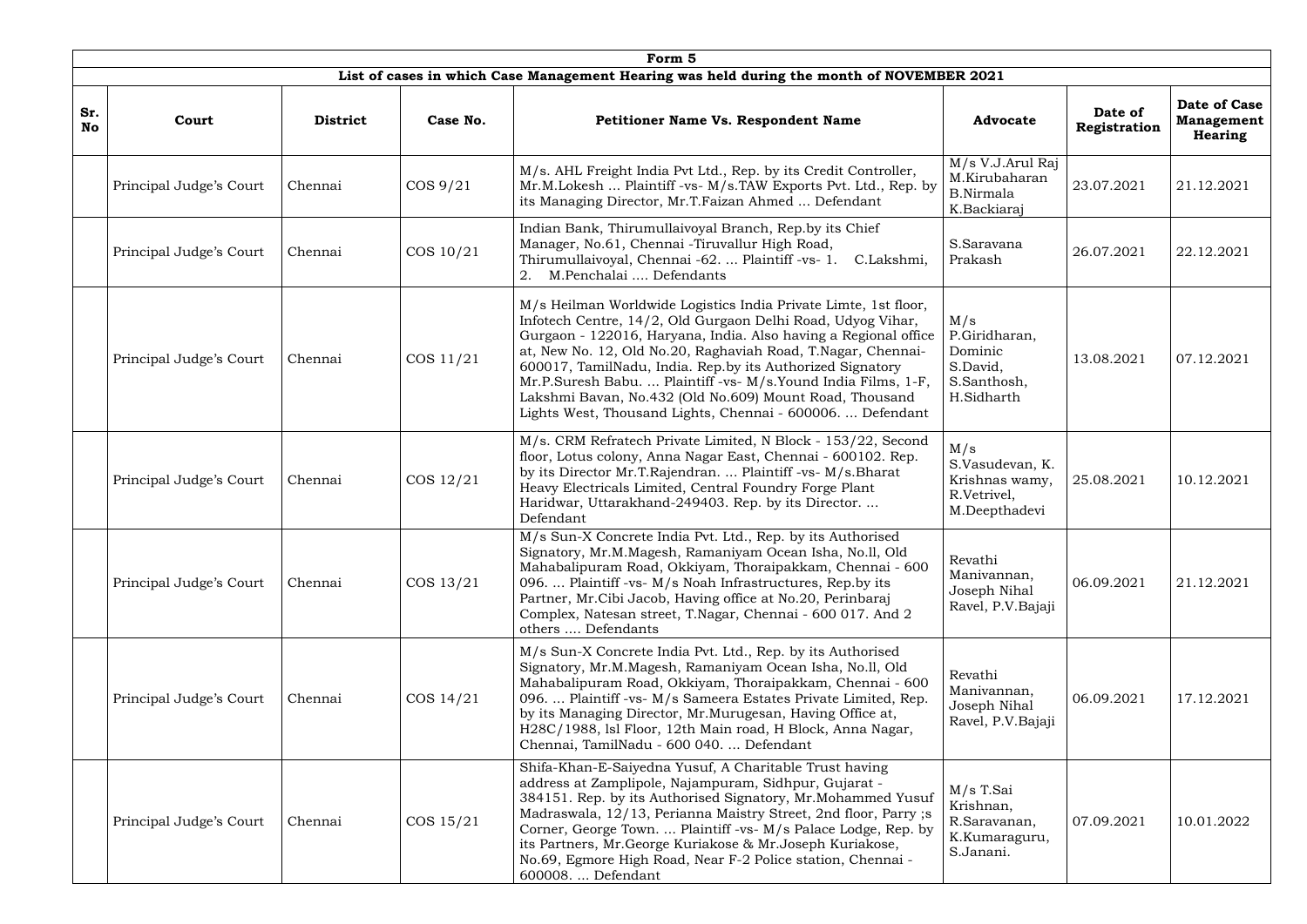|                  | Form 5                  |                 |              |                                                                                                                                                                                                                                                                                                                                                                                                                                                                                                                                                                                                                                                           |                                                                                |                         |                                                     |  |  |
|------------------|-------------------------|-----------------|--------------|-----------------------------------------------------------------------------------------------------------------------------------------------------------------------------------------------------------------------------------------------------------------------------------------------------------------------------------------------------------------------------------------------------------------------------------------------------------------------------------------------------------------------------------------------------------------------------------------------------------------------------------------------------------|--------------------------------------------------------------------------------|-------------------------|-----------------------------------------------------|--|--|
|                  |                         |                 |              | List of cases in which Case Management Hearing was held during the month of NOVEMBER 2021                                                                                                                                                                                                                                                                                                                                                                                                                                                                                                                                                                 |                                                                                |                         |                                                     |  |  |
| Sr.<br><b>No</b> | Court                   | <b>District</b> | Case No.     | <b>Petitioner Name Vs. Respondent Name</b>                                                                                                                                                                                                                                                                                                                                                                                                                                                                                                                                                                                                                | <b>Advocate</b>                                                                | Date of<br>Registration | <b>Date of Case</b><br><b>Management</b><br>Hearing |  |  |
|                  | Principal Judge's Court | Chennai         | COS 17/21    | M/s Thangam Traders, Represented by its Prop. Kannan, No.1,<br>Sudharsan Nagar, Thirumullaivoyal, Chennai - 600052<br>Plaintiff -vs- Mrs.S.Dhivya, Proprietor, M/s S.D.Homes, Old<br>No.60, New No. 16, Senthil Andavar street, Dhanalakshmi<br>Colony, Saligramam, Chennai- 600093  Defendant                                                                                                                                                                                                                                                                                                                                                            | K.Venkatesan,<br>P.Vijay                                                       | 22.09.2021              | 13.12.2021                                          |  |  |
|                  | Principal Judge's Court | Chennai         | COS 18/21    | Fibox India Private Limited, Gat No. 147, All & III, Chakan<br>Telegaon Road, Near Rinder Automation, A/P Mahalunge Taluka<br>- Khed, Dist - Pune, Maharashtra, Rep. by its Authorized<br>Signatory, Mr. Viren Shah  Plaintiff -vs- Geesys Technologies<br>(India) Private Limited, Old No.33A, New No.19/12, Alandur<br>Road, Near Gas Godown, Saidapet, Chennai - 600015.<br>TamilNadu, India And 2 others  Defendant                                                                                                                                                                                                                                   | M/s Deepika<br>Murali, Karthik<br>Sundaram,<br>Anusha Peri,<br>Pavan K.Gandhi. | 27.09.2021              | 20.12.2021                                          |  |  |
|                  | Principal Judge's Court | Chennai         | COS 19/21    | M/s Radha Industries Private Limited, Rep.by its Authorised<br>signatory, Mr.Yashpal Sharma, No. 18/39, Sembudoss street,<br>Chennai -600 001.  Plaintiff -vs- M/s Varun Eximp Pvt. Ltd.,<br>Rep. by its Director, Mr. Ritesh Rai, No.6/13, North Avenue,<br>Kesava Perumal puram, Chennai - 600028. And 7 others<br>Defendant                                                                                                                                                                                                                                                                                                                            | $M/s$ AAV<br>Partners                                                          | 28.09.2021              | 21.12.2021                                          |  |  |
|                  | Principal Judge's Court | Chennai         | $\cos 20/21$ | Spalon India Private Limited, having its registered office at, 2nd<br>floor, Saba House, No.209/A, St.Mary's Road, Alwarpet,<br>Chennai - 600 018. Represented by Sandeep Kumar Singh,<br>Chief Operating officer.  Plaintiff -vs- 1) Mr. Yezvuth<br>Viswanathan Muralidharan, S/o Late M.S.Viswanathan, (Age<br>61), 2) Mr. Yezvuth Viswanathan Gopalakrishnan, S/o Late<br>M.S.Viswanathan, (Age 59), 3) Mr.Viswanathan Prakash<br>Yezhuvath, S/o Late M.S.Vishwanathan (Age 59) 4)<br>Mr. Viswanathan Haridas, S/o Late M.S. Viswanathan, (Age 55),<br>all are residing at, Old No.46, New No.87, Santhome High Road,<br>Chennai - 600 028.  Defendant | Thriyambak<br>J.Kannan                                                         | 04.10.2021              | 22.12.2021                                          |  |  |
|                  | Principal Judge's Court | Chennai         | COS 21/21    | M/s AUesvinlmpex & Contracting Pvt Ltd., represented by its<br>Director Mr.K.Santhosh, having its office at No.7, Vinayagam<br>steet, Mandaveli, Chennai -600028  Plaintiff -vs- M/s Falcon<br>Eye Promoters, Represented by its Proprietor, Mr. Mohideen<br>Sahib Jaffer Mohideen, 1/A, Jadayanal Hajjiar Road, Madina<br>Nagar, Nagoor, Nagapattinam, TamilNadu - 611 002.<br>Defendant                                                                                                                                                                                                                                                                 | M/s<br>E.Gokulakrishna<br>P.Balamurugan                                        | 06.10.2021              | 07.12.2021                                          |  |  |
|                  | Principal Judge's Court | Chennai         | COS 22/21    | Mr.Subramanian Venkateshwaran, Sole Proprietor, M/s Anand<br>Agencies, New No.50, Old No. 37A, Veerabadra Street,<br>Nungambakkam, Chennai - 600034.  Plaintiff -vs- 1) M/s<br>Saktthi Footwear, Partnership Firm, Rep. by its Partners,<br>Mr.V.Lakshminarayanan, No.7, Pillaiyar Kovil Street,<br>Nesapakkam, Chennai -600 078. 2) Mr.V.Lakshminarayanan,<br>Partner of M/s Sakthi Footwear, Old No.9, New No. 15,4th Cross<br>street, Gokul Nagar, Rajakilipakkam, Chennai - 600 073.<br>Defendants                                                                                                                                                    | K.M.Aasim<br>Shehzad,<br>D.Ferdinand<br>Akhil Bhansali                         | 07.10.2021              | 02.12.2021                                          |  |  |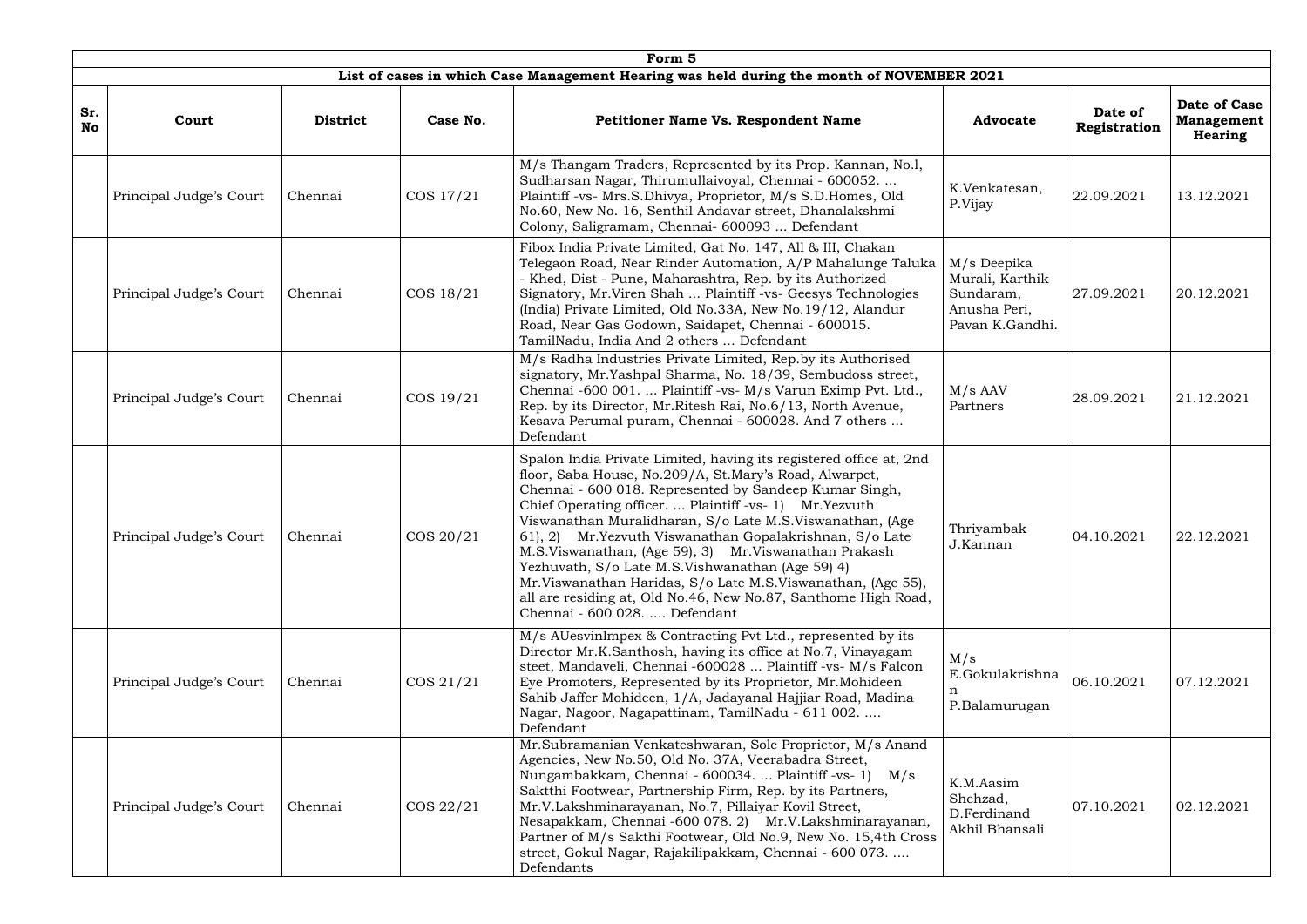|                          | Form 5                                                 |                 |              |                                                                                                                                                                                                                                                                                                                                                                                                                          |                                   |                         |                                                     |  |  |  |  |
|--------------------------|--------------------------------------------------------|-----------------|--------------|--------------------------------------------------------------------------------------------------------------------------------------------------------------------------------------------------------------------------------------------------------------------------------------------------------------------------------------------------------------------------------------------------------------------------|-----------------------------------|-------------------------|-----------------------------------------------------|--|--|--|--|
|                          |                                                        |                 |              | List of cases in which Case Management Hearing was held during the month of NOVEMBER 2021                                                                                                                                                                                                                                                                                                                                |                                   |                         |                                                     |  |  |  |  |
| Sr.<br><b>No</b>         | Court                                                  | <b>District</b> | Case No.     | <b>Petitioner Name Vs. Respondent Name</b>                                                                                                                                                                                                                                                                                                                                                                               | <b>Advocate</b>                   | Date of<br>Registration | Date of Case<br><b>Management</b><br><b>Hearing</b> |  |  |  |  |
|                          | Principal Judge's Court                                | Chennai         | $\cos/23/21$ | M/s. Sai Lakshitha Enterprises, Rep. by its Proprietrix,<br>Mrs.S.Saranya, W/o Saranraj, No.7, Flat No.Sl, II Main Road,<br>Ramachandra Nagar, Gerugambakkam, Chennai- 128. - Vs-<br>Mrs.G.Saralasekar, No.72, Pillayar Kovil street, Potheri,<br>Kattankulathur (P), Kancheepuram - 203.                                                                                                                                | M/s<br>R.Ramasubrama<br>niam Raja | 01.11.2021              | 20.12.2021                                          |  |  |  |  |
|                          | Principal Judge's Court                                | Chennai         | COS 24/21    | Leaap International Pvt Ltd., Rep. by its Chief Manager Finance<br>Mr.G.Narayanan, having registered office at The Dream,<br>No.6/11, Mayor Satyamoorthy Road, Srinivasa Nagar, Chetpet,<br>Chennai -31. -Vs- Supriya Spinning Mills Pvt Ltd., Rep. by its<br>Director, Talluri Lakshmi Narayana, Having registered office at<br>Room No. 113, lsl floor, A.P.Cotton Association, Lakshmipuram,<br>Guntur, Andra Pradesh | P.V.Balasubram<br>aniam           | 02.11.2021              | 14.12.2021                                          |  |  |  |  |
|                          | Principal Judge's Court                                | Chennai         | COS 25/21    | Sova Pvt Ltd., Represented by its Managing Director<br>Mr.N.Suryakumar, No.720, V.L.B.House, Avinashi Road,<br>Coimbatore - 641 018. - Vs- My Ventures, Partnership Firm<br>rep.by its Managing Partner Mr.A.Mohamed Yusufaily, No.29,<br>H.M.Centre, 1st floor, Nungambakkam High Road, Chennai -<br>600034 and one another                                                                                             | Mohammed<br>Farook                | 12.11.2021              | 06.12.2021                                          |  |  |  |  |
|                          | Principal Judge's Court                                | Chennai         | COS 26/21    | 3M India Ltd, Concorde Block, UB City, 24, Vittal Mallya Road,<br>Bangalore - 560 001 - Vs- Incorrpro Projects India Ltd., No.60,<br>2nd floor, H Block, 4lh Street, Anna Nagar, Chennai-102                                                                                                                                                                                                                             | $M/s$ Menon                       | 17.11.2021              | 14.12.2021                                          |  |  |  |  |
|                          | Principal Judge's Court                                | Chennai         | COS 27/21    | Icorrpro Projects India Ltd., Rep by its Managing Director,<br>Mr.Johnson RK Durai, No. 14, Periyar Street, 2nd cross street,<br>Sri Ganesh Nagar, Kolathur, Chennai - 600 099. - Vs- 3M India<br>Ltd, Concorde Block, UB City, 24, Vittal Mallya Road, Bangalore<br>- 560 001 and 2 others.                                                                                                                             | K.R.Ramesh<br>Kumar               | 17.11.2021              | 14.12.2021                                          |  |  |  |  |
|                          | Principal Judge's Court                                | Chennai         | COS 28/21    | Quality Diagnostics, Rep. by its Proprietor Mr.K.Ramesh Babu,<br>No.3, Teachers Colony, West Canal Bank Road, Kottur, Chennai<br>- 600 085. -Vs- M/s. Teachmed Health Centre and Diagnostic<br>Pvt Ltd., Rep by its Managing Director, No.1, Siva Building,<br>Krishna street, Off North Usman Road, T.Nagar, Chennai- 600<br>017 and one another.                                                                       | M/s K.Balaji                      | 26.11.2021              | 22.12.2021                                          |  |  |  |  |
| 3                        | Prl. District Court, CBE.                              | Coimbatore      | <b>NIL</b>   | <b>NIL</b>                                                                                                                                                                                                                                                                                                                                                                                                               | <b>NIL</b>                        | <b>NIL</b>              | $\mbox{NIL}$                                        |  |  |  |  |
| $\overline{\mathcal{A}}$ | Principal District and<br>Sessions Court,<br>Cuddalore | Cuddalore       | COS 1/2019   | Shree Kumarasamy poly Chem Rep by its GM, M.Arul selvam<br>vs Vibrant Laminate pvt. Ltd and others                                                                                                                                                                                                                                                                                                                       | P.Baskar                          | 25.11.2019              | 12.11.2021                                          |  |  |  |  |
|                          | Principal District and<br>Sessions Court,<br>Cuddalore | Cuddalore       | COS 2/2019   | SPDS .Kumar vs D.Karthikeyan                                                                                                                                                                                                                                                                                                                                                                                             | P.Baskar                          | 12.12.2019              | 09.11.2021<br>12.11.2021,<br>30.11.2021             |  |  |  |  |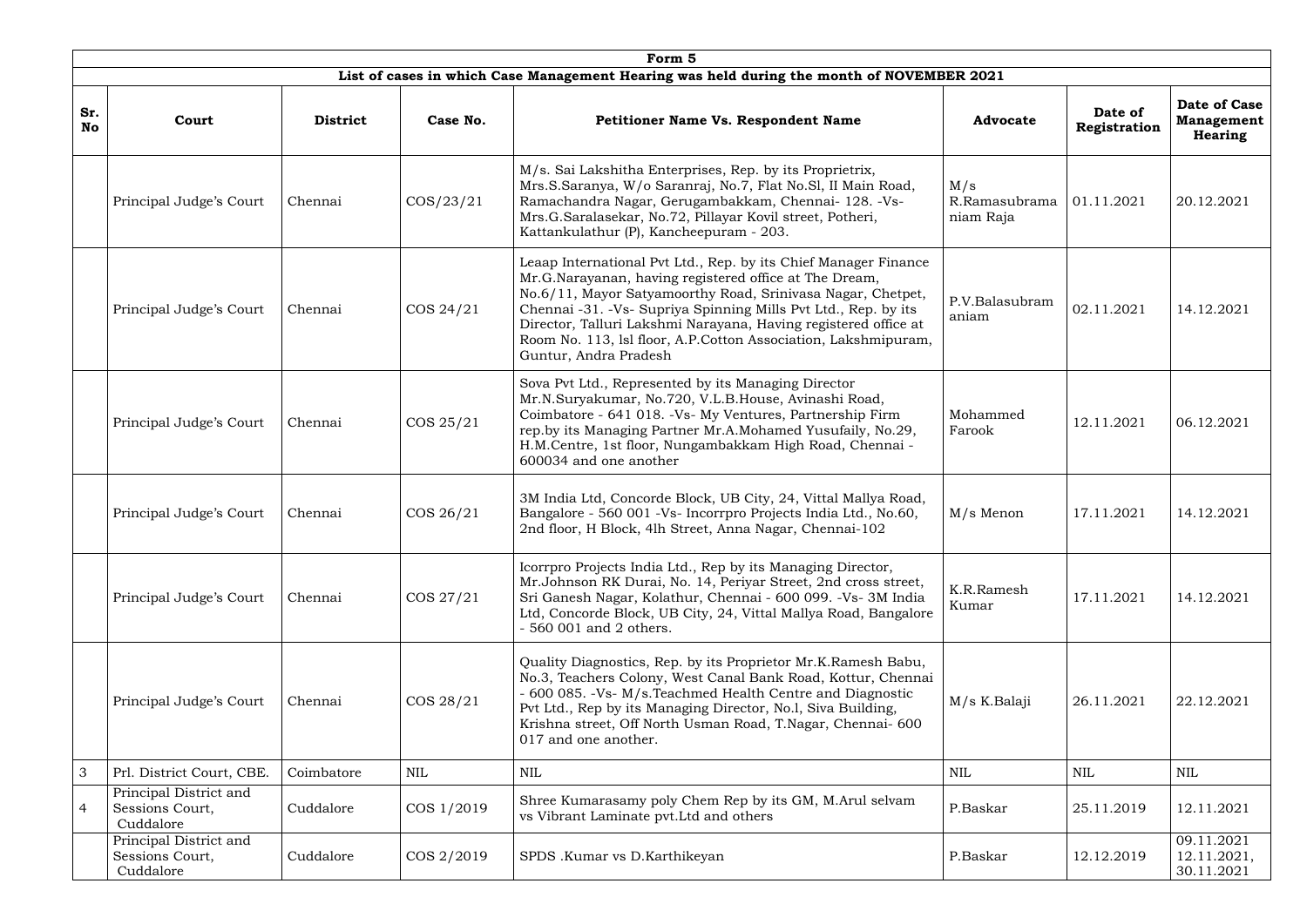|                  | Form 5                                                 |                 |                      |                                                                                             |                             |                         |                                                     |  |  |  |
|------------------|--------------------------------------------------------|-----------------|----------------------|---------------------------------------------------------------------------------------------|-----------------------------|-------------------------|-----------------------------------------------------|--|--|--|
|                  |                                                        |                 |                      | List of cases in which Case Management Hearing was held during the month of NOVEMBER 2021   |                             |                         |                                                     |  |  |  |
| Sr.<br><b>No</b> | Court                                                  | <b>District</b> | Case No.             | <b>Petitioner Name Vs. Respondent Name</b>                                                  | <b>Advocate</b>             | Date of<br>Registration | <b>Date of Case</b><br><b>Management</b><br>Hearing |  |  |  |
|                  | Principal District and<br>Sessions Court,<br>Cuddalore | Cuddalore       | COS 2/2020           | Kavitha karthik Rep by Manager M.Arul selvam vs<br>M/S Ether cooling and Eng pvt and others | P.Baskar                    | 04.02.2020              | 19.11.2021,<br>30.11.2021                           |  |  |  |
|                  | Principal District and<br>Sessions Court,<br>Cuddalore | Cuddalore       | COS 3/2020           | M/S Harini traders vs Skyline Impex                                                         | P.Baskar                    | 23.09.2020              | 23.11.2021                                          |  |  |  |
|                  | Principal District and<br>Sessions Court,<br>Cuddalore | Cuddalore       | COS 4/2020           | S.P.D.S. Kumaresh vs Lakshmi                                                                | P.Baskar                    | 02.11.2020              | 22.11.2021                                          |  |  |  |
|                  | Principal District and<br>Sessions Court,<br>Cuddalore | Cuddalore       | COS 1/2021           | Venkatesan S/o Kothendum Vs<br>Kalyana sundaram S/o Kuppusamy                               | P.Baskar                    | 05.01.2021              | 09.11.2021,<br>20.11.2021<br>26.11.2021             |  |  |  |
|                  | Principal District and<br>Sessions Court,<br>Cuddalore | Cuddalore       | COS 2/2021           | Pappathi w/o Ramamoorthy and 3 others<br>Vs N.G.P.Kalaiyarasan S/o Pazhanivel               | P.Baskar                    | 16.02.2021              | 02.11.2021                                          |  |  |  |
|                  | All other Courts                                       | Cuddalore       | $\mbox{NIL}$         | <b>NIL</b>                                                                                  | <b>NIL</b>                  | <b>NIL</b>              | <b>NIL</b>                                          |  |  |  |
| $\overline{5}$   | Principal District Court,<br>Dharmapuri.               | Dharmapuri      | <b>NIL</b>           | <b>NIL</b>                                                                                  | <b>NIL</b>                  | NIL                     | <b>NIL</b>                                          |  |  |  |
| 6                | Principal District Court,<br>Dindigul.                 | Dindigul.       | AROP.No.<br>103/2018 | Muthappa Goundar<br>District Collector, Dindigul.<br><b>VS</b>                              | S.Harihara<br>Ramachandiran | 05.10.2018              | 04.12.2021                                          |  |  |  |
|                  | Principal District Court,<br>Dindigul.                 | Dindigul.       | AROP.No.<br>111/2018 | District Collector, Dindigul.<br>Shanthi Vs                                                 | S.Harihara<br>Ramachandiran | 30.10.2018              | 01.12.2021                                          |  |  |  |
|                  | Principal District Court,<br>Dindigul.                 | Dindigul.       | AROP.No.<br>129/2018 | Mani and 2 others Vs District Collector, Dindigul.                                          | M.Ramalingam                | 12.12.2018              | 31.01.2022                                          |  |  |  |
|                  | Principal District Court,<br>Dindigul.                 | Dindigul.       | AROP.No.<br>136/2018 | District Collector, Dindigul.<br>Arayammal Vs                                               | S.Harihara<br>Ramachandiran | 21.12.2018              | 04.12.2021                                          |  |  |  |
|                  | Principal District Court,<br>Dindigul.                 | Dindigul.       | AROP.No.<br>137/2018 | Thangavel Vs District Collector, Dindigul.                                                  | S.Harihara<br>Ramachandiran | 21.12.2018              | 20.12.2021                                          |  |  |  |
|                  | Principal District Court,<br>Dindigul.                 | Dindigul.       | AROP.No.<br>138/2018 | Shanmugavel Vs District Collector, Dindigul.                                                | V.Arumugam                  | 21.12.2018              | 31.01.2022                                          |  |  |  |
|                  | Principal District Court,<br>Dindigul.                 | Dindigul.       | AROP.No.<br>99/2019  | Palanichamy Vs District Collector, Dindigul.                                                | V.Palanichamy               | 18.07.2019              | 06.12.2021                                          |  |  |  |
|                  | Principal District Court,<br>Dindigul.                 | Dindigul.       | AROP.No.<br>109/2019 | Thangavel Vs District Collector, Dindigul.                                                  | S.Harihara<br>Ramachandiran | 19.08.2019              | 11.01.2022                                          |  |  |  |
|                  | Principal District Court,<br>Dindigul.                 | Dindigul.       | AROP.No.<br>110/2019 | Nachimuthu Vs District Collector, Dindigul.                                                 | S.Harihara<br>Ramachandiran | 19.08.2019              | 11.01.2022                                          |  |  |  |
|                  | Principal District Court,<br>Dindigul.                 | Dindigul.       | AROP.No.<br>46/2020  | Thirumalaichamy Vs<br>District Collector, Dindigul.                                         | P.Mahendiran                | 06.07.2020              | 04.01.2022                                          |  |  |  |
|                  | Principal District Court,<br>Dindigul.                 | Dindigul.       | AROP.No.<br>47/2020  | Karuppusamy Vs District Collector, Dindigul.                                                | P.Mahendiran                | 06.07.2020              | 04.01.2022                                          |  |  |  |
|                  | Principal District Court,<br>Dindigul.                 | Dindigul.       | AROP.No.<br>48/2020  | Murugesan Vs District Collector, Dindigul.                                                  | P.Mahendiran                | 06.07.2020              | 31.01.2022                                          |  |  |  |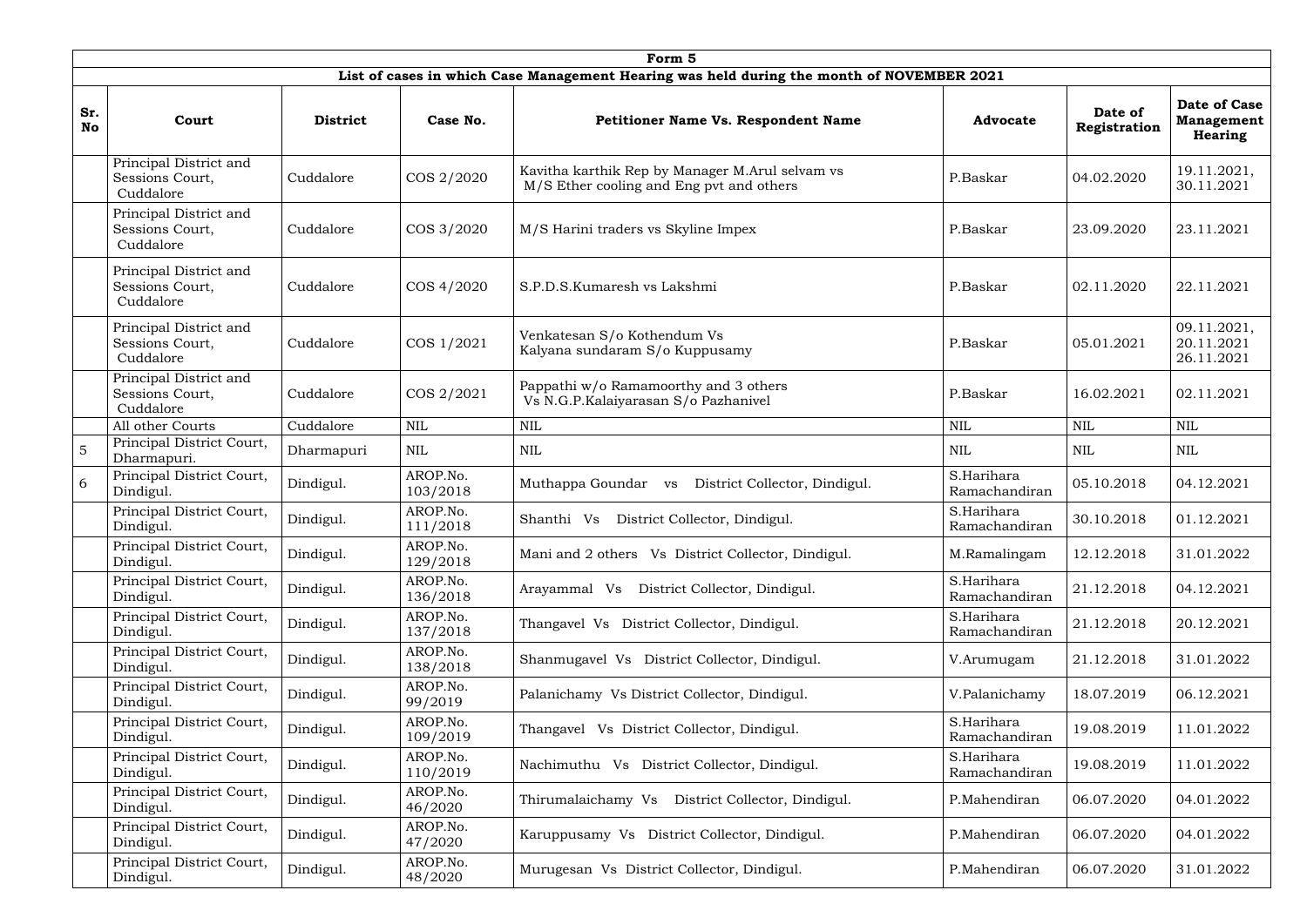|                  | Form 5                                 |                 |                      |                                                                                                              |                             |                         |                                                     |  |  |  |  |
|------------------|----------------------------------------|-----------------|----------------------|--------------------------------------------------------------------------------------------------------------|-----------------------------|-------------------------|-----------------------------------------------------|--|--|--|--|
|                  |                                        |                 |                      | List of cases in which Case Management Hearing was held during the month of NOVEMBER 2021                    |                             |                         |                                                     |  |  |  |  |
| Sr.<br><b>No</b> | Court                                  | <b>District</b> | Case No.             | <b>Petitioner Name Vs. Respondent Name</b>                                                                   | <b>Advocate</b>             | Date of<br>Registration | <b>Date of Case</b><br><b>Management</b><br>Hearing |  |  |  |  |
|                  | Principal District Court,<br>Dindigul. | Dindigul.       | AROP.No.<br>55/2020  | Sabapathi Vs District Collector, Dindigul.                                                                   | P.Mahendiran                | 14.08.2020              | 31.01.2022                                          |  |  |  |  |
|                  | Principal District Court,<br>Dindigul. | Dindigul.       | AROP.No.<br>56/2020  | Selvaraj Vs District Collector, Dindigul.                                                                    | P.Mahendiran                | 14.08.2020              | 31.01.2022                                          |  |  |  |  |
|                  | Principal District Court,<br>Dindigul. | Dindigul.       | AROP.No.<br>41/2021  | Deepa Alankar Vs DRO, Madurai.                                                                               | P.Pandiyarajan              | 17.02.2021              | 31.01.2022                                          |  |  |  |  |
|                  | Principal District Court,<br>Dindigul. | Dindigul.       | AROP.No.<br>100/2021 | Sudhakar Vijayanand Vs District Collector, Dindigul                                                          | P.Mahendiran                | 12.08.2021              | 16.12.2021                                          |  |  |  |  |
|                  | Principal District Court,<br>Dindigul. | Dindigul.       | AROP.No.<br>122/2021 | Vs District Collector<br>Ramraj                                                                              | S.Harihara<br>Ramachandiran | 30.09.2021              | 10.12.2021                                          |  |  |  |  |
|                  | Principal District Court,<br>Dindigul. | Dindigul.       | 0. S.49/2015         | Samiyappa Gounter Vs The Superintendent engineer & 2<br>others                                               | S.M.Loganathan              | 07.07.2015              | 20.12.2021                                          |  |  |  |  |
|                  | Principal District Court,<br>Dindigul. | Dindigul.       | 0. S. 50 / 2015      | Samiyappa Gounter Vs<br>The Superintendent engineer & 2<br>others                                            | S.M.Loganathan              | 16.02.2015              | 20.12.2021                                          |  |  |  |  |
|                  | Principal District Court,<br>Dindigul. | Dindigul.       | 0. S. 58 / 2018      | Fathima Beevi<br>Vs M/s Sura Leathers                                                                        | S.Krishnakumar              | 09.03.2018              | 13.12.2021                                          |  |  |  |  |
|                  | Principal District Court,<br>Dindigul. | Dindigul.       | 0.5.73/2018          | Saleem Raja Vs M/s Sura Leathers                                                                             | S.Krishnakumar              | 09.04.2018              | 13.12.2021                                          |  |  |  |  |
|                  | Principal District Court,<br>Dindigul. | Dindigul.       | 0. S. 247 / 2018     | Hindu Nadar Uravin Murai & Others<br>Vs<br>The Commissioner Hindu Religious Charitable endoment,<br>Chennai. | P.S.Nirmalkuma              | 20.12.2018              | 03.12.2021                                          |  |  |  |  |
|                  | Principal District Court,<br>Dindigul. | Dindigul.       | O.S.86/2020          | M/s. Sivaraj Spinning Mills Pvt., Ltd., Vs<br>M/s Sri Dhanalakshmi Enterprises                               | T.Manikandan                | 02.07.2020              | 01.12.2021                                          |  |  |  |  |
|                  | Principal District Court,<br>Dindigul. | Dindigul.       | O.S. 131/2020        | Canara Bank Batlagundu Branch Vs<br>1.Selvameena<br>2. Thangapandian                                         | S.Krishnakumar              | 18.08.2020              | 02.12.2021                                          |  |  |  |  |
|                  | Principal District Court,<br>Dindigul. | Dindigul.       | O.S. 139/2020        | Canara Bank Batlagundu Branch Vs<br>Muneeswarar Sirpi magaleer self help group                               | S.Krishnakumar              | 25.08.2020              | 13.12.2021                                          |  |  |  |  |
|                  | Principal District Court,<br>Dindigul. | Dindigul.       | O.S. 156/2020        | Canara Bank SME Branch Dindigul<br>Vs 1.Chiristy 2.Jayarani                                                  | V.S.Gandhimath<br>i Nathan  | 08.09.2020              | 23.12.2021                                          |  |  |  |  |
|                  | Principal District Court,<br>Dindigul. | Dindigul.       | O.S. 159/2020        | Canara Bank Batlagundu Branch Vs<br>1. Raman @ GopalaKrishnan 2. Ravi                                        | S.Krishnakumar              | 08.09.2020              | 04.12.2021                                          |  |  |  |  |
|                  | Principal District Court,<br>Dindigul. | Dindigul.       | O.S.161/2020         | Canara Bank, Nehrugi Nagar Branch, Dindigul<br>Vs Lourdhu Boss                                               | V.S.Gandhimath<br>i Nathan  | 08.09.2020              | 14.12.2021                                          |  |  |  |  |
|                  | Principal District Court,<br>Dindigul. | Dindigul.       | 0. S. 181 / 2020     | Canara Bank, Batlagundu Branch Vs<br>Pitchaimani @another                                                    | S.Krishnakumar              | 17.09.2020              | 10.01.2022                                          |  |  |  |  |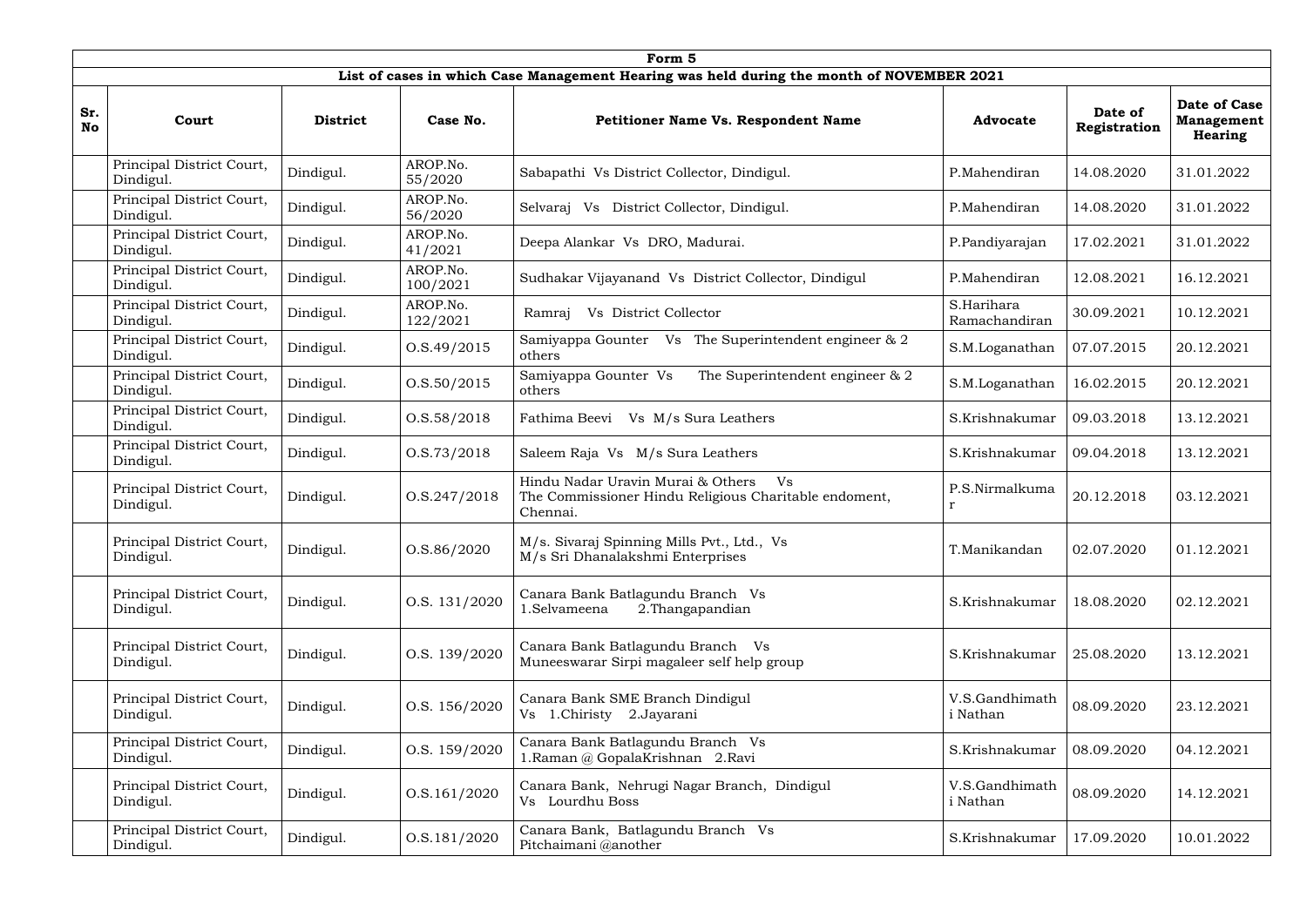|                  | Form 5                                 |                 |                  |                                                                                                       |                           |                         |                                              |  |  |  |  |
|------------------|----------------------------------------|-----------------|------------------|-------------------------------------------------------------------------------------------------------|---------------------------|-------------------------|----------------------------------------------|--|--|--|--|
|                  |                                        |                 |                  | List of cases in which Case Management Hearing was held during the month of NOVEMBER 2021             |                           |                         |                                              |  |  |  |  |
| Sr.<br><b>No</b> | Court                                  | <b>District</b> | Case No.         | <b>Petitioner Name Vs. Respondent Name</b>                                                            | <b>Advocate</b>           | Date of<br>Registration | Date of Case<br><b>Management</b><br>Hearing |  |  |  |  |
|                  | Principal District Court,<br>Dindigul. | Dindigul.       | O.S. 196/2020    | Canara Bank, Batlagundu Branch Vs<br>Ashok Kumar and another                                          | N.Arumugam                | 28.09.2020              | 22.12.2021                                   |  |  |  |  |
|                  | Principal District Court,<br>Dindigul. | Dindigul.       | O.S.197/2020     | Canara Bank, Batlagundu Branch Vs<br>Hithayathullah and another                                       | S.Krishnakumar            | 28.09.2020              | 01.12.2021                                   |  |  |  |  |
|                  | Principal District Court,<br>Dindigul. | Dindigul.       | O.S.199/2020     | Bank of India Vs<br>M.Karthick Kumar                                                                  | A.S.Radha<br>Krishnan     | 01.10.2020              | 22.12.2021                                   |  |  |  |  |
|                  | Principal District Court,<br>Dindigul. | Dindigul.       | 0. S. 201 / 2020 | Canara Bank<br>Selvam and another<br>Vs                                                               | S.Krishnakumar            | 01.10.2020              | 10.12.2021                                   |  |  |  |  |
|                  | Principal District Court,<br>Dindigul. | Dindigul.       | 0. S. 203 / 2020 | Canara Bank Vs Vijaya                                                                                 | S.Krishnakumar            | 01.10.2020              | 06.01.2022                                   |  |  |  |  |
|                  | Principal District Court,<br>Dindigul. | Dindigul.       | 0. S. 205 / 2020 | Canara Bank Vs Ramakrishnan and another                                                               | S.Krishnakumar            | 01.10.2020              | 04.12.2021                                   |  |  |  |  |
|                  | Principal District Court,<br>Dindigul. | Dindigul.       | 0. S. 206 / 2020 | Canara Bank Vs Sathik Batcha and another                                                              | S.Krishnakumar            | 05.10.2020              | 02.12.2021                                   |  |  |  |  |
|                  | Principal District Court,<br>Dindigul. | Dindigul.       | 0. S. 207 / 2020 | Canara Bank Vs Kumaresan and another                                                                  | S.Krishnakumar            | 05.10.2020              | 10.01.2022                                   |  |  |  |  |
|                  | Principal District Court,<br>Dindigul. | Dindigul.       | O.S.208/2020     | Canara Bank Vs Vaigai Magalir Self Help Group through its<br>president Tmt.B.Thangam and another      | S.Krishnakumar            | 05.10.2020              | 13.12.2021                                   |  |  |  |  |
|                  | Principal District Court,<br>Dindigul. | Dindigul.       | O.S.209/2020     | Indian Bank Vs Rainbow Aangal self help group through its<br>Animator T.Chandrasekar and another      | V.S.Gandhi<br>Mathinathan | 05.10.2020              | 17.01.2022                                   |  |  |  |  |
|                  | Principal District Court,<br>Dindigul. | Dindigul.       | 0. S. 211/2020   | Indian Overseas Bank Vs M/s.Amman Agri clinic represented<br>through its proprietor I.Singadurai      | D.C.Centhil               | 06.10.2020              | 10.12.2021                                   |  |  |  |  |
|                  | Principal District Court,<br>Dindigul. | Dindigul.       | 0. S.214/2020    | Vs Syed Abuthaheer and another<br>Canara Bank                                                         | S.Krishnakumar            | 07.10.2020              | 16.12.2021                                   |  |  |  |  |
|                  | Principal District Court,<br>Dindigul. | Dindigul.       | 0. S.217/2020    | Canara Bank Vs<br>Kavitha and another                                                                 | S.Krishnakumar            | 07.10.2020              | 23.12.2021                                   |  |  |  |  |
|                  | Principal District Court,<br>Dindigul. | Dindigul.       | O.S.219/2020     | Canara Bank Vs M/s.S.P.Grawals represented by its<br>proprietor P.Ashokkumar and another              | S.Krishnakumar            | 07.10.2020              | 23.12.2021                                   |  |  |  |  |
|                  | Principal District Court,<br>Dindigul. | Dindigul.       | 0. S. 221 / 2020 | Vs E.Poonkothai and another<br>Canara Bank                                                            | S.Krishnakumar            | 07.10.2020              | 10.01.2022                                   |  |  |  |  |
|                  | Principal District Court,<br>Dindigul. | Dindigul.       | 0. S. 222 / 2020 | Vs Kavimalar Magalir Mandram Represented<br>Canara Bank<br>by its Animator R.Muthulakshmi and another | S.Krishnakumar            | 07.10.2020              | 07.01.2022                                   |  |  |  |  |
|                  | Principal District Court,<br>Dindigul. | Dindigul.       | 0. S. 225 / 2020 | N.Gobikrishnan<br>State Bank of Indian<br>V <sub>S</sub>                                              | G.Ilampooranan            | 08.10.2020              | 10.12.2021                                   |  |  |  |  |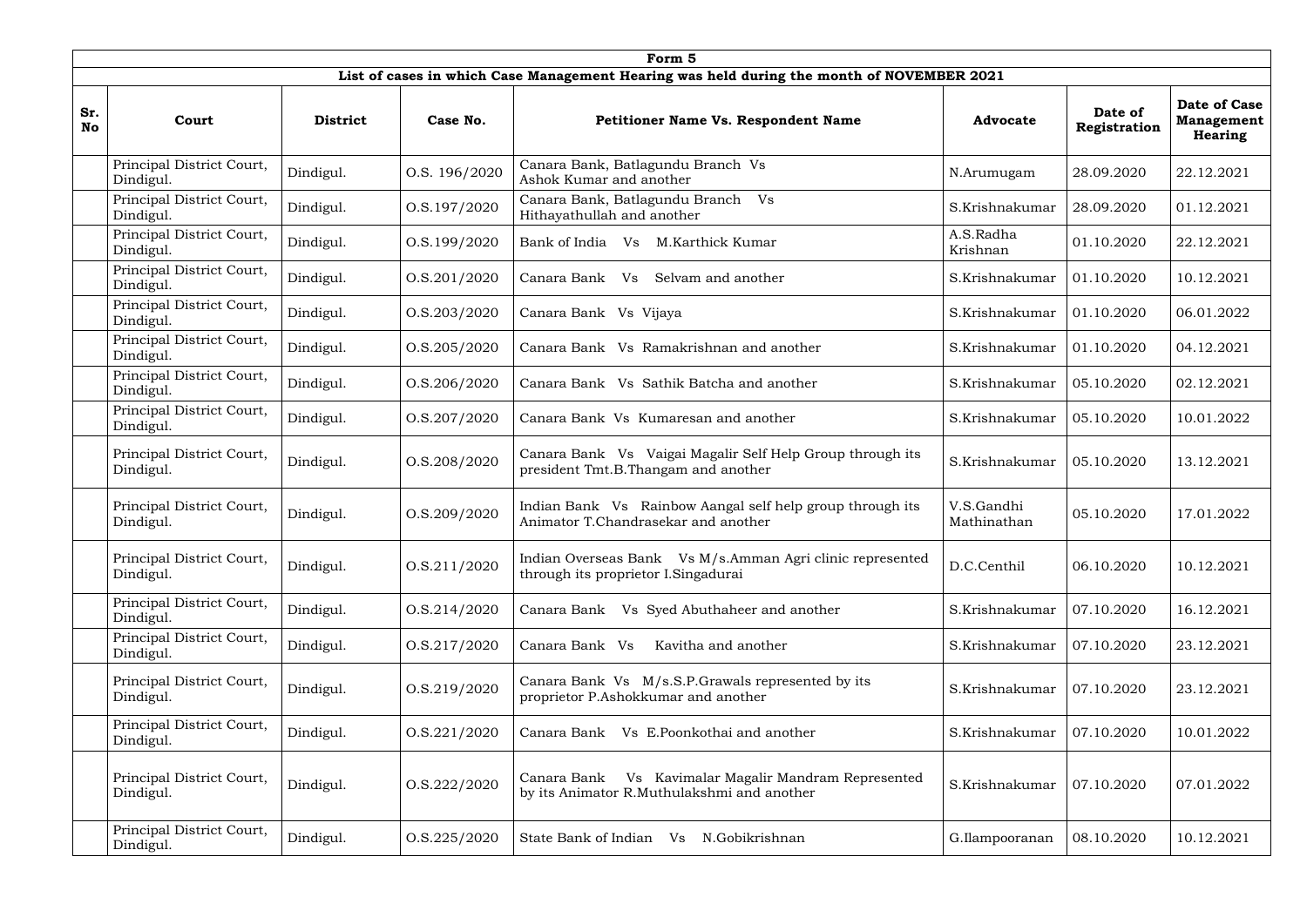|                  | Form 5                                 |                 |                  |                                                                                                                                                                                     |                           |                         |                                                            |  |  |  |  |  |
|------------------|----------------------------------------|-----------------|------------------|-------------------------------------------------------------------------------------------------------------------------------------------------------------------------------------|---------------------------|-------------------------|------------------------------------------------------------|--|--|--|--|--|
|                  |                                        |                 |                  | List of cases in which Case Management Hearing was held during the month of NOVEMBER 2021                                                                                           |                           |                         |                                                            |  |  |  |  |  |
| Sr.<br><b>No</b> | Court                                  | <b>District</b> | Case No.         | Petitioner Name Vs. Respondent Name                                                                                                                                                 | <b>Advocate</b>           | Date of<br>Registration | <b>Date of Case</b><br><b>Management</b><br><b>Hearing</b> |  |  |  |  |  |
|                  | Principal District Court,<br>Dindigul. | Dindigul.       | 0. S. 227 / 2020 | Arockia Ananda Kulandaisamy<br>Canara Bank<br>Vs                                                                                                                                    | S.Krishnakumar            | 08.10.2020              | 07.12.2021                                                 |  |  |  |  |  |
|                  | Principal District Court,<br>Dindigul. | Dindigul.       | O.S.231/2020     | Sakthi Mariyamman Magalir Sangam<br>Canara Bank Vs<br>through its President Jeyanthi and another                                                                                    | S.Krishnakumar            | 13.10.2020              | 06.01.2022                                                 |  |  |  |  |  |
|                  | Principal District Court,<br>Dindigul. | Dindigul.       | 0. S. 238 / 2020 | Indian Overseas Bank Vs G, Ganesan and another                                                                                                                                      | S.Krishnakumar            | 15.10.2020              | 07.01.2022                                                 |  |  |  |  |  |
|                  | Principal District Court,<br>Dindigul. | Dindigul.       | O.S 247/2020     | Canara Bank, Batlagundu Branch<br>Vs<br>Amaladevi @another                                                                                                                          | S.Krishnakumar            | 02.11.2020              | 07.01.2022                                                 |  |  |  |  |  |
|                  | Principal District Court,<br>Dindigul. | Dindigul.       | O.S 248/2020     | Canara Bank, Batlagundu Branch<br>Vs<br>Sakayaraj @another                                                                                                                          | S.Krishnakumar            | 02.11.2020              | 09.12.2021                                                 |  |  |  |  |  |
|                  | Principal District Court,<br>Dindigul. | Dindigul.       | O.S 249/2020     | Indian Overses Bank, Dindigul Branch<br>Vs Ramanathan @another                                                                                                                      | S.Krishnakumar            | 03.11.2020              | 22.12.2021                                                 |  |  |  |  |  |
|                  | Principal District Court,<br>Dindigul. | Dindigul.       | O.S 251/2020     | Canara Bank, Batlagundu Branch<br>V <sub>S</sub><br>Amutha                                                                                                                          | S.Krishnakumar            | 05.11.2020              | 10.12.2021                                                 |  |  |  |  |  |
|                  | Principal District Court,<br>Dindigul. | Dindigul.       | O.S 256/2020     | Union Bank, Meddupatti Branch<br>Vs<br>Ayyappan                                                                                                                                     | A.S.Radha<br>Krishnan     | 06.11.2020              | 22.12.2021                                                 |  |  |  |  |  |
|                  | Principal District Court,<br>Dindigul. | Dindigul.       | O.S 259/2020     | Canara Bank, Batlagundu Branch<br>Vs<br>Amutha                                                                                                                                      | V.S.Gandhi<br>Mathinathan | 07.11.2020              | 03.01.2022                                                 |  |  |  |  |  |
|                  | Principal District Court,<br>Dindigul. | Dindigul.       | O.S 277/2020     | M/s. Malayaan integrated Builders, Partnership firm throrugh its<br>Vs<br>Partner A.M.Arumugam<br>Institute of Management<br>Technology, Hyderabad through its President and others | N.Sivakumar               | 19.11.2020              | 20.12.2021                                                 |  |  |  |  |  |
|                  | Principal District Court,<br>Dindigul. | Dindigul.       | O.S 286/2020     | Canara Bank, Batlagundu Branch<br>Vs<br>Meenakshi Sripi Self Help Group                                                                                                             | S.Krishnakumar            | 20.11.2020              | 04.01.2022                                                 |  |  |  |  |  |
|                  | Principal District Court,<br>Dindigul. | Dindigul.       | O.S 292/2020     | Canara Bank, Dindigul Branch<br>V s<br>Selvi @another                                                                                                                               | D.C.Centhil               | 21.11.2020              | 13.12.2021                                                 |  |  |  |  |  |
|                  | Principal District Court,<br>Dindigul. | Dindigul.       | O.S 297/2020     | State Bank of India, Nilakottai Branch<br>Vs<br>Mariyappan                                                                                                                          | G.Ilampooranan            | 23.11.2020              | 07.12.2021                                                 |  |  |  |  |  |
|                  | Principal District Court,<br>Dindigul. | Dindigul.       | O.S 298/2020     | State Bank of India, Nilakottai Branch<br>Vs<br>Saravanan                                                                                                                           | G.Ilampooranan            | 23.11.2020              | 10.01.2022                                                 |  |  |  |  |  |
|                  | Principal District Court,<br>Dindigul. | Dindigul.       | O.S 301/2020     | Canara Bank, Batlagundu Branch Vs<br>M/s Anitha Textiles through its Proprietor Ramesh, Ahamed<br>Tajeeen and others                                                                | S.Krishnakumar            | 23.11.2020              | 07.12.2021                                                 |  |  |  |  |  |
|                  | Principal District Court,<br>Dindigul. | Dindigul.       | O.S 300/2020     | Canara Bank, Batlagundu Branch Vs<br>M/s Anitha Textiles through its Proprietor Ramesh, Ahamed<br>Tajeeen and others                                                                | S.Krishnakumar            | 23.11.2020              | 04.12.2021                                                 |  |  |  |  |  |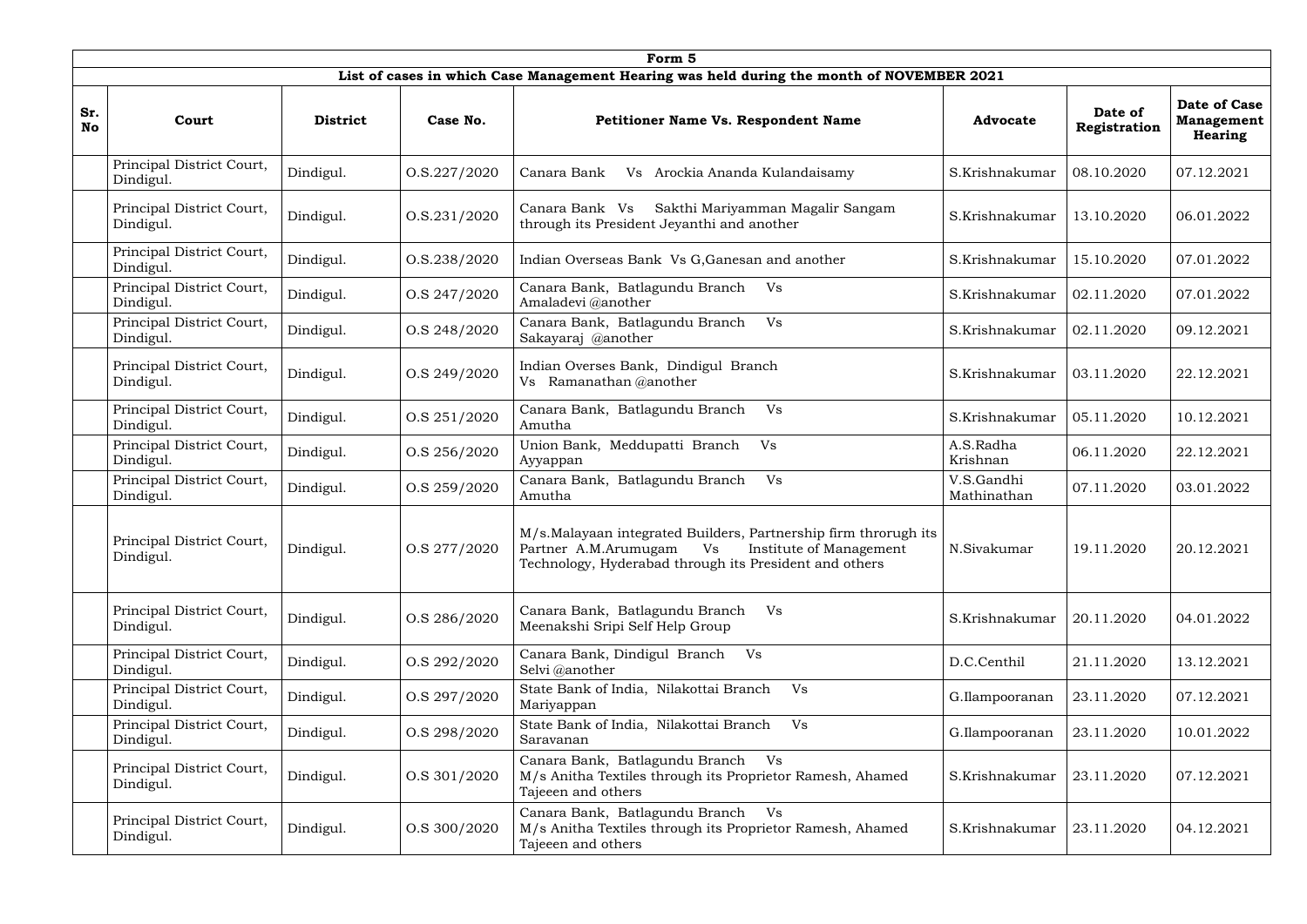|                  | Form 5                                 |                 |               |                                                                                                                  |                           |                         |                                                            |  |  |  |  |
|------------------|----------------------------------------|-----------------|---------------|------------------------------------------------------------------------------------------------------------------|---------------------------|-------------------------|------------------------------------------------------------|--|--|--|--|
|                  |                                        |                 |               | List of cases in which Case Management Hearing was held during the month of NOVEMBER 2021                        |                           |                         |                                                            |  |  |  |  |
| Sr.<br><b>No</b> | Court                                  | <b>District</b> | Case No.      | <b>Petitioner Name Vs. Respondent Name</b>                                                                       | <b>Advocate</b>           | Date of<br>Registration | <b>Date of Case</b><br><b>Management</b><br><b>Hearing</b> |  |  |  |  |
|                  | Principal District Court,<br>Dindigul. | Dindigul.       | O.S 328/2020  | Canara Bank Main Branch<br>Vs<br>Karthikeyan                                                                     | G.Ilampooranan            | 14.12.2020              | 07.01.2022                                                 |  |  |  |  |
|                  | Principal District Court,<br>Dindigul. | Dindigul.       | O.S 329/2020  | Canara Bank Main Branch<br>Vs<br>Murugesan                                                                       | G.Ilampooranan            | 14.12.2020              | 22.12.2021                                                 |  |  |  |  |
|                  | Principal District Court,<br>Dindigul. | Dindigul.       | O.S 337/2020  | Canara Bank Batlagundu Branch Vs<br>Niraimathi Magalir Mandram through its President Selvi and<br>another        | S.Krishnakumar            | 16.12.2020              | 12.01.2022                                                 |  |  |  |  |
|                  | Principal District Court,<br>Dindigul. | Dindigul.       | O.S 338/2020  | Canara Bank Batlagundu Branch Vs<br>Sigaram Magalir Mandram through its President Palaniyammali<br>and another   | S.Krishnakumar            | 16.12.2020              | 15.12.2021                                                 |  |  |  |  |
|                  | Principal District Court,<br>Dindigul. | Dindigul.       | O.S 347/2020  | Canara Bank Sendurai Branch<br>Vs<br>Sankaran and another                                                        | V.S.Gandhi<br>Mathinathan | 22.12.2020              | 22.12.2021                                                 |  |  |  |  |
|                  | Principal District Court,<br>Dindigul. | Dindigul.       | O.S 351/2020  | Canara Bank Sendurai Branch<br>Vs<br>Karthikeyan and another                                                     | V.S.Gandhi<br>Mathinathan | 23.12.2020              | 05.01.2022                                                 |  |  |  |  |
|                  | Principal District Court,<br>Dindigul. | Dindigul.       | O.S 12/2021   | Vs<br>Canara Bank K.Keeranur Branch<br>Murugesan and another                                                     | A.Devendran               | 07.01.2021              | 07.01.2022                                                 |  |  |  |  |
|                  | Principal District Court,<br>Dindigul. | Dindigul.       | O.S 25/2021   | Canara Bank Kottanatham Branch<br>Vs<br>Periyasamy                                                               | S.Krishnakumar            | 11.01.2021              | 06.12.2021                                                 |  |  |  |  |
|                  | Principal District Court,<br>Dindigul. | Dindigul.       | O.S 57/2021   | Vagai Leather Corporation representative through Managing<br>Partner Mani. Vs Mahamadhu Ebragim @ Bullet Ebragim | N.T.R.Vijay<br>Kumar      | 05.02.2021              | 02.12.2021                                                 |  |  |  |  |
|                  | Principal District Court,<br>Dindigul. | Dindigul.       | O.S 71/2021   | UCO Bank, Dindigul Branch Vs<br>Asaraf Ali and another                                                           | S.M.Loganathan            | 24.02.2021              | 10.01.2022                                                 |  |  |  |  |
|                  | Principal District Court,<br>Dindigul. | Dindigul.       | O.S. 100/2021 | Canara Bank Batlagundu Branch Vs<br>Deivanayaki and another                                                      | S.Krishnakumar            | 26.03.2021              | 07.01.2022                                                 |  |  |  |  |
|                  | Principal District Court,<br>Dindigul. | Dindigul.       | O.S. 101/2021 | Canara Bank Batlagundu Branch Vs<br>Asanullah                                                                    | S.Krishnakumar            | 26.03.2021              | 09.12.2021                                                 |  |  |  |  |
|                  | Principal District Court,<br>Dindigul. | Dindigul.       | O.S. 103/2021 | Canara Bank Batlagundu Branch Vs<br>Akbar and another                                                            | S.Krishnakumar            | 26.03.2021              | 15.12.2021                                                 |  |  |  |  |
|                  | Principal District Court,<br>Dindigul. | Dindigul.       | O.S. 112/2021 | Canara Bank Batlagundu Branch<br>Vs<br>Sathuragiri Traders Represented thorugh Rathinagiri and 2<br>others.      | S.Krishnakumar            | 07.04.2021              | 20.12.2021                                                 |  |  |  |  |
|                  | Principal District Court,<br>Dindigul. | Dindigul.       | O.S. 113/2021 | Canara Bank Thadicoumb Branch Vs<br>Chandran                                                                     | S.Krishnakumar            | 07.04.2021              | 01.12.2021                                                 |  |  |  |  |
|                  | Principal District Court,<br>Dindigul. | Dindigul.       | O.S. 127/2021 | Kumarasen Vs Gopalakrishnan                                                                                      | P.Velumani                | 09.04.2021              | 01.12.2021                                                 |  |  |  |  |
|                  | Principal District Court,<br>Dindigul. | Dindigul.       | O.S. 130/2021 | Canara Bank Paganatham Branch VS<br>Karthikeyan                                                                  | G.Ilampooranan            | 20.04.2021              | 07.12.2021                                                 |  |  |  |  |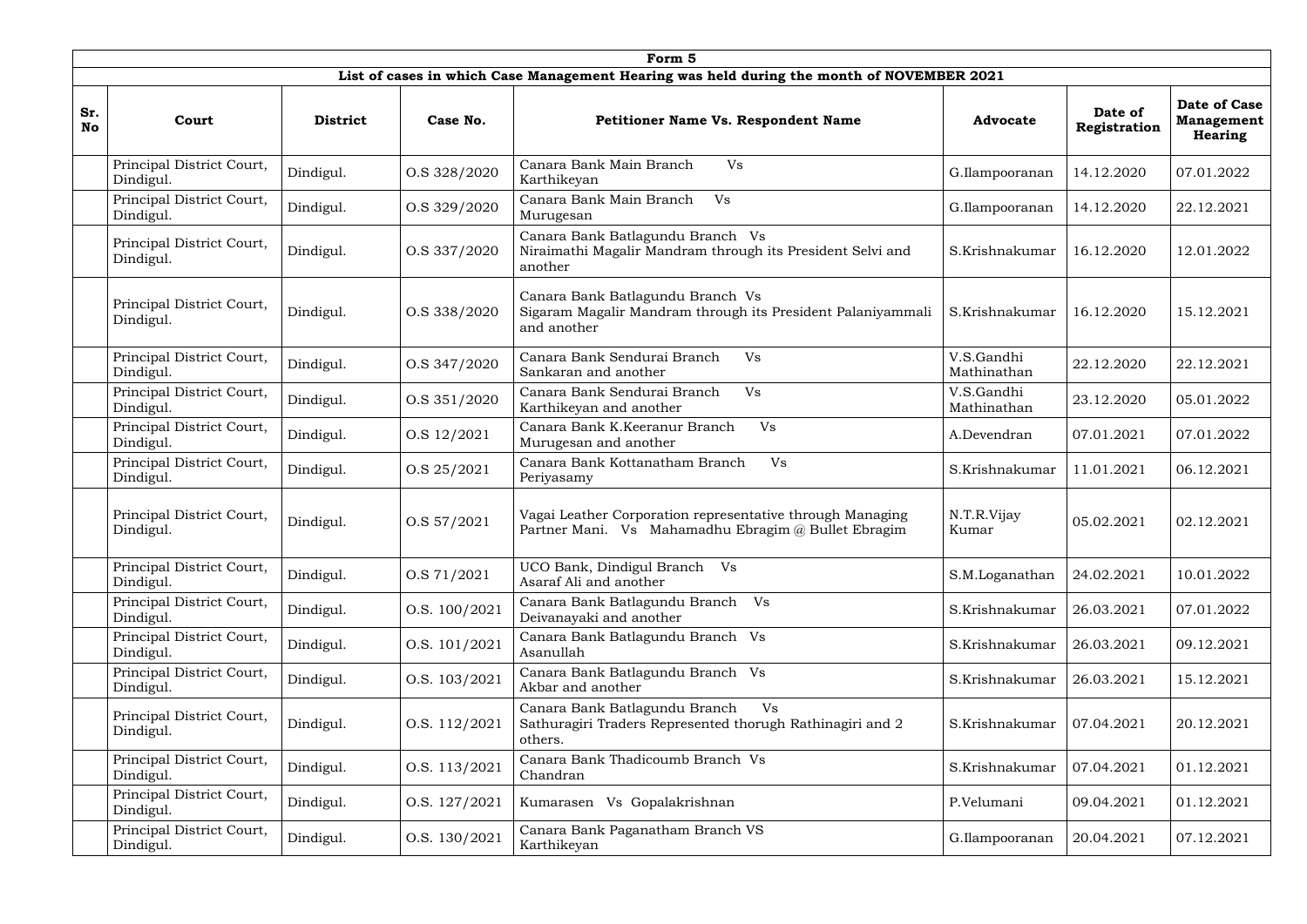|                  | Form 5                                 |                 |               |                                                                                                                      |                           |                         |                                                     |  |  |  |  |  |
|------------------|----------------------------------------|-----------------|---------------|----------------------------------------------------------------------------------------------------------------------|---------------------------|-------------------------|-----------------------------------------------------|--|--|--|--|--|
|                  |                                        |                 |               | List of cases in which Case Management Hearing was held during the month of NOVEMBER 2021                            |                           |                         |                                                     |  |  |  |  |  |
| Sr.<br><b>No</b> | Court                                  | <b>District</b> | Case No.      | <b>Petitioner Name Vs. Respondent Name</b>                                                                           | <b>Advocate</b>           | Date of<br>Registration | <b>Date of Case</b><br><b>Management</b><br>Hearing |  |  |  |  |  |
|                  | Principal District Court,<br>Dindigul. | Dindigul.       | O.S. 131/2021 | Canara Bank Paganatham Branch VS<br>P.Navaneethakrishnan                                                             | G.Ilampooranan            | 20.04.2021              | 07.12.2021                                          |  |  |  |  |  |
|                  | Principal District Court,<br>Dindigul. | Dindigul.       | O.S. 132/2021 | Canara Bank Paganatham Branch VS<br>S.Seenivasan                                                                     | G.Ilampooranan            | 20.04.2021              | 11.01.2022                                          |  |  |  |  |  |
|                  | Principal District Court,<br>Dindigul. | Dindigul.       | O.S. 135/2021 | Canara Bank Chinnalapatti Branch Vs<br>Mathan Traders represented through Kavitha                                    | S.Krishnakumar            | 21.04.2021              | 15.12.2021                                          |  |  |  |  |  |
|                  | Principal District Court,<br>Dindigul. | Dindigul.       | O.S. 136/2021 | State Bank of India, Kanakkanpatty Branch<br>Vs Vigneswara Pandian                                                   | S.Krishnakumar            | 22.04.2021              | 19.01.2022                                          |  |  |  |  |  |
|                  | Principal District Court,<br>Dindigul. | Dindigul.       | O.S. 163/2021 | Canara Bank, Shanarpatti Branch<br>Sri Devi Women Joint Liability Group Represented through<br>Vs<br>Pottiyammal     | G.Ilampooranan            | 06.07.2021              | 15.12.2021                                          |  |  |  |  |  |
|                  | Principal District Court,<br>Dindigul. | Dindigul.       | O.S. 164/2021 | Canara Bank, Shanarpatti Branch<br>Vs Iswryam Women Joint Liability Group Represented through<br>Manimegalai.        | G.Ilampooranan            | 06.07.2021              | 10.01.2022                                          |  |  |  |  |  |
|                  | Principal District Court,<br>Dindigul. | Dindigul.       | O.S. 169/2021 | Canara Bank Main Branch, Dindigul<br>Vs SS Garments through the Proprietor KKS Abdul Nazeer                          | G.Ilampooranan            | 09.07.2021              | 06.12.2021                                          |  |  |  |  |  |
|                  | Principal District Court,<br>Dindigul. | Dindigul.       | O.S. 170/2021 | Canara Bank Main Branch, Dindigul<br>Vs SS Garments through the Proprietor KKS Abdul Nazeer                          | G.Ilampooranan            | 09.07.2021              | 06.12.2021                                          |  |  |  |  |  |
|                  | Principal District Court,<br>Dindigul. | Dindigul.       | O.S. 171/2021 | Canara Bank Sendurai Branch Vs<br>Murugan and another                                                                | V.S.Gandhi<br>Mathinathan | 12.07.2021              | 08.12.2021                                          |  |  |  |  |  |
|                  | Principal District Court,<br>Dindigul. | Dindigul.       | O.S. 172/2021 | Canara Bank Sendurai Branch Vs<br>Lingeswari                                                                         | V.S.Gandhi<br>Mathinathan | 12.07.2021              | 07.01.2022                                          |  |  |  |  |  |
|                  | Principal District Court,<br>Dindigul. | Dindigul.       | O.S. 174/2021 | Canara Bank Vedasandur Branch Vs<br>Govindarajan                                                                     | S.Krishnakumar            | 13.07.2021              | 03.12.2021                                          |  |  |  |  |  |
|                  | Principal District Court,<br>Dindigul. | Dindigul.       | O.S. 176/2021 | Bank of Baroda Vs M/s. Get Adict, a partnership firm,<br>represented by its Managing partner V.Nandakumar and others | A.S.Radha<br>Krishnan     | 14.07.2021              | 13.12.2021                                          |  |  |  |  |  |
|                  | Principal District Court,<br>Dindigul. | Dindigul.       | O.S. 179/2021 | City Union Bank Natham Branch Vs Nasar and another                                                                   | A.Jahangeer               | 16.07.2021              | 17.01.2022                                          |  |  |  |  |  |
|                  | Principal District Court,<br>Dindigul. | Dindigul.       | O.S. 202/2021 | Canara Bank Nehrugi Nagar Branch Vs<br>Thangavelu and another                                                        | V.S.Gandhi<br>Mathinathan | 28.07.2021              | 23.12.2021                                          |  |  |  |  |  |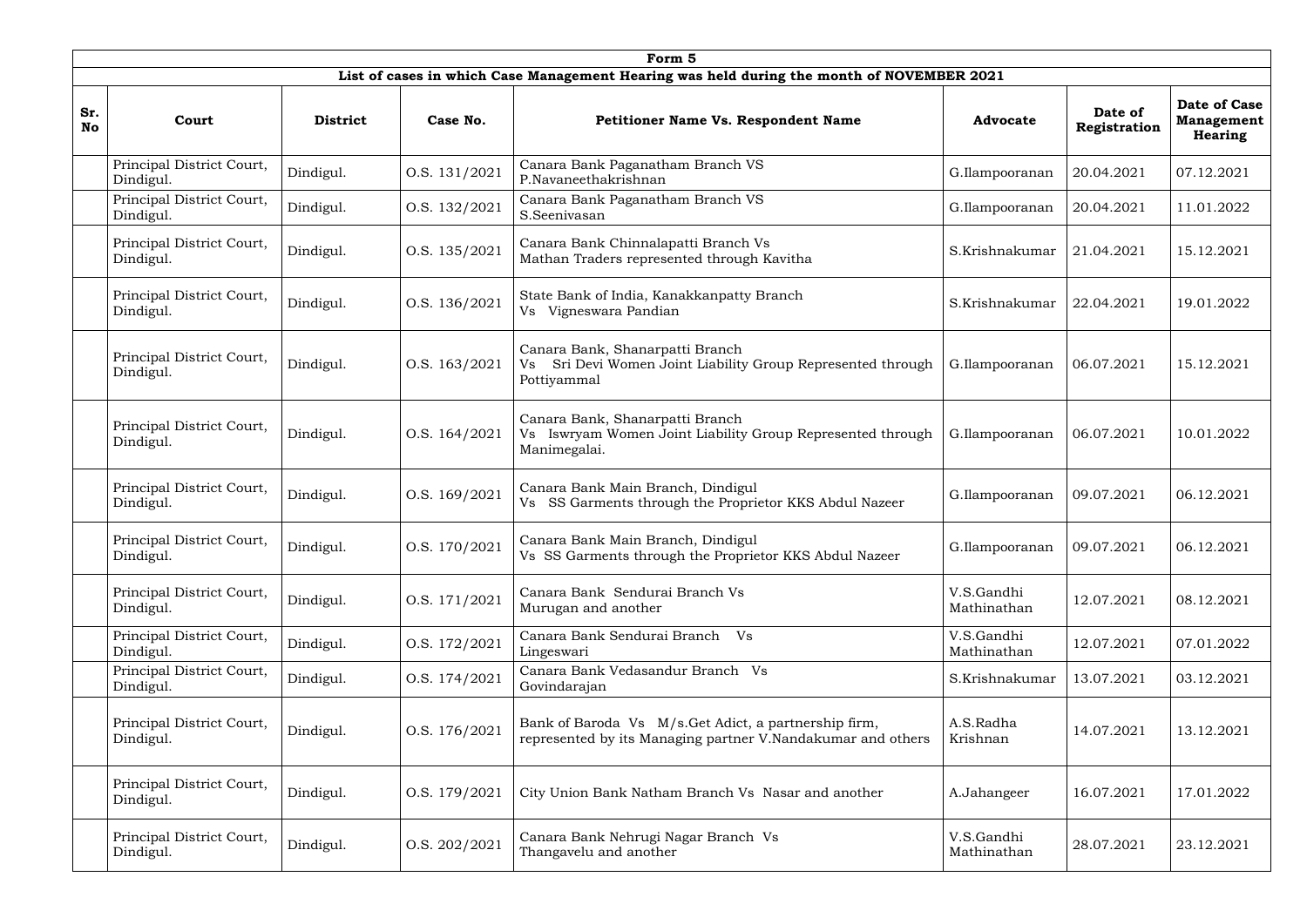|                  | Form 5                                 |                 |               |                                                                                                                                                                              |                       |                         |                                                     |  |  |  |  |
|------------------|----------------------------------------|-----------------|---------------|------------------------------------------------------------------------------------------------------------------------------------------------------------------------------|-----------------------|-------------------------|-----------------------------------------------------|--|--|--|--|
|                  |                                        |                 |               | List of cases in which Case Management Hearing was held during the month of NOVEMBER 2021                                                                                    |                       |                         |                                                     |  |  |  |  |
| Sr.<br><b>No</b> | Court                                  | <b>District</b> | Case No.      | <b>Petitioner Name Vs. Respondent Name</b>                                                                                                                                   | <b>Advocate</b>       | Date of<br>Registration | <b>Date of Case</b><br><b>Management</b><br>Hearing |  |  |  |  |
|                  | Principal District Court,<br>Dindigul. | Dindigul.       | O.S. 205/2021 | Canara Bank Batlagundu Branch Vs<br>Raja and another                                                                                                                         | N.Arumugam            | 28.07.2021              | 13.12.2021                                          |  |  |  |  |
|                  | Principal District Court,<br>Dindigul. | Dindigul.       | O.S. 209/2021 | Indian Overseas Bank, Pudhuchathiram Branch Vs<br>Paulraj                                                                                                                    | G.Ilampooranan        | 02.08.2021              | 07.12.2021                                          |  |  |  |  |
|                  | Principal District Court,<br>Dindigul. | Dindigul.       | O.S. 239/2021 | Canara Bank Vedasandur Branch Vs Pushpalatha                                                                                                                                 | S.Krishnamurth        | 19.08.2021              | 15.12.2021                                          |  |  |  |  |
|                  | Principal District Court,<br>Dindigul. | Dindigul.       | O.S. 240/2021 | Canara Bank Vedasandur Branch Vs Mahalakshmi Andavan                                                                                                                         | S.Krishnamurth<br>У   | 19.08.2021              | 22.12.2021                                          |  |  |  |  |
|                  | Principal District Court,<br>Dindigul. | Dindigul.       | O.S. 241/2021 | Canara Bank Vedasandur Branch Vs<br>Mahalakshmi                                                                                                                              | S.Krishnamurth        | 19.08.2021              | 22.12.2021                                          |  |  |  |  |
|                  | Principal District Court,<br>Dindigul. | Dindigul.       | O.S. 242/2021 | Canara Bank Vedasandur Branch Vs Sowdeeswari<br>Palanichamy                                                                                                                  | S.Krishnamurth        | 19.08.2021              | 07.01.2022                                          |  |  |  |  |
|                  | Principal District Court,<br>Dindigul. | Dindigul.       | O.S. 243/2021 | Canara Bank, Thummalapatty Branch Vs Michealjoseph                                                                                                                           | S.Krishnamurth        | 19.08.2021              | 07.01.2022                                          |  |  |  |  |
|                  | Principal District Court,<br>Dindigul. | Dindigul.       | O.S. 244/2021 | Canara Bank Vedasandur Branch<br>Vs Rajeswari                                                                                                                                | S.Krishnamurth        | 19.08.2021              | 16.12.2021                                          |  |  |  |  |
|                  | Principal District Court,<br>Dindigul. | Dindigul.       | O.S. 245/2021 | Canara Bank Vedasandur Branch<br>Vs Pushpalatha                                                                                                                              | S.Krishnamurth        | 19.08.2021              | 10.01.2022                                          |  |  |  |  |
|                  | Principal District Court,<br>Dindigul. | Dindigul.       | O.S. 246/2021 | Canara Bank Vedasandur Branch<br>Vs Rajeswari                                                                                                                                | S.Krishnamurth        | 19.08.2021              | 10.01.2022                                          |  |  |  |  |
|                  | Principal District Court,<br>Dindigul. | Dindigul.       | O.S. 252/2021 | Union Bank of India, V.Mettupatti Branch Vs Palanisamy and<br>another                                                                                                        | A.S.Radha<br>Krishnan | 25.08.2020              | 17.01.2022                                          |  |  |  |  |
|                  | Principal District Court,<br>Dindigul. | Dindigul.       | O.S. 259/2021 | Canara Bank Gandhigram Branch VS Jeyaram                                                                                                                                     | D.C.Centhil           | 01.09.2021              | 28.01.2022                                          |  |  |  |  |
|                  | Principal District Court,<br>Dindigul. | Dindigul.       | O.S. 260/2021 | Canara Bank Gandhigram Branch VS<br>Asalai                                                                                                                                   | D.C.Centhil           | 01.09.2021              | 10.12.2021                                          |  |  |  |  |
|                  | Principal District Court,<br>Dindigul. | Dindigul.       | O.S. 275/2021 | Ashok timbers rep. By its Proprietor K.Devji Patel<br>Vs<br>M/s. Evergreen Entire Packaging, Rep. By its Propritor Alexces                                                   | R.D.Ganesan           | 07.09.2021              | 21.12.2021                                          |  |  |  |  |
|                  | Principal District Court,<br>Dindigul. | Dindigul.       | O.S. 293/2021 | Sree Bagyalashmi Spintex through rep. By the Managing<br>Director, Chandrasekaran<br>Sri<br>Vs<br>Sivamuruga Textiles through rep by the Managigng Director<br>Goplakrishnan | N.T.R.Vijay<br>Kumar  | 23.09.2021              | 12.01.2022                                          |  |  |  |  |
|                  | Principal District Court,<br>Dindigul. | Dindigul.       | O.S. 317/2021 | State Bank of India, Kovilur Branch Vs Navajothi                                                                                                                             | G.Ilampooranan        | 08.10.2021              | 27.01.2022                                          |  |  |  |  |
|                  | Principal District Court,<br>Dindigul. | Dindigul.       | O.S. 323/2021 | Indian Bank, Ayyalur Branch Vs<br>Ramesh and 2 others                                                                                                                        | A.S.Radha<br>Krishnan | 25.10.2021              | 03.12.2021                                          |  |  |  |  |
|                  | Principal District Court,<br>Dindigul. | Dindigul.       | O.S. 351/2021 | Canara Bank Eriode Branch vs<br>Rajeswari                                                                                                                                    | G.Ilampooranan        | 02.11.2021              | 10.12.2021                                          |  |  |  |  |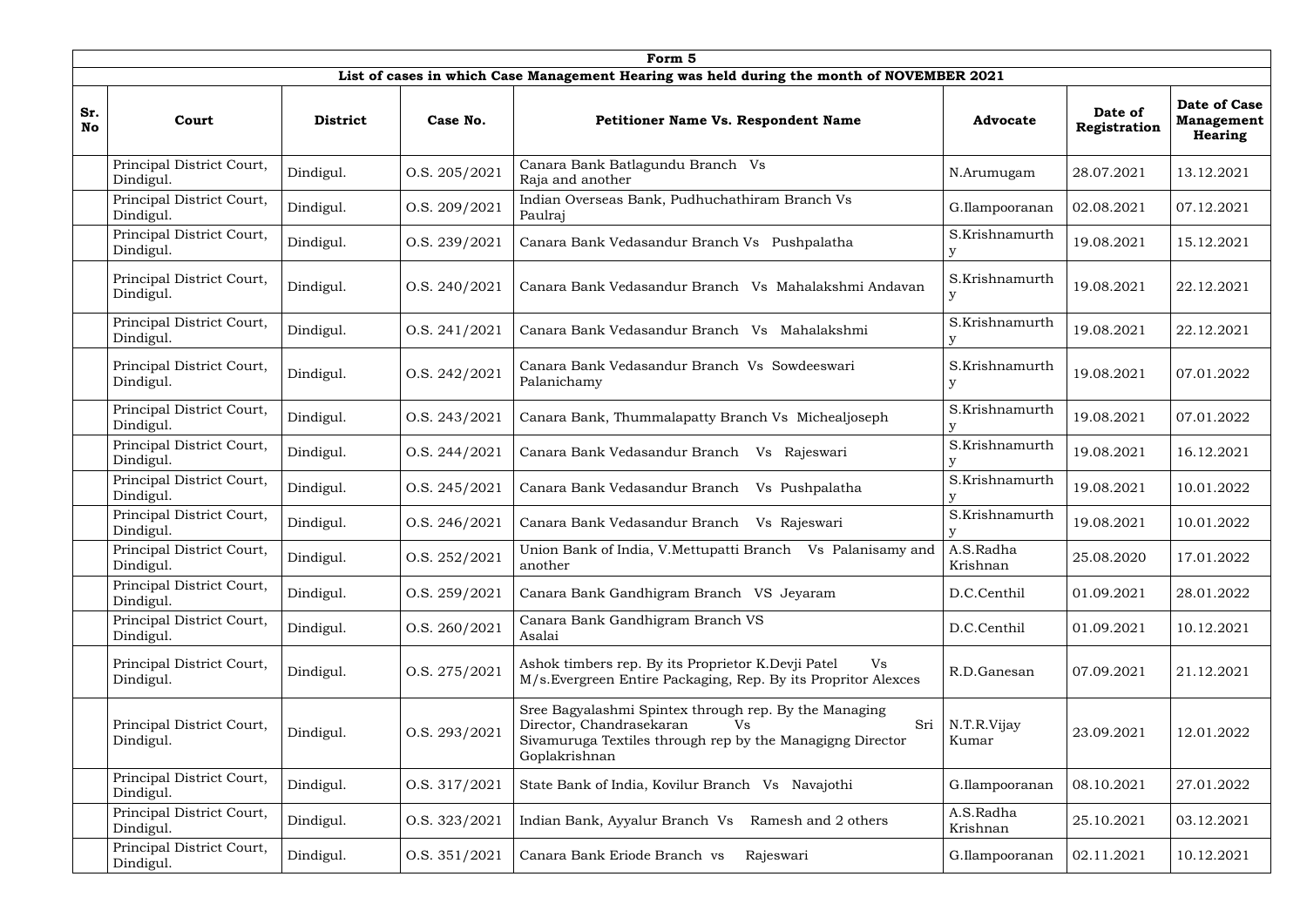|                  | Form 5                                    |                 |               |                                                                                                                                                                                                                                                                                                                                                                                                                                  |                                  |                         |                                                      |  |  |  |  |
|------------------|-------------------------------------------|-----------------|---------------|----------------------------------------------------------------------------------------------------------------------------------------------------------------------------------------------------------------------------------------------------------------------------------------------------------------------------------------------------------------------------------------------------------------------------------|----------------------------------|-------------------------|------------------------------------------------------|--|--|--|--|
|                  |                                           |                 |               | List of cases in which Case Management Hearing was held during the month of NOVEMBER 2021                                                                                                                                                                                                                                                                                                                                        |                                  |                         |                                                      |  |  |  |  |
| Sr.<br><b>No</b> | Court                                     | <b>District</b> | Case No.      | <b>Petitioner Name Vs. Respondent Name</b>                                                                                                                                                                                                                                                                                                                                                                                       | <b>Advocate</b>                  | Date of<br>Registration | <b>Date of Case</b><br><b>Management</b><br>Hearing  |  |  |  |  |
|                  | Principal District Court,<br>Dindigul.    | Dindigul.       | O.S. 352/2021 | Canara Bank Eriode Branch vs Suseela                                                                                                                                                                                                                                                                                                                                                                                             | G.Ilampooranan                   | 02.11.2021              | 10.12.2021                                           |  |  |  |  |
|                  | Principal District Court,<br>Dindigul.    | Dindigul.       | O.S. 365/2021 | Canara Bank Nehruji Nagar Branch vs Annapoorani                                                                                                                                                                                                                                                                                                                                                                                  | V.S.Gandhi<br>Mathinathan        | 20.11.2021              | 04.01.2022                                           |  |  |  |  |
|                  | Principal District Court,<br>Dindigul.    | Dindigul.       | O.S. 370/2021 | Canara Bank Salai road, Main Branch, vs S.Chitradevi                                                                                                                                                                                                                                                                                                                                                                             | V.S.Gandhi<br>Mathinathan        | 24.11.2021              | 06.01.2022                                           |  |  |  |  |
|                  | Principal District Court,<br>Dindigul.    | Dindigul.       | O.S. 371/2021 | Canara Bank Salai road, Main Branch, vs M/s.Smile Multi<br>Brand show Room through its Proprietor R.Ananthakumar                                                                                                                                                                                                                                                                                                                 | V.S.Gandhi<br>Mathinathan        | 24.11.2021              | 06.01.2022                                           |  |  |  |  |
|                  | Principal District Court,<br>Dindigul.    | Dindigul.       | O.S. 372/2021 | Canara Bank Salai Road, Main Branch, vs<br>A.Sathyanathan                                                                                                                                                                                                                                                                                                                                                                        | V.S.Gandhi<br>Mathinathan        | 24.11.2021              | 06.01.2022                                           |  |  |  |  |
|                  | Principal District Court,<br>Erode        | Erode           | $\mbox{NIL}$  | <b>NIL</b>                                                                                                                                                                                                                                                                                                                                                                                                                       | <b>NIL</b>                       | <b>NIL</b>              | NIL                                                  |  |  |  |  |
| 8                | Principal District<br>Court, Chengalpattu | Kancheepuram    | <b>NIL</b>    | NIL                                                                                                                                                                                                                                                                                                                                                                                                                              | NIL                              | NIL                     | NIL                                                  |  |  |  |  |
| 9                | Principal District Court,<br>Nagercoil    | Kanniyakumari   | <b>NIL</b>    | <b>NIL</b>                                                                                                                                                                                                                                                                                                                                                                                                                       | <b>NIL</b>                       | <b>NIL</b>              | <b>NIL</b>                                           |  |  |  |  |
| 10               | Principal District Court,<br>Karur        | Karur           | 03/2018       | Alaska Export USA Inc., Illinois, United State of America, rep. by<br>its Vice President, Dr. Veerasikku Bommiasamy, Illinois.<br>Plaintiff Vs "1. M/s. Alaska Exports, rep. by its Managing<br>partner, Karur. 2. J.M.Ramalingam 3. S.Thirunavakarasu<br>Defendants"                                                                                                                                                            | N.Thirumoorthy/<br>E.K.Kumaresan | 10.10.2018              | 01.11.2021<br>10.11.2021<br>17.11.2021<br>24.11.2021 |  |  |  |  |
|                  | Principal District Court,<br>Karur        | Karur           | 01/2019       | M/s. Master Linens INC., a partnership firm, represented by<br>Manager cum Power of Attorney M.Kumaravel  Plaintiff Vs<br>M/s. SANECO SAS., a Limited Liablity Company by shares,<br>incorporated under the laws of France, rep by its General<br>Director, Mr.Benoit Dalle and President Ms.Alix Pollet<br>Defendant                                                                                                            | K.Suresh/N.Ku<br>maresan         | 27.04.2019              | 01.11.2021<br>16.11.2021<br>30.11.2021               |  |  |  |  |
|                  | Principal District Court,<br>Karur        | Karur           | 01/2020       | Thirunavukarasu Proprietor M/s. Best Blue metals,<br>Aravakurichi  Plaintiff Vs "Ponnusamy, Proprietor M/s. MSP<br>Readymix Concrete, Namakkal.  Defendant"                                                                                                                                                                                                                                                                      | K.Ramesh/A.Pra<br>bakaran        | 22.01.2020              | 02.11.2021                                           |  |  |  |  |
|                  | Principal District Court,<br>Karur        | Karur           | 03/2020       | M/s. Pon Vinayaga Blue Metals, rep. by its partner Ponnusamy,<br>S/o Subbarayan, having business office at S.F. No. 434/4,<br>Karudaiyampalayam Village and post, Aravakurichi Taluk,<br>Karur District.  Plaintiff Vs Ponnusamy S\o. Marappa<br>Gounder, Proprietor of M/s. MSP Readymix Concrete, No. 85-J,<br>MSP Building Salem Road, Namakkal. Defendant                                                                    | K.Ramesh                         | 26.11.2020              | 08.11.2021<br>23.11.2021                             |  |  |  |  |
|                  | Principal District Court,<br>Karur        | Karur           | 01/2021       | Tamil Nadu Newsprint and Papers Ltd., a Public Limited Co.,<br>having its Registered Office at 67, Mount Road Guindy, Chennai<br>and having its Factory at Kagithapuram, Pugalur Taluk, Karur<br>District, Rep. by its Authorised Signatory. Plaintiff<br>P.Jeganathan, S/o. Periyasamy, Proprietor M/s SPM Traders<br>having office at No.8, Murugan Towers, R.S.Road,<br>Velayuthampalayam, Pugalur Tk., Karur Dt.,  Defendant | K.Subramanian                    | 28.04.2021              | 09.11.2021<br>29.11.2021                             |  |  |  |  |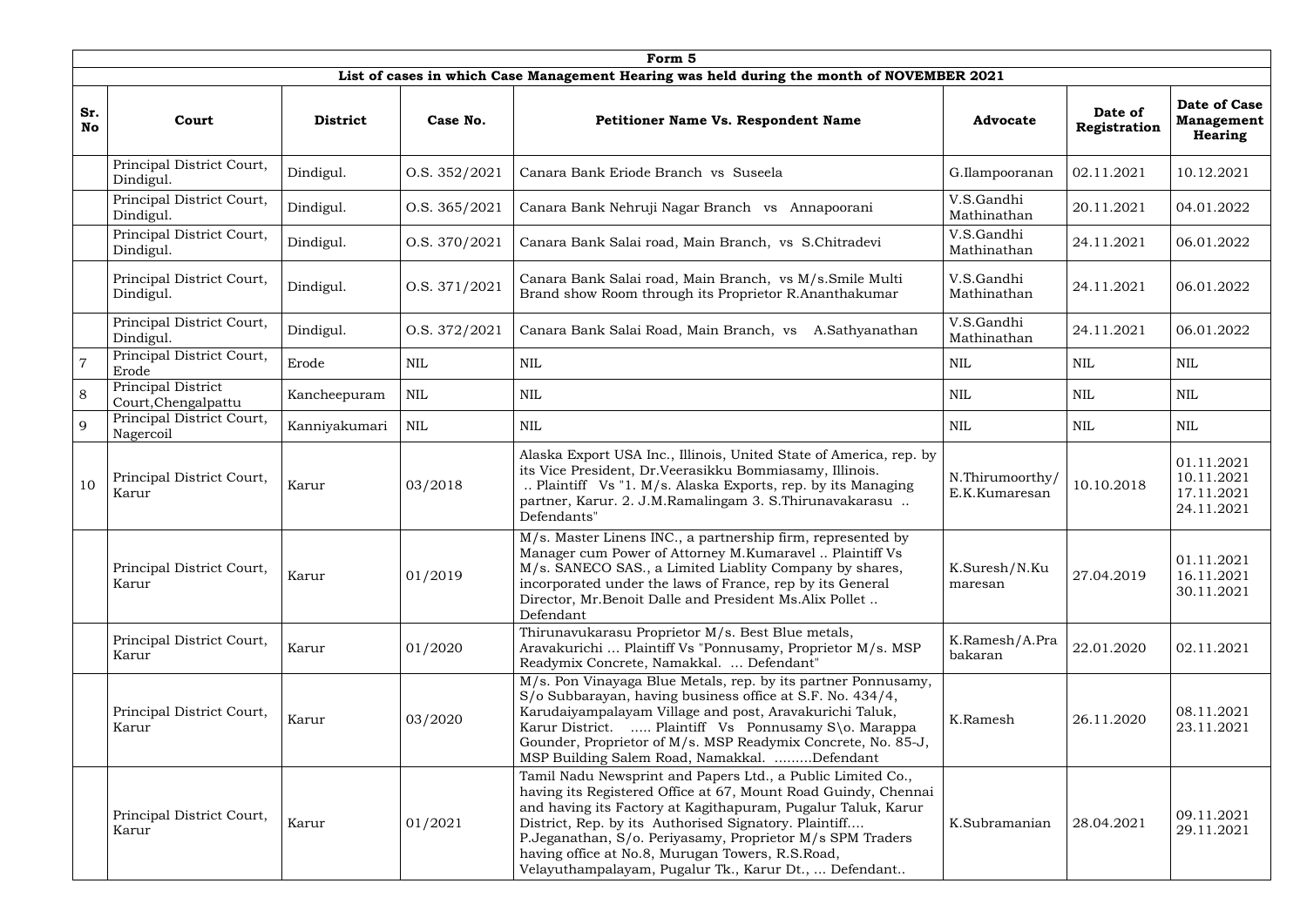|                  | Form 5                                               |                 |              |                                                                                                                                                                                                                                                                                                                                                                                                                                                                                                                                                                                                                                                                                                                                                                                                                                                                                                                                                                                                                        |                 |                         |                                                     |  |  |  |  |  |
|------------------|------------------------------------------------------|-----------------|--------------|------------------------------------------------------------------------------------------------------------------------------------------------------------------------------------------------------------------------------------------------------------------------------------------------------------------------------------------------------------------------------------------------------------------------------------------------------------------------------------------------------------------------------------------------------------------------------------------------------------------------------------------------------------------------------------------------------------------------------------------------------------------------------------------------------------------------------------------------------------------------------------------------------------------------------------------------------------------------------------------------------------------------|-----------------|-------------------------|-----------------------------------------------------|--|--|--|--|--|
|                  |                                                      |                 |              | List of cases in which Case Management Hearing was held during the month of NOVEMBER 2021                                                                                                                                                                                                                                                                                                                                                                                                                                                                                                                                                                                                                                                                                                                                                                                                                                                                                                                              |                 |                         |                                                     |  |  |  |  |  |
| Sr.<br><b>No</b> | Court                                                | <b>District</b> | Case No.     | <b>Petitioner Name Vs. Respondent Name</b>                                                                                                                                                                                                                                                                                                                                                                                                                                                                                                                                                                                                                                                                                                                                                                                                                                                                                                                                                                             | <b>Advocate</b> | Date of<br>Registration | Date of Case<br><b>Management</b><br><b>Hearing</b> |  |  |  |  |  |
|                  | Principal District Court,<br>Karur                   | Karur           | 02/2021      | 1) M/s. Susil Palm Products, represented by its partner<br>A.Mohankumar, SF.No.29, Patta No. 1418, Ellapalayam,<br>Vellankoil Post, Gobichettipalayam - 638 054. 2)<br>A.Mohankumar, partner in M/s. Susil Palm products.S/o. Late.<br>Ammasai Gounder, -do- place. 3)<br>K.Shanmugasundaram, Partner in M/s. Susil Palm products,<br>S/o. Late.Kumrasamy, -do- place. 4) S.Parimaladevi, Partner in<br>M/s. Susil Palm products, W/o. Shanmugasundaram,-do-place.<br>5) A. Janaki, Partner in M/s. Susil Palm products, W/o.Late.<br>Ammasai Gounder,<br>-do-place Plaintiffs<br>Gurugadahalli Rudresh sharanth. Proprietor of M/s Unique<br>Agro links, No.5 and No.6, Madihalli extension, Hassan Circle,<br>Jiptur, Karnataka. 2) V.N.Vikram, No. 402, Barani Main road,<br>Near Devi Mahal, Ashokpuram, Erode.<br>3) Rachit Bajaj, Proprietor of M/s. R.S. Enterprises, A6,<br>Shradhanand Market, Delhi. 4) India Market Intermesh Limited,<br>1st floor, 29 •Daryaganj, Netaji Subash Marg, Delhi<br>Defendants | E.K.Kumaresan   | 21.09.2021              | 22.11.2021                                          |  |  |  |  |  |
| 11               | Principal District Court,<br>Krishnagiri             | Krishnagiri     | <b>NIL</b>   | <b>NIL</b>                                                                                                                                                                                                                                                                                                                                                                                                                                                                                                                                                                                                                                                                                                                                                                                                                                                                                                                                                                                                             | <b>NIL</b>      | <b>NIL</b>              | <b>NIL</b>                                          |  |  |  |  |  |
|                  | <b>Additional District</b><br>Court, Krishnagiri     | Krishnagiri     | NIL          | NIL                                                                                                                                                                                                                                                                                                                                                                                                                                                                                                                                                                                                                                                                                                                                                                                                                                                                                                                                                                                                                    | NIL             | NIL                     | <b>NIL</b>                                          |  |  |  |  |  |
|                  | <b>Additional District</b><br>Court, Hosur.          | Krishnagiri     | NIL          | <b>NIL</b>                                                                                                                                                                                                                                                                                                                                                                                                                                                                                                                                                                                                                                                                                                                                                                                                                                                                                                                                                                                                             | $\mbox{NIL}$    | <b>NIL</b>              | NIL                                                 |  |  |  |  |  |
| 12               | Prl. Dist. & Sessions<br>Court                       | Madurai         | NIL          | <b>NIL</b>                                                                                                                                                                                                                                                                                                                                                                                                                                                                                                                                                                                                                                                                                                                                                                                                                                                                                                                                                                                                             | NIL             | NIL                     | NIL                                                 |  |  |  |  |  |
|                  | I Addl. Dist. & Sessions<br>Court                    | Madurai         | <b>NIL</b>   | <b>NIL</b>                                                                                                                                                                                                                                                                                                                                                                                                                                                                                                                                                                                                                                                                                                                                                                                                                                                                                                                                                                                                             | <b>NIL</b>      | NIL                     | <b>NIL</b>                                          |  |  |  |  |  |
|                  | I Addl. Sub Court                                    | Madurai         | $\mbox{NIL}$ | <b>NIL</b>                                                                                                                                                                                                                                                                                                                                                                                                                                                                                                                                                                                                                                                                                                                                                                                                                                                                                                                                                                                                             | $\mbox{NIL}$    | $\mbox{NIL}$            | $\mbox{NIL}$                                        |  |  |  |  |  |
|                  | II Addl. Sub Court                                   | Madurai         | $\mbox{NIL}$ | <b>NIL</b>                                                                                                                                                                                                                                                                                                                                                                                                                                                                                                                                                                                                                                                                                                                                                                                                                                                                                                                                                                                                             | <b>NIL</b>      | <b>NIL</b>              | <b>NIL</b>                                          |  |  |  |  |  |
| 13               | District Court,<br>Nagapattinam                      | Nagapattinam    | <b>NIL</b>   | <b>NIL</b>                                                                                                                                                                                                                                                                                                                                                                                                                                                                                                                                                                                                                                                                                                                                                                                                                                                                                                                                                                                                             | <b>NIL</b>      | <b>NIL</b>              | <b>NIL</b>                                          |  |  |  |  |  |
|                  | Fast Track Mahila Court,<br>Nagapattinam.            | Nagapattinam    | <b>NIL</b>   | <b>NIL</b>                                                                                                                                                                                                                                                                                                                                                                                                                                                                                                                                                                                                                                                                                                                                                                                                                                                                                                                                                                                                             | <b>NIL</b>      | <b>NIL</b>              | NIL                                                 |  |  |  |  |  |
|                  | <b>Additional District</b><br>Court, Mayiladuthurai. | Nagapattinam    | <b>NIL</b>   | <b>NIL</b>                                                                                                                                                                                                                                                                                                                                                                                                                                                                                                                                                                                                                                                                                                                                                                                                                                                                                                                                                                                                             | <b>NIL</b>      | NIL                     | NIL                                                 |  |  |  |  |  |
|                  | Sub<br>Court, Nagapattinam.                          | Nagapattinam    | <b>NIL</b>   | <b>NIL</b>                                                                                                                                                                                                                                                                                                                                                                                                                                                                                                                                                                                                                                                                                                                                                                                                                                                                                                                                                                                                             | NIL             | NIL                     | NIL                                                 |  |  |  |  |  |
|                  | Principal Sub Court,<br>Mayiladuthurai.              | Nagapattinam    | <b>NIL</b>   | NIL                                                                                                                                                                                                                                                                                                                                                                                                                                                                                                                                                                                                                                                                                                                                                                                                                                                                                                                                                                                                                    | NIL             | <b>NIL</b>              | NIL                                                 |  |  |  |  |  |
|                  | Additional Sub Court,<br>Mayiladuthurai.             | Nagapattinam    | <b>NIL</b>   | <b>NIL</b>                                                                                                                                                                                                                                                                                                                                                                                                                                                                                                                                                                                                                                                                                                                                                                                                                                                                                                                                                                                                             | <b>NIL</b>      | <b>NIL</b>              | NIL                                                 |  |  |  |  |  |
|                  | The Principal District<br>Judge                      | Nagapattinam    | NIL          | <b>NIL</b>                                                                                                                                                                                                                                                                                                                                                                                                                                                                                                                                                                                                                                                                                                                                                                                                                                                                                                                                                                                                             | NIL             | NIL                     | NIL                                                 |  |  |  |  |  |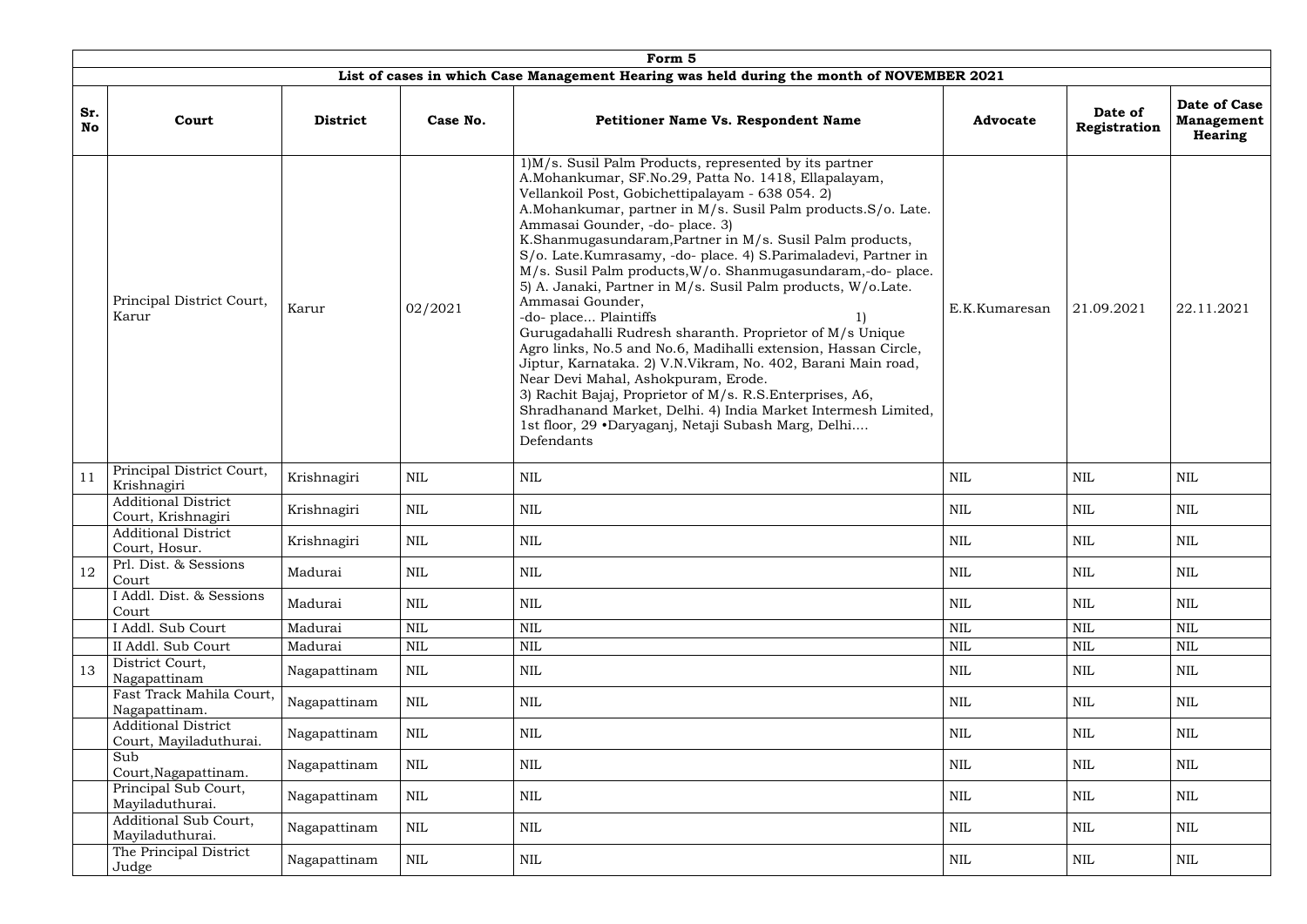|                  | Form 5                          |                 |               |                                                                                                                                                       |                                          |                         |                                                     |  |  |  |  |
|------------------|---------------------------------|-----------------|---------------|-------------------------------------------------------------------------------------------------------------------------------------------------------|------------------------------------------|-------------------------|-----------------------------------------------------|--|--|--|--|
|                  |                                 |                 |               | List of cases in which Case Management Hearing was held during the month of NOVEMBER 2021                                                             |                                          |                         |                                                     |  |  |  |  |
| Sr.<br><b>No</b> | Court                           | <b>District</b> | Case No.      | <b>Petitioner Name Vs. Respondent Name</b>                                                                                                            | <b>Advocate</b>                          | Date of<br>Registration | <b>Date of Case</b><br><b>Management</b><br>Hearing |  |  |  |  |
| 14               | The Principal District<br>Judge | Namakkal        | COS/17/2020   | Sree amman Finance Rep by its Managing partner RGanesan Vs<br>Kumaresan                                                                               | Palanisamy.<br>T.M.(P),<br>$Ravi.M(R)$ , | 25-04-2019              | $01 - 11 - 2021$                                    |  |  |  |  |
|                  | The Principal District<br>Judge | Namakkal        | COS 60/2020   | Mahindra Feeds and Foods By its Managing Partner Palanisamy<br>by Power Agent                                                                         | K.Shanmugam                              | 30-11-2020              | 01-11-2021                                          |  |  |  |  |
|                  | The Principal District<br>Judge | Namakkal        | COS 11/2021   | Ganagathara Fianance by its Managing Director NPrabakaran<br>Vs RBalasubramanian and another                                                          | T.V.Krishnamoor<br>thy $(P)$             | 07-05-2021              | $01 - 11 - 2021$                                    |  |  |  |  |
|                  | The Principal District<br>Judge | Namakkal        | COS15/2021    | Kanagathara Finance by its Managing Partner NPrabakaran Vs<br>GLoganathan                                                                             | Raghu.T.V(P),                            | 10-06-2021              | $01 - 11 - 2021$                                    |  |  |  |  |
|                  | The Principal District<br>Judge | Namakkal        | COS 20/2021   | Muthu Foultary Egency by its Managing Partner Thiyagarajan<br>Power Egent TamilSelvan                                                                 | K.Shanmugam                              | 02-08-2021              | 01-11-2021                                          |  |  |  |  |
|                  | The Principal District<br>Judge | Namakkal        | $\cos/5/2020$ | Harin Feeds by its Manager MSenthilkumar Vs Paramasivam<br>Poultry Farm by its Manager Paramasivam                                                    | Shanmugam. $K(P)$<br>Yoganathan.S(R),    | 21-08-2018              | 02-11-2021                                          |  |  |  |  |
|                  | The Principal District<br>Judge | Namakkal        | COS/35/2020   | M/S Palls Association by Owner Radhakrishnan Vs KMS<br>Poultary Parm rep by its Latha @ Krishnalatha                                                  | SureshKumar.P(<br>$P$ ),                 | 03-01-2020              | 02-11-2021                                          |  |  |  |  |
|                  | The Principal District<br>Judge | Namakkal        | COS/37/2020   | Harin Feeds by its owner MSenthilkumar Vs Sengottuvel                                                                                                 | Shanmugam.K(P<br>Kannan. $C(R)$ ,        | 07-01-2020              | 02-11-2021                                          |  |  |  |  |
|                  | The Principal District<br>Judge | Namakkal        | COS16/2021    | Vishnu Sudha Textiles rep by its Sole Prop TSudha rep by her<br>power Agent SNatesan Vs Hystan Spinning Mills chennai PLtd<br>and 2 others            | Dakshinamoorth<br>y.L(P),                | 16-06-2021              | 02-11-2021                                          |  |  |  |  |
|                  | The Principal District<br>Judge | Namakkal        | $\cos/7/2020$ | NPA Foods and feeds by rep Patner of Velusamy Vs<br>Maruthappan                                                                                       | Rajasekaran.T(P)                         | 19-12-2018              | 08-11-2021                                          |  |  |  |  |
|                  | The Principal District<br>Judge | Namakkal        | COS 62/2020   | Harin Feeds by its owner M.Senthilkukmar Vs Thulasi Poultry<br>Farm by its owner Arul                                                                 | K.Shanmugam                              | 30-11-2020              | 08-11-2021                                          |  |  |  |  |
|                  | The Principal District<br>Judge | Namakkal        | COS 67/2020   | M/sHMTextiles Private Ltd rep by its Director MrKishore<br>MSethia Vs M/sJaihind Spinning Mills Ltd rep by its Director<br>PMRamakrishnan and another | Ramasamy.R(P),                           | 14-12-2020              | 08-11-2021                                          |  |  |  |  |
|                  | The Principal District<br>Judge | Namakkal        | COS 1/2021    | Royal Pipes and Tubes, Tiruchengode Through its proprietor<br>S.Subramaniyam Vs N.Velusamy                                                            | P.M.Gunasekara<br>n                      | 03-02-2021              | 08-11-2021                                          |  |  |  |  |
|                  | The Principal District<br>Judge | Namakkal        | COS/30/2020   | RDinesh Vs Gautham Kanunga                                                                                                                            | Arthanari.K(P),                          | 04-10-2019              | 09-11-2021                                          |  |  |  |  |
|                  | The Principal District<br>Judge | Namakkal        | COS/48/2020   | Dhanlaxmi Bank ltd Vs Arun and another                                                                                                                | Anbazhagan.P(P)                          | 17-06-2020              | 09-11-2021                                          |  |  |  |  |
|                  | The Principal District<br>Judge | Namakkal        | COS 6/2021    | Kalai Traders by its Owner RRamakandhan Vs Gugan feets and<br>Pouldry pvt ltd by its Manager                                                          | Shanmugam.K(P                            | 22-03-2021              | 09-11-2021                                          |  |  |  |  |
|                  | The Principal District<br>Judge | Namakkal        | COS/49/2020   | Mahendran Feeds Foods by its managing director Palanisamy<br>Power Egent Mohan Vs Poongodi                                                            | Shanmugam.K(P                            | 29-06-2020              | 10-11-2021                                          |  |  |  |  |
|                  | The Principal District<br>Judge | Namakkal        | COS 21/2021   | Sri Hindu Accounting (a joint venture) is owned by its managing<br>partner Chandramouliswaran Vs Balasubramaniyan                                     | T.V.Krishnamoor<br>thy $(P)$             | 10-08-2021              | 10-11-2021                                          |  |  |  |  |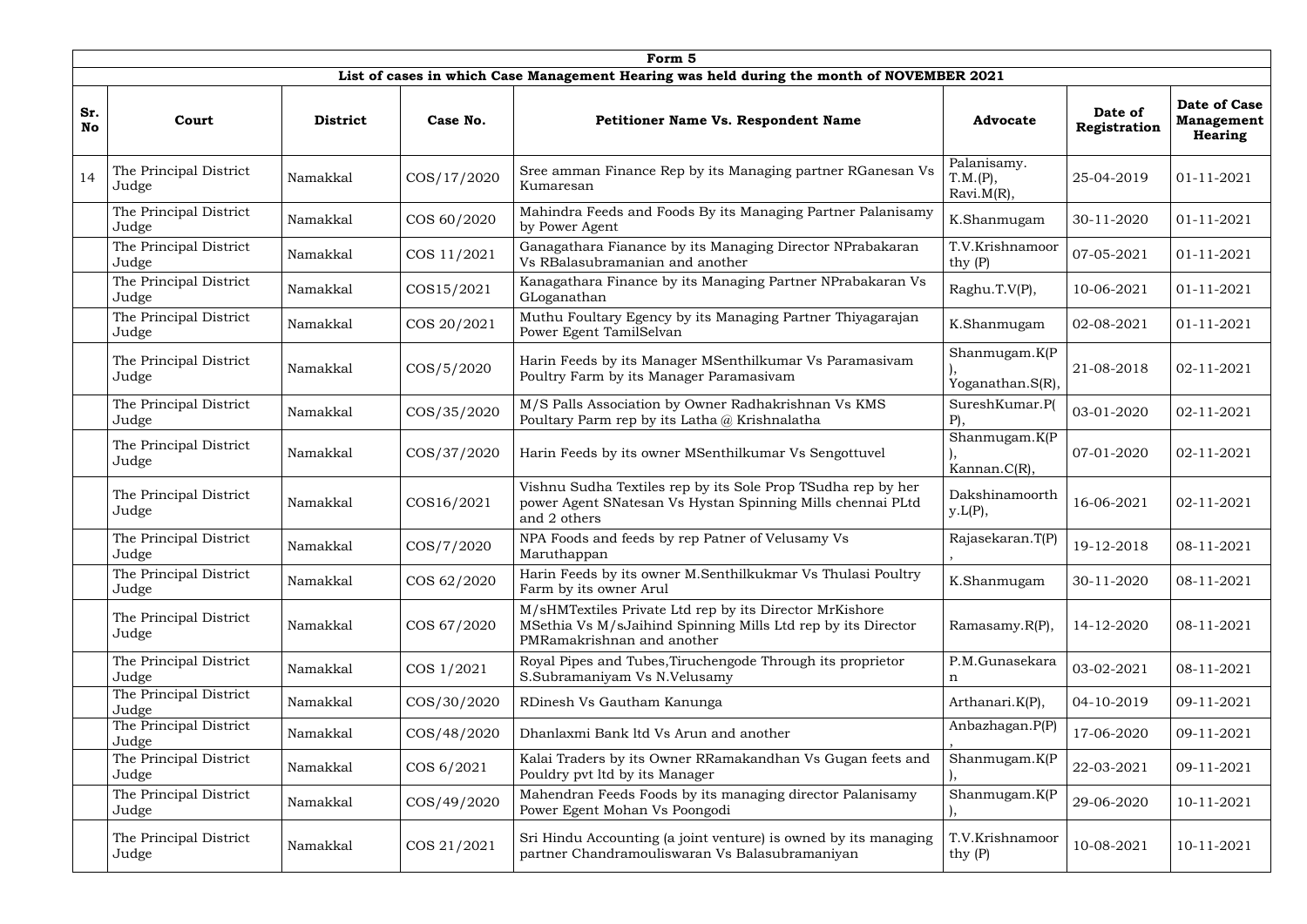|                  | Form 5                                                                                    |                 |             |                                                                                                                                                       |                                                      |                         |                                                     |  |  |  |
|------------------|-------------------------------------------------------------------------------------------|-----------------|-------------|-------------------------------------------------------------------------------------------------------------------------------------------------------|------------------------------------------------------|-------------------------|-----------------------------------------------------|--|--|--|
|                  | List of cases in which Case Management Hearing was held during the month of NOVEMBER 2021 |                 |             |                                                                                                                                                       |                                                      |                         |                                                     |  |  |  |
| Sr.<br><b>No</b> | Court                                                                                     | <b>District</b> | Case No.    | Petitioner Name Vs. Respondent Name                                                                                                                   | <b>Advocate</b>                                      | Date of<br>Registration | <b>Date of Case</b><br><b>Management</b><br>Hearing |  |  |  |
|                  | The Principal District<br>Judge                                                           | Namakkal        | COS/40/2020 | M/sVictory Spinning Private Ltd by its Director TBalachandran<br>Vs M/sRitham Fibrarics and another                                                   | Paraneedharan.<br>$C(P)$ ,<br>Palanisamy.<br>K.K(R), | 21-01-2020              | 11-11-2021                                          |  |  |  |
|                  | The Principal District<br>Judge                                                           | Namakkal        | COS 24/2021 | Everest Finance rep by its Owner PJayaraja Vs Evolve Bath and<br>living private limited                                                               | Suguna.A(P),                                         | 08-10-2021              | 11-11-2021                                          |  |  |  |
|                  | The Principal District<br>Judge                                                           | Namakkal        | COS/10/2020 | Senthamil Finance by its Managing partner Vs Valarmathi and 2<br>others                                                                               | Balakrishnan.R(<br>$P$ ),<br>Chinnusamy.R(R)         | 18-01-2019              | 12-11-2021                                          |  |  |  |
|                  | The Principal District<br>Judge                                                           | Namakkal        | COS/41/2020 | M/sVadivel Textiles rep by its Prop PVadivel Vs M/sSri Vaari<br>Fabrics rep by its prop SSelvan                                                       | Gunasekaran.P.<br>$M(P)$ ,                           | 29-01-2020              | 12-11-2021                                          |  |  |  |
|                  | The Principal District<br>Judge                                                           | Namakkal        | COS/47/2020 | Vijaya Bank (Bank of Baradoa) Rasipuram rep by its Branch<br>Manager Vs VTex rep by its proprieter Jayakumar and 2 others                             | Satthivel.A(P),                                      | 11-06-2020              | 12-11-2021                                          |  |  |  |
|                  | The Principal District<br>Judge                                                           | Namakkal        | COS/56/2020 | Muthu Poultry Agencies by its Managing Partner Thiyagarajan<br>by power agent Tamilselvan Vs Kannan                                                   | Shanmugam.K(P                                        | 16-10-2020              | 12-11-2021                                          |  |  |  |
|                  | The Principal District<br>Judge                                                           | Namakkal        | COS/56/2020 | Muthu Poultry Agencies by its Managing Partner Thiyagarajan<br>by power agent Tamilselvan Vs Kannan                                                   | Shanmugam.K(P                                        | 16-10-2020              | 15-11-2021                                          |  |  |  |
|                  | The Principal District<br>Judge                                                           | Namakkal        | COS 67/2020 | M/sHMTextiles Private Ltd rep by its Director MrKishore<br>MSethia Vs M/sJaihind Spinning Mills Ltd rep by its Director<br>PMRamakrishnan and another | Ramasamy. $R(P)$ ,                                   | 14-12-2020              | 15-11-2021                                          |  |  |  |
|                  | The Principal District<br>Judge                                                           | Namakkal        | COS 68/2020 | Muthu Poultry Agencies by its Managing Partner Thiyagarajan<br>by Power Agent Thamilselvan Vs Palanisamy                                              | Shanmugam.K(P                                        | 17-12-2020              | 15-11-2021                                          |  |  |  |
|                  | The Principal District<br>Judge                                                           | Namakkal        | COS/53/2020 | Mahendran feeds and foods by rep partner palanisamy by rep<br>agent MMohan Vs Senthikumar                                                             | Shanmugam.K(P)<br>Vinoth. $S(R)$ ,                   | 19-08-2020              | 16-11-2021                                          |  |  |  |
|                  | The Principal District<br>Judge                                                           | Namakkal        | COS/56/2020 | Muthu Poultry Agencies by its Managing Partner Thiyagarajan<br>by power agent Tamilselvan Vs Kannan                                                   | Shanmugam.K(P                                        | 16-10-2020              | 16-11-2021                                          |  |  |  |
|                  | The Principal District<br>Judge                                                           | Namakkal        | COS 2/2021  | Subashri Feeds by its Owner Umamaheshwari by power Agent<br>Yuvaraj and another Vs Sakthivel                                                          | K.Shanmugam                                          | 16-02-2021              | 17-11-2021                                          |  |  |  |
|                  | The Principal District<br>Judge                                                           | Namakkal        | COS 3/2021  | Subashree Feeds by its Owner Umamaheshwari by power Agent<br>Yuvaraj Vs Sakthivel                                                                     | K.Shanmugam                                          | 16-02-2021              | 17-11-2021                                          |  |  |  |
|                  | The Principal District<br>Judge                                                           | Namakkal        | COS 12/2021 | Muthu Poultry Agencies by its Managing Partner Thyagarajan by<br>Power agent Tamilselvan Vs Navaladi                                                  | Shanmugam.K(P                                        | 13-05-2021              | 17-11-2021                                          |  |  |  |
|                  | The Principal District<br>Judge                                                           | Namakkal        | COS 13/2021 | Muthu Poultry Agencies by its Managing Partner Thiyagarajan<br>by Power agent Tamilselvan Vs Pandiyan and 2 others                                    | Shanmugam.K(P                                        | 13-05-2021              | 17-11-2021                                          |  |  |  |
|                  | The Principal District<br>Judge                                                           | Namakkal        | COS 14/2021 | Muthu Poultry Agencies by its Managing partner Thyagarajan by<br>power agent Tamilselvan Vs Rajkumar                                                  | Shanmugam.K(P                                        | 13-05-2021              | 17-11-2021                                          |  |  |  |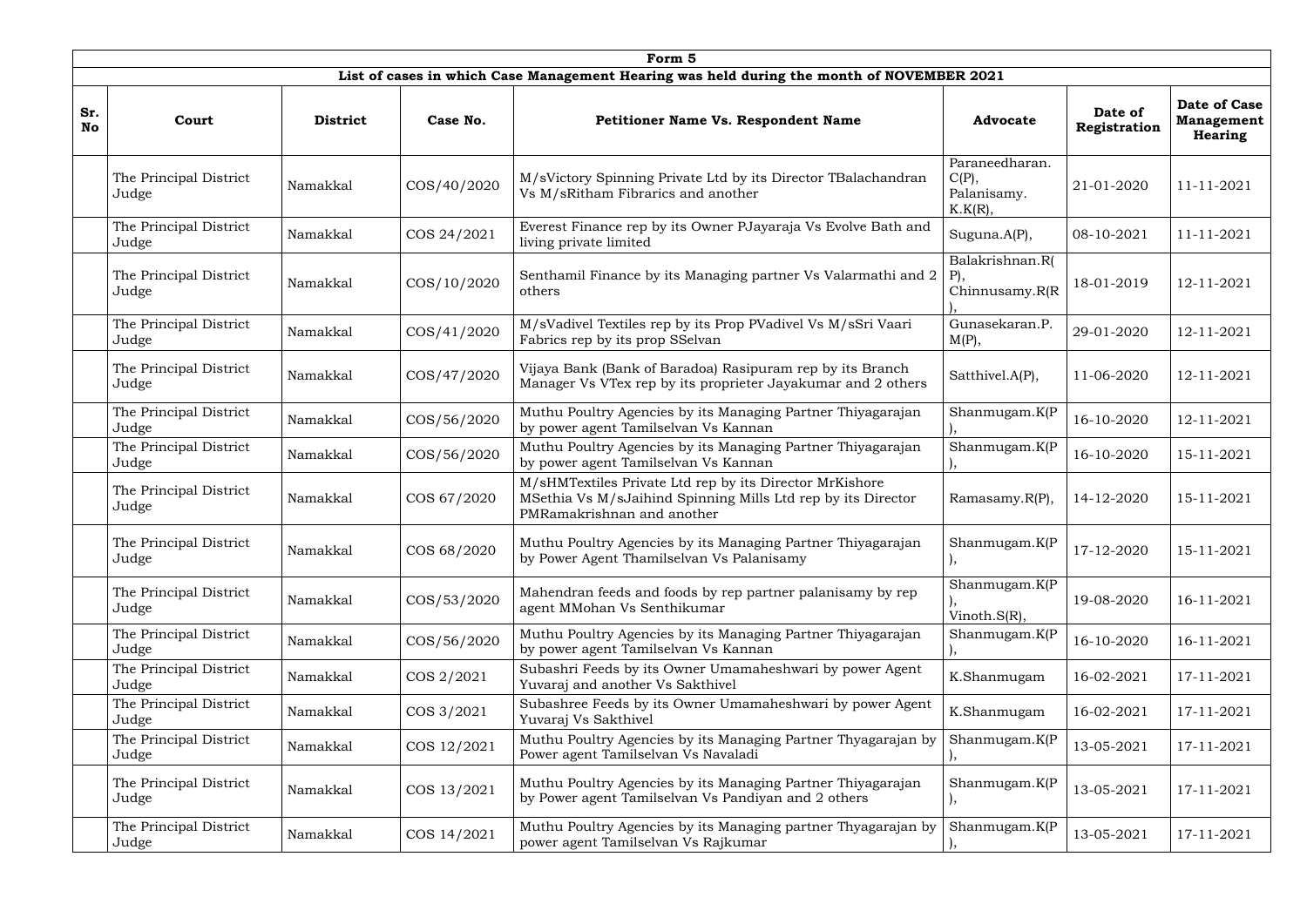|                  | Form 5                          |                 |                |                                                                                                                                                     |                             |                         |                                                     |  |  |  |  |
|------------------|---------------------------------|-----------------|----------------|-----------------------------------------------------------------------------------------------------------------------------------------------------|-----------------------------|-------------------------|-----------------------------------------------------|--|--|--|--|
|                  |                                 |                 |                | List of cases in which Case Management Hearing was held during the month of NOVEMBER 2021                                                           |                             |                         |                                                     |  |  |  |  |
| Sr.<br><b>No</b> | Court                           | <b>District</b> | Case No.       | <b>Petitioner Name Vs. Respondent Name</b>                                                                                                          | <b>Advocate</b>             | Date of<br>Registration | <b>Date of Case</b><br><b>Management</b><br>Hearing |  |  |  |  |
|                  | The Principal District<br>Judge | Namakkal        | COS/29/2021    | Logical Agri Business Indian Private Limited by rep by its<br>Valsaon Vs Dhanam poultary Farm Private limited and 3others                           | K.Shanmugam<br>(P)          | 16-11-2021              | 17-11-2021                                          |  |  |  |  |
|                  | The Principal District<br>Judge | Namakkal        | COS/29/2020    | Syndicate bank NPudupatti Brach REp by its Branch Manager<br>Vs VMMadhuranthagai and another                                                        | Anbazhagan.P(P)             | 10-09-2019              | 17-11-2021                                          |  |  |  |  |
|                  | The Principal District<br>Judge | Namakkal        | COS/54/2020    | Subashree Feeds by its Owner Umamaheswari Vs Palanivel                                                                                              | Shanmugam.K(P               | 21-08-2020              | 17-11-2021                                          |  |  |  |  |
|                  | The Principal District<br>Judge | Namakkal        | COS 7/2021     | Union Bank of India rep by its Power of attorney agent and<br>Branch Mamanger Vs JMFurniture and 2 others                                           | Madhanmohan.A<br>(P),       | 29-03-2021              | 17-11-2021                                          |  |  |  |  |
|                  | The Principal District<br>Judge | Namakkal        | $\cos(2/2020)$ | Vishnu Sudha Textiles Rep by its Sole Properties TSudha Rep by<br>her Power Agent VRajagopalan Vs M/sKMS and Company Rep<br>by its Proprietor KBabu | Dakshinamoorth<br>y.L(P),   | 05-06-2018              | 19-11-2021                                          |  |  |  |  |
|                  | The Principal District<br>Judge | Namakkal        | COS/8/2020     | Kandaiyan feeds by its Managing Director Jaganathan                                                                                                 | S.Gopalakrishna<br>n(P)     | 18-01-2019              | 19-11-2021                                          |  |  |  |  |
|                  | The Principal District<br>Judge | Namakkal        | COS/25/2020    | Mahendira feeds and foods by its Managing Partner Palanisamy<br>Vs MuthuKumar                                                                       | Shanmugam.K(P               | 19-08-2019              | 19-11-2021                                          |  |  |  |  |
|                  | The Principal District<br>Judge | Namakkal        | COS 18/2021    | Harin Feeds by its propreitor MSenthilkumar by Power Agent<br>Sellamuthu Vs VKumaravel                                                              | Shanmugam.K(P               | 03-07-2021              | 19-11-2021                                          |  |  |  |  |
|                  | The Principal District<br>Judge | Namakkal        | COS/30/2020    | RDinesh Vs Gautham Kanunga                                                                                                                          | Arthanari.K(P),             | 04-10-2019              | 20-11-2021                                          |  |  |  |  |
|                  | The Principal District<br>Judge | Namakkal        | COS/57/2020    | Muthu poultary Egency by rep Managing partner thiyagarajan<br>power Egent Tamilselvan Vs Subramani                                                  | Shanmugam.K(P<br><b>J</b> , | 16-10-2020              | 20-11-2021                                          |  |  |  |  |
|                  | The Principal District<br>Judge | Namakkal        | COS 64/2020    | Dhanabaagayam Spinners Private Ltd, Rep by its M.Dhanasekar<br>Vs Leelavathi Textile Traders rep by ists proprietor Sukumar                         | K.Shanmugam                 | 30-11-2020              | 20-11-2021                                          |  |  |  |  |
|                  | The Principal District<br>Judge | Namakkal        | COS16/2021     | Vishnu Sudha Textiles rep by its Sole Prop TSudha rep by her<br>power Agent SNatesan Vs Hystan Spinning Mills chennai PLtd<br>and 2 others          | Dakshinamoorth<br>y.L(P),   | 16-06-2021              | 20-11-2021                                          |  |  |  |  |
|                  | The Principal District<br>Judge | Namakkal        | COS 10/2021    | Muthu poultary Egency by rep Managing partner thiyagarajan<br>power Egent Tamilselvan Vs Ramesh poultary Form prop.<br>Ramesh                       | Shanmugam.K(P               | 19.04.2021              | 22-11-2021                                          |  |  |  |  |
|                  | The Principal District<br>Judge | Namakkal        | COS 17/2021    | Sri Balamurugan Feeds by its Managing Partner Muthusamy Vs<br>Thangavel and another                                                                 | Shanmugam.K(P               | 23-06-2021              | 22-11-2021                                          |  |  |  |  |
|                  | The Principal District<br>Judge | Namakkal        | COS 22/2021    | The Karur Vysya Bank Ltd by PKottamangalam Branch by its<br>Branch Manager Vs MVadivel and another                                                  | Anbazhagan.P(P)             | 10-08-2021              | 22-11-2021                                          |  |  |  |  |
|                  | The Principal District<br>Judge | Namakkal        | COS/56/2020    | Muthu Poultry Agencies by its Managing Partner Thiyagarajan<br>by power agent Tamilselvan Vs Kannan                                                 | Shanmugam.K(P               | 16-10-2020              | 23-11-2021                                          |  |  |  |  |
|                  | The Principal District<br>Judge | Namakkal        | COS 1/2021     | Royal Pipes and Tubes, Tiruchengode Through its proprietor<br>S.Subramaniyam Vs N.Velusamy                                                          | P.M.Gunasekara<br>n         | 03-02-2021              | 23-11-2021                                          |  |  |  |  |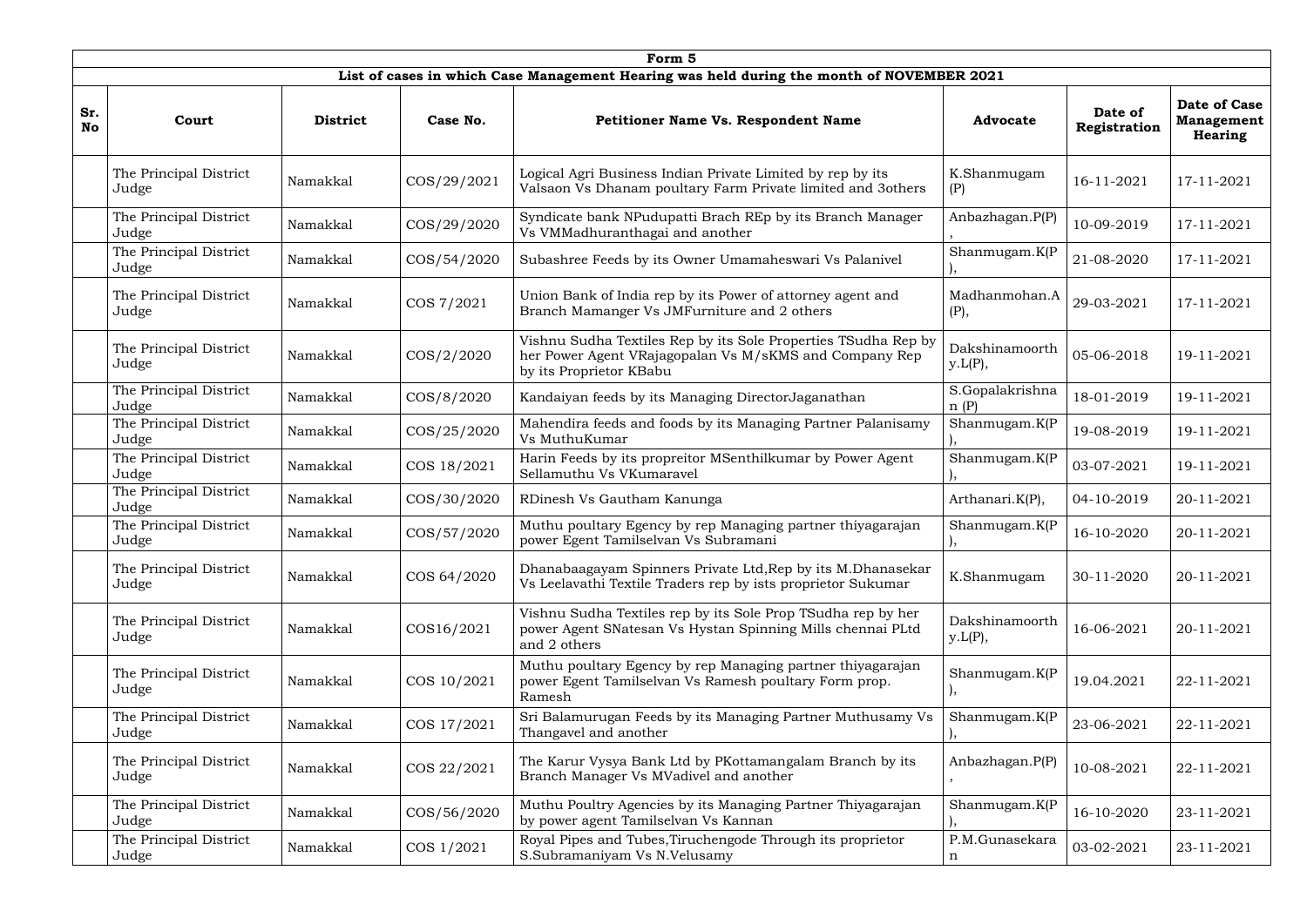|                  | Form 5                                                                                    |                 |                 |                                                                                                                                     |                                                    |                         |                                                     |  |  |  |
|------------------|-------------------------------------------------------------------------------------------|-----------------|-----------------|-------------------------------------------------------------------------------------------------------------------------------------|----------------------------------------------------|-------------------------|-----------------------------------------------------|--|--|--|
|                  | List of cases in which Case Management Hearing was held during the month of NOVEMBER 2021 |                 |                 |                                                                                                                                     |                                                    |                         |                                                     |  |  |  |
| Sr.<br><b>No</b> | Court                                                                                     | <b>District</b> | Case No.        | <b>Petitioner Name Vs. Respondent Name</b>                                                                                          | <b>Advocate</b>                                    | Date of<br>Registration | <b>Date of Case</b><br><b>Management</b><br>Hearing |  |  |  |
|                  | The Principal District<br>Judge                                                           | Namakkal        | COS 5/2021      | Muthu Poultry Agencies by its Managing Partner Thiyagarajan<br>by Power Agent Tamilselvan Vs Tamilselvi                             | Shanmugam.K(P                                      | 22-03-2021              | 23-11-2021                                          |  |  |  |
|                  | The Principal District<br>Judge                                                           | Namakkal        | COS 8/2021      | Union Bank of India rep by its Power of attorney agent and<br>Branch Mamanger Vs JMFurniture and 2 others                           | Madhanmohan.A<br>(P),                              | 29-03-2021              | 24-11-2021                                          |  |  |  |
|                  | The Principal District<br>Judge                                                           | Namakkal        | COS 9/2021      | Muthu poultary Egency by rep Managing partner thiyagarajan<br>power Egent Tamilselvan Vs Ganesan poultary Form prop.<br>Palaniappan | Shanmugam.K(P                                      | 07.04.2021              | 24-11-2021                                          |  |  |  |
|                  | The Principal District<br>Judge                                                           | Namakkal        | $\cos/8/2020$   | Kandaiyan feeds by its Managing DirectorJaganathan                                                                                  | S.Gopalakrishna<br>n(P)                            | 18-01-2019              | 25-11-2021                                          |  |  |  |
|                  | The Principal District<br>Judge                                                           | Namakkal        | COS/24/2020     | Indian over seas bank Vs KRKala                                                                                                     | Shanmugham.S.<br>$A(P)$ ,<br>Udhaya<br>kumar.K(R), | 19-08-2019              | 25-11-2021                                          |  |  |  |
|                  | The Principal District<br>Judge                                                           | Namakkal        | COS 23/2021     | Muthu Poultary Egency rep by its Proceeding officer<br>Thiyagarajan by power Egent Tamilselvan Vs Selvaraj                          | Shanmugam.K(P                                      | 23-08-2021              | 25-11-2021                                          |  |  |  |
|                  | The Principal District<br>Judge                                                           | Namakkal        | COS/50/2020     | Hain Feeds by its Owner MSenthilkumar by power Agent<br>PSellamuthu Vs Rajagopal                                                    | Shanmugam.K(P                                      | 07-07-2020              | 26-11-2021                                          |  |  |  |
|                  | The Principal District<br>Judge                                                           | Namakkal        | COS19/2021      | Kanagathara Finance by its Managing Partner by its DNatarajan<br>Vs GLoganathan and another                                         | Raghu.T.V(P),                                      | 06-07-2021              | 26-11-2021                                          |  |  |  |
|                  | The Principal District<br>Judge                                                           | Namakkal        | COS/23/2020     | Syndicate bank Pallipalayam Branch Vs JKavinkumar                                                                                   | Shanmugham.S.<br>$A(P)$ ,                          | 19-08-2019              | 29-11-2021                                          |  |  |  |
|                  | The Principal District<br>Judge                                                           | Namakkal        | COS/42/2020     | Canara Bank Namakkal Branch by its Manager Vs KalaivaniK                                                                            | Vinoth.S(P),                                       | 30-01-2020              | 29-11-2021                                          |  |  |  |
|                  | The Principal District<br>Judge                                                           | Namakkal        | COS/43/2020     | M/sGlobalvet Enterprises by its Owner RGeetharanjani Vs KMS<br>Poultry Farm Latha @ Krishnalatha                                    | Suresh<br>Kumar.P(P),                              | 05-02-2020              | 29-11-2021                                          |  |  |  |
|                  | The Principal District<br>Judge                                                           | Namakkal        | COS/58/2020     | Hari Feeds by its Owner M.Senthilkumar Vs R.V.S.Poultry Farm<br>by owner Velappan                                                   | Shanmugam.K(P<br>Raghu.T.V(R),                     | 08-10-2020              | 29-11-2021                                          |  |  |  |
|                  | The Principal District<br>Judge                                                           | Namakkal        | COS 63/2020     | Harin Feeds by its Owner M.Senthilkumar Vs Jeyavel                                                                                  | K.Shanmugam                                        | 30-11-2020              | 29-11-2021                                          |  |  |  |
|                  | The Principal District<br>Judge                                                           | Namakkal        | $\cos(25/2021)$ | E.Mohanraj Vs B.Thiruppathi                                                                                                         | M.Venkatesh(P)                                     | 27-10-2020              | 29-11-2021                                          |  |  |  |
|                  | The Principal District<br>Judge                                                           | Namakkal        | $\cos(26/2021)$ | Tamilnadu Mercantile bqank limited Namakkal by its Branch<br>manager Vs P.M.Transports rep by its Prop.V.Kathiravan and<br>2others  | K.Shanmugam                                        | 27-10-2020              | 29-11-2021                                          |  |  |  |
|                  | The Principal District<br>Judge                                                           | Namakkal        | $\cos/3/2020$   | SSV Feeds rep by its Managing Partner Vs Mani Poultry Farm<br>rep by its Proprietor SMMani and another                              | Raghu.T.V(P),                                      | 19-06-2018              | 30-11-2021                                          |  |  |  |
|                  | The Principal District<br>Judge                                                           | Namakkal        | COS/34/2020     | Mahendira Feeds and Foods by its Managing Director<br>Palanisamy Vs Nallaiyan                                                       | Shanmugam.K(P                                      | 02-01-2020              | 30-11-2021                                          |  |  |  |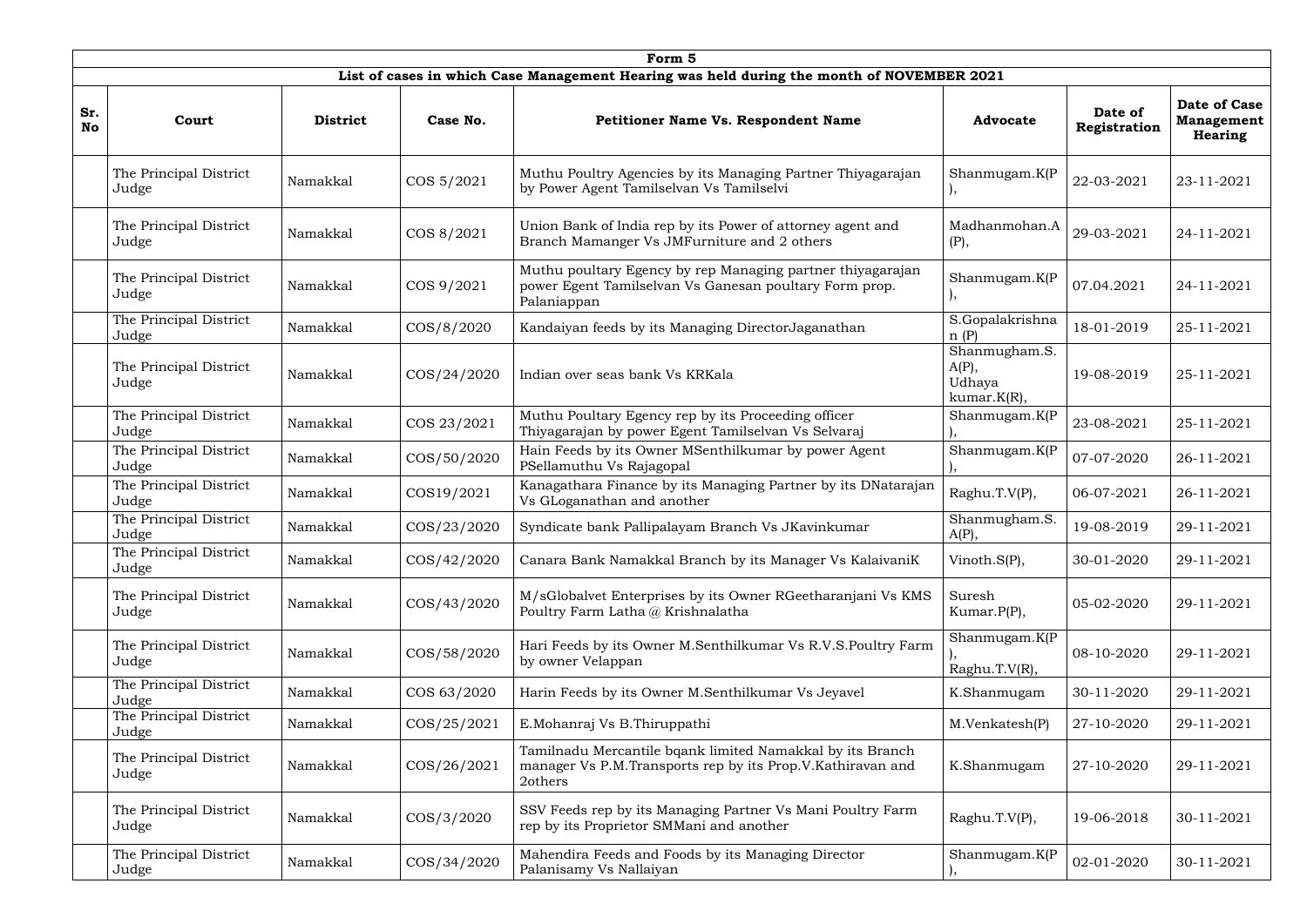|                  | Form 5                                                                                    |                 |              |                                                                                                                                            |                                 |                         |                                                     |  |  |  |  |
|------------------|-------------------------------------------------------------------------------------------|-----------------|--------------|--------------------------------------------------------------------------------------------------------------------------------------------|---------------------------------|-------------------------|-----------------------------------------------------|--|--|--|--|
|                  | List of cases in which Case Management Hearing was held during the month of NOVEMBER 2021 |                 |              |                                                                                                                                            |                                 |                         |                                                     |  |  |  |  |
| Sr.<br><b>No</b> | Court                                                                                     | <b>District</b> | Case No.     | <b>Petitioner Name Vs. Respondent Name</b>                                                                                                 | <b>Advocate</b>                 | Date of<br>Registration | <b>Date of Case</b><br><b>Management</b><br>Hearing |  |  |  |  |
|                  | The Principal District<br>Judge                                                           | Namakkal        | COS/39/2020  | Subramani Vs RSR Feeds by its Managing Partner Duraisamy<br>and 5 others                                                                   | Shanmugam.K(P                   | 08-01-2020              | 30-11-2021                                          |  |  |  |  |
|                  | The Principal District<br>Judge                                                           | Namakkal        | COS/59/2020  | Harin Feeds by Manager M.Senthilkumar Vs Krishnaveni<br>Poultry Farm by its Manager Periasamy                                              | Shanmugam.K(P<br>Krishnan.P(R), | 30-09-2020              | 30-11-2021                                          |  |  |  |  |
|                  | The Principal District<br>Judge                                                           | Namakkal        | COS 61/2020  | Harin Feeds by its Manager M.Senthilkumar Vs K.B.S.Poultry<br>Farm by its Manager Poopathi                                                 | K.Shanmugam                     | 30-11-2020              | 30-11-2021                                          |  |  |  |  |
|                  | The Principal District<br>Judge                                                           | Namakkal        | COS16/2021   | Vishnu Sudha Textiles rep by its Sole Prop TSudha rep by her<br>power Agent SNatesan Vs Hystan Spinning Mills chennai PLtd<br>and 2 others | Dakshinamoorth<br>y.L(P),       | 16-06-2021              | 30-11-2021                                          |  |  |  |  |
| 15               | District Court<br>Udhagamandalam,<br>Nilgiris                                             | Nilgiris        | $\mbox{NIL}$ | <b>NIL</b>                                                                                                                                 | $\mbox{NIL}$                    | <b>NIL</b>              | <b>NIL</b>                                          |  |  |  |  |
| 16               | Principal District Court                                                                  | Perambalur      | $\mbox{NIL}$ | <b>NIL</b>                                                                                                                                 | <b>NIL</b>                      | <b>NIL</b>              | <b>NIL</b>                                          |  |  |  |  |
|                  | Mahila Court                                                                              | Perambalur      | <b>NIL</b>   | <b>NIL</b>                                                                                                                                 | <b>NIL</b>                      | <b>NIL</b>              | <b>NIL</b>                                          |  |  |  |  |
|                  | Sub Court                                                                                 | Perambalur      | <b>NIL</b>   | NIL                                                                                                                                        | <b>NIL</b>                      | <b>NIL</b>              | <b>NIL</b>                                          |  |  |  |  |
| 17               | The Principal District<br>Court                                                           | Pudukkottai     | OS 71/2018   | Subaithabegam Vs Balasubramanian                                                                                                           | M.Jeyanthan                     | 28.04.2018              | 04.12.2021                                          |  |  |  |  |
|                  | The Principal District<br>Court                                                           | Pudukkottai     | OS 1/2020    | Allahabad Bank VS VKM Fiber Industry and others                                                                                            | D.Dhanapal                      | 02.01.2020              | 10.12.2021                                          |  |  |  |  |
|                  | The Principal District<br>Court                                                           | Pudukkottai     | OS 5/2021    | Canara Bank, Pudukkottai Branch Vs Tmt.T.Shanthi and 1<br>another                                                                          | S. Dhananjaya<br>Ramachandran   | 21.01.2021              | 06.01.2022                                          |  |  |  |  |
|                  | The Principal District<br>Court                                                           | Pudukkottai     | OS 34/2018   | S.Sultan Mohaiyadeen VS M.Mohammed Frook                                                                                                   | G.Ramalingm                     | 22.06.2018              | 17.12.2021                                          |  |  |  |  |
|                  | The Principal District<br>Court                                                           | Pudukkottai     | OS 64/2018   | i) Gulgarini ii) Abdul Rahman Vs Rahamath Nisa and 8 others                                                                                | K.Anbazhahan                    | 07.09.2018              | 17.12.2021                                          |  |  |  |  |
|                  | The Principal District<br>Court                                                           | Pudukkottai     | OS 08/2021   | Canara Bank Thirumayam Vs Suresh                                                                                                           | P.N.Satagopan                   | 1.2.2021                | 10.12.2021                                          |  |  |  |  |
|                  | The Principal District<br>Court                                                           | Pudukkottai     | OS 134/2019  | The Branch manager, Oriental Bank of Commerce Vs<br>K.Durairaj and four others                                                             | V.Kasirajan                     | 18.12.2019              | 16.12.2021                                          |  |  |  |  |
|                  | The Principal District<br>Court                                                           | Pudukkottai     | OS 31/2021   | Canara Bank, Pudukkottai Branch, Rep by its Branch Manager<br>VS S.Rajendran                                                               | S. Dhananjaya<br>Ramachandran   | 22.02.2021              | 07.12.2021                                          |  |  |  |  |
|                  | The Principal District<br>Court                                                           | Pudukkottai     | OS 36/2021   | Canara Bank Thirumayam<br>Vs U.Palanichamy                                                                                                 | M.Veerappan                     | 1.03.2021               | 09.12.2021                                          |  |  |  |  |
|                  | The Principal District<br>Court                                                           | Pudukkottai     | OS 39/2021   | Canara Bank Thirumayam<br>Vs S. Kannan                                                                                                     | S. Dhananjaya<br>Ramachandran   | 02.03.2021              | 22.12.2021                                          |  |  |  |  |
|                  | The Principal District<br>Court                                                           | Pudukkottai     | OS 41/2021   | Canara Bank Thirumayam<br>Vs Annadurai                                                                                                     | S. Dhananjaya<br>Ramachandran   | 02.03.2021              | 08.12.2021                                          |  |  |  |  |
|                  | The Principal District<br>Court                                                           | Pudukkottai     | OS 43/2021   | Canara Bank Thirumayam<br>Vs Karuppaiah                                                                                                    | S. Dhananjaya<br>Ramachandran   | 02.03.2021              | 10.12.2021                                          |  |  |  |  |
|                  | The Principal District<br>Court                                                           | Pudukkottai     | OS 44/2021   | Canara Bank Thirumayam<br>Vs Sangili                                                                                                       | S. Dhananjaya<br>Ramachandran   | 02.03.2021              | 21.12.2021                                          |  |  |  |  |
|                  | The Principal District<br>Court                                                           | Pudukkottai     | OS 45/2021   | UCO Bank VS Palanisamy and one another                                                                                                     | S.M.Kumar                       | 02.03.2021              | 21.12.2021                                          |  |  |  |  |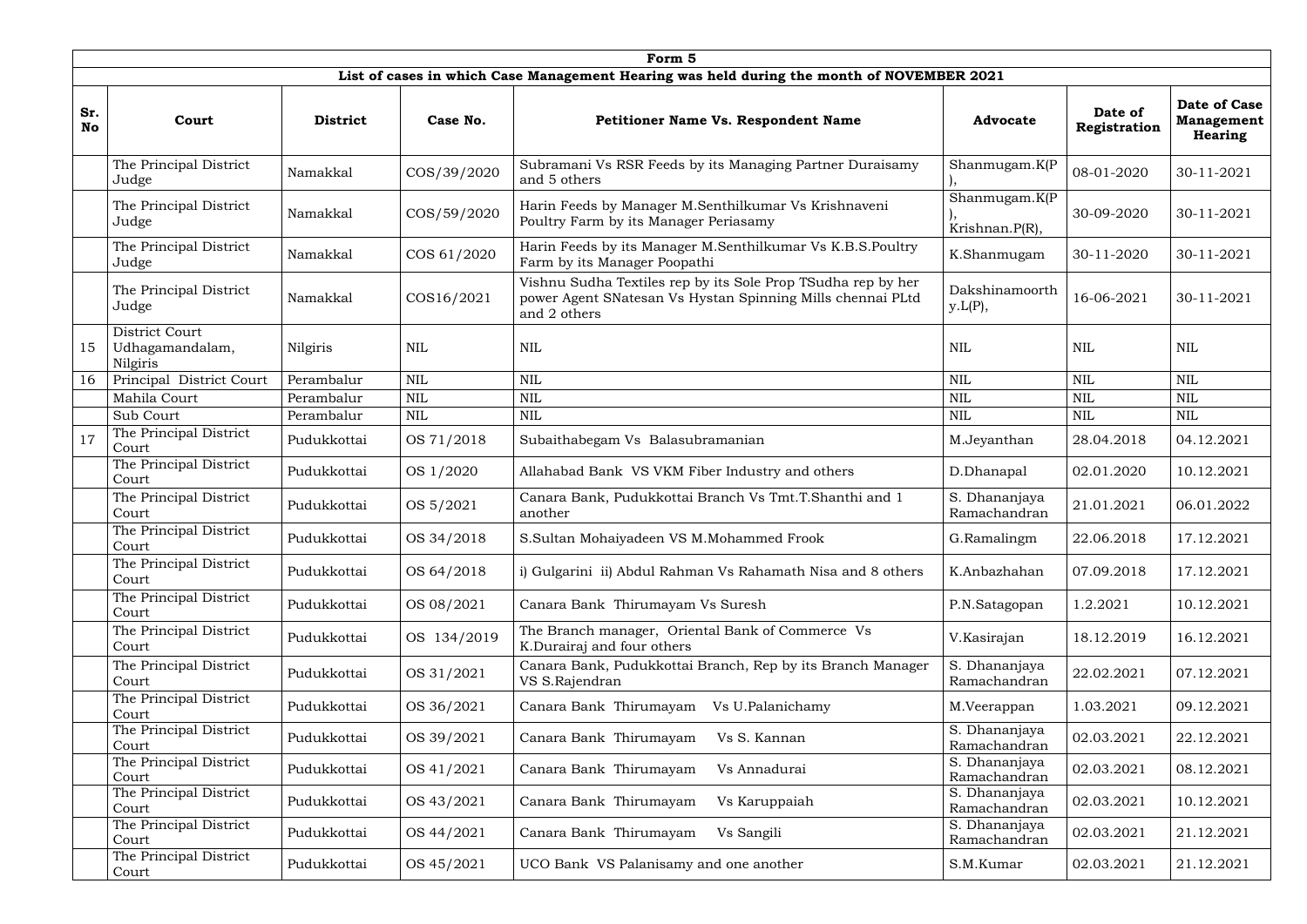|                  | Form 5                          |                 |            |                                                                                           |                               |                         |                                                            |  |  |  |  |
|------------------|---------------------------------|-----------------|------------|-------------------------------------------------------------------------------------------|-------------------------------|-------------------------|------------------------------------------------------------|--|--|--|--|
|                  |                                 |                 |            | List of cases in which Case Management Hearing was held during the month of NOVEMBER 2021 |                               |                         |                                                            |  |  |  |  |
| Sr.<br><b>No</b> | Court                           | <b>District</b> | Case No.   | <b>Petitioner Name Vs. Respondent Name</b>                                                | <b>Advocate</b>               | Date of<br>Registration | <b>Date of Case</b><br><b>Management</b><br><b>Hearing</b> |  |  |  |  |
|                  | The Principal District<br>Court | Pudukkottai     | OS 46/2021 | SBI, Pudukkottai VS Pandiselvi                                                            | T.Kannadasan                  | 02.03.2021              | 15.12.2021                                                 |  |  |  |  |
|                  | The Principal District<br>Court | Pudukkottai     | OS 47/2021 | IOB Bank, Narthamalai VS Navaneethakrishan                                                | Nangai G                      | 02.03.2021              | 16.12.2021                                                 |  |  |  |  |
|                  | The Principal District<br>Court | Pudukkottai     | OS 48/2021 | Canara Bank, Pudukkottai<br>Vs Muthu Rangiyar                                             | S. Dhananjaya<br>Ramachandran | 02.03.2021              | 03.12.2021                                                 |  |  |  |  |
|                  | The Principal District<br>Court | Pudukkottai     | OS 37/2021 | Canara Bank Thirumayam<br>Vs K.Chellaiah                                                  | M.Veerappan                   | 1.03.2021               | 09.12.2021                                                 |  |  |  |  |
|                  | The Principal District<br>Court | Pudukkottai     | OS 77/2021 | Canara Bank Thirumayam<br>Vs M.Murugaiah                                                  | M.Veerappan                   | 05.04.2021              | 21.12.2021                                                 |  |  |  |  |
|                  | The Principal District<br>Court | Pudukkottai     | OS 78/2021 | Canara Bank Thirumayam<br>Vs S.Thirunavukarasu                                            | M.Veerappan                   | 05.04.2021              | 03.01.2022                                                 |  |  |  |  |
|                  | The Principal District<br>Court | Pudukkottai     | OS 79/21   | SBI, Alangudi Vs Mathiyalagan and 1 another                                               | S.Selva<br>Vinayagam          | 05.04.2021              | 03.01.2022                                                 |  |  |  |  |
|                  | The Principal District<br>Court | Pudukkottai     | OS 80/2021 | Canara Bank Thirumayam Vs P. Athmanathan                                                  | M.Veerappan                   | 05.04.2021              | 17.12.2021                                                 |  |  |  |  |
|                  | The Principal District<br>Court | Pudukkottai     | OS 81/2021 | SBI, Avoor Vs Ramesh                                                                      | Solai.Muthaih                 | 05.04.2021              | 23.12.2021                                                 |  |  |  |  |
|                  | The Principal District<br>Court | Pudukkottai     | OS 82/2021 | Canara Bank Thirumayam<br>Vs S.Saranya                                                    | S. Dhananjaya<br>Ramachandran | 05.04.2021              | 10.12.2021                                                 |  |  |  |  |
|                  | The Principal District<br>Court | Pudukkottai     | OS 83/2021 | Canara Bank Thirumayam<br>Vs S.Arockia Sekar                                              | M.Veerappan                   | 05.04.2021              | 08.12.2021                                                 |  |  |  |  |
|                  | The Principal District<br>Court | Pudukkottai     | OS 84/2021 | SBI, Pudukkottai Branch Vs D.Muralidharan                                                 | S.Selva<br>Vinayagam          | 05.04.2021              | 22.12.2021                                                 |  |  |  |  |
|                  | The Principal District<br>Court | Pudukkottai     | OS 85/2021 | Canara Bank Thirumayam<br>Vs S.Pandimathi                                                 | S. Dhananjaya<br>Ramachandran | 05.04.2021              | 24.12.2021                                                 |  |  |  |  |
|                  | The Principal District<br>Court | Pudukkottai     | OS 86/2021 | Canara Bank Thirumayam<br>Vs A.Murugesan                                                  | S. Dhananjaya<br>Ramachandran | 05.04.2021              | 03.12.2021                                                 |  |  |  |  |
|                  | The Principal District<br>Court | Pudukkottai     | OS 88/2021 | Canara Bank Thirumayam<br>Vs V.Velu                                                       | S. Dhananjaya<br>Ramachandran | 05.04.2021              | 17.12.2021                                                 |  |  |  |  |
|                  | The Principal District<br>Court | Pudukkottai     | OS 90/2021 | Canara Bank Thirumayam Vs R.M.Subramanian                                                 | S. Dhananjaya<br>Ramachandran | 05.04.2021              | 17.12.2021                                                 |  |  |  |  |
|                  | The Principal District<br>Court | Pudukkottai     | OS 91/2021 | Canara Bank Thirumayam<br>VS Sivakumar                                                    | S. Dhananjaya<br>Ramachandran | 05.04.2021              | 06.12.2021                                                 |  |  |  |  |
|                  | The Principal District<br>Court | Pudukkottai     | OS 92/2021 | Canara Bank Thirumayam<br>Vs D.Stephanraj                                                 | S. Dhananjaya<br>Ramachandran | 05.04.2021              | 22.12.2021                                                 |  |  |  |  |
|                  | The Principal District<br>Court | Pudukkottai     | OS 93/2021 | Canara Bank Thirumayam<br>Vs Saravanan                                                    | S. Dhananjaya<br>Ramachandran | 08.04.2021              | 08.12.2021                                                 |  |  |  |  |
|                  | The Principal District<br>Court | Pudukkottai     | OS 94/2021 | Canara Bank Thirumayam<br>Vs Sivakumar                                                    | S. Dhananjaya<br>Ramachandran | 08.04.2021              | 10.12.2021                                                 |  |  |  |  |
|                  | The Principal District<br>Court | Pudukkottai     | OS 95/2021 | canara Bank Thirumayam<br>Vs Adaikappan                                                   | S. Dhananjaya<br>Ramachandran | 08.04.2021              | 10.12.2021                                                 |  |  |  |  |
|                  | The Principal District<br>Court | Pudukkottai     | OS 96/2021 | Canara Bank Thirumayam<br>Vs M.Chinnaiah                                                  | S. Dhananjaya<br>Ramachandran | 08.04.2021              | 14.12.2021                                                 |  |  |  |  |
|                  | The Principal District<br>Court | Pudukkottai     | OS 97/2021 | Canara Bank Thirumayam<br>Vs Ganesan                                                      | S. Dhananjaya<br>Ramachandran | 08.04.2021              | 06.12.2021                                                 |  |  |  |  |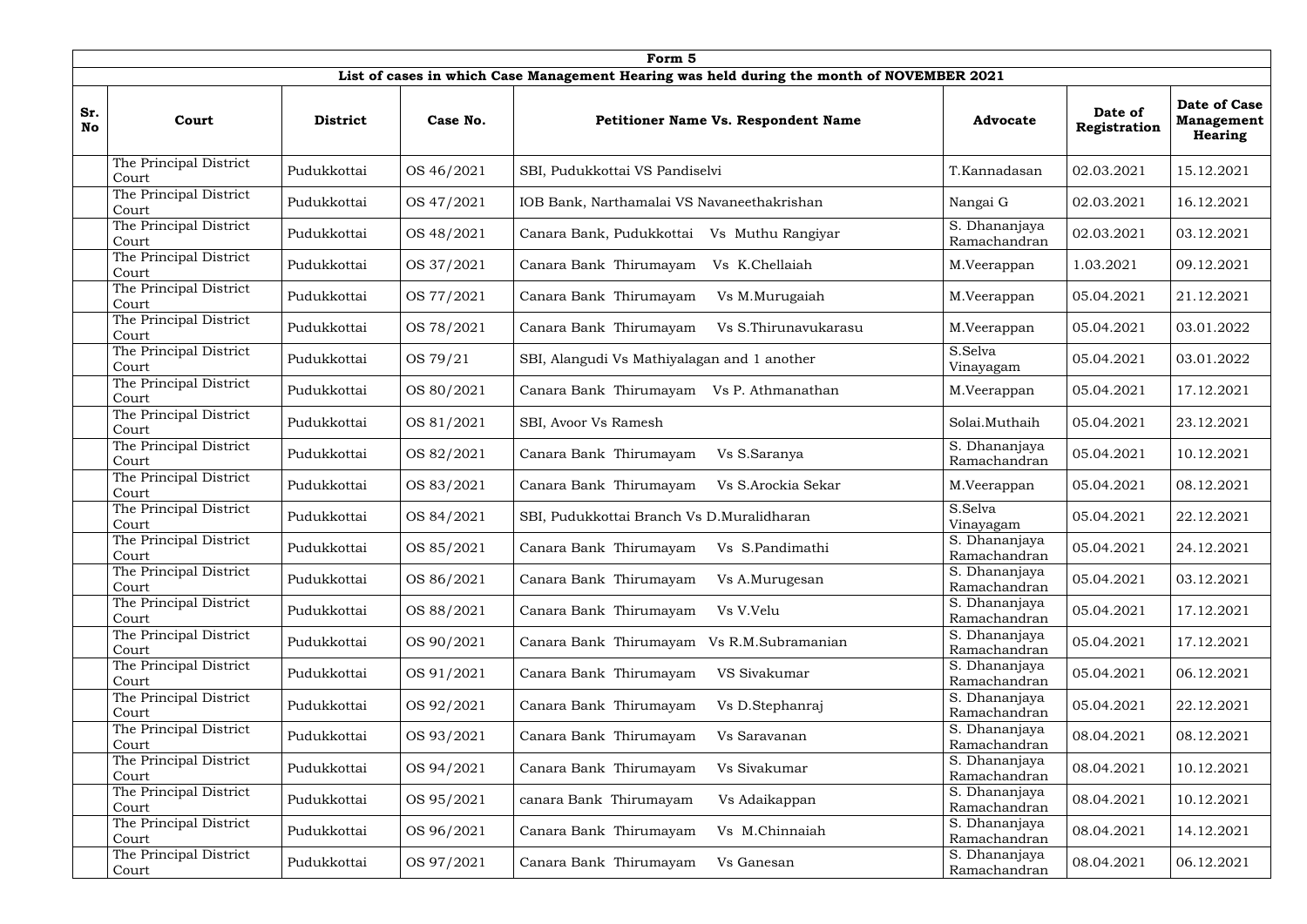|                  | Form 5                                                                                    |                 |             |                                                                                          |                               |                         |                                                     |  |  |  |  |
|------------------|-------------------------------------------------------------------------------------------|-----------------|-------------|------------------------------------------------------------------------------------------|-------------------------------|-------------------------|-----------------------------------------------------|--|--|--|--|
|                  | List of cases in which Case Management Hearing was held during the month of NOVEMBER 2021 |                 |             |                                                                                          |                               |                         |                                                     |  |  |  |  |
| Sr.<br><b>No</b> | Court                                                                                     | <b>District</b> | Case No.    | <b>Petitioner Name Vs. Respondent Name</b>                                               | <b>Advocate</b>               | Date of<br>Registration | <b>Date of Case</b><br><b>Management</b><br>Hearing |  |  |  |  |
|                  | The Principal District<br>Court                                                           | Pudukkottai     | OS 98/2021  | Canara Bank Thirumayam<br>Vs Subramanian                                                 | S. Dhananjaya<br>Ramachandran | 08.04.2021              | 08.12.2021                                          |  |  |  |  |
|                  | The Principal District<br>Court                                                           | Pudukkottai     | OS 99/2021  | Canara Bank Thirumayam<br>VS Ravikumar                                                   | S. Dhananjaya<br>Ramachandran | 08.04.2021              | 13.12.2021                                          |  |  |  |  |
|                  | The Principal District<br>Court                                                           | Pudukkottai     | OS 100/2021 | <b>UCO Bank VS Datchanamurthy</b>                                                        | S.M.Kumar                     | 08.04.2021              | 13.12.2021                                          |  |  |  |  |
|                  | The Principal District<br>Court                                                           | Pudukkottai     | OS 101/2021 | Canara Bank Thirumayam<br>Vs Francis Xavier                                              | S. Dhananjaya<br>Ramachandran | 09.04.2021              | 01.12.2021                                          |  |  |  |  |
|                  | The Principal District<br>Court                                                           | Pudukkottai     | OS 103/2021 | Bank of India VS Moorthy                                                                 | Gunasekaran                   | 09.04.2021              | 17.12.2021                                          |  |  |  |  |
|                  | The Principal District<br>Court                                                           | Pudukkottai     | OS 104/2021 | UCO Bank VS A.S.Dhanasamy and 3 others                                                   | S.M.Kumar                     | 09.04.2021              | 15.12.2021                                          |  |  |  |  |
|                  | The Principal District<br>Court                                                           | Pudukkottai     | OS 105/2021 | Canara Bank, Pudukkottai Branch, VS J.Ezhil Arasu                                        | S. Dhananjaya<br>Ramachandran | 09.04.2021              | 02.12.2021                                          |  |  |  |  |
|                  | The Principal District<br>Court                                                           | Pudukkottai     | OS 106/2021 | Canara Bank, Pudukkottai Branch, VS Lakshmi Pria                                         | S. Dhananjaya<br>Ramachandran | 09.04.2021              | 25.12.2021                                          |  |  |  |  |
|                  | The Principal District<br>Court                                                           | Pudukkottai     | OS 107/2021 | Tamilnadu Mercantile Bank Ltd, Rep by Branch Manager VS<br>U.Rashya Begum                | S. Dhananjaya<br>Ramachandran | 09.04.2021              | 08.12.2021                                          |  |  |  |  |
|                  | The Principal District<br>Court                                                           | Pudukkottai     | OS 108/2021 | Tamilnadu Mercantile Bank Ltd, Rep by Branch Manager VS<br>R.Mohammed Azarudeen          | S. Dhananjaya<br>Ramachandran | 09.04.2021              | 02.12.2021                                          |  |  |  |  |
|                  | The Principal District<br>Court                                                           | Pudukkottai     | OS 109/2021 | Syndicate Bank, Pudukkottai Branch VS TT Kannan                                          | S.Aravind                     | 09.04.2021              | 01.12.2021                                          |  |  |  |  |
|                  | The Principal District<br>Court                                                           | Pudukkottai     | OS 110/2021 | Syndicate Bank, Pudukkottai Branch VS Vanitha                                            | S.Aravind                     | 09.04.2021              | 11.12.2021                                          |  |  |  |  |
|                  | The Principal District<br>Court                                                           | Pudukkottai     | OS 111/2021 | Tamilnadu Mercantile Bank Ltd, Rep by Branch Manager VS<br>Preethi                       | S. Dhananjaya<br>Ramachandran | 09.04.2021              | 14.12.2021                                          |  |  |  |  |
|                  | The Principal District<br>Court                                                           | Pudukkottai     | OS 112/2021 | Canara Bank VS Sengutuvan                                                                | S. Dhananjaya<br>Ramachandran | 09.04.2021              | 14.12.2021                                          |  |  |  |  |
|                  | The Principal District<br>Court                                                           | Pudukkottai     | OS 113/2021 | Canara Bank VS Babu                                                                      | S. Dhananjaya<br>Ramachandran | 09.04.2021              | 23.12.2021                                          |  |  |  |  |
|                  | The Principal District<br>Court                                                           | Pudukkottai     | OS 114/2021 | Canara Bank VS S.Subramanian                                                             | S. Dhananjaya<br>Ramachandran | 09.04.2021              | 16.12.2021                                          |  |  |  |  |
|                  | The Principal District<br>Court                                                           | Pudukkottai     | OS 115/2021 | Canara Bank VS S.Palanivelu                                                              | S. Dhananjaya<br>Ramachandran | 09.04.2021              | 23.12.2021                                          |  |  |  |  |
|                  | The Principal District<br>Court                                                           | Pudukkottai     | OS 116/2021 | Canara Bank VS C.Ravi                                                                    | S. Dhananjaya<br>Ramachandran | 09.04.2021              | 17.12.2021                                          |  |  |  |  |
|                  | The Principal District<br>Court                                                           | Pudukkottai     | OS 117/2021 | Canara Bank VS M.Murugesan                                                               | S. Dhananjaya<br>Ramachandran | 09.04.2021              | 23.12.2021                                          |  |  |  |  |
|                  | The Principal District<br>Court                                                           | Pudukkottai     | OS 118/2021 | Canara Bank VS Arumugam                                                                  | S. Dhananjaya<br>Ramachandran | 09.04.2021              | 03.12.2021                                          |  |  |  |  |
|                  | The Principal District<br>Court                                                           | Pudukkottai     | OS 8/2021   | Canara Bank VS Suresh                                                                    | P.N.Satagopan                 | 27.01.2021              | 10.12.2021                                          |  |  |  |  |
|                  | The Principal District<br>Court                                                           | Pudukkottai     | OS 46/2009  | 1) M/s. Raja and Co., and others VS Pudukkottai Municipality,<br>Rep by its Commissioner | Gnanaraj                      | 07.11.2009              | 15.12.2021                                          |  |  |  |  |
|                  | The Principal District                                                                    | Pudukkottai     | OS 50/2021  | canara Bank VS Ruban                                                                     | S. Dhananjaya                 | 03.03.2021              | 08.12.2021                                          |  |  |  |  |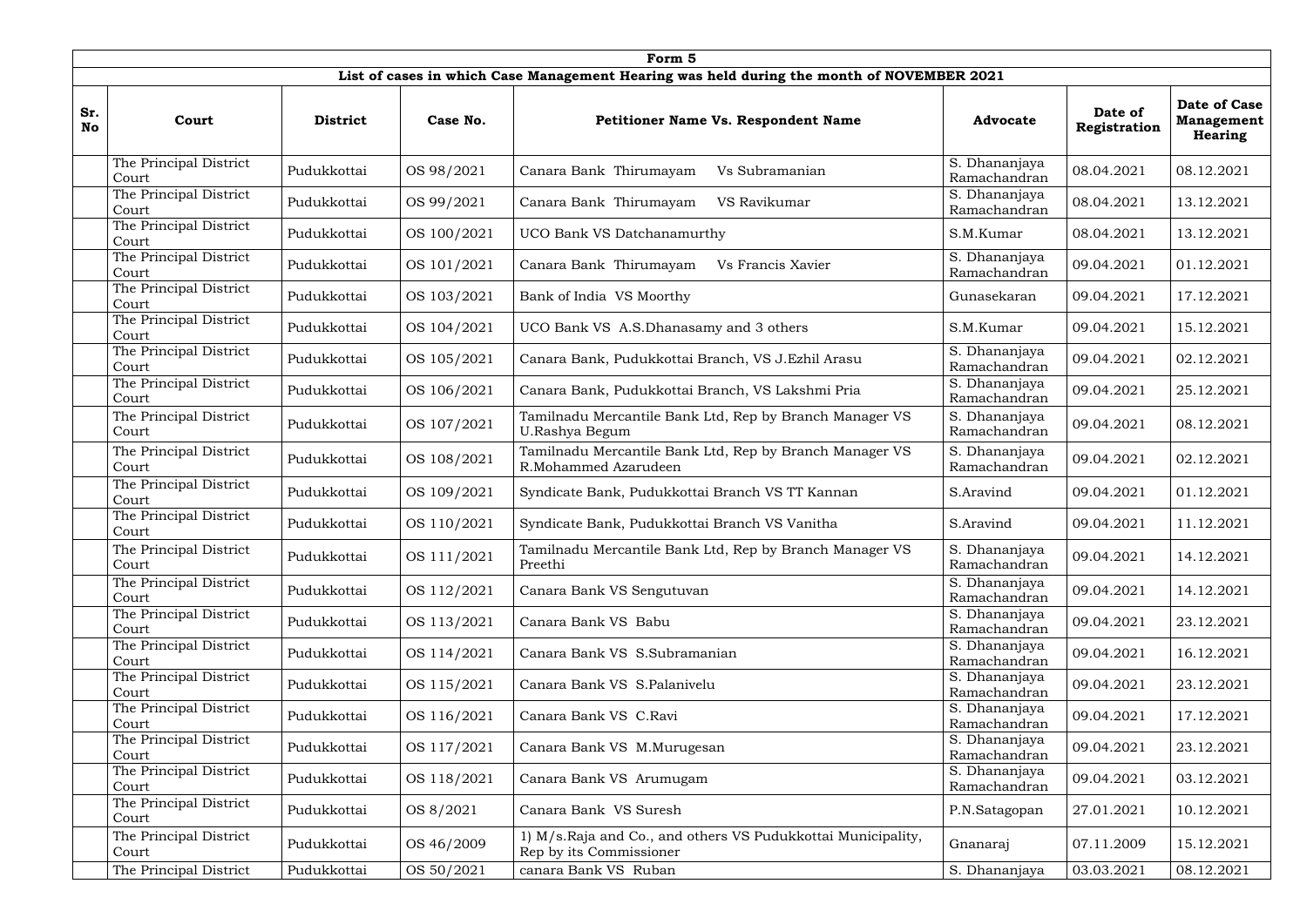|                  | Form 5                                                 |                    |              |                                                                                                                                                                                                                        |                                          |                         |                                                     |  |  |  |  |
|------------------|--------------------------------------------------------|--------------------|--------------|------------------------------------------------------------------------------------------------------------------------------------------------------------------------------------------------------------------------|------------------------------------------|-------------------------|-----------------------------------------------------|--|--|--|--|
|                  |                                                        |                    |              | List of cases in which Case Management Hearing was held during the month of NOVEMBER 2021                                                                                                                              |                                          |                         |                                                     |  |  |  |  |
| Sr.<br><b>No</b> | Court                                                  | <b>District</b>    | Case No.     | <b>Petitioner Name Vs. Respondent Name</b>                                                                                                                                                                             | <b>Advocate</b>                          | Date of<br>Registration | <b>Date of Case</b><br><b>Management</b><br>Hearing |  |  |  |  |
|                  | Court                                                  |                    |              |                                                                                                                                                                                                                        | Ramachandran                             |                         |                                                     |  |  |  |  |
|                  | The Principal District<br>Court                        | Pudukkottai        | OS 51/2021   | Canara Bank VS P.Ravichandran                                                                                                                                                                                          | S. Dhananjaya<br>Ramachandran            | 03.03.2021              | 08.12.2021                                          |  |  |  |  |
|                  | The Principal District<br>Court                        | Pudukkottai        | OS 52/2021   | Union Bank of India VS M/S Ridha Food Products by it owner                                                                                                                                                             | K.Narayanan                              | 03.03.2021              | 01.12.2021                                          |  |  |  |  |
|                  | The Principal District<br>Court                        | Pudukkottai        | OS 53/2021   | Canara Bank VS Mariyappan                                                                                                                                                                                              | Kannadhasan T                            | 03.03.2021              | 10.12.2021                                          |  |  |  |  |
|                  | The Principal District<br>Court                        | Pudukkottai        | OS 54/2021   | Canara Bank VS Raman                                                                                                                                                                                                   | Kannadhasan T                            | 03.03.2021              | 25.01.2022                                          |  |  |  |  |
|                  | The Principal District<br>Court                        | Pudukkottai        | OS 63/2021   | Canara Bank VS Vadivel                                                                                                                                                                                                 | S. Dhananjaya<br>Ramachandran            | 16.03.2021              | 16.12.2021                                          |  |  |  |  |
|                  | The Principal District<br>Court                        | Pudukkottai        | OS 119/2021  | Canara Bank VS Madhavan                                                                                                                                                                                                | Kannadhasan T                            | 09.04.2021              | 09.01.2022                                          |  |  |  |  |
|                  | The Principal District<br>Court                        | Pudukkottai        | OS 120/2021  | Canara Bank VS M.Mohammed Ajmal                                                                                                                                                                                        | Aravind S                                | 09.04.2021              | 04.12.2021                                          |  |  |  |  |
|                  | The Principal District<br>Court                        | Pudukkottai        | OS 175/2021  | The Branch Manager, TamilNad Mercantile Bank Ltd., VS<br>Kamaraj                                                                                                                                                       | S. Dhananjaya<br>Ramachandran            | 08.09.2021              | 25.01.2022                                          |  |  |  |  |
|                  | The Principal District<br>Court                        | Pudukkottai        | OS 201/2021  | Canara Bank, Pulichengadu Kaikatti Branch, The Senior<br>Manager vs Chinraj.S                                                                                                                                          | D.Dhanapal                               | 18.11.2021              | 20.12.2021                                          |  |  |  |  |
|                  | The Principal District<br>Court                        | Pudukkottai        | OS 202/2021  | The Branch Manager, Canara Bank, Pudukkottai Branch vs<br>Periyasamy                                                                                                                                                   | S. Dhananjaya<br>Ramachandran            | 18.11.2021              | 20.10.2021                                          |  |  |  |  |
|                  | The Principal District<br>Court                        | Pudukkottai        | OS 203/2021  | Canara Bank II VS Sri Sai tex and one another                                                                                                                                                                          | Muthaiyan                                | 24.11.2021              | 22.12.2021                                          |  |  |  |  |
|                  | The Principal District<br>Court                        | Pudukkottai        | OS 204/2021  | Canara Bank, Pulichengadu Kaikatti Branch VS M/s. Sri Hari<br>Agencies, and 1 another                                                                                                                                  | D.Dhanapal                               | 24.11.2021              | 22.12.2021                                          |  |  |  |  |
|                  | The Principal District<br>Court                        | Pudukkottai        | OS 205/2021  | The Branch Manager, Canara Bank, East Main Street,<br>Pudukkottai vs Muthulakshmi                                                                                                                                      | D.Dhanapal                               | 24.11.2021              | 22.12.2021                                          |  |  |  |  |
| 18               | Principal District Court                               | Ramanathapura<br>m | NIL          | NIL                                                                                                                                                                                                                    | <b>NIL</b>                               | <b>NIL</b>              | <b>NIL</b>                                          |  |  |  |  |
| 19               | Principal District Court,<br>Salem                     | Salem              | <b>NIL</b>   | NIL                                                                                                                                                                                                                    | NIL                                      | NIL                     | NIL                                                 |  |  |  |  |
| 20               | Principal District and<br><b>Sessions Court</b>        | Sivaganga          | $\mbox{NIL}$ | NIL                                                                                                                                                                                                                    | NIL                                      | NIL                     | NIL                                                 |  |  |  |  |
| 21               | Prl. District<br>Court, Thanjavur                      | Thanjavur          | NIL          | NIL                                                                                                                                                                                                                    | NIL                                      | NIL                     | <b>NIL</b>                                          |  |  |  |  |
|                  | <b>III Additional District</b><br>Judge, Pattukkottai. | Thanjavur          | <b>NIL</b>   | NIL                                                                                                                                                                                                                    | <b>NIL</b>                               | <b>NIL</b>              | NIL                                                 |  |  |  |  |
| ${\bf 22}$       | Principal District Court,<br>Theni                     | Theni              | 87/19        | Petitioner name: Shri Amsapriya Store (Through Proprietor S.<br>Sudhakar) Respondent Name: 1) T.Gurusamy Nadar and Sons<br>Maligai, Rep. by Managing Partener G.Vijayakumar Babu and<br>another 2) G. Vijayakumar Babu | Amarnathbabau.<br>$R.N.S$ /<br>Anburaj.A | 13.11.2019              | 09.11.2021<br>22.11.2021                            |  |  |  |  |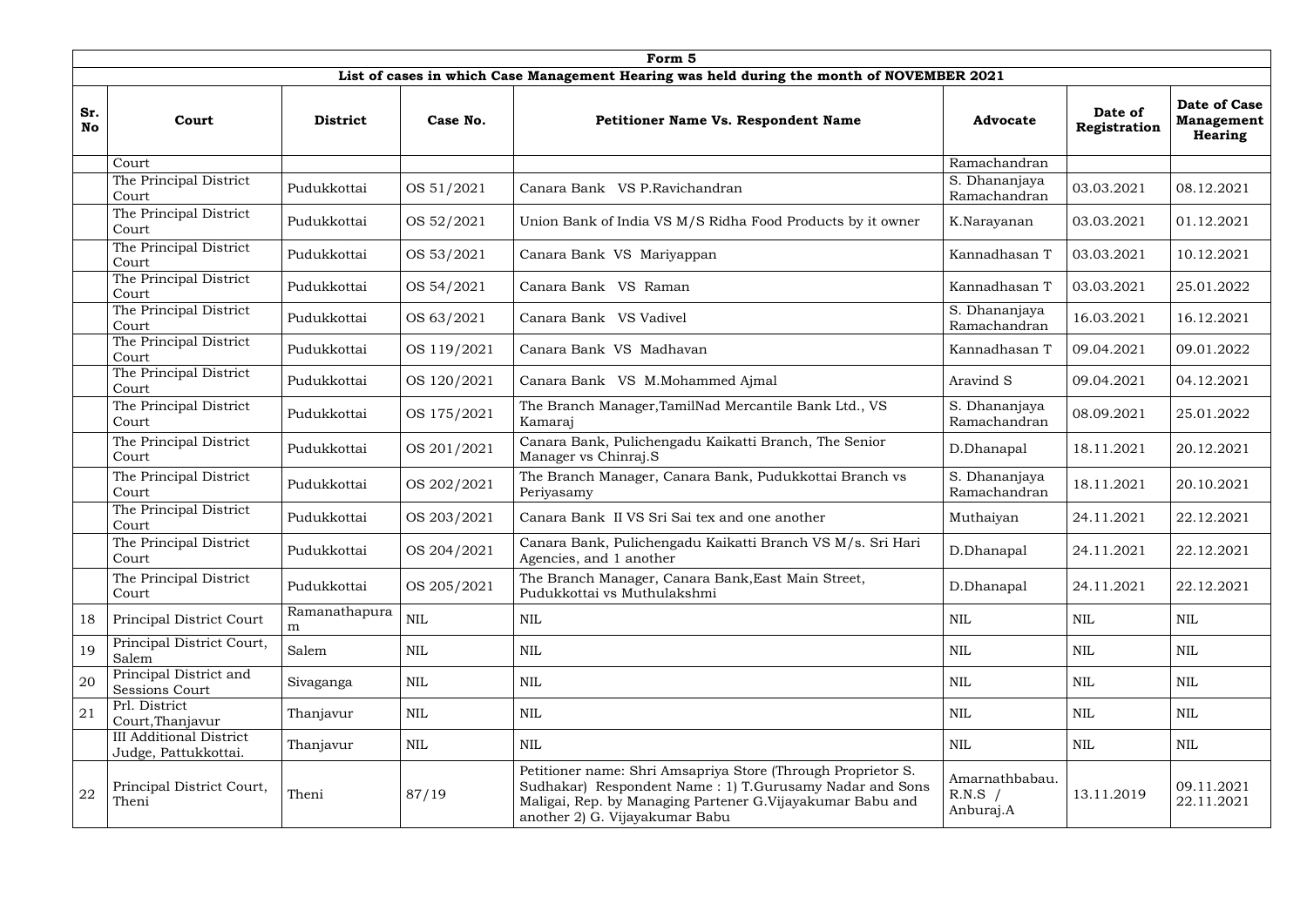|                  |                                                                    |                 |              | Form 5                                                                                                                                                                                                                                                                                                       |                                              |                         |                                                     |
|------------------|--------------------------------------------------------------------|-----------------|--------------|--------------------------------------------------------------------------------------------------------------------------------------------------------------------------------------------------------------------------------------------------------------------------------------------------------------|----------------------------------------------|-------------------------|-----------------------------------------------------|
|                  |                                                                    |                 |              | List of cases in which Case Management Hearing was held during the month of NOVEMBER 2021                                                                                                                                                                                                                    |                                              |                         |                                                     |
| Sr.<br><b>No</b> | Court                                                              | <b>District</b> | Case No.     | Petitioner Name Vs. Respondent Name                                                                                                                                                                                                                                                                          | <b>Advocate</b>                              | Date of<br>Registration | Date of Case<br><b>Management</b><br><b>Hearing</b> |
|                  | Principal District Court,<br>Theni                                 | Theni           | 87/20        | Petitioner name: Theni Guru Krishna Textiles Mills (p) Ltd, Rep.<br>by its Managing Director T.K. Ponraj Respondents name: 1)<br>M/s. Vel Textile, Rep. by its Managing Partner Kalai 2) Kalai 3)<br>M/s Dharshin Fabriks, Rep. by its Properitor Jeyapaul                                                   | Guru.Rathakrish<br>nan.G/Pandiaraj<br>.В     | 29.06.2020              | 25.11.2021                                          |
|                  | Principal District Court,<br>Theni                                 | Theni           | 59/18        | Petitioner name: Canara Bank, Bodinayakanur through its Chief<br>Manager, Kamarajar bazaar road, Bodinayakanur Town, Theni.<br>Respondents name: M/s.Bismi Silk Cotton Reptd. by its<br>proprietor S.Abdulbari Address - No.22, Pudhur Middle street,<br>Pudhur, Bodinayakanur, Theni District.              | Sundararaj.SG /<br>A.M.Eawaramoor<br>thy     | 19.09.2018              | 10.11.2021<br>29.11.2021                            |
|                  | Principal District Court,<br>Theni                                 | Theni           | 94/20        | Petitioner name: The Branch Manager, Tamilnadu Mercantile<br>Bank Ltd, Pannaipuram, Uthamapalayam, Theni. Respondents<br>name: 1) O. Magarajan and another<br>410, Manthaiamman Kovil St, Kamaya koundanpatti,<br>Uthamapalayam, Theni.<br>2) C.K. Murugan, 18/18A, Kalimettupatti,<br>Uthamapalayam, Theni. | Shyam.S.R<br>/Kaliappan.P.G<br>and Diwakar.M | 08.07.2020              | 10.11.2021                                          |
| 23               | Principal District Court,<br>Thoothukudi                           | Thoothukudi     | <b>NIL</b>   | <b>NIL</b>                                                                                                                                                                                                                                                                                                   | <b>NIL</b>                                   | <b>NIL</b>              | <b>NIL</b>                                          |
| 24               | Principal District Court                                           | Tiruchirappalli | $\mbox{NIL}$ | <b>NIL</b>                                                                                                                                                                                                                                                                                                   | <b>NIL</b>                                   | <b>NIL</b>              | <b>NIL</b>                                          |
| $25\,$           | Principal District Court                                           | Tirunelveli     | $\mbox{NIL}$ | <b>NIL</b>                                                                                                                                                                                                                                                                                                   | $\mbox{NIL}$                                 | <b>NIL</b>              | <b>NIL</b>                                          |
| 26               | Principal District Court,<br>Tiruppur                              | Tiruppur        | <b>NIL</b>   | NIL                                                                                                                                                                                                                                                                                                          | $\mbox{NIL}$                                 | NIL                     | NIL                                                 |
|                  | <b>I</b> Additional District<br>Court, Tiruppur                    | Tiruppur        | <b>NIL</b>   | <b>NIL</b>                                                                                                                                                                                                                                                                                                   | $\mbox{NIL}$                                 | NIL                     | NIL                                                 |
|                  | <b>II</b> Additional District<br>Court, Tiruppur                   | Tiruppur        | <b>NIL</b>   | <b>NIL</b>                                                                                                                                                                                                                                                                                                   | <b>NIL</b>                                   | <b>NIL</b>              | <b>NIL</b>                                          |
|                  | Principal Sub Court,<br>Tiruppur                                   | Tiruppur        | <b>NIL</b>   | <b>NIL</b>                                                                                                                                                                                                                                                                                                   | <b>NIL</b>                                   | <b>NIL</b>              | <b>NIL</b>                                          |
|                  | Additional Sub Court,<br>Tiruppur                                  | Tiruppur        | <b>NIL</b>   | NIL                                                                                                                                                                                                                                                                                                          | NIL                                          | NIL                     | NIL                                                 |
|                  | Sub Court, Udumalpet                                               | Tiruppur        | <b>NIL</b>   | <b>NIL</b>                                                                                                                                                                                                                                                                                                   | <b>NIL</b>                                   | <b>NIL</b>              | $\text{NIL}$                                        |
|                  | Sub Court, Avinashi                                                | Tiruppur        | <b>NIL</b>   | NIL                                                                                                                                                                                                                                                                                                          | <b>NIL</b>                                   | <b>NIL</b>              | $\text{NIL}$                                        |
| 27               | Principal District Court,<br>Tiruvallur                            | Tiruvallur      | <b>NIL</b>   | NIL                                                                                                                                                                                                                                                                                                          | NIL                                          | NIL                     | NIL                                                 |
|                  | The I Additional District<br>and Sessions Court,<br>Tiruvallur.    | Tiruvallur      | NIL          | <b>NIL</b>                                                                                                                                                                                                                                                                                                   | NIL                                          | NIL                     | NIL                                                 |
|                  | The II Additional District<br>and Sessions Court,<br>Poonamallee.  | Tiruvallur      | $\mbox{NIL}$ | <b>NIL</b>                                                                                                                                                                                                                                                                                                   | $\mbox{NIL}$                                 | <b>NIL</b>              | <b>NIL</b>                                          |
|                  | The III Additional<br>District and Sessions<br>Court, Poonamallee. | Tiruvallur      | <b>NIL</b>   | <b>NIL</b>                                                                                                                                                                                                                                                                                                   | <b>NIL</b>                                   | NIL                     | <b>NIL</b>                                          |
|                  | The IV Additional<br>District and Sessions                         | Tiruvallur      | $\mbox{NIL}$ | <b>NIL</b>                                                                                                                                                                                                                                                                                                   | NIL                                          | NIL                     | <b>NIL</b>                                          |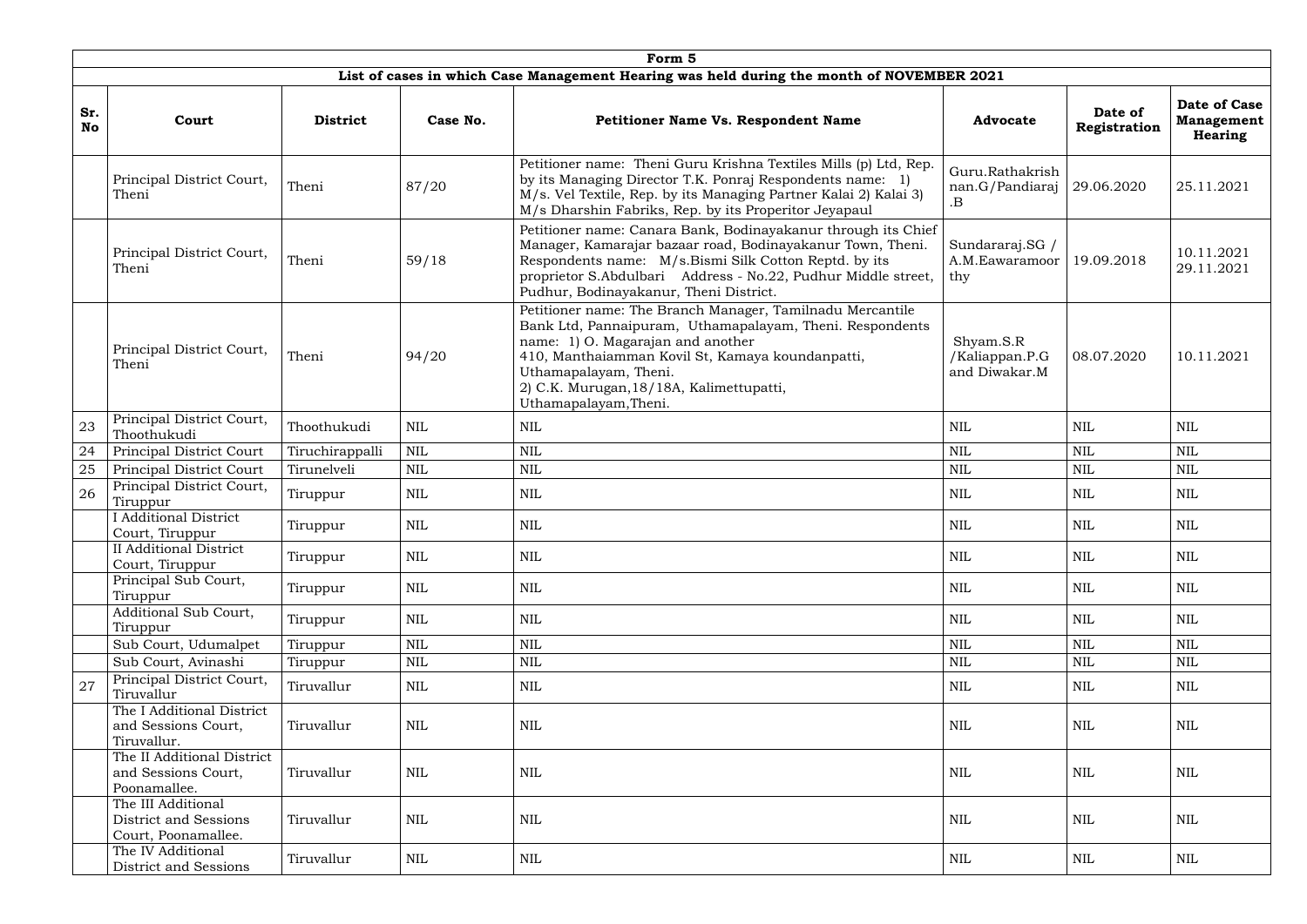|                  |                                                 |                 |                 | Form 5                                                                                                                                                                                                                                                    |                                                 |                         |                                                            |
|------------------|-------------------------------------------------|-----------------|-----------------|-----------------------------------------------------------------------------------------------------------------------------------------------------------------------------------------------------------------------------------------------------------|-------------------------------------------------|-------------------------|------------------------------------------------------------|
|                  |                                                 |                 |                 | List of cases in which Case Management Hearing was held during the month of NOVEMBER 2021                                                                                                                                                                 |                                                 |                         |                                                            |
| Sr.<br><b>No</b> | Court                                           | <b>District</b> | Case No.        | Petitioner Name Vs. Respondent Name                                                                                                                                                                                                                       | <b>Advocate</b>                                 | Date of<br>Registration | <b>Date of Case</b><br><b>Management</b><br><b>Hearing</b> |
|                  | Court, Ponneri.                                 |                 |                 |                                                                                                                                                                                                                                                           |                                                 |                         |                                                            |
|                  | The Sub Court,<br>Tiruvallur.                   | Tiruvallur      | <b>NIL</b>      | <b>NIL</b>                                                                                                                                                                                                                                                | <b>NIL</b>                                      | <b>NIL</b>              | <b>NIL</b>                                                 |
|                  | The Sub Court,<br>Poonamallee.                  | Tiruvallur      | <b>NIL</b>      | <b>NIL</b>                                                                                                                                                                                                                                                | <b>NIL</b>                                      | <b>NIL</b>              | $\mbox{NIL}$                                               |
|                  | The Sub Court,<br>Tiruttani.                    | Tiruvallur      | <b>NIL</b>      | <b>NIL</b>                                                                                                                                                                                                                                                | <b>NIL</b>                                      | <b>NIL</b>              | <b>NIL</b>                                                 |
| 28               | Principal District Court,<br>Tiruvannamalai     | Tiruvannamalai  | <b>NIL</b>      | NIL                                                                                                                                                                                                                                                       | NIL                                             | <b>NIL</b>              | <b>NIL</b>                                                 |
| 29               | Principal District Court                        | Tiruvarur       | <b>NIL</b>      | <b>NIL</b>                                                                                                                                                                                                                                                | <b>NIL</b>                                      | <b>NIL</b>              | $\mbox{NIL}$                                               |
| 30               | Principal District Court,<br>Vellore            | Vellore         | <b>NIL</b>      | <b>NIL</b>                                                                                                                                                                                                                                                | <b>NIL</b>                                      | NIL                     | <b>NIL</b>                                                 |
|                  | <b>II Additional District</b><br>Court, Ranipet | Vellore         | <b>NIL</b>      | <b>NIL</b>                                                                                                                                                                                                                                                | <b>NIL</b>                                      | <b>NIL</b>              | $\mbox{NIL}$                                               |
| 31               | Principal District Court,<br>Villupuram         | Villupuram      | NIL             | NIL                                                                                                                                                                                                                                                       | NIL                                             | <b>NIL</b>              | NIL                                                        |
| 32               | Principal District Court,<br>Srivillliputtur    | Virudhunagar    | <b>NIL</b>      | NIL                                                                                                                                                                                                                                                       | <b>NIL</b>                                      | NIL                     | <b>NIL</b>                                                 |
|                  | Sub Court, Sivakasi                             | Virudhunagar    | $\mbox{NIL}$    | <b>NIL</b>                                                                                                                                                                                                                                                | <b>NIL</b>                                      | $\mbox{NIL}$            | <b>NIL</b>                                                 |
| 33               | PRINCIPAL DISTRICT<br>JUDGE, PUDUCHERRY         | Puducherry      | O.S.134/2019    | M/s. Grace Infrastructure P. Ltd<br><b>Vs</b><br>M/s. Ultramax Hydrojet Pvt. Limited                                                                                                                                                                      | Mr. Rajaprakash<br><b>Vs</b><br>Sendhil Narayan | 21.06.2019              | 09.11.2021<br>19.11.2021                                   |
|                  | PRINCIPAL DISTRICT<br>JUDGE, PUDUCHERRY         | Puducherry      | 0. S. 83 / 2020 | M/s. Prashanth Properties Pvt. Ltd., Rep. by its M.D., Premraja<br>Vs 1) Om Ganeshaya Food and Beverages Pvt. Ltd., Rep. by its<br>Director, Sumit Shital<br>2) Shreem Food and Beverages rp by Partner Mrs. Shreedevi<br>Chandrasekaran                  | Mr. L. Sathish<br>Vs<br>Mr. P. Natarajan        | 08.07.2020              | 02.11.2021<br>12.11.2021<br>24.11.2021                     |
|                  | PRINCIPAL DISTRICT<br>JUDGE, PUDUCHERRY         | Puducherry      | O.S.168/2020    | Rahul Industires rep. by its Proprietrix, M. Jeyashree<br>Vs<br>Fidelity Contracts and Services Pvt. Ltd., rep. by its Vice<br>President, Prasad                                                                                                          | Mr.K.<br>Ranganathan                            | 24.11.2020              | 02.11.2021<br>18.11.2021                                   |
|                  | PRINCIPAL DISTRICT<br>JUDGE, PUDUCHERRY         | Puducherry      | 0. S. 171/2020  | 1) Subetha Begum rep by its power of attorney Karthikvijayraj<br>2) Zareen Bagum rep by Power of Attorney Karthik Vijayaraj<br>Vs<br>1) Bashereya Bevi<br>2) Haji Ali<br>3) Mohammed Zahir<br>4) Mouhamad Saly<br>5) Mohamad Shahul Hameed<br>6) Shamshia | Mr.P. Jesus<br>Moris Ravi                       | 04.12.2020              | 08.11.2021<br>18.11.2021                                   |
|                  | PRINCIPAL DISTRICT<br>JUDGE, PUDUCHERRY         | Puducherry      | C.0. S.01/2021  | Murali Vs Jayanthi                                                                                                                                                                                                                                        | Mr. Sasibalan                                   | 13.04.2021              | 30.11.2021                                                 |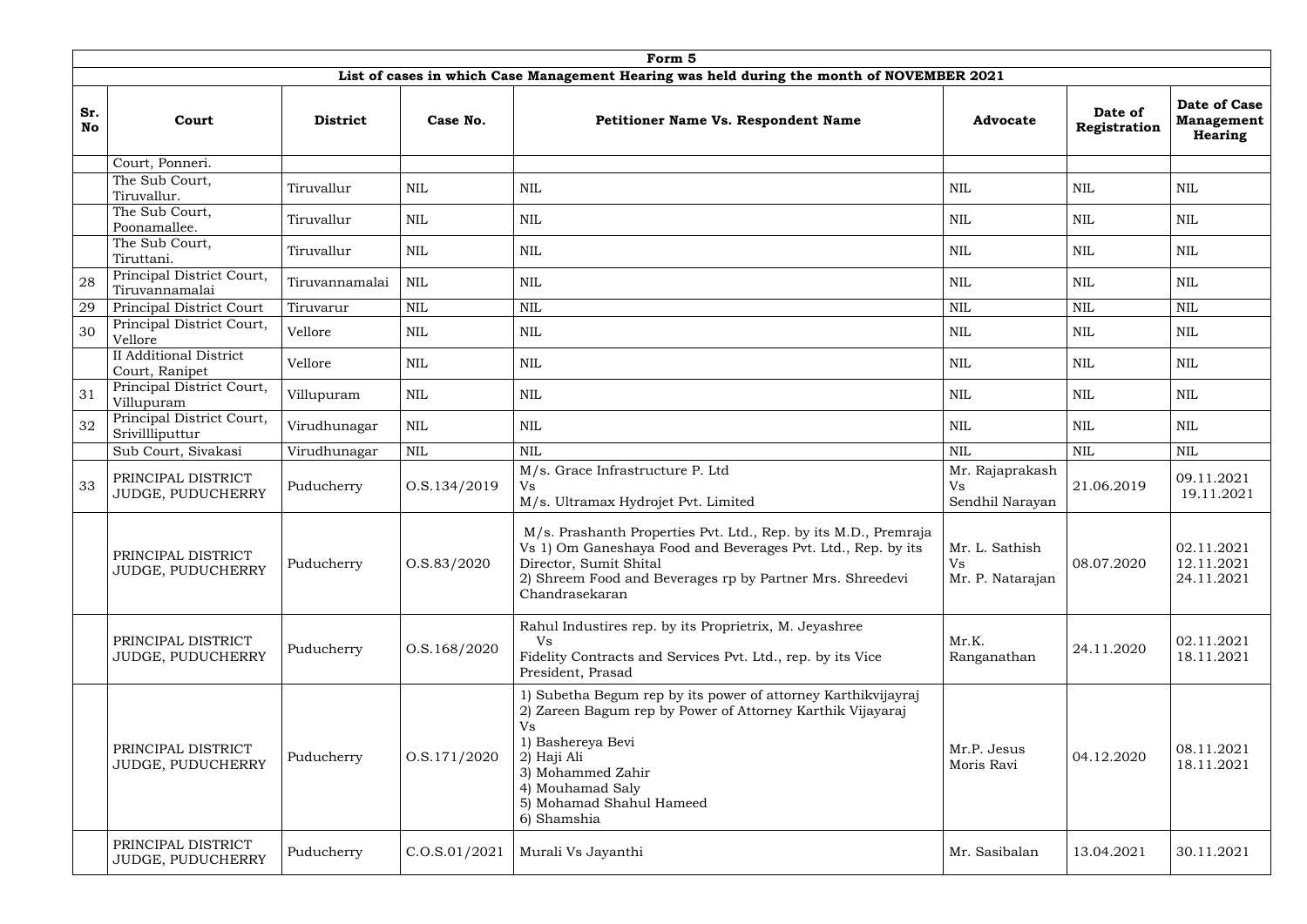|                  |                                                |                 |                   | Form 5                                                                                                                                                                                                                                                                                      |                                                    |                         |                                                     |
|------------------|------------------------------------------------|-----------------|-------------------|---------------------------------------------------------------------------------------------------------------------------------------------------------------------------------------------------------------------------------------------------------------------------------------------|----------------------------------------------------|-------------------------|-----------------------------------------------------|
|                  |                                                |                 |                   | List of cases in which Case Management Hearing was held during the month of NOVEMBER 2021                                                                                                                                                                                                   |                                                    |                         |                                                     |
| Sr.<br><b>No</b> | Court                                          | <b>District</b> | Case No.          | <b>Petitioner Name Vs. Respondent Name</b>                                                                                                                                                                                                                                                  | <b>Advocate</b>                                    | Date of<br>Registration | Date of Case<br><b>Management</b><br><b>Hearing</b> |
|                  | PRINCIPAL DISTRICT<br>JUDGE, PUDUCHERRY        | Puducherry      | C. O.S. 02 / 2021 | Rajaram<br><b>Vs</b><br>1. union of Indian rep. by union territory of Pondicherry.<br>2. The Director, Directorate of Health and family and health<br>services.<br>3. The Director, Directorate of accounts and Treassuries Govt of<br>puducherry.<br>4. Justice I.P. Vasisth, Judge retd., | Mr. G.R<br>Thangarassou                            | 01.06.2021              | 08.11.2021<br>16.11.2021<br>24.11.2021              |
|                  | PRINCIPAL DISTRICT<br>JUDGE, PUDUCHERRY        | Puducherry      | C. O.S. 03/2021   | 1. Dharmalingam<br>2. Kothanayagi<br>3. Malathy<br><b>Vs</b><br>Tejas Network                                                                                                                                                                                                               | Mr.<br>K.Palaniappan                               | 26.08.2021              | 19.11.2021                                          |
|                  | PRINCIPAL DISTRICT<br><b>JUDGE, PUDUCHERRY</b> | Puducherry      | Ar.o.p.61/2016    | 1) Rajarajan<br>2) Gomathy Rajarajan<br>Vs<br>India Infoline Finance Ltd                                                                                                                                                                                                                    | Mr. D. Sukumar<br>Vs<br>Mr. R.<br>Soupramanian     | 21.06.2016              | 17.11.2021<br>30.11.2021                            |
|                  | PRINCIPAL DISTRICT<br><b>JUDGE, PUDUCHERRY</b> | Puducherry      | Ar.o.p. $91/2016$ | M/s. Pondicherry Port Ltd., Rep. by its Authorised<br>Vs<br>1) The Secretary (Port), Govt. of Puducherry<br>2) Justice D.P. Wadhwa, Judge Retd., Supreme Court of India<br>3) Justice Doraiswamy Raju, Judge Retd., Supreme Court of<br>India<br>4) Justice I.P. Vasishth, Judge Retd.,     | Mr.<br>Maruthupandian<br>Vs<br>Mr.<br>Vinothkumar  | 20.10.2016              | 02.11.2021<br>16.11.2021<br>26.11.2021              |
|                  | PRINCIPAL DISTRICT<br>JUDGE, PUDUCHERRY        | Puducherry      | Ar.op.17/2017     | 1) Sethuraman<br>2) Vasantha<br>Vs<br>Indo Asia Finance Ltd., Chennai                                                                                                                                                                                                                       | Mr. K.<br>Ravikumar<br>Vs<br>Mr. Savariram         | 27.02.2017              | 11.11.2021<br>22.11.2021                            |
|                  | PRINCIPAL DISTRICT<br>JUDGE, PUDUCHERRY        | Puducherry      | Ar.o.p.18/2017    | 1) Sethuraman<br>2) Vasantha<br>Vs<br>Indo Asia Finance Ltd., Chennai                                                                                                                                                                                                                       | Mr. K.<br>Ravikumar<br>Vs<br>Mr. Savariram         | 27.02.2017              | 11.11.2021<br>22.11.2021                            |
|                  | PRINCIPAL DISTRICT<br>JUDGE, PUDUCHERRY        | Puducherry      | Ar.op.24/2018     | Rahman Settu<br>Vs<br>1)<br>M/s. Challani Finance, Rep. by its Manager and Powe of<br>Attorney, Kannan<br>2) Basheer Ahamed                                                                                                                                                                 | Mr. Vee.<br>Ganapathy<br>Vs<br>Mr.P.<br>Luprakasam | 28.03.2018              | 12.11.2021                                          |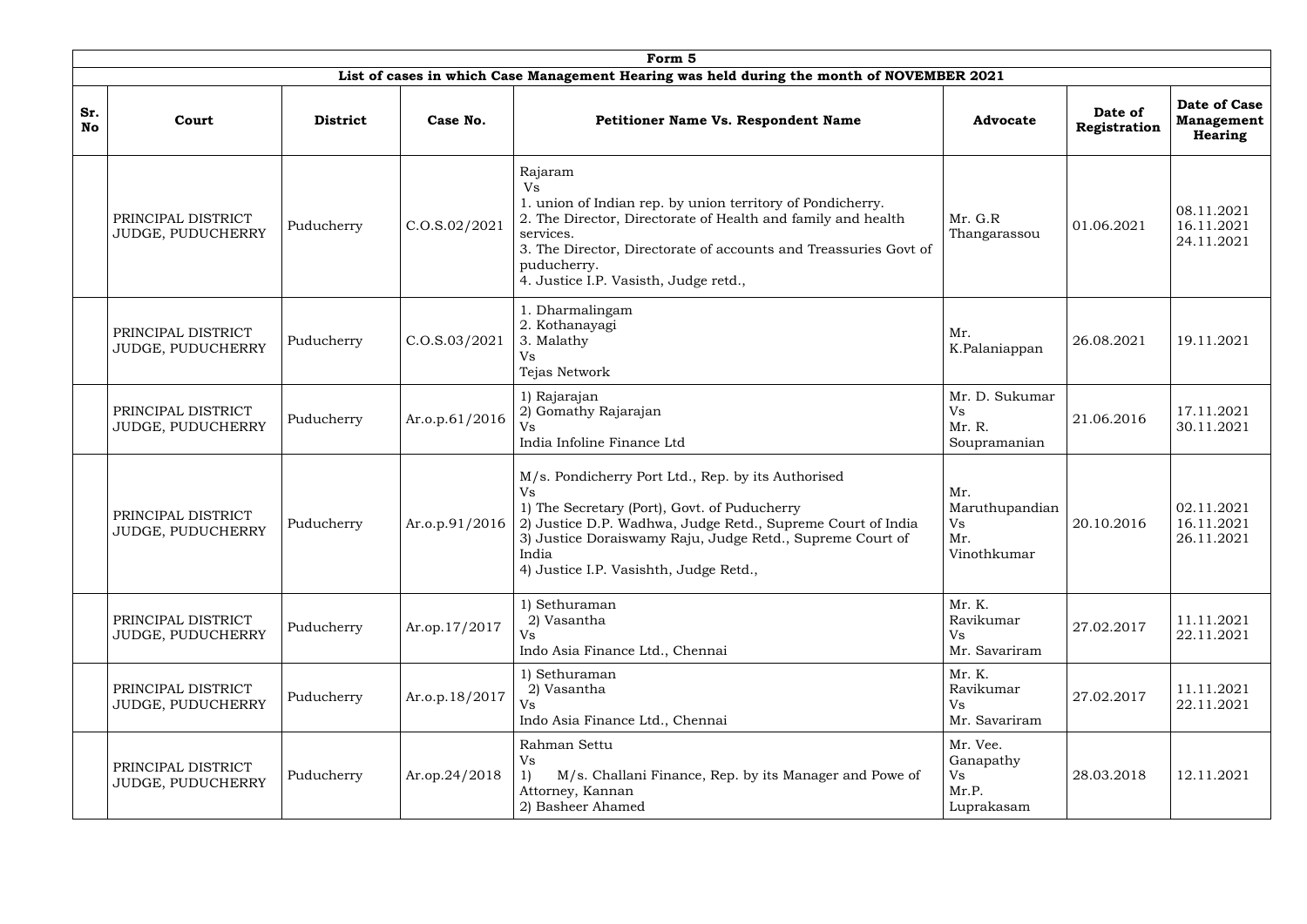|                  |                                                |                 |                   | Form 5                                                                                                                                                                                                                                                                                                                                                                                                         |                                                            |                         |                                                            |
|------------------|------------------------------------------------|-----------------|-------------------|----------------------------------------------------------------------------------------------------------------------------------------------------------------------------------------------------------------------------------------------------------------------------------------------------------------------------------------------------------------------------------------------------------------|------------------------------------------------------------|-------------------------|------------------------------------------------------------|
|                  |                                                |                 |                   | List of cases in which Case Management Hearing was held during the month of NOVEMBER 2021                                                                                                                                                                                                                                                                                                                      |                                                            |                         |                                                            |
| Sr.<br><b>No</b> | Court                                          | <b>District</b> | Case No.          | <b>Petitioner Name Vs. Respondent Name</b>                                                                                                                                                                                                                                                                                                                                                                     | <b>Advocate</b>                                            | Date of<br>Registration | <b>Date of Case</b><br><b>Management</b><br><b>Hearing</b> |
|                  | PRINCIPAL DISTRICT<br><b>JUDGE, PUDUCHERRY</b> | Puducherry      | ArO.P.02/2020     | 1) The Chief Secretary to Govt., Govt. of Puducherry<br>2) The Secretary to Government (Tourisam),<br>3) The Director (Tourism), Department of Tourisam<br>4) The Managin Director, Puducherry Tourism Development<br>Corporation Ltd., Puducherry<br>Vs<br>C.K. Rajan                                                                                                                                         | Mr.M.<br>Nakkeeran<br><b>Vs</b><br>Mr. D.<br>Soundararajan | 04.02.2020              | 11.11.2021<br>18.11.2021                                   |
|                  | PRINCIPAL DISTRICT<br><b>JUDGE, PUDUCHERRY</b> | Puducherry      | ArO.P.16/2020     | The Union of India, Rep. by the executive engineer, Buildings &<br>Roads(Central) Division, Public Works department, Government<br>of Puducherry<br>Vs<br>Thiru. Kannan                                                                                                                                                                                                                                        | Mr. M.<br>Nakkeeran<br>Vs<br>Mr. D.<br>Soundararajan       | 16.03.2020              | 08.11.2021<br>25.11.2021                                   |
|                  | PRINCIPAL DISTRICT<br>JUDGE, PUDUCHERRY        | Puducherry      | ArOP.25/2020      | Rajesh Jain<br>Vs<br>1.M/s. Kotak Mahindra bank ltds.,<br>2. Rekha Jain                                                                                                                                                                                                                                                                                                                                        | Mr. Vimal<br>Vs<br>Mr. Mohan<br>Ilayaraja<br>Mrs. Sevanthi | 04.09.2020              | 22.11.2022                                                 |
|                  | PRINCIPAL DISTRICT<br>JUDGE, PUDUCHERRY        | Puducherry      | ArOP.53/2020      | 1. The Union of India, Rep. by the Chief Secretary, Govt of<br>Puducherry.<br>2. The Chief engineer, PWD. Govt of puducherry.<br>3. The Superintending Engineer, Irrigation Division, PWD, Govt.,<br>of Puducherry.<br>4. The Executive Engineer, Irrigation Division, PWD, govt., of<br>Puducherry. Pet.1 to 3 rep. by 4th Petutioner.<br>Vs<br>M/s. T.K. Constructions, Rep. by its proprietor T. Kannappan. | Mr. G.P<br>Vs<br>Mr. D.<br>Soundararajan                   | 15.12.2020              | 10.11.2021                                                 |
|                  | PRINCIPAL DISTRICT<br>JUDGE, PUDUCHERRY        | Puducherry      | Ar. OP<br>18/2021 | 1) Babu<br>2) Geetha<br><b>Vs</b><br>1) M/s. HDB Financial Services Ltd., Rep. by its M.D., Ramesh                                                                                                                                                                                                                                                                                                             | Mr. A.<br>Latchoumicanda<br>ne                             | 05.03.2021              | 30.11.2021                                                 |
|                  | PRINCIPAL DISTRICT<br>JUDGE, PUDUCHERRY        | Puducherry      | Ar.OP.19/2021     | 1. S. Dhayalan<br>2. D. Kavitha<br><b>Vs</b><br>M/s. Shriram City Union Finance ltds., pondicherry                                                                                                                                                                                                                                                                                                             | Mr. D.<br>Sukumaran<br>Vs<br>Mr. Tamil Selvan              | 08.06.2020              | 09.11.2021<br>22.11.2021                                   |
|                  | PRINCIPAL DISTRICT<br><b>JUDGE, PUDUCHERRY</b> | Puducherry      | Ar.OP.23/2021     | 1. Raji<br>2. Maheswari<br>3. Subburayan<br>Vs<br>M/s. Equitas Small Finance Bank ltd.,                                                                                                                                                                                                                                                                                                                        | Mr. A.<br>Latchoumicanda<br>ne                             | 12.03.2021              | 23.11.2021                                                 |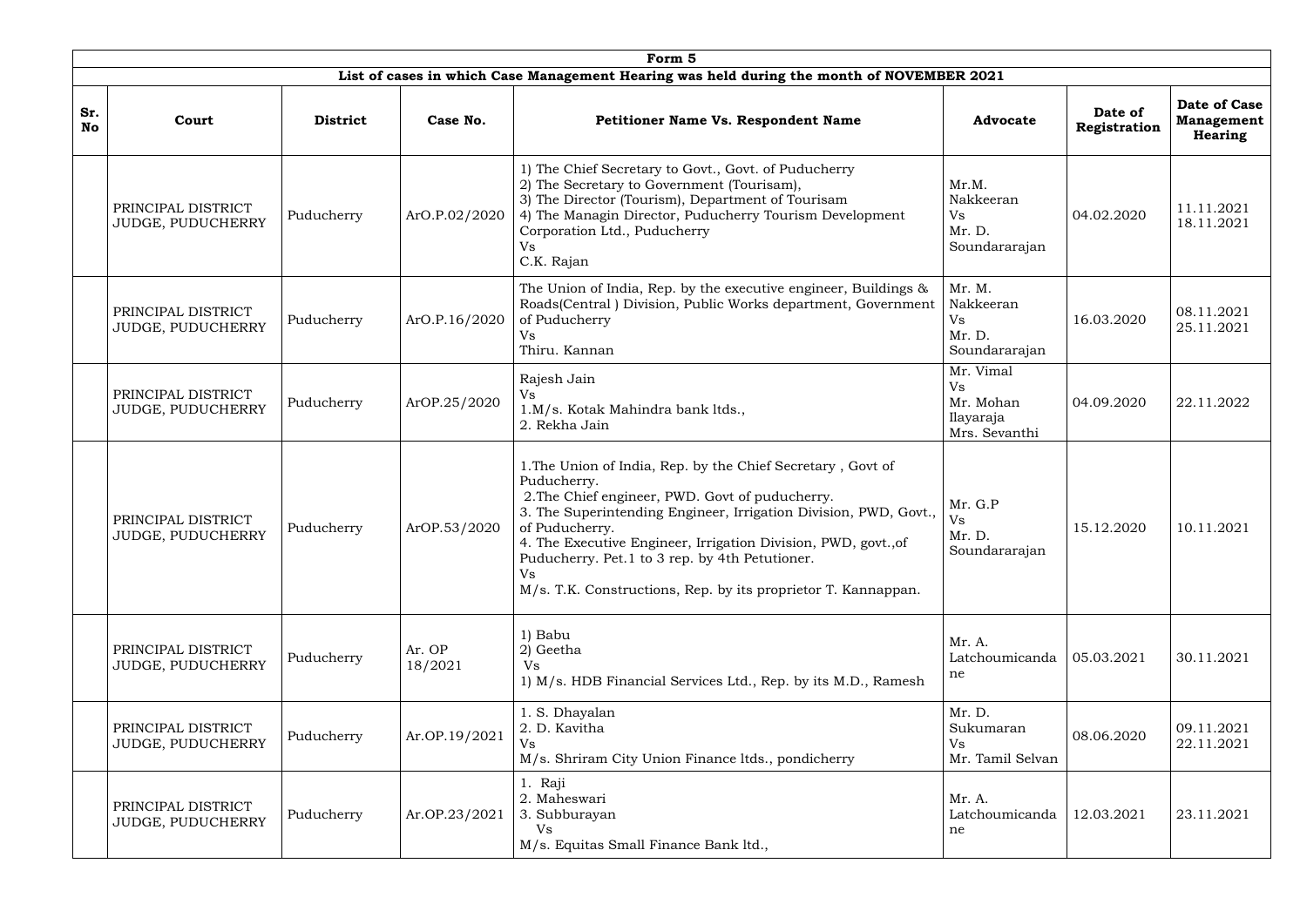|                  |                                         |                 |               | Form 5                                                                                                                                                |                         |                         |                                              |
|------------------|-----------------------------------------|-----------------|---------------|-------------------------------------------------------------------------------------------------------------------------------------------------------|-------------------------|-------------------------|----------------------------------------------|
|                  |                                         |                 |               | List of cases in which Case Management Hearing was held during the month of NOVEMBER 2021                                                             |                         |                         |                                              |
| Sr.<br><b>No</b> | Court                                   | <b>District</b> | Case No.      | <b>Petitioner Name Vs. Respondent Name</b>                                                                                                            | <b>Advocate</b>         | Date of<br>Registration | Date of Case<br><b>Management</b><br>Hearing |
|                  | PRINCIPAL DISTRICT<br>JUDGE, PUDUCHERRY | Puducherry      | Ar.OP.27/2021 | 1. Alavandhar<br>2. Rajalakshmi<br>Vs<br>M/s. Shriram Chits TN(P) ltd., Rep., by its Foreman Murugesan                                                | Mr. R. Parveen<br>Kumar | 17.03.2021              | 15.11.2021                                   |
|                  | PRINCIPAL DISTRICT<br>JUDGE, PUDUCHERRY | Puducherry      | Ar.OP.28/2021 | 1. Alavandhar<br>2. Rajalakshmi<br>Vs<br>Dhanalakshmi Srinivasan., Rep., by its Foreman                                                               | Mr. R. Parveen<br>Kumar | 17.03.2021              | 15.11.2021                                   |
|                  | PRINCIPAL DISTRICT<br>JUDGE, PUDUCHERRY | Puducherry      | Ar.OP.29/2021 | Rajalakshmi<br>Vs<br>Dhanalakshmi Srinivasan., Rep., by its Foreman                                                                                   | Mr. R. Parveen<br>Kumar | 17.03.2021              | 15.11.2021                                   |
|                  | PRINCIPAL DISTRICT<br>JUDGE, PUDUCHERRY | Puducherry      | Ar.OP.40/2021 | 1. Santhi<br>2. Souganthy<br>3. Sundar<br>Vs<br>1. Arulazhy Muneeswaran<br>2. Balasaraswathy<br>3. Sreenivasan                                        | Mr. A.<br>Kanniappan    | 03.07.2021              | 30.11.2021                                   |
|                  | PRINCIPAL DISTRICT<br>JUDGE, PUDUCHERRY | Puducherry      | Ar.OP.43/2021 | 1. Vajoumony Djealatchoumy<br>2. Kirtivarma<br><b>Vs</b><br>Shriram City Union                                                                        | Mr. A.K. Anand          | 27.07.2021              | 18.11.2021                                   |
|                  | DISTRICT JUDGE,<br><b>KARAIKAL</b>      | Puducherry      | ARBOP.2/2020  | K.Venkadesawaran<br><b>VS</b><br>Shriram City Union Finance Ltd.,                                                                                     | Thirumalvalavan         | 18.02.2020              | 08.12.2021                                   |
|                  | DISTRICT JUDGE,<br><b>KARAIKAL</b>      | Puducherry      | ARBOP.3/2020  | Boopathy<br><b>VS</b><br>Shriram City Union Finance Ltd.,                                                                                             | Thirumalvalavan         | 18.02.2020              | 08.12.2021                                   |
|                  | DISTRICT JUDGE,<br><b>KARAIKAL</b>      | Puducherry      | EP.61/2020    | Lakshmi Vilas Bank, Karaikal<br><b>VS</b><br>K.R.Kumaran                                                                                              | A.Veerapandian          | 14.09.2020              | 14.12.2021                                   |
|                  | DISTRICT JUDGE,<br><b>KARAIKAL</b>      | Puducherry      | COS.1/21      | Union Bank of India Karaikal formerly corporation bank.<br>Vs<br>Karaikal rep by its Branch Manager<br>Karai Labs rep by its proprietor Shaik Ibrahim | Habeed<br>Mohamed       | 08.02.2021              | 01.12.2021                                   |
|                  | DISTRICT JUDGE,<br><b>KARAIKAL</b>      | Puducherry      | COS.3/21      | Mr. Deivassagayame Jonathan Francois Vs Bharathi                                                                                                      | M.Vaikunth              | 23.03.2021              | 15.12.2021                                   |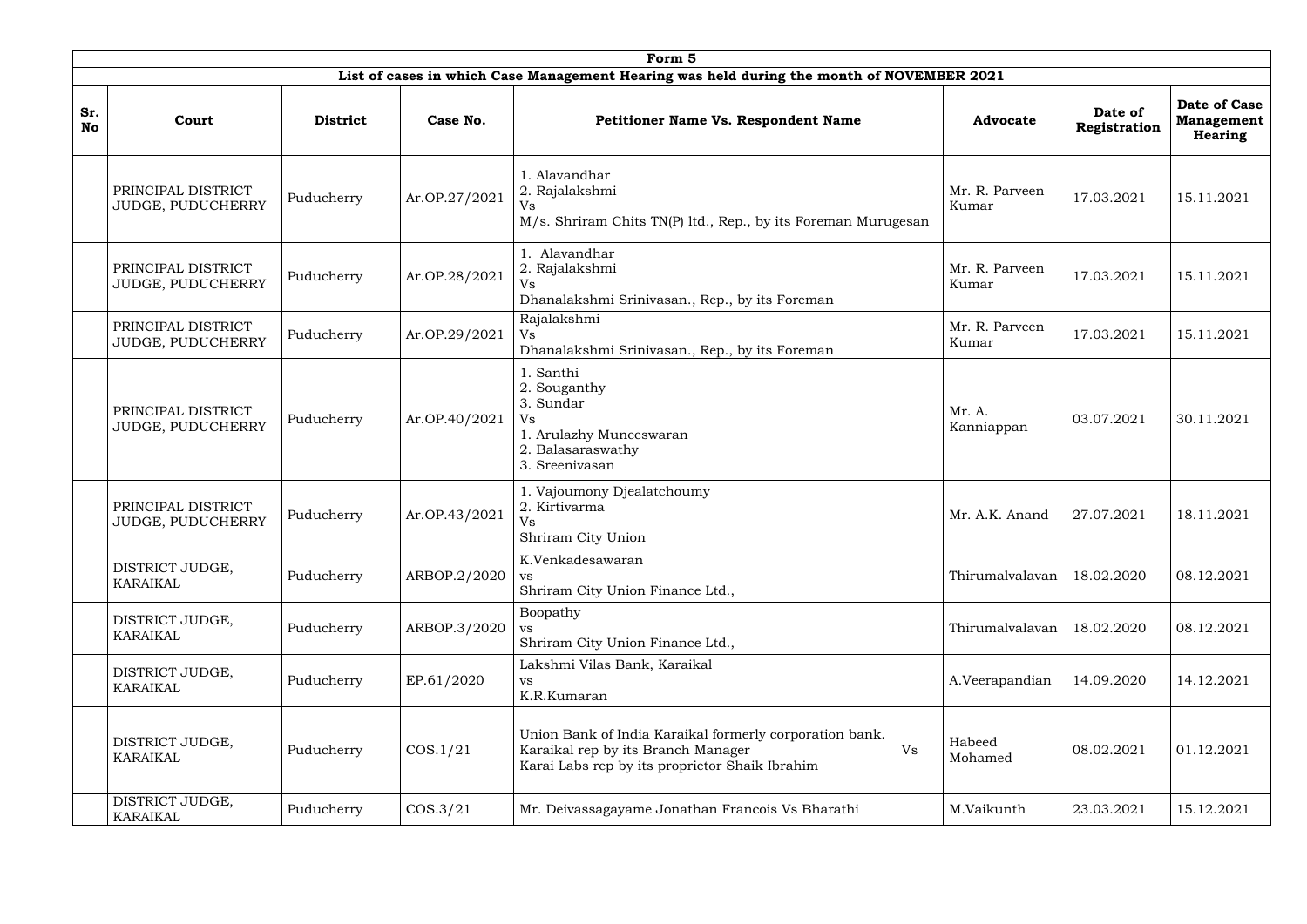|                  |                                    |                 |             | Form 5                                                                                                                                                  |                      |                         |                                                            |
|------------------|------------------------------------|-----------------|-------------|---------------------------------------------------------------------------------------------------------------------------------------------------------|----------------------|-------------------------|------------------------------------------------------------|
|                  |                                    |                 |             | List of cases in which Case Management Hearing was held during the month of NOVEMBER 2021                                                               |                      |                         |                                                            |
| Sr.<br><b>No</b> | Court                              | <b>District</b> | Case No.    | <b>Petitioner Name Vs. Respondent Name</b>                                                                                                              | <b>Advocate</b>      | Date of<br>Registration | <b>Date of Case</b><br><b>Management</b><br><b>Hearing</b> |
|                  | DISTRICT JUDGE,<br><b>KARAIKAL</b> | Puducherry      | COS.4/21    | Sri Venkataramana Paper Mills Pvt Ltd rep by its Director S.<br>Kadarkarai<br>Vs<br>Oil and Natural Gas Corporation Ltd rep by Group General<br>Manager | R.Vetriselvan        | 31.03.2021              | 01.12.2021                                                 |
|                  | DISTRICT JUDGE,<br><b>KARAIKAL</b> | Puducherry      | $\cos 5/21$ | Corporation Bank, Karaikal Rep. by its Branch Manager<br>Vs<br>Selvaganapathy                                                                           | S.Krishnavelu        | 14.07.2021              | 01.12.2021                                                 |
|                  | DISTRICT JUDGE,<br><b>KARAIKAL</b> | Puducherry      | COS.6/21    | corporation Bank, karaikal Rep by its Branch Manager<br>Vs<br>M.Saroja                                                                                  | S.Krishnavelu        | 14.07.2021              | 14.12.2021                                                 |
|                  | DISTRICT JUDGE,<br><b>KARAIKAL</b> | Puducherry      | COS.7/21    | Tamil Nadu Mercantile Bank, karaikal Rep by its Branch<br>Manager<br>Vs<br>R. Louis Faster                                                              | Krishnavelu          | 14.07.2021              | 07.12.2021                                                 |
|                  | DISTRICT JUDGE,<br><b>KARAIKAL</b> | Puducherry      | COS.8/21    | Canara Bank rep by its Branch Manager<br>Vs<br>M/s. SBK Builders rep by its Prop Bharathi                                                               | S.<br>Selvaganapathy | 06.08.2021              | 06.01.2022                                                 |
|                  | DISTRICT JUDGE,<br><b>KARAIKAL</b> | Puducherry      | $\cos 9/21$ | Union Bank of India Karaikal Rep. by its Branch Manager<br>Vs<br>Periyasamy                                                                             | S.<br>Selvaganapathy | 20.09.2021              | 14.12.2021                                                 |
|                  | DISTRICT JUDGE,<br><b>KARAIKAL</b> | Puducherry      | COS.10/21   | Union Bank of India, Karaikal rep. by its Branch Manager<br>Vs<br>Karuppiah @ Chidambaram                                                               | S.<br>Selvaganapathy | 09.11.2021              | 14.12.2021                                                 |
|                  | DISTRICT JUDGE,<br><b>KARAIKAL</b> | Puducherry      | COS.11/21   | Selvam<br>Vs<br>Ajesh Ram                                                                                                                               | A.Veerapandian       | 01.10.2021              | 17.12.2021                                                 |
|                  | DISTRICT JUDGE,<br><b>KARAIKAL</b> | Puducherry      | COS.12/21   | Union Bank of India Karaikal rep. by its Branch Manager<br>Vs<br>Kavitha                                                                                | S.<br>Selvaganapathy | 18.11.2021              | 17.12.2021                                                 |
|                  | DISTRICT JUDGE,<br><b>KARAIKAL</b> | Puducherry      | ARBOP.04/18 | Pandian<br>Vs<br>Shri Ram City Union Finance Company Ltd rep. by its Branch<br>Manager                                                                  | S.<br>Selvaganapathy | 07.09.2018              | 11.12.2021                                                 |
|                  | DISTRICT JUDGE,<br><b>KARAIKAL</b> | Puducherry      | ARBOP.07/21 | P.R.N. Thirumurugan<br>Vs<br>M/s. Shriram City Union Finance Ltd                                                                                        | Habeed<br>Mohamed    | 31.03.2021              | 11.12.2021                                                 |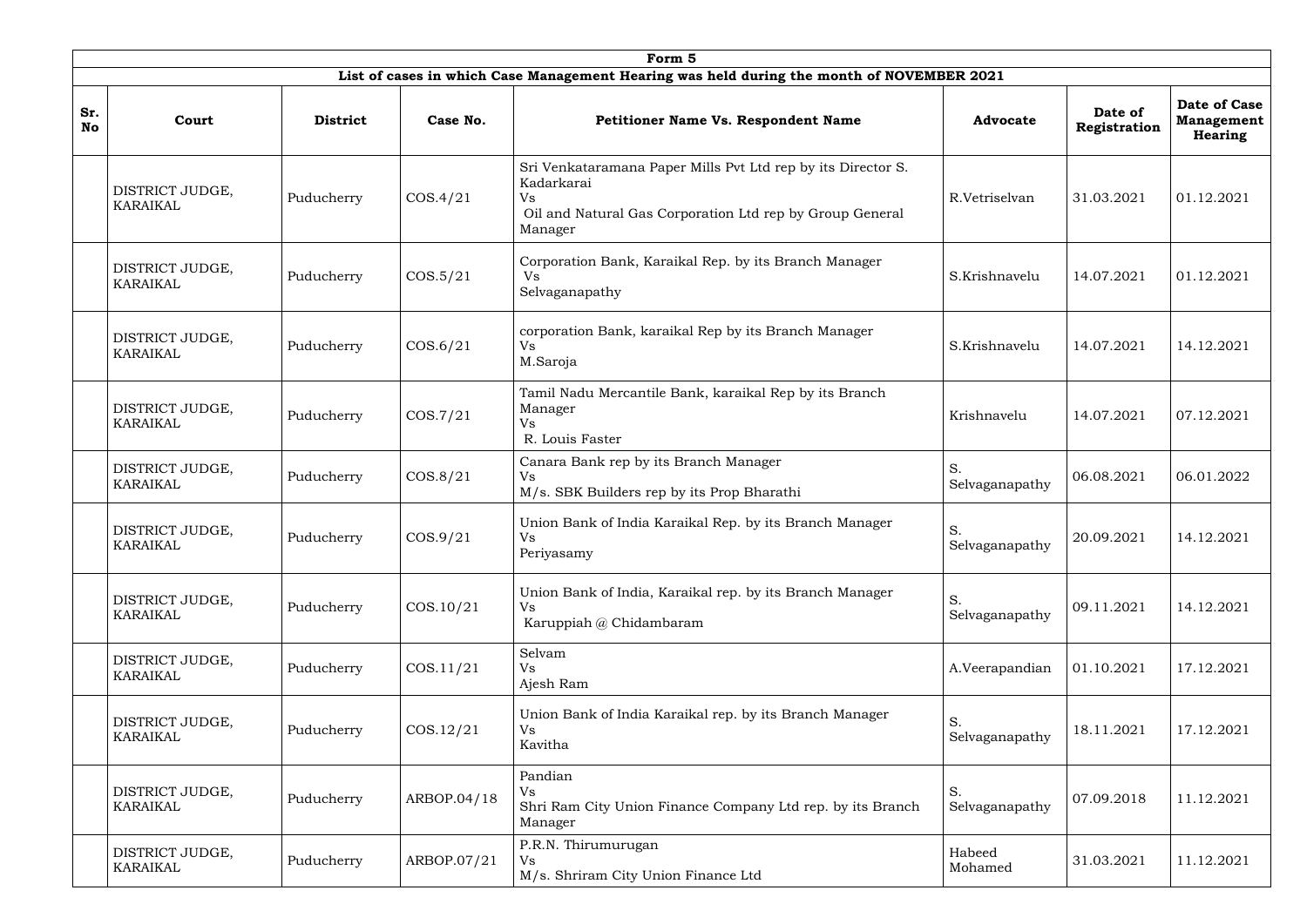|                      |                                                           |                 |              |                                                                       |                 | Form 6                      |                                                                                                                                                        |                     |                                    |                                                                |                                       |                                                                                              |                      |
|----------------------|-----------------------------------------------------------|-----------------|--------------|-----------------------------------------------------------------------|-----------------|-----------------------------|--------------------------------------------------------------------------------------------------------------------------------------------------------|---------------------|------------------------------------|----------------------------------------------------------------|---------------------------------------|----------------------------------------------------------------------------------------------|----------------------|
|                      |                                                           |                 |              | Contested commercial cases disposed during the month of NOVEMBER 2021 |                 |                             |                                                                                                                                                        |                     |                                    |                                                                |                                       |                                                                                              |                      |
| Sr.N<br>$\mathbf{o}$ | Court                                                     | <b>District</b> | Case No.     | <b>Petitioner</b><br>Name Vs.<br>Respondent<br><b>Name</b>            | <b>Advocate</b> | Date of<br>Registrati<br>on | <b>Whether</b><br>Urgent<br><b>Relief</b><br>was<br>sought<br>and Pre-<br>Instituti<br>on<br><b>Mediatio</b><br>n did not<br>take<br>place<br>(Yes/No) | Date of<br>Decision | <b>Days</b><br>for<br>dispos<br>al | <b>Nature of</b><br><b>Disposal</b><br>(Contested/Settl<br>ed) | Date of<br>executio<br>n of<br>decree | <b>Number</b><br>of days<br>for<br>executio<br>n of<br>decree<br>from<br>date of<br>decision | Act<br>Sectio  <br>n |
| $\mathbf{1}$         | Principal District<br>Court                               | Ariyalur        | <b>NIL</b>   | $\mbox{NIL}$                                                          | <b>NIL</b>      | <b>NIL</b>                  | <b>NIL</b>                                                                                                                                             | <b>NIL</b>          | $\mbox{NIL}$                       | <b>NIL</b>                                                     | <b>NIL</b>                            | <b>NIL</b>                                                                                   | <b>NIL</b>           |
| $\boldsymbol{2}$     | Principal Judge's<br>Court                                | Chennai         | $\mbox{NIL}$ | $\mbox{NIL}$                                                          | <b>NIL</b>      | <b>NIL</b>                  | <b>NIL</b>                                                                                                                                             | <b>NIL</b>          | <b>NIL</b>                         | $\mbox{NIL}$                                                   | <b>NIL</b>                            | NIL                                                                                          | $\mbox{NIL}$         |
| 3                    | Prl. District Court,<br>CBE.                              | Coimbatore      | <b>NIL</b>   | $\mbox{NIL}$                                                          | <b>NIL</b>      | NIL                         | <b>NIL</b>                                                                                                                                             | <b>NIL</b>          | <b>NIL</b>                         | <b>NIL</b>                                                     | <b>NIL</b>                            | <b>NIL</b>                                                                                   | <b>NIL</b>           |
|                      | I Addl.District<br>Court, CBE                             | Coimbatore      | NIL          | $\mbox{NIL}$                                                          | <b>NIL</b>      | NIL                         | NIL                                                                                                                                                    | <b>NIL</b>          | NIL                                | $\text{NIL}$                                                   | NIL                                   | NIL                                                                                          | $\mbox{NIL}$         |
|                      | III Addl. Dist.<br>Court, CBE                             | Coimbatore      | <b>NIL</b>   | $\mbox{NIL}$                                                          | NIL             | NIL                         | <b>NIL</b>                                                                                                                                             | <b>NIL</b>          | NIL                                | <b>NIL</b>                                                     | <b>NIL</b>                            | <b>NIL</b>                                                                                   | <b>NIL</b>           |
|                      | IV Addl. Dist.<br>Court, CBE                              | Coimbatore      | <b>NIL</b>   | $\mbox{NIL}$                                                          | <b>NIL</b>      | <b>NIL</b>                  | <b>NIL</b>                                                                                                                                             | <b>NIL</b>          | $\mbox{NIL}$                       | $\mbox{NIL}$                                                   | <b>NIL</b>                            | <b>NIL</b>                                                                                   | $\mbox{NIL}$         |
|                      | V Addl. Dist.<br>Court, CBE                               | Coimbatore      | <b>NIL</b>   | $\mbox{NIL}$                                                          | <b>NIL</b>      | <b>NIL</b>                  | <b>NIL</b>                                                                                                                                             | <b>NIL</b>          | <b>NIL</b>                         | $\mbox{NIL}$                                                   | <b>NIL</b>                            | NIL                                                                                          | $\mbox{NIL}$         |
|                      | PSJ Court, CBE                                            | Coimbatore      | $\mbox{NIL}$ | <b>NIL</b>                                                            | <b>NIL</b>      | <b>NIL</b>                  | <b>NIL</b>                                                                                                                                             | <b>NIL</b>          | <b>NIL</b>                         | <b>NIL</b>                                                     | <b>NIL</b>                            | $\mbox{NIL}$                                                                                 | <b>NIL</b>           |
|                      | I ASJ Court, CBE                                          | Coimbatore      | <b>NIL</b>   | <b>NIL</b>                                                            | <b>NIL</b>      | <b>NIL</b>                  | <b>NIL</b>                                                                                                                                             | <b>NIL</b>          | NIL                                | $\mbox{NIL}$                                                   | NIL                                   | <b>NIL</b>                                                                                   | $\mbox{NIL}$         |
|                      | II ASJ Court,<br><b>CBE</b>                               | Coimbatore      | <b>NIL</b>   | NIL                                                                   | <b>NIL</b>      | NIL                         | NIL                                                                                                                                                    | <b>NIL</b>          | NIL                                | <b>NIL</b>                                                     | <b>NIL</b>                            | <b>NIL</b>                                                                                   | NIL                  |
|                      | III ASJ Court,<br>CBE                                     | Coimbatore      | <b>NIL</b>   | NIL                                                                   | <b>NIL</b>      | NIL                         | NIL                                                                                                                                                    | <b>NIL</b>          | NIL                                | <b>NIL</b>                                                     | <b>NIL</b>                            | NIL                                                                                          | NIL                  |
|                      | IV ASJ Court,<br>CBE                                      | Coimbatore      | NIL          | NIL                                                                   | NIL             | NIL                         | NIL                                                                                                                                                    | NIL                 | $\rm NIL$                          | <b>NIL</b>                                                     | NIL                                   | NIL                                                                                          | NIL                  |
|                      | Sub Court,<br>Pollachi                                    | Coimbatore      | NIL          | NIL                                                                   | NIL             | NIL                         | $\mbox{NIL}$                                                                                                                                           | <b>NIL</b>          | NIL                                | $\mbox{NIL}$                                                   | <b>NIL</b>                            | NIL                                                                                          | NIL                  |
| $\overline{4}$       | Principal District<br>and Sessions<br>Court,<br>Cuddalore | Cuddalore       | NIL          | $\mbox{NIL}$                                                          | <b>NIL</b>      | NIL                         | NIL                                                                                                                                                    | $\mbox{NIL}$        | NIL                                | NIL                                                            | <b>NIL</b>                            | NIL                                                                                          | $\mbox{NIL}$         |
|                      | All other Courts                                          | Cuddalore       | <b>NIL</b>   | <b>NIL</b>                                                            | <b>NIL</b>      | <b>NIL</b>                  | NIL                                                                                                                                                    | <b>NIL</b>          | <b>NIL</b>                         | <b>NIL</b>                                                     | <b>NIL</b>                            | NIL                                                                                          | <b>NIL</b>           |
| 5                    | Principal District<br>Court,                              | Dharmapuri      | NIL          | NIL                                                                   | NIL             | NIL                         | NIL                                                                                                                                                    | NIL                 | NIL                                | NIL                                                            | NIL                                   | NIL                                                                                          | $\rm NIL$            |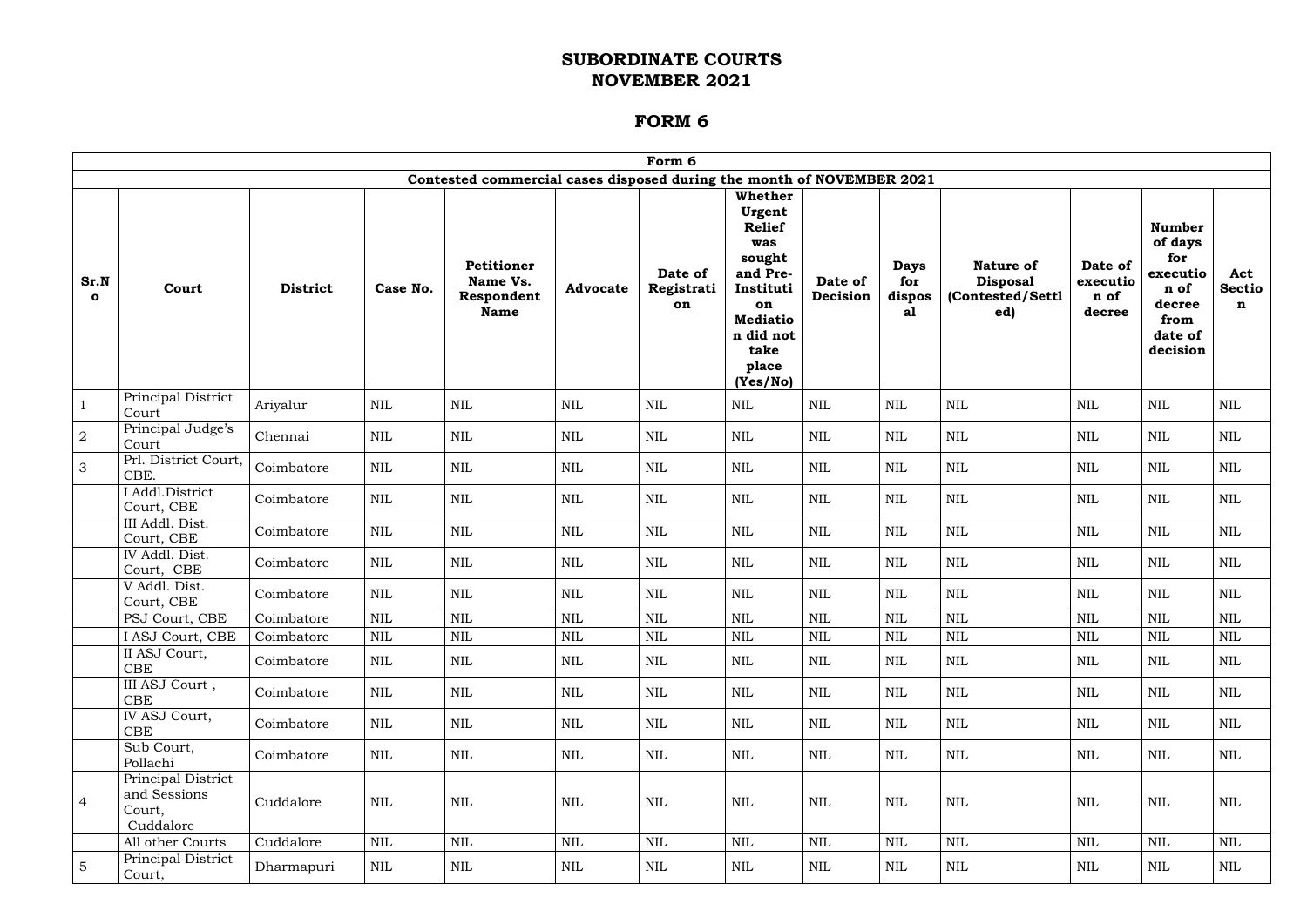|                     |                                                         |                 |              |                                                                       |                 | Form 6                      |                                                                                                                                                        |                     |                                    |                                                                |                                       |                                                                                              |                           |
|---------------------|---------------------------------------------------------|-----------------|--------------|-----------------------------------------------------------------------|-----------------|-----------------------------|--------------------------------------------------------------------------------------------------------------------------------------------------------|---------------------|------------------------------------|----------------------------------------------------------------|---------------------------------------|----------------------------------------------------------------------------------------------|---------------------------|
|                     |                                                         |                 |              | Contested commercial cases disposed during the month of NOVEMBER 2021 |                 |                             |                                                                                                                                                        |                     |                                    |                                                                |                                       |                                                                                              |                           |
| Sr.N<br>$\mathbf o$ | Court                                                   | <b>District</b> | Case No.     | <b>Petitioner</b><br>Name Vs.<br>Respondent<br><b>Name</b>            | <b>Advocate</b> | Date of<br>Registrati<br>on | <b>Whether</b><br>Urgent<br><b>Relief</b><br>was<br>sought<br>and Pre-<br>Instituti<br>on<br><b>Mediatio</b><br>n did not<br>take<br>place<br>(Yes/No) | Date of<br>Decision | <b>Days</b><br>for<br>dispos<br>a1 | <b>Nature of</b><br><b>Disposal</b><br>(Contested/Settl<br>ed) | Date of<br>executio<br>n of<br>decree | <b>Number</b><br>of days<br>for<br>executio<br>n of<br>decree<br>from<br>date of<br>decision | Act<br><b>Sectio</b><br>n |
|                     | Dharmapuri.                                             |                 |              |                                                                       |                 |                             |                                                                                                                                                        |                     |                                    |                                                                |                                       |                                                                                              |                           |
| 6                   | Principal District<br>Court, Dindigul.                  | Dindigul.       | <b>NIL</b>   | $\mbox{NIL}$                                                          | $\mbox{NIL}$    | <b>NIL</b>                  | $\mbox{NIL}$                                                                                                                                           | $\mbox{NIL}$        | $\mbox{NIL}$                       | $\mbox{NIL}$                                                   | <b>NIL</b>                            | $\mbox{NIL}$                                                                                 | <b>NIL</b>                |
| $\overline{7}$      | Principal District<br>Court, Erode                      | Erode           | <b>NIL</b>   | $\mbox{NIL}$                                                          | <b>NIL</b>      | <b>NIL</b>                  | $\mbox{NIL}$                                                                                                                                           | <b>NIL</b>          | <b>NIL</b>                         | $\mbox{NIL}$                                                   | <b>NIL</b>                            | $\mbox{NIL}$                                                                                 | <b>NIL</b>                |
| 8                   | Principal District<br>Court, Chengalpat<br>tu           | Kancheepuram    | <b>NIL</b>   | NIL                                                                   | <b>NIL</b>      | <b>NIL</b>                  | $\mbox{NIL}$                                                                                                                                           | NIL                 | <b>NIL</b>                         | $\mbox{NIL}$                                                   | <b>NIL</b>                            | $\mbox{NIL}$                                                                                 | $\mbox{NIL}$              |
| 9                   | Principal District<br>Court, Nagercoil                  | Kanniyakumari   | NIL          | $\mbox{NIL}$                                                          | <b>NIL</b>      | <b>NIL</b>                  | $\mbox{NIL}$                                                                                                                                           | <b>NIL</b>          | $\text{NIL}$                       | $\mbox{NIL}$                                                   | <b>NIL</b>                            | $\mbox{NIL}$                                                                                 | $\mbox{NIL}$              |
| 10                  | Principal District<br>Court, Karur                      | Karur           | <b>NIL</b>   | $\mbox{NIL}$                                                          | $\mbox{NIL}$    | $\text{NIL}$                | $\mbox{NIL}$                                                                                                                                           | <b>NIL</b>          | $\mbox{NIL}$                       | $\mbox{NIL}$                                                   | <b>NIL</b>                            | $\mbox{NIL}$                                                                                 | $\mbox{NIL}$              |
| 11                  | <b>Principal District</b><br>Court, Krishnagiri         | Krishnagiri     | <b>NIL</b>   | $\mbox{NIL}$                                                          | $\mbox{NIL}$    | <b>NIL</b>                  | <b>NIL</b>                                                                                                                                             | NIL                 | <b>NIL</b>                         | $\mbox{NIL}$                                                   | NIL                                   | $\mbox{NIL}$                                                                                 | <b>NIL</b>                |
|                     | <b>Additional District</b><br>Court, Krishnagiri        | Krishnagiri     | <b>NIL</b>   | $\mbox{NIL}$                                                          | <b>NIL</b>      | $\text{NIL}$                | $\mbox{NIL}$                                                                                                                                           | <b>NIL</b>          | <b>NIL</b>                         | $\mbox{NIL}$                                                   | <b>NIL</b>                            | $\mbox{NIL}$                                                                                 | $\mbox{NIL}$              |
|                     | <b>Additional District</b><br>Court, Hosur.             | Krishnagiri     | <b>NIL</b>   | $\mbox{NIL}$                                                          | $\mbox{NIL}$    | $\mbox{NIL}$                | $\mbox{NIL}$                                                                                                                                           | $\mbox{NIL}$        | <b>NIL</b>                         | NIL                                                            | <b>NIL</b>                            | $\mbox{NIL}$                                                                                 | $\mbox{NIL}$              |
| 12                  | Prl. Dist. &<br><b>Sessions Court</b>                   | Madurai         | $\mbox{NIL}$ | $\mbox{NIL}$                                                          | NIL             | $\mbox{NIL}$                | $\mbox{NIL}$                                                                                                                                           | $\mbox{NIL}$        | NIL                                | NIL                                                            | <b>NIL</b>                            | $\mbox{NIL}$                                                                                 | NIL                       |
|                     | I Addl. Dist. &<br>Sessions Court                       | Madurai         | <b>NIL</b>   | $\mbox{NIL}$                                                          | <b>NIL</b>      | NIL                         | <b>NIL</b>                                                                                                                                             | NIL                 | <b>NIL</b>                         | <b>NIL</b>                                                     | NIL                                   | <b>NIL</b>                                                                                   | <b>NIL</b>                |
|                     | I Addl. Sub Court                                       | Madurai         | <b>NIL</b>   | $\mbox{NIL}$                                                          | $\mbox{NIL}$    | <b>NIL</b>                  | $\mbox{NIL}$                                                                                                                                           | <b>NIL</b>          | <b>NIL</b>                         | <b>NIL</b>                                                     | NIL                                   | $\mbox{NIL}$                                                                                 | <b>NIL</b>                |
|                     | II Addl. Sub Court                                      | Madurai         | $\mbox{NIL}$ | $\mbox{NIL}$                                                          | $\mbox{NIL}$    | $\mbox{NIL}$                | $\mbox{NIL}$                                                                                                                                           | $\mbox{NIL}$        | $\mbox{NIL}$                       | NIL                                                            | <b>NIL</b>                            | $\mbox{NIL}$                                                                                 | $\mbox{NIL}$              |
| 13                  | District Court,<br>Nagapattinam                         | Nagapattinam    | <b>NIL</b>   | $\mbox{NIL}$                                                          | <b>NIL</b>      | <b>NIL</b>                  | NIL                                                                                                                                                    | NIL                 | <b>NIL</b>                         | NIL                                                            | <b>NIL</b>                            | <b>NIL</b>                                                                                   | <b>NIL</b>                |
|                     | Fast Track Mahila<br>Court,<br>Nagapattinam.            | Nagapattinam    | <b>NIL</b>   | $\mbox{NIL}$                                                          | <b>NIL</b>      | <b>NIL</b>                  | <b>NIL</b>                                                                                                                                             | $\mbox{NIL}$        | <b>NIL</b>                         | NIL                                                            | <b>NIL</b>                            | $\mbox{NIL}$                                                                                 | $\mbox{NIL}$              |
|                     | <b>Additional District</b><br>Court,<br>Mayiladuthurai. | Nagapattinam    | NIL          | NIL                                                                   | NIL             | <b>NIL</b>                  | $\mbox{NIL}$                                                                                                                                           | $\mbox{NIL}$        | $\text{NIL}$                       | NIL                                                            | <b>NIL</b>                            | $\mbox{NIL}$                                                                                 | NIL                       |
|                     | Sub<br>Court, Nagapattina<br>m.                         | Nagapattinam    | NIL          | NIL                                                                   | <b>NIL</b>      | <b>NIL</b>                  | <b>NIL</b>                                                                                                                                             | $\mbox{NIL}$        | <b>NIL</b>                         | NIL                                                            | <b>NIL</b>                            | $\mbox{NIL}$                                                                                 | $\mbox{NIL}$              |
|                     | Principal Sub<br>Court,                                 | Nagapattinam    | NIL          | NIL                                                                   | <b>NIL</b>      | <b>NIL</b>                  | NIL                                                                                                                                                    | $\mbox{NIL}$        | NIL                                | NIL                                                            | <b>NIL</b>                            | <b>NIL</b>                                                                                   | NIL                       |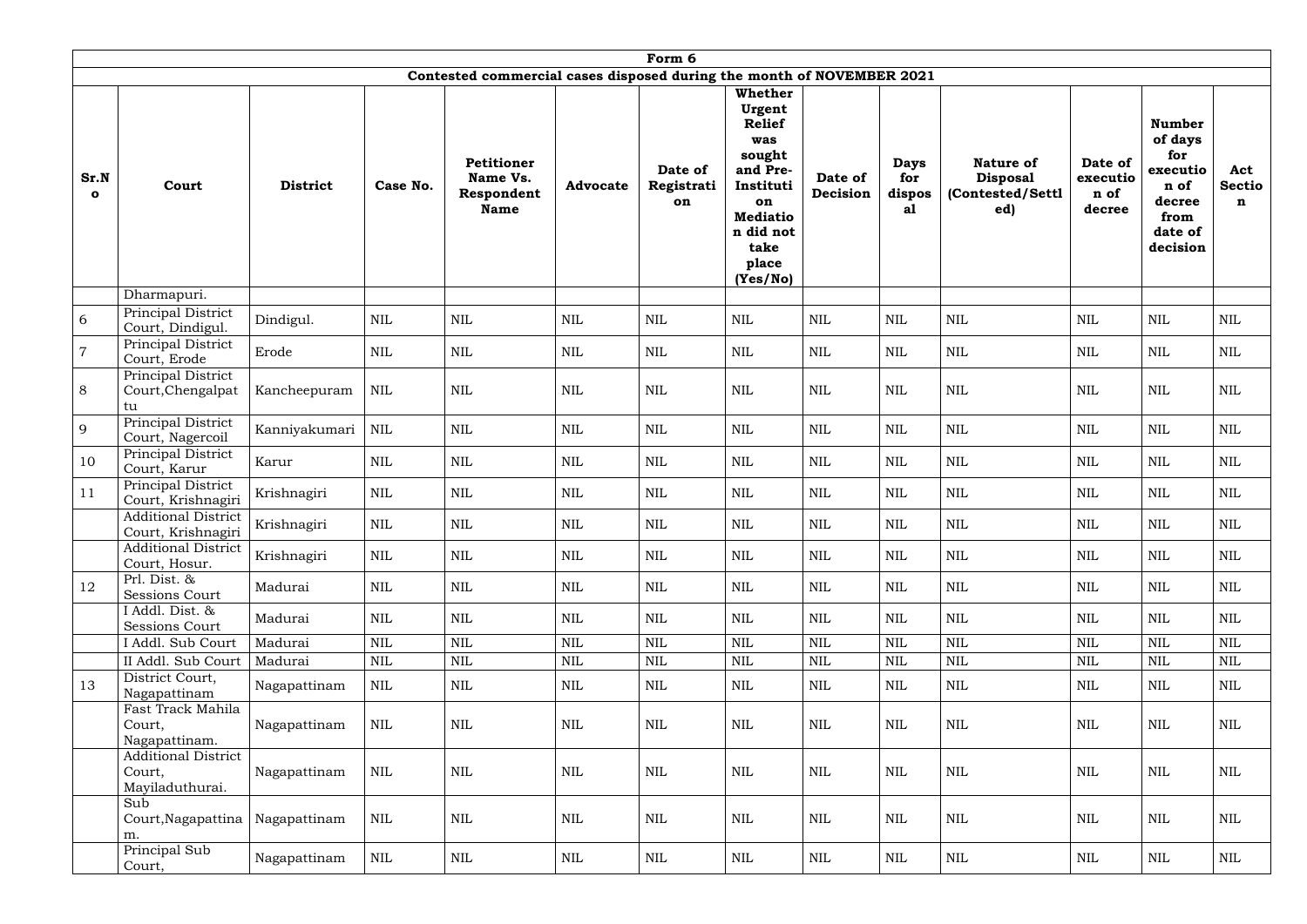|                     |                                                    |                    |              |                                                                                                                                                                                                                                                                             |                                                                                      | Form 6                      |                                                                                                                                                        |                     |                                    |                                                         |                                       |                                                                                              |                                                            |
|---------------------|----------------------------------------------------|--------------------|--------------|-----------------------------------------------------------------------------------------------------------------------------------------------------------------------------------------------------------------------------------------------------------------------------|--------------------------------------------------------------------------------------|-----------------------------|--------------------------------------------------------------------------------------------------------------------------------------------------------|---------------------|------------------------------------|---------------------------------------------------------|---------------------------------------|----------------------------------------------------------------------------------------------|------------------------------------------------------------|
|                     |                                                    |                    |              | Contested commercial cases disposed during the month of NOVEMBER 2021                                                                                                                                                                                                       |                                                                                      |                             |                                                                                                                                                        |                     |                                    |                                                         |                                       |                                                                                              |                                                            |
| Sr.N<br>$\mathbf o$ | Court                                              | <b>District</b>    | Case No.     | <b>Petitioner</b><br>Name Vs.<br>Respondent<br><b>Name</b>                                                                                                                                                                                                                  | <b>Advocate</b>                                                                      | Date of<br>Registrati<br>on | <b>Whether</b><br>Urgent<br><b>Relief</b><br>was<br>sought<br>and Pre-<br>Instituti<br>on<br><b>Mediatio</b><br>n did not<br>take<br>place<br>(Yes/No) | Date of<br>Decision | <b>Days</b><br>for<br>dispos<br>al | Nature of<br><b>Disposal</b><br>(Contested/Settl<br>ed) | Date of<br>executio<br>n of<br>decree | <b>Number</b><br>of days<br>for<br>executio<br>n of<br>decree<br>from<br>date of<br>decision | Act<br><b>Sectio</b><br>n                                  |
|                     | Mayiladuthurai.                                    |                    |              |                                                                                                                                                                                                                                                                             |                                                                                      |                             |                                                                                                                                                        |                     |                                    |                                                         |                                       |                                                                                              |                                                            |
|                     | <b>Additional Sub</b><br>Court,<br>Mayiladuthurai. | Nagapattinam       | <b>NIL</b>   | NIL                                                                                                                                                                                                                                                                         | <b>NIL</b>                                                                           | <b>NIL</b>                  | $\mbox{NIL}$                                                                                                                                           | <b>NIL</b>          | <b>NIL</b>                         | $\mbox{NIL}$                                            | NIL                                   | $\mbox{NIL}$                                                                                 | $\mbox{NIL}$                                               |
|                     | The Principal<br>District Judge                    | Nagapattinam       | <b>NIL</b>   | <b>NIL</b>                                                                                                                                                                                                                                                                  | <b>NIL</b>                                                                           | NIL                         | <b>NIL</b>                                                                                                                                             | <b>NIL</b>          | <b>NIL</b>                         | $\mbox{NIL}$                                            | NIL                                   | $\mbox{NIL}$                                                                                 | $\mbox{NIL}$                                               |
| 14                  | The Principal<br>District Judge                    | Namakkal           | <b>NIL</b>   | <b>NIL</b>                                                                                                                                                                                                                                                                  | <b>NIL</b>                                                                           | NIL                         | <b>NIL</b>                                                                                                                                             | <b>NIL</b>          | $\text{NIL}$                       | $\mbox{NIL}$                                            | <b>NIL</b>                            | $\mbox{NIL}$                                                                                 | $\mbox{NIL}$                                               |
| 15                  | District Court<br>Udhagamandalam<br>, Nilgiris     | Nilgiris           | <b>NIL</b>   | $\mbox{NIL}$                                                                                                                                                                                                                                                                | $\mbox{NIL}$                                                                         | $\text{NIL}$                | $\mbox{NIL}$                                                                                                                                           | <b>NIL</b>          | $\mbox{NIL}$                       | $\mbox{NIL}$                                            | <b>NIL</b>                            | $\mbox{NIL}$                                                                                 | $\mbox{NIL}$                                               |
| 16                  | Principal District<br>Court                        | Perambalur         | <b>NIL</b>   | $\mbox{NIL}$                                                                                                                                                                                                                                                                | $\mbox{NIL}$                                                                         | $\mbox{NIL}$                | $\mbox{NIL}$                                                                                                                                           | <b>NIL</b>          | $\text{NIL}$                       | $\mbox{NIL}$                                            | <b>NIL</b>                            | $\mbox{NIL}$                                                                                 | <b>NIL</b>                                                 |
|                     | Mahila Court                                       | Perambalur         | $\mbox{NIL}$ | $\mbox{NIL}$                                                                                                                                                                                                                                                                | <b>NIL</b>                                                                           | <b>NIL</b>                  | $\mbox{NIL}$                                                                                                                                           | <b>NIL</b>          | <b>NIL</b>                         | <b>NIL</b>                                              | <b>NIL</b>                            | $\mbox{NIL}$                                                                                 | <b>NIL</b>                                                 |
|                     | Sub Court                                          | Perambalur         | <b>NIL</b>   | <b>NIL</b>                                                                                                                                                                                                                                                                  | <b>NIL</b>                                                                           | <b>NIL</b>                  | $\mbox{NIL}$                                                                                                                                           | <b>NIL</b>          | <b>NIL</b>                         | $\mbox{NIL}$                                            | <b>NIL</b>                            | $\mbox{NIL}$                                                                                 | <b>NIL</b>                                                 |
| 17                  | The Principal<br>District Court                    | Pudukkottai        | $\mbox{NIL}$ | $\mbox{NIL}$                                                                                                                                                                                                                                                                | <b>NIL</b>                                                                           | NIL                         | NIL                                                                                                                                                    | NIL                 | NIL                                | NIL                                                     | NIL                                   | NIL                                                                                          | NIL                                                        |
| 18                  | Principal District<br>Court                        | Ramanathapur<br>am | $\mbox{NIL}$ | $\mbox{NIL}$                                                                                                                                                                                                                                                                | NIL                                                                                  | $\mbox{NIL}$                | $\mbox{NIL}$                                                                                                                                           | $\mbox{NIL}$        | NIL                                | $\mbox{NIL}$                                            | $\mbox{NIL}$                          | $\mbox{NIL}$                                                                                 | NIL                                                        |
| 19                  | Principal District<br>Court, Salem                 | Salem              | 6/19         | SPS Organic<br>India Private<br>Limited a<br>limited<br>company<br>represented by<br>its managing<br>director<br>S.Periyasamy<br>/vs/ 1. S.<br>Kissan<br>Organics Pvt.<br>Ltd., Rep. By<br>Managing<br>Director<br>Mr.Divyang<br>Bhai Mehta,<br>Gujarat. 2.<br>Divyang Bhai | Ρ.<br>Rajasekar,<br>Plaintiff<br>Counsel,<br>P.Chandra<br>n,<br>Defendant<br>Counsel | $25.06.2019$ No             |                                                                                                                                                        | 10.11.20<br>21      | 869                                | Contested                                               | <b>NIL</b>                            | $\mbox{NIL}$                                                                                 | Sec.1<br>5(1)<br>and<br>VII<br>Rules.<br>$1$ to $6$<br>CPC |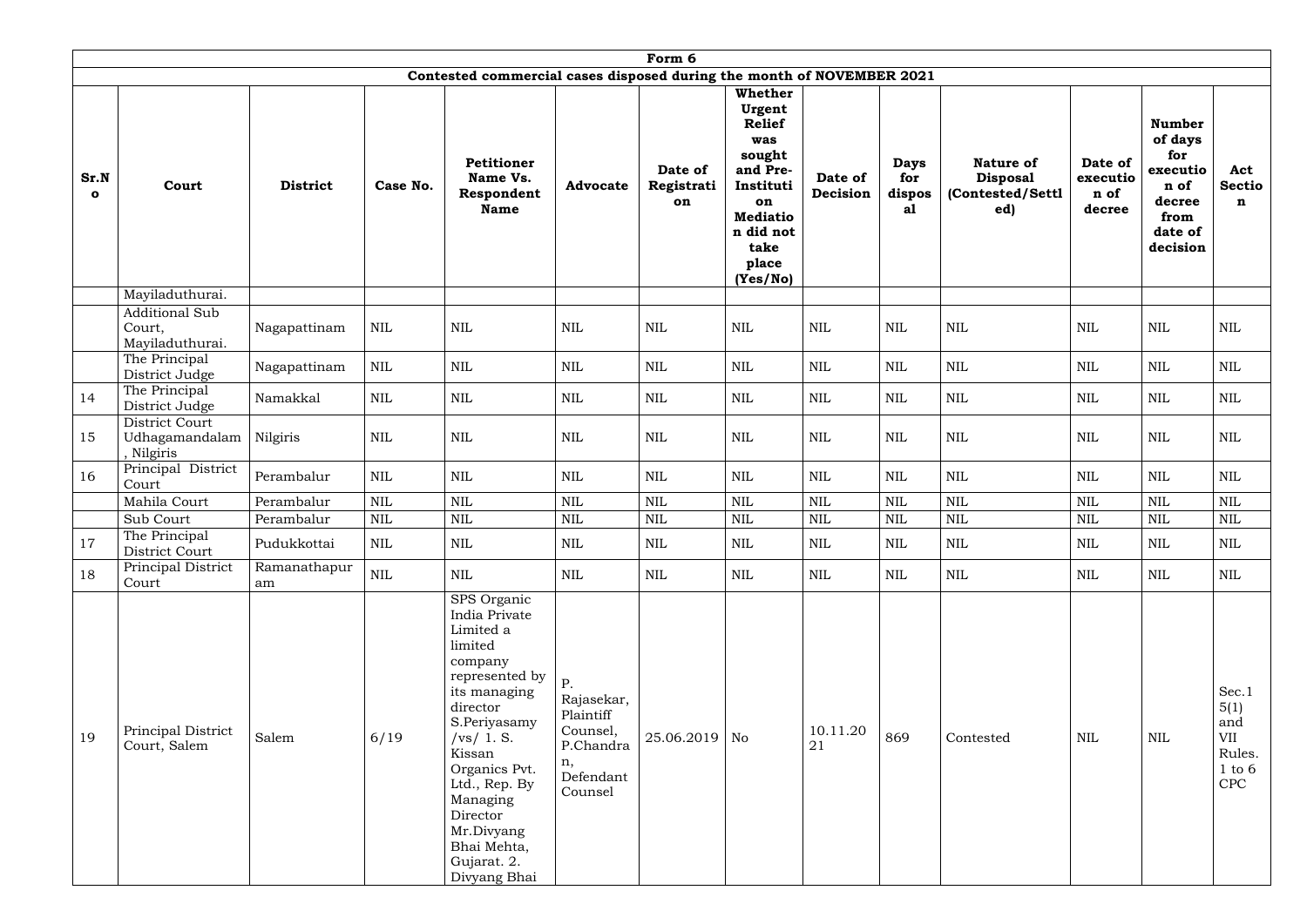|                      | Form 6<br>Contested commercial cases disposed during the month of NOVEMBER 2021 |                 |              |                                                                                |                 |                             |                                                                                                                                      |                     |                                    |                                                                |                                       |                                                                                              |                              |  |  |
|----------------------|---------------------------------------------------------------------------------|-----------------|--------------|--------------------------------------------------------------------------------|-----------------|-----------------------------|--------------------------------------------------------------------------------------------------------------------------------------|---------------------|------------------------------------|----------------------------------------------------------------|---------------------------------------|----------------------------------------------------------------------------------------------|------------------------------|--|--|
|                      |                                                                                 | Whether         |              |                                                                                |                 |                             |                                                                                                                                      |                     |                                    |                                                                |                                       |                                                                                              |                              |  |  |
| Sr.N<br>$\mathbf{o}$ | Court                                                                           | <b>District</b> | Case No.     | Petitioner<br>Name Vs.<br>Respondent<br><b>Name</b>                            | <b>Advocate</b> | Date of<br>Registrati<br>on | Urgent<br><b>Relief</b><br>was<br>sought<br>and Pre-<br>Instituti<br>on<br><b>Mediatio</b><br>n did not<br>take<br>place<br>(Yes/No) | Date of<br>Decision | <b>Days</b><br>for<br>dispos<br>al | <b>Nature of</b><br><b>Disposal</b><br>(Contested/Settl<br>ed) | Date of<br>executio<br>n of<br>decree | <b>Number</b><br>of days<br>for<br>executio<br>n of<br>decree<br>from<br>date of<br>decision | Act<br>Sectio<br>$\mathbf n$ |  |  |
|                      |                                                                                 |                 |              | Mehta,<br>Managing<br>Director,<br>M/s.Hussan<br>Organics, Pvt<br>Ltd, Gujarat |                 |                             |                                                                                                                                      |                     |                                    |                                                                |                                       |                                                                                              |                              |  |  |
| 20                   | Principal District<br>and Sessions<br>Court                                     | Sivaganga       | <b>NIL</b>   | NIL                                                                            | $\mbox{NIL}$    | NIL                         | $\mbox{NIL}$                                                                                                                         | <b>NIL</b>          | <b>NIL</b>                         | $\text{NIL}$                                                   | NIL                                   | <b>NIL</b>                                                                                   | <b>NIL</b>                   |  |  |
| 21                   | Prl. District<br>Court, Thanjavur                                               | Thanjavur       | OS.155/2     | <b>IDBI</b> Bank<br>Vs<br>G.Manoj                                              | P.Lenin         | 19.11.20                    |                                                                                                                                      | 01.11.21            | $\blacksquare$                     | <b>DFD</b>                                                     |                                       |                                                                                              |                              |  |  |
|                      | Prl. District<br>Court, Thanjavur                                               | Thanjavur       | OS.22/21     | Bank of<br>Baroda<br>VsS.Senthilku<br>mar                                      | P.Lenin         | 19.02.20                    | $\sim$                                                                                                                               | 17.11.21            | 637                                | <b>DFD</b>                                                     |                                       |                                                                                              |                              |  |  |
|                      | <b>III</b> Additional<br>District Judge,<br>Pattukkottai.                       | Thanjavur       | $\mbox{NIL}$ | $\mbox{NIL}$                                                                   | $\mbox{NIL}$    | $\mbox{NIL}$                | $\mbox{NIL}$                                                                                                                         | $\mbox{NIL}$        | NIL                                | $\mbox{NIL}$                                                   | <b>NIL</b>                            | $\mbox{NIL}$                                                                                 | $\mbox{NIL}$                 |  |  |
| 22                   | Principal District<br>Court, Theni                                              | Theni           | $\mbox{NIL}$ | NIL                                                                            | $\mbox{NIL}$    | NIL                         | NIL                                                                                                                                  | $\mbox{NIL}$        | NIL                                | $\mbox{NIL}$                                                   | <b>NIL</b>                            | NIL                                                                                          | NIL                          |  |  |
| 23                   | Principal District<br>Court,<br>Thoothukudi                                     | Thoothukudi     | <b>NIL</b>   | NIL                                                                            | $\mbox{NIL}$    | NIL                         | NIL                                                                                                                                  | $\mbox{NIL}$        | NIL                                | $\mbox{NIL}$                                                   | <b>NIL</b>                            | $\mbox{NIL}$                                                                                 | NIL                          |  |  |
| 24                   | Principal District<br>Court                                                     | Tiruchirappalli | $\mbox{NIL}$ | NIL                                                                            | NIL             | NIL                         | NIL                                                                                                                                  | $\mbox{NIL}$        | NIL                                | $\mbox{NIL}$                                                   | <b>NIL</b>                            | $\rm NIL$                                                                                    | NIL                          |  |  |
| 25                   | Principal District<br>Court                                                     | Tirunelveli     | NIL          | $\mbox{NIL}$                                                                   | $\mbox{NIL}$    | $\mbox{NIL}$                | $\mbox{NIL}$                                                                                                                         | $\mbox{NIL}$        | $\mbox{NIL}$                       | $\mbox{NIL}$                                                   | $\mbox{NIL}$                          | $\mbox{NIL}$                                                                                 | $\mbox{NIL}$                 |  |  |
| 26                   | Principal District<br>Court, Tiruppur                                           | Tiruppur        | <b>NIL</b>   | $\mbox{NIL}$                                                                   | $\mbox{NIL}$    | NIL                         | NIL                                                                                                                                  | $\mbox{NIL}$        | NIL                                | $\mbox{NIL}$                                                   | <b>NIL</b>                            | $\rm NIL$                                                                                    | NIL                          |  |  |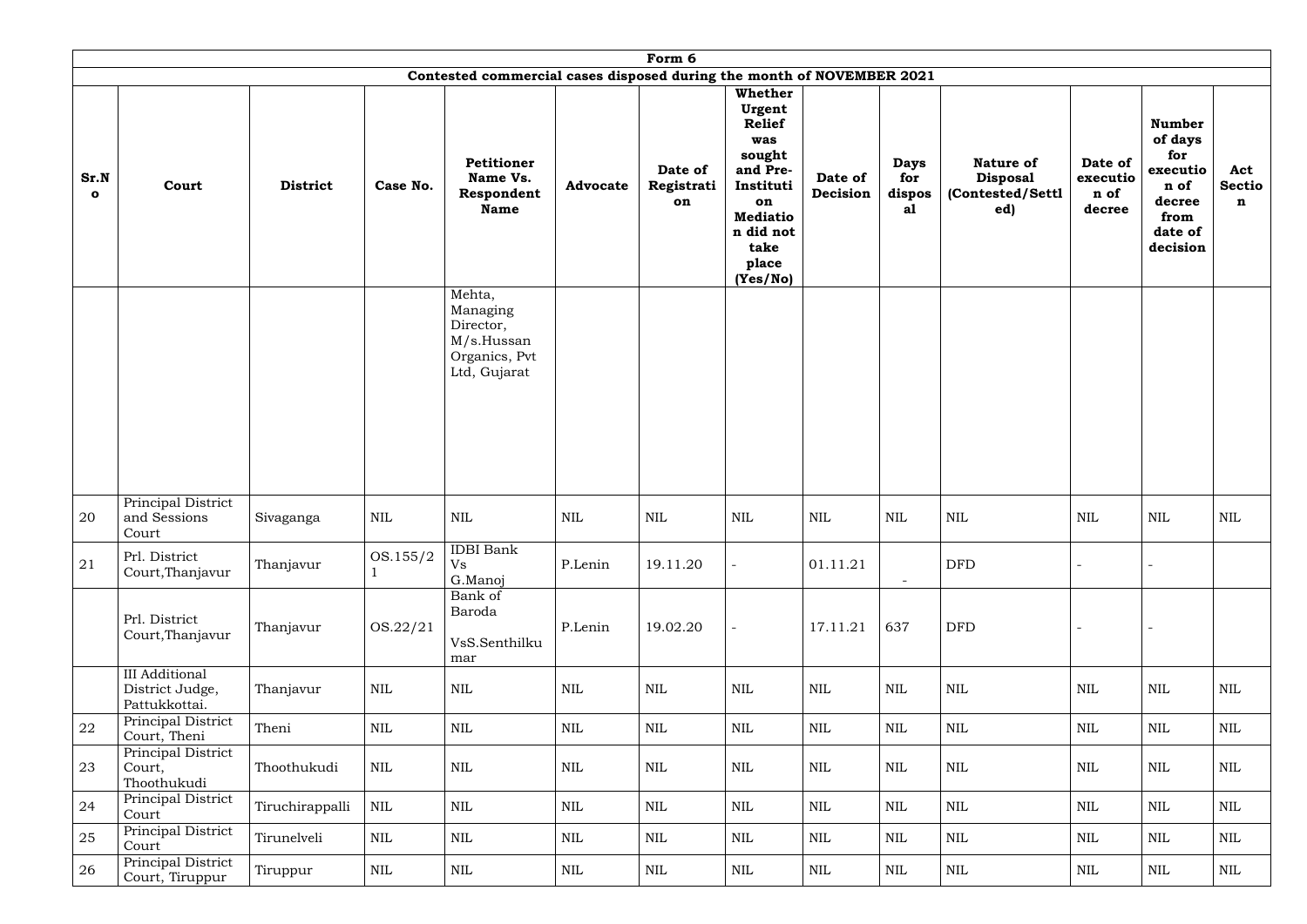|                      |                                                                                            |                 |              |                                                            |                 | Form 6                      |                                                                                                                            |                     |                                    |                                                                |                                       |                                                                                              |                           |  |
|----------------------|--------------------------------------------------------------------------------------------|-----------------|--------------|------------------------------------------------------------|-----------------|-----------------------------|----------------------------------------------------------------------------------------------------------------------------|---------------------|------------------------------------|----------------------------------------------------------------|---------------------------------------|----------------------------------------------------------------------------------------------|---------------------------|--|
|                      | Contested commercial cases disposed during the month of NOVEMBER 2021<br>Whether<br>Urgent |                 |              |                                                            |                 |                             |                                                                                                                            |                     |                                    |                                                                |                                       |                                                                                              |                           |  |
| Sr.N<br>$\mathbf{o}$ | Court                                                                                      | <b>District</b> | Case No.     | <b>Petitioner</b><br>Name Vs.<br>Respondent<br><b>Name</b> | <b>Advocate</b> | Date of<br>Registrati<br>on | <b>Relief</b><br>was<br>sought<br>and Pre-<br>Instituti<br>on<br><b>Mediatio</b><br>n did not<br>take<br>place<br>(Yes/No) | Date of<br>Decision | <b>Days</b><br>for<br>dispos<br>a1 | <b>Nature of</b><br><b>Disposal</b><br>(Contested/Settl<br>ed) | Date of<br>executio<br>n of<br>decree | <b>Number</b><br>of days<br>for<br>executio<br>n of<br>decree<br>from<br>date of<br>decision | Act<br><b>Sectio</b><br>n |  |
|                      | I Additional<br>District Court,<br>Tiruppur                                                | Tiruppur        | $\mbox{NIL}$ | $\mbox{NIL}$                                               | $\mbox{NIL}$    | $\mbox{NIL}$                | <b>NIL</b>                                                                                                                 | <b>NIL</b>          | NIL                                | <b>NIL</b>                                                     | <b>NIL</b>                            | $\mbox{NIL}$                                                                                 | <b>NIL</b>                |  |
|                      | II Additional<br>District Court,<br>Tiruppur                                               | Tiruppur        | $\mbox{NIL}$ | <b>NIL</b>                                                 | <b>NIL</b>      | $\mbox{NIL}$                | <b>NIL</b>                                                                                                                 | <b>NIL</b>          | <b>NIL</b>                         | $\mbox{NIL}$                                                   | <b>NIL</b>                            | $\mbox{NIL}$                                                                                 | <b>NIL</b>                |  |
|                      | Principal Sub<br>Court, Tiruppur                                                           | Tiruppur        | $\mbox{NIL}$ | $\mbox{NIL}$                                               | NIL             | $\mbox{NIL}$                | $\mbox{NIL}$                                                                                                               | <b>NIL</b>          | $\text{NIL}$                       | $\mbox{NIL}$                                                   | $\mbox{NIL}$                          | $\mbox{NIL}$                                                                                 | $\mbox{NIL}$              |  |
|                      | <b>Additional Sub</b><br>Court, Tiruppur                                                   | Tiruppur        | NIL          | $\mbox{NIL}$                                               | NIL             | $\mbox{NIL}$                | NIL                                                                                                                        | $\mbox{NIL}$        | <b>NIL</b>                         | <b>NIL</b>                                                     | NIL                                   | $\mbox{NIL}$                                                                                 | $\mbox{NIL}$              |  |
|                      | Sub Court,<br>Udumalpet                                                                    | Tiruppur        | <b>NIL</b>   | NIL                                                        | <b>NIL</b>      | <b>NIL</b>                  | NIL                                                                                                                        | <b>NIL</b>          | <b>NIL</b>                         | <b>NIL</b>                                                     | NIL                                   | <b>NIL</b>                                                                                   | NIL                       |  |
|                      | Sub Court,<br>Avinashi                                                                     | Tiruppur        | $\mbox{NIL}$ | $\mbox{NIL}$                                               | NIL             | $\mbox{NIL}$                | $\mbox{NIL}$                                                                                                               | <b>NIL</b>          | <b>NIL</b>                         | $\mbox{NIL}$                                                   | $\mbox{NIL}$                          | $\mbox{NIL}$                                                                                 | $\mbox{NIL}$              |  |
| 27                   | Principal District<br>Court, Tiruvallur                                                    | Tiruvallur      | $\mbox{NIL}$ | <b>NIL</b>                                                 | <b>NIL</b>      | $\textsc{nil}$              | <b>NIL</b>                                                                                                                 | <b>NIL</b>          | <b>NIL</b>                         | <b>NIL</b>                                                     | <b>NIL</b>                            | <b>NIL</b>                                                                                   | $\mbox{NIL}$              |  |
|                      | The I Additional<br>District and<br>Sessions Court,<br>Tiruvallur.                         | Tiruvallur      | <b>NIL</b>   | <b>NIL</b>                                                 | <b>NIL</b>      | <b>NIL</b>                  | <b>NIL</b>                                                                                                                 | <b>NIL</b>          | <b>NIL</b>                         | <b>NIL</b>                                                     | <b>NIL</b>                            | $\mbox{NIL}$                                                                                 | $\mbox{NIL}$              |  |
|                      | The II Additional<br>District and<br>Sessions Court,<br>Poonamallee.                       | Tiruvallur      | $\mbox{NIL}$ | <b>NIL</b>                                                 | <b>NIL</b>      | <b>NIL</b>                  | <b>NIL</b>                                                                                                                 | <b>NIL</b>          | <b>NIL</b>                         | <b>NIL</b>                                                     | NIL                                   | $\mbox{NIL}$                                                                                 | <b>NIL</b>                |  |
|                      | The III Additional<br>District and<br>Sessions Court,<br>Poonamallee.                      | Tiruvallur      | <b>NIL</b>   | <b>NIL</b>                                                 | <b>NIL</b>      | <b>NIL</b>                  | <b>NIL</b>                                                                                                                 | <b>NIL</b>          | <b>NIL</b>                         | NIL                                                            | <b>NIL</b>                            | $\mbox{NIL}$                                                                                 | <b>NIL</b>                |  |
|                      | The IV Additional<br>District and<br>Sessions Court,<br>Ponneri.                           | Tiruvallur      | $\mbox{NIL}$ | <b>NIL</b>                                                 | <b>NIL</b>      | <b>NIL</b>                  | NIL                                                                                                                        | <b>NIL</b>          | NIL                                | NIL                                                            | NIL                                   | $\mbox{NIL}$                                                                                 | <b>NIL</b>                |  |
|                      | The Sub Court,<br>Tiruvallur.                                                              | Tiruvallur      | <b>NIL</b>   | <b>NIL</b>                                                 | <b>NIL</b>      | NIL                         | NIL                                                                                                                        | NIL                 | NIL                                | NIL                                                            | NIL                                   | NIL                                                                                          | <b>NIL</b>                |  |
|                      | The Sub Court,<br>Poonamallee.                                                             | Tiruvallur      | NIL          | NIL                                                        | NIL             | NIL                         | NIL                                                                                                                        | NIL                 | $\rm NIL$                          | NIL                                                            | NIL                                   | NIL                                                                                          | <b>NIL</b>                |  |
|                      | The Sub Court,<br>Tiruttani.                                                               | Tiruvallur      | <b>NIL</b>   | NIL                                                        | NIL             | NIL                         | NIL                                                                                                                        | <b>NIL</b>          | NIL                                | NIL                                                            | NIL                                   | <b>NIL</b>                                                                                   | NIL                       |  |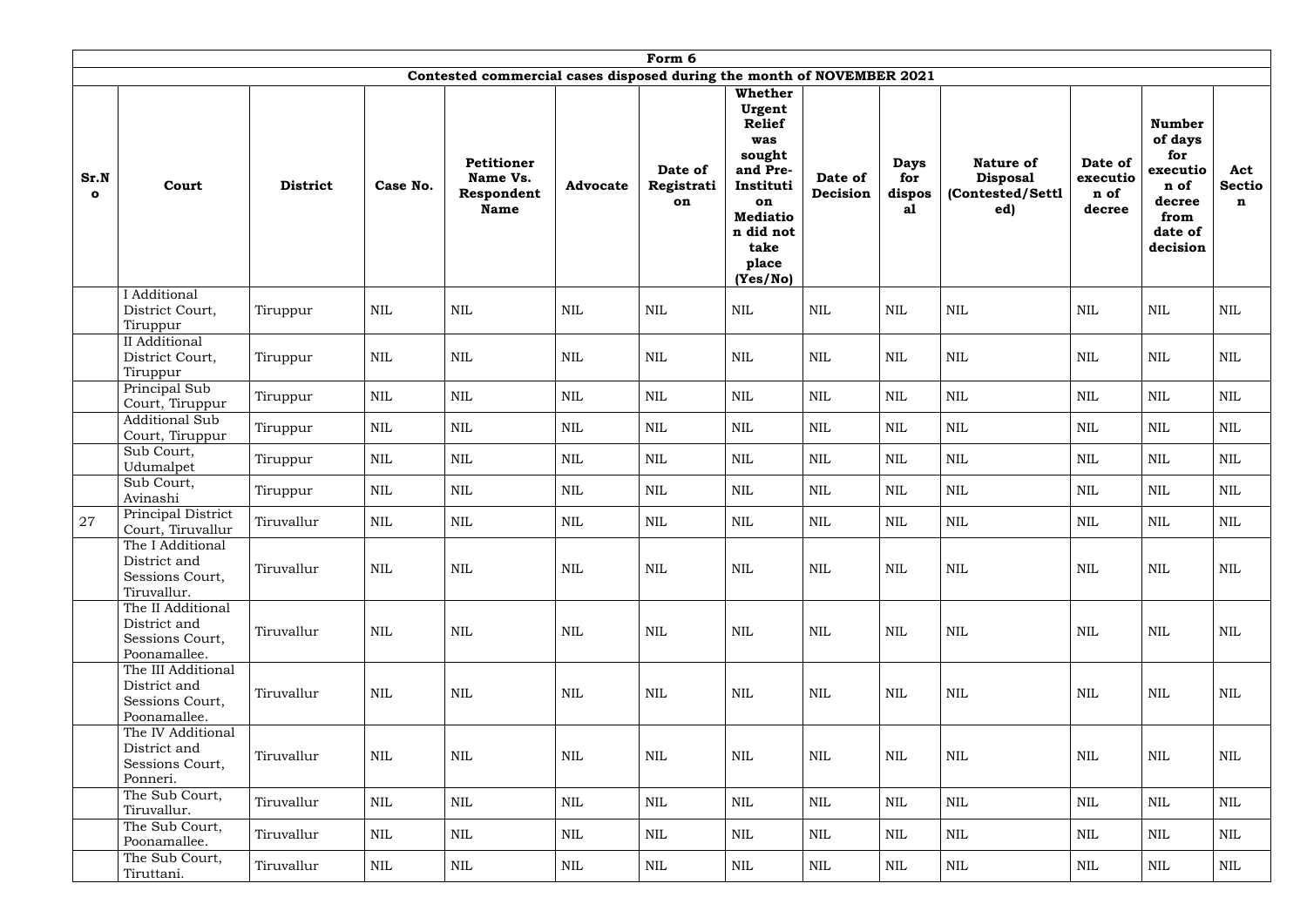|                      |                                                             |                 |            |                                                                       |                 | Form 6                      |                                                                                                                                                        |                     |                                    |                                                                |                                       |                                                                                              |                           |
|----------------------|-------------------------------------------------------------|-----------------|------------|-----------------------------------------------------------------------|-----------------|-----------------------------|--------------------------------------------------------------------------------------------------------------------------------------------------------|---------------------|------------------------------------|----------------------------------------------------------------|---------------------------------------|----------------------------------------------------------------------------------------------|---------------------------|
|                      |                                                             |                 |            | Contested commercial cases disposed during the month of NOVEMBER 2021 |                 |                             |                                                                                                                                                        |                     |                                    |                                                                |                                       |                                                                                              |                           |
| Sr.N<br>$\mathbf{o}$ | Court                                                       | <b>District</b> | Case No.   | <b>Petitioner</b><br>Name Vs.<br>Respondent<br><b>Name</b>            | <b>Advocate</b> | Date of<br>Registrati<br>on | <b>Whether</b><br>Urgent<br><b>Relief</b><br>was<br>sought<br>and Pre-<br>Instituti<br>on<br><b>Mediatio</b><br>n did not<br>take<br>place<br>(Yes/No) | Date of<br>Decision | <b>Days</b><br>for<br>dispos<br>a1 | <b>Nature of</b><br><b>Disposal</b><br>(Contested/Settl<br>ed) | Date of<br>executio<br>n of<br>decree | <b>Number</b><br>of days<br>for<br>executio<br>n of<br>decree<br>from<br>date of<br>decision | Act<br><b>Sectio</b><br>n |
| 28                   | Principal District<br>Court,<br>Tiruvannamalai              | Tiruvannamalai  | <b>NIL</b> | $\mbox{NIL}$                                                          | $\mbox{NIL}$    | <b>NIL</b>                  | <b>NIL</b>                                                                                                                                             | <b>NIL</b>          | $\mbox{NIL}$                       | <b>NIL</b>                                                     | <b>NIL</b>                            | <b>NIL</b>                                                                                   | <b>NIL</b>                |
| 29                   | Principal District<br>Court                                 | Tiruvarur       | <b>NIL</b> | $\mbox{NIL}$                                                          | <b>NIL</b>      | <b>NIL</b>                  | $\mbox{NIL}$                                                                                                                                           | <b>NIL</b>          | <b>NIL</b>                         | $\mbox{NIL}$                                                   | <b>NIL</b>                            | $\mbox{NIL}$                                                                                 | $\mbox{NIL}$              |
| 30                   | Principal District<br>Court, Vellore                        | Vellore         | <b>NIL</b> | $\mbox{NIL}$                                                          | $\mbox{NIL}$    | $\mbox{NIL}$                | $\mbox{NIL}$                                                                                                                                           | <b>NIL</b>          | <b>NIL</b>                         | $\mbox{NIL}$                                                   | NIL                                   | $\mbox{NIL}$                                                                                 | <b>NIL</b>                |
|                      | II Additional<br>District Court,<br>Ranipet                 | Vellore         | NIL        | $\mbox{NIL}$                                                          | $\mbox{NIL}$    | <b>NIL</b>                  | $\mbox{NIL}$                                                                                                                                           | <b>NIL</b>          | <b>NIL</b>                         | <b>NIL</b>                                                     | NIL                                   | $\mbox{NIL}$                                                                                 | <b>NIL</b>                |
| 31                   | Principal District<br>Court, Villupuram                     | Villupuram      | NIL        | $\mbox{NIL}$                                                          | <b>NIL</b>      | <b>NIL</b>                  | $\mbox{NIL}$                                                                                                                                           | NIL                 | <b>NIL</b>                         | $\mbox{NIL}$                                                   | NIL                                   | $\mbox{NIL}$                                                                                 | <b>NIL</b>                |
| 32                   | Principal District<br>Court,<br>Srivillliputtur             | Virudhunagar    | NIL        | $\mbox{NIL}$                                                          | <b>NIL</b>      | <b>NIL</b>                  | $\mbox{NIL}$                                                                                                                                           | <b>NIL</b>          | <b>NIL</b>                         | <b>NIL</b>                                                     | <b>NIL</b>                            | $\text{NIL}$                                                                                 | NIL                       |
|                      | Sub Court,<br>Sivakasi                                      | Virudhunagar    | NIL        | $\mbox{NIL}$                                                          | $\mbox{NIL}$    | NIL                         | $\mbox{NIL}$                                                                                                                                           | $\mbox{NIL}$        | $\mbox{NIL}$                       | NIL                                                            | NIL                                   | NIL                                                                                          | $\mbox{NIL}$              |
| 33                   | PRINCIPAL<br><b>DISTRICT</b><br>JUDGE,<br><b>PUDUCHERRY</b> | Puducherry      | <b>NIL</b> | $\mbox{NIL}$                                                          | NIL             | NIL                         | NIL                                                                                                                                                    | NIL                 | <b>NIL</b>                         | NIL                                                            | NIL                                   | NIL                                                                                          | NIL                       |
|                      | <b>DISTRICT</b><br>JUDGE,<br>KARAIKAL                       | Puducherry      | <b>NIL</b> | <b>NIL</b>                                                            | NIL             | NIL                         | NIL                                                                                                                                                    | NIL                 | <b>NIL</b>                         | NIL                                                            | <b>NIL</b>                            | <b>NIL</b>                                                                                   | NIL                       |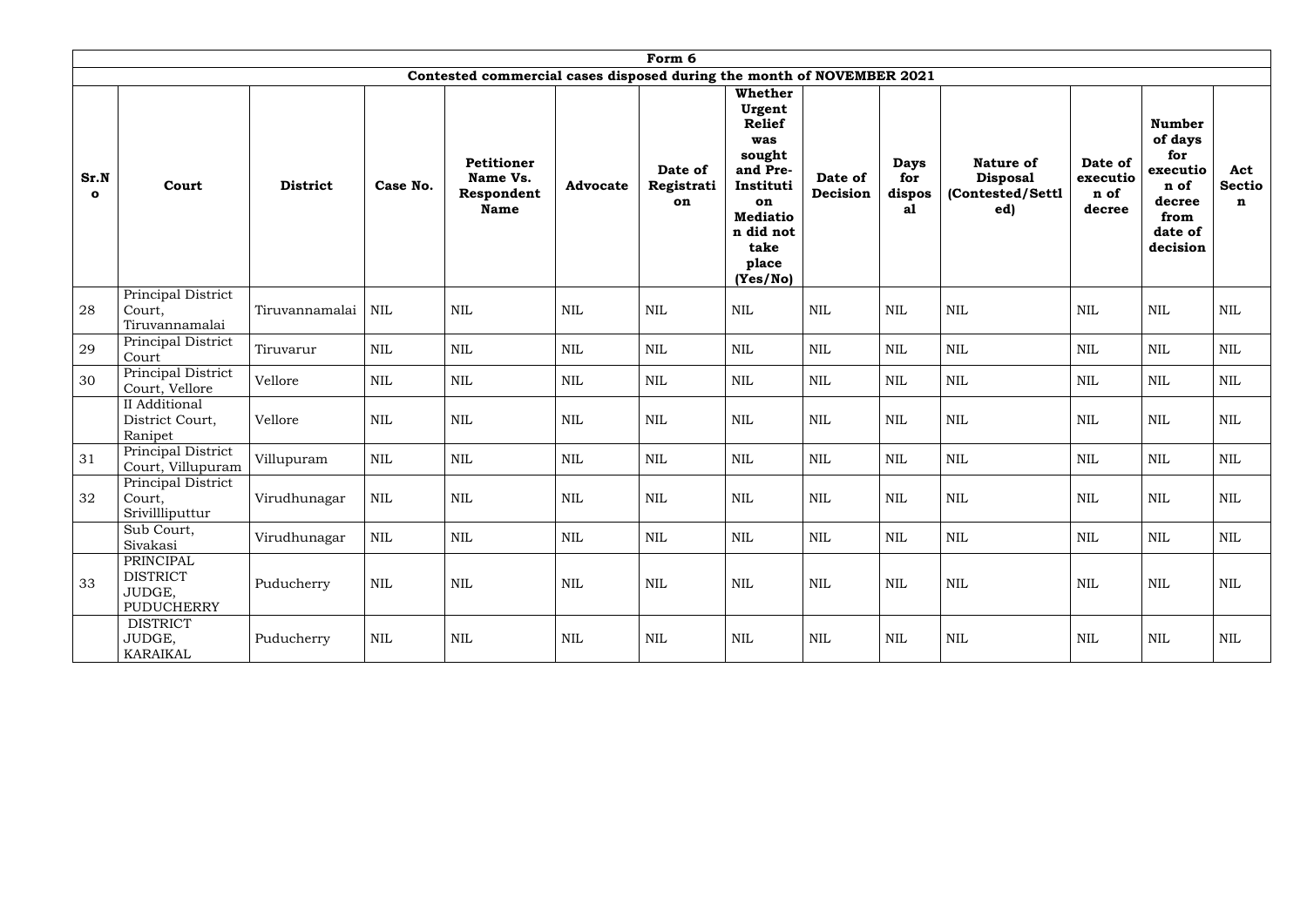## **SUBORDINATE COURTS NOVEMBER 2021 FORM 7**

|                                                               | Form 7                                              |                                     |                                                                           |                                                                      |                                                                    |                                                                          |  |  |
|---------------------------------------------------------------|-----------------------------------------------------|-------------------------------------|---------------------------------------------------------------------------|----------------------------------------------------------------------|--------------------------------------------------------------------|--------------------------------------------------------------------------|--|--|
| Summary of Commercial Cases during the month of NOVEMBER 2021 |                                                     |                                     |                                                                           |                                                                      |                                                                    |                                                                          |  |  |
| Sr.No                                                         | Court                                               | <b>District</b>                     | <b>Total number of</b><br>cases pending<br>on the 1st day<br>of the month | <b>Total number</b><br>of cases<br>instituted<br>during the<br>month | <b>Total number</b><br>of cases<br>disposed<br>during the<br>month | <b>Total number</b><br>of cases<br>pending at the<br>end of the<br>month |  |  |
|                                                               | Principal District Court                            | Ariyalur                            | $\boldsymbol{0}$                                                          | 0                                                                    |                                                                    | $\mathbf{0}$                                                             |  |  |
|                                                               |                                                     | <b>Ariyalur Total</b>               | $\mathbf 0$                                                               | $\mathbf 0$                                                          | $\mathbf 0$                                                        | $\mathbf 0$                                                              |  |  |
| $\overline{2}$                                                | Principal City Civil Court                          | Chennai                             | 21                                                                        | 6                                                                    | 0                                                                  | 27                                                                       |  |  |
|                                                               |                                                     | <b>Chennai Total</b>                | 21                                                                        | 6                                                                    | $\mathbf 0$                                                        | 27                                                                       |  |  |
| 3                                                             | Prl. District Court, CBE.                           | Coimbatore                          | 241                                                                       | 18                                                                   | 10                                                                 | 249                                                                      |  |  |
|                                                               | I Addl.District Court, CBE                          | Coimbatore                          | 10                                                                        | 0                                                                    |                                                                    | 10                                                                       |  |  |
|                                                               | III Addl. Dist. Court, CBE                          | Coimbatore                          | 23                                                                        | $\overline{0}$                                                       | $\Omega$                                                           | 23                                                                       |  |  |
|                                                               | IV Addl. Dist. Court, CBE                           | Coimbatore                          | 29                                                                        | 0                                                                    | $\overline{0}$                                                     | 29                                                                       |  |  |
|                                                               | V Addl. Dist. Court, CBE                            | Coimbatore                          | 34                                                                        | $\overline{0}$                                                       | 0                                                                  | 34                                                                       |  |  |
|                                                               | PSJ Court, CBE                                      | Coimbatore                          | 102                                                                       | 11                                                                   | $\overline{0}$                                                     | 113                                                                      |  |  |
|                                                               | I ASJ Court, CBE                                    | Coimbatore                          | 124                                                                       | 0                                                                    |                                                                    | 123                                                                      |  |  |
|                                                               | II ASJ Court, CBE                                   | Coimbatore                          | 59                                                                        | $\overline{0}$                                                       | 0                                                                  | 59                                                                       |  |  |
|                                                               | III ASJ Court, CBE                                  | Coimbatore                          | 56                                                                        | 0                                                                    | $\overline{2}$                                                     | 54                                                                       |  |  |
|                                                               | IV ASJ Court, CBE                                   | Coimbatore                          | 56                                                                        | 6                                                                    | $\overline{0}$                                                     | 62                                                                       |  |  |
|                                                               | Sub Court, Pollachi                                 | Coimbatore                          | 70                                                                        | $\overline{2}$                                                       | $\overline{4}$                                                     | 68                                                                       |  |  |
|                                                               |                                                     | <b>Coimbatore Total</b>             | 804                                                                       | 37                                                                   | 17                                                                 | 824                                                                      |  |  |
| $\overline{4}$                                                | Principal District and Sessions Court,<br>Cuddalore | Cuddalore<br><b>Cuddalore Total</b> | $8\,$<br>8                                                                | $\overline{0}$<br>$\mathbf 0$                                        | $\overline{0}$<br>$\mathbf 0$                                      | 8<br>8                                                                   |  |  |
| $\sqrt{5}$                                                    | Principal District Court, Dharmapuri.               | Dharmapuri                          | 5                                                                         | $\overline{0}$                                                       | 0                                                                  | 5                                                                        |  |  |
|                                                               | Additional District Court, Dharmapuri               | Dharmapuri                          | $\mathbf{r}$                                                              | $\Omega$                                                             | $\overline{O}$                                                     |                                                                          |  |  |
|                                                               |                                                     | <b>Dharmapuri Total</b>             | 6                                                                         | $\mathbf 0$                                                          | $\mathbf 0$                                                        | 6                                                                        |  |  |
| 6                                                             | Principal District Court, Dindigul.                 | Dindigul                            | 110                                                                       | 6                                                                    | 0                                                                  | 116                                                                      |  |  |
|                                                               |                                                     | <b>Dindigul Total</b>               | 110                                                                       | 6                                                                    | $\mathbf 0$                                                        | 116                                                                      |  |  |
| $\overline{7}$                                                | Principal District Court, Erode                     | Erode                               | 37                                                                        |                                                                      | $\overline{0}$                                                     | 38                                                                       |  |  |
|                                                               | I Additional District Court, Erode                  | Erode                               |                                                                           | $\overline{0}$                                                       | 0                                                                  |                                                                          |  |  |
|                                                               | Principal Subordinate Court, Erode                  | Erode                               | 20                                                                        | $\overline{0}$                                                       | 0                                                                  | 20                                                                       |  |  |
|                                                               | I Additional Subordinate Court, Erode               | Erode                               | 17                                                                        | $\overline{2}$                                                       | 0                                                                  | 19                                                                       |  |  |
|                                                               | II Additional Subordinate Court, Erode              | Erode                               | 15                                                                        | $\overline{0}$                                                       | $\overline{0}$                                                     | 15                                                                       |  |  |
|                                                               | Principal District Munsif Court, Erode              | Erode                               | 12                                                                        | $\overline{0}$                                                       |                                                                    | 11                                                                       |  |  |
|                                                               | I Additional District Munsif Court, Erode           | Erode                               | $\overline{7}$                                                            | $\overline{0}$                                                       | $\overline{0}$                                                     | $\overline{7}$                                                           |  |  |
|                                                               | II Additional District Munsif Court, Erode          | Erode                               | $\overline{0}$                                                            |                                                                      | 0                                                                  |                                                                          |  |  |
|                                                               |                                                     | <b>Erode Total</b>                  | 109                                                                       | 4                                                                    |                                                                    | 112                                                                      |  |  |
| 8                                                             | Principal District Court, Chengalpattu              | Kancheepuram                        | 56                                                                        |                                                                      | 0                                                                  | 57                                                                       |  |  |
|                                                               |                                                     | <b>Kancheepuram Total</b>           | 56                                                                        | 1                                                                    | $\mathbf 0$                                                        | 57                                                                       |  |  |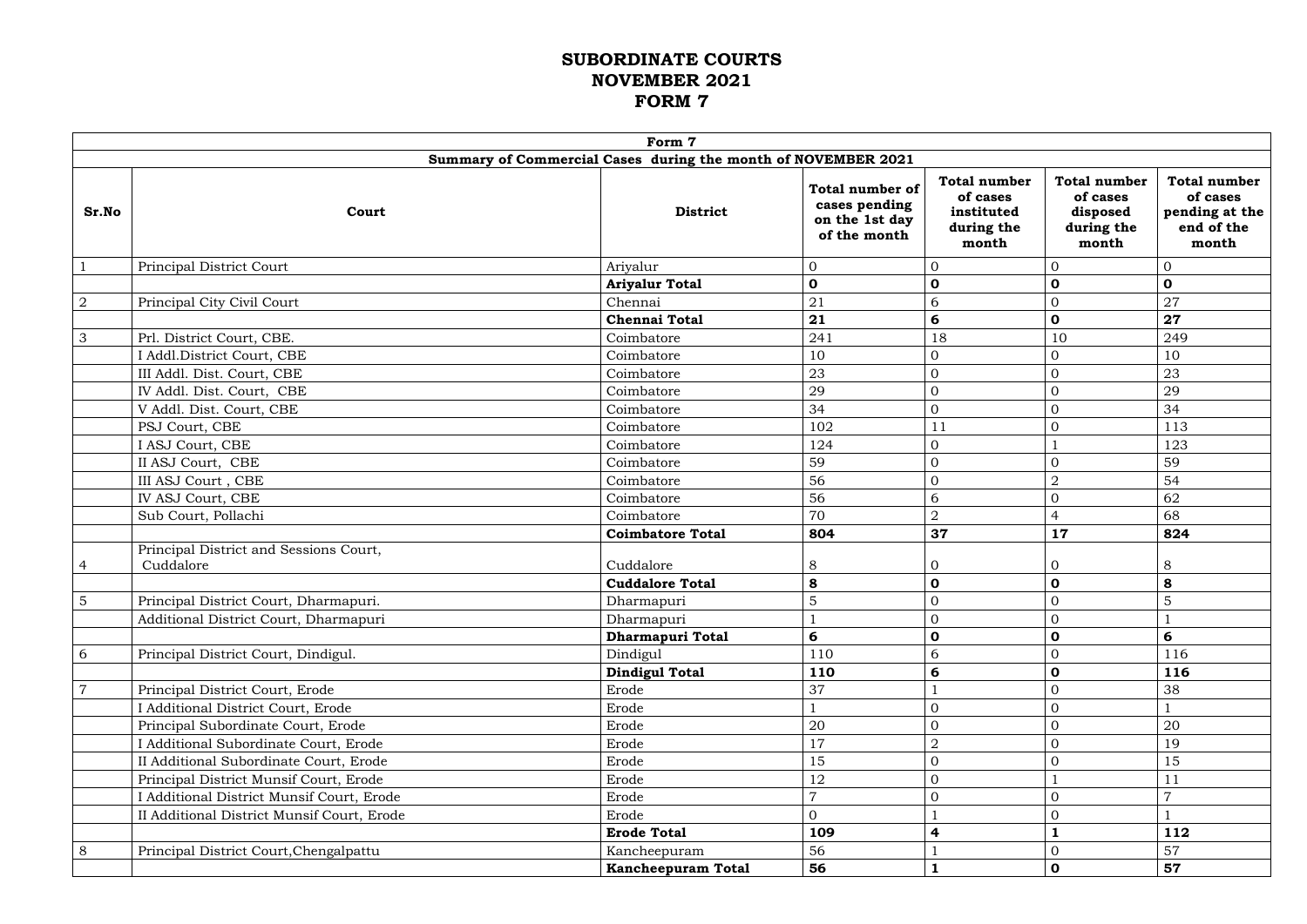| Form 7                                                        |                                              |                           |                                                                           |                                                                      |                                                                    |                                                                          |  |  |
|---------------------------------------------------------------|----------------------------------------------|---------------------------|---------------------------------------------------------------------------|----------------------------------------------------------------------|--------------------------------------------------------------------|--------------------------------------------------------------------------|--|--|
| Summary of Commercial Cases during the month of NOVEMBER 2021 |                                              |                           |                                                                           |                                                                      |                                                                    |                                                                          |  |  |
| Sr.No                                                         | Court                                        | <b>District</b>           | <b>Total number of</b><br>cases pending<br>on the 1st day<br>of the month | <b>Total number</b><br>of cases<br>instituted<br>during the<br>month | <b>Total number</b><br>of cases<br>disposed<br>during the<br>month | <b>Total number</b><br>of cases<br>pending at the<br>end of the<br>month |  |  |
| 9                                                             | Principal District Court, Nagercoil          | Kanniyakumari             | 57                                                                        | $\overline{2}$                                                       |                                                                    | 58                                                                       |  |  |
|                                                               |                                              | Kanniyakumari Total       | 57                                                                        | $\bf{2}$                                                             |                                                                    | 58                                                                       |  |  |
| 10                                                            | Principal District Court, Karur              | Karur                     | 6                                                                         | 0                                                                    | $\overline{0}$                                                     | 6                                                                        |  |  |
|                                                               |                                              | <b>Karur Total</b>        | 6                                                                         | $\mathbf 0$                                                          | $\mathbf 0$                                                        | 6                                                                        |  |  |
| 11                                                            | Principal District Court, Krishnagiri        | Krishnagiri               | 5                                                                         | 0                                                                    | $\Omega$                                                           | 5                                                                        |  |  |
|                                                               | Additional District Court, Hosur.            | Krishnagiri               | 36                                                                        | 0                                                                    |                                                                    | 35                                                                       |  |  |
|                                                               |                                              | Krishnagiri Total         | 41                                                                        | 0                                                                    |                                                                    | 40                                                                       |  |  |
| 12                                                            | Prl. Dist. & Sessions Court                  | Madurai                   | 88                                                                        | 3                                                                    | $\overline{2}$                                                     | 89                                                                       |  |  |
|                                                               | I Addl. Dist. & Sessions Court               | Madurai                   |                                                                           | 0                                                                    | $\overline{0}$                                                     |                                                                          |  |  |
|                                                               | I Addl. Sub Court                            | Madurai                   | $\overline{2}$                                                            | 0                                                                    | $\overline{O}$                                                     | $\overline{2}$                                                           |  |  |
|                                                               | II Addl. Sub Court                           | Madurai                   | $\overline{2}$                                                            | 0                                                                    | $\overline{O}$                                                     | $\overline{2}$                                                           |  |  |
|                                                               |                                              | <b>Madurai Total</b>      | 93                                                                        | 3                                                                    | $\mathbf 2$                                                        | 94                                                                       |  |  |
| 13                                                            | Principal District Court, Nagapattinam       | Nagapattinam              | $\overline{0}$                                                            |                                                                      | $\overline{O}$                                                     |                                                                          |  |  |
|                                                               |                                              | <b>Nagapattinam Total</b> | $\mathbf 0$                                                               |                                                                      | $\mathbf 0$                                                        | $\mathbf{1}$                                                             |  |  |
| 14                                                            | The Principal District Judge                 | Namakkal                  | 74                                                                        | 5                                                                    | $\overline{0}$                                                     | 79                                                                       |  |  |
|                                                               |                                              | <b>Namakkal Total</b>     | 74                                                                        | 5                                                                    | $\mathbf 0$                                                        | 79                                                                       |  |  |
| 15                                                            | District Court Udhagamandalam, Nilgiris      | Nilgiris                  | $\overline{2}$                                                            | 0                                                                    | $\overline{0}$                                                     | $\overline{2}$                                                           |  |  |
|                                                               |                                              | <b>Nilgiris Total</b>     | $\boldsymbol{2}$                                                          | $\mathbf 0$                                                          | $\mathbf 0$                                                        | $\mathbf 2$                                                              |  |  |
| 16                                                            | Principal District Court                     | Perambalur                | $\overline{0}$                                                            | 0                                                                    | $\Omega$                                                           | $\mathbf{0}$                                                             |  |  |
|                                                               |                                              | <b>Perambalur Total</b>   | $\mathbf 0$                                                               | 0                                                                    | $\mathbf 0$                                                        | $\mathbf 0$                                                              |  |  |
| $17$                                                          | The Principal District Court                 | Pudukottai                | 78                                                                        | 5                                                                    | $\overline{0}$                                                     | 83                                                                       |  |  |
|                                                               |                                              | <b>Pudukottai Total</b>   | 78                                                                        | 5                                                                    | $\mathbf 0$                                                        | 83                                                                       |  |  |
| 18                                                            | Principal District Court                     | Ramanathapuram            | $\overline{2}$                                                            |                                                                      |                                                                    | $\overline{2}$                                                           |  |  |
|                                                               |                                              | Ramanathapuram Total      | $\mathbf{2}$                                                              |                                                                      |                                                                    | $\bf{2}$                                                                 |  |  |
| 19                                                            | Principal District Court, Salem              | Salem                     | 99                                                                        | 20                                                                   | 8                                                                  | 111                                                                      |  |  |
|                                                               |                                              | <b>Salem Total</b>        | 99                                                                        | 20                                                                   | 8                                                                  | 111                                                                      |  |  |
| 20                                                            | Principal District and Sessions Court        | Sivaganga                 | $\overline{0}$                                                            | 0                                                                    | $\overline{O}$                                                     | $\overline{0}$                                                           |  |  |
|                                                               |                                              | Sivaganga Total           | $\mathbf 0$                                                               | $\mathbf 0$                                                          | $\mathbf 0$                                                        | $\mathbf 0$                                                              |  |  |
| 21                                                            | Prl. District Court, Thanjavur               | Thanjavur                 | 113                                                                       | 7                                                                    | $\overline{2}$                                                     | 118                                                                      |  |  |
|                                                               | III Additional District Judge, Pattukkottai. | Thanjavur                 | 2                                                                         | 0                                                                    | $\overline{O}$                                                     | $\overline{2}$                                                           |  |  |
|                                                               |                                              | <b>Thanjavur Total</b>    | 115                                                                       | 7                                                                    | $\overline{\mathbf{2}}$                                            | 120                                                                      |  |  |
| 22                                                            | Principal District Court, Theni              | Theni                     |                                                                           | $\overline{0}$                                                       | $\overline{O}$                                                     | 4                                                                        |  |  |
|                                                               |                                              | Theni Total               | $\overline{\mathbf{r}}$                                                   | $\mathbf 0$                                                          | $\mathbf 0$                                                        | $\overline{\mathbf{r}}$                                                  |  |  |
| 23                                                            | Principal District Court, Thoothukudi        | Thoothukudi               | 53                                                                        | 0                                                                    | $\overline{0}$                                                     | 53                                                                       |  |  |
|                                                               |                                              | Thoothukudi Total         | 53                                                                        | $\mathbf 0$                                                          | $\mathbf 0$                                                        | 53                                                                       |  |  |
| 24                                                            | Principal District Court                     | Tiruchirappalli           | 25                                                                        | 0                                                                    | $\Omega$                                                           | 25                                                                       |  |  |
|                                                               | I Additional Sub Court, Trichy               | Tiruchirappalli           | 8                                                                         | 0                                                                    | $\Omega$                                                           | 8                                                                        |  |  |
|                                                               | II Additional Sub Court, Trichy              | Tiruchirappalli           | $8\,$                                                                     | 0                                                                    |                                                                    | $\overline{7}$                                                           |  |  |
|                                                               | IV Additional Sub Court, Trichy              | Tiruchirappalli           | $\overline{7}$                                                            | $\overline{0}$                                                       | $\overline{0}$                                                     | $\overline{7}$                                                           |  |  |
|                                                               |                                              | Tiruchirappalli Total     | 48                                                                        | $\mathbf 0$                                                          | $\mathbf{1}$                                                       | 47                                                                       |  |  |